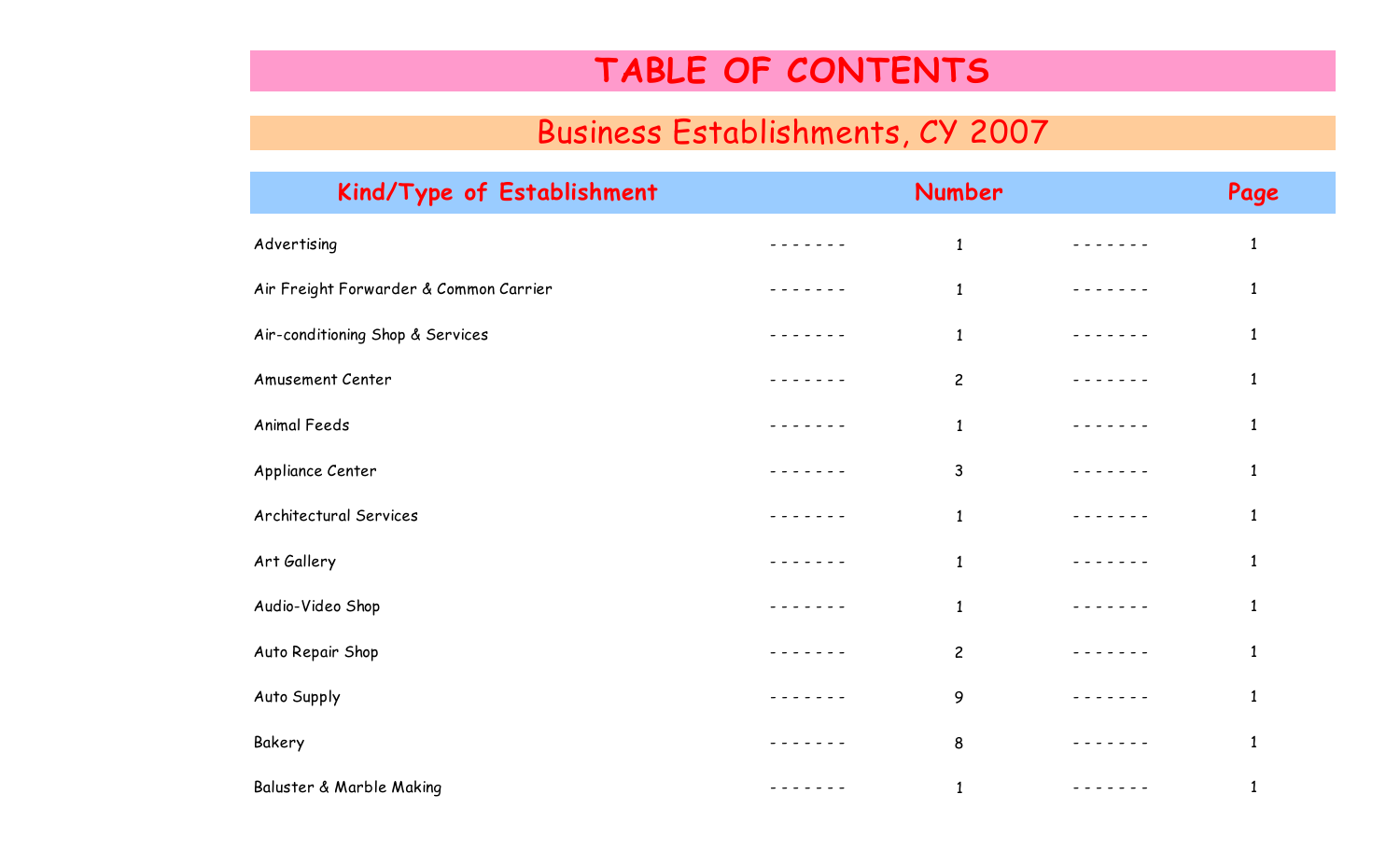| Kind/Type of Establishment       |               | Page           |             |                |
|----------------------------------|---------------|----------------|-------------|----------------|
| Bank                             | - - - - - -   | 29             | -----       | $\overline{c}$ |
| Barber Shop                      |               | $\overline{4}$ |             | $\overline{c}$ |
| Battery & Electrical Repair Shop |               | $\overline{c}$ |             | $\overline{c}$ |
| Beauty Parlor/Shop               |               | 5              |             | $\mathbf{2}$   |
| <b>Billard Hall</b>              |               | $\mathbf{1}$   |             | 3              |
| <b>Book Binding Services</b>     |               | $\mathbf{1}$   |             | 3              |
| Book Store                       |               | 3              | $- - - - -$ | $\mathsf{3}$   |
| Boutique                         |               | $\overline{7}$ | - - - - -   | $\mathsf{3}$   |
| <b>Bowling Lane</b>              |               | $\overline{c}$ |             | $\mathsf{3}$   |
| Bread & Candy                    | $- - - - - -$ | 26             | $- - - - -$ | $3 - 4$        |
| Brokerage                        |               | $\mathbf{1}$   | $- - - -$   | 4              |
| <b>Burger Stand</b>              |               | 5              |             | 4              |
| <b>Bus Terminal/Garage</b>       |               | $\mathsf{3}$   |             | 4              |
| <b>Business Office</b>           |               | $\mathbf{1}$   |             | 4              |
| Buy & Sell                       |               | $\mathbf{2}$   |             | 4              |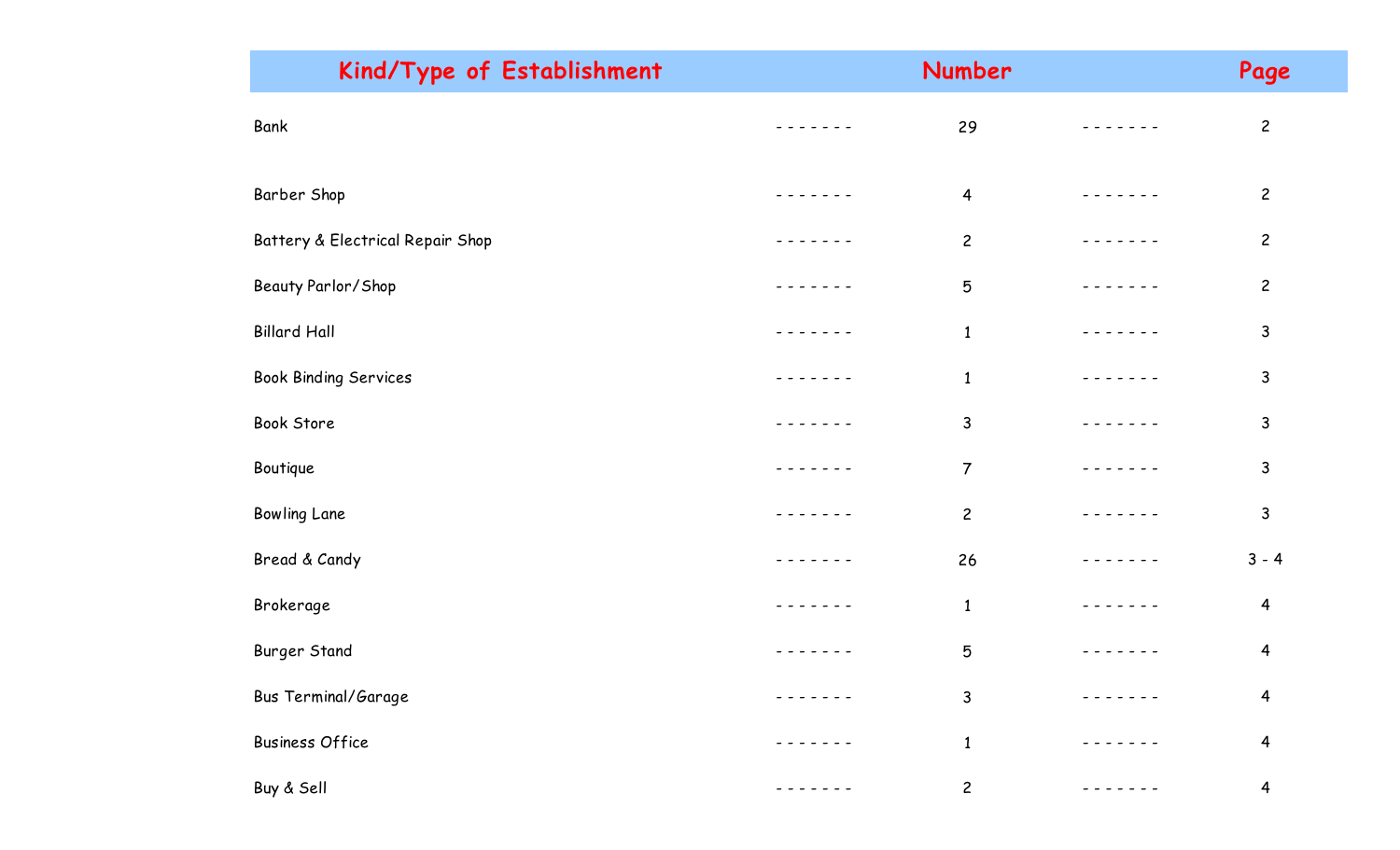| Kind/Type of Establishment           | Number          |             | Page                    |  |
|--------------------------------------|-----------------|-------------|-------------------------|--|
| Cake House                           | $\mathbf{1}$    |             | $\overline{4}$          |  |
| <b>Calibration Shop</b>              | $\overline{c}$  |             | $\overline{4}$          |  |
| Call Center Office                   | $\mathsf{3}$    |             | $\overline{\mathbf{4}}$ |  |
| Candy Store                          | $\overline{4}$  |             | $\overline{\mathbf{r}}$ |  |
| Canteen                              | 10              |             | $4 - 5$                 |  |
| Car Accessories Center               | $\mathbf{1}$    |             | 5                       |  |
| Car Care Center                      | $\mathbf{1}$    |             | $\mathbf 5$             |  |
| Car Sales                            | $5\phantom{.0}$ |             | $\mathbf 5$             |  |
| Car Wash                             | $\mathsf{3}$    |             | 5                       |  |
| Carienderia                          | 17              | $- - - - -$ | 5                       |  |
| Catering Services                    | $\overline{c}$  |             | 5                       |  |
| Cell phone Accessories & Repair Shop | 6               |             | 5                       |  |
| Chemical Bulk/Storage Terminal       | $\overline{c}$  |             | 6                       |  |
| Cinema                               | $\mathbf{1}$    |             | 6                       |  |
| <b>Clinical Laboratory</b>           | $\mathbf{1}$    |             | 6                       |  |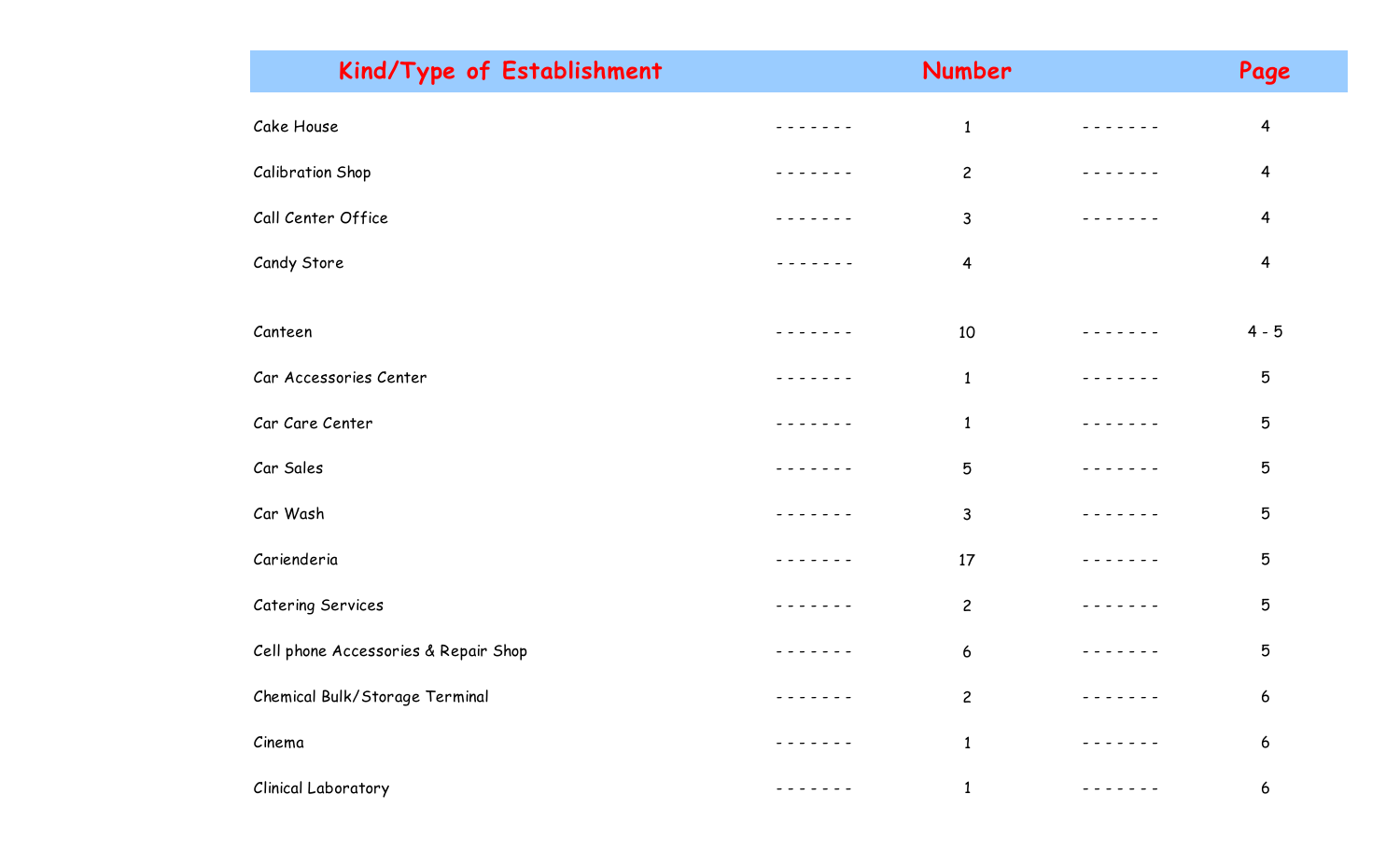| Kind/Type of Establishment   |         | Number         |             | Page             |  |
|------------------------------|---------|----------------|-------------|------------------|--|
| Cloth manufacturing Industry |         | $\mathbf{1}$   |             | $\boldsymbol{6}$ |  |
| Cloth Store                  |         | 42             |             | $6 - 7$          |  |
| Clutch & Brake bonding       |         | $\mathbf{1}$   |             | $\overline{7}$   |  |
| Cockpit Arena                |         | $\overline{2}$ |             | $\overline{7}$   |  |
| Coco Lumber                  |         | $\mathbf{1}$   |             | $\overline{7}$   |  |
|                              |         |                |             |                  |  |
| Coffee Shop/Store            |         | $\overline{2}$ |             | $\overline{7}$   |  |
| Computer Center              |         | 5              |             | $\overline{7}$   |  |
| Computer Copier Center       |         | $\mathbf{1}$   |             | $\overline{7}$   |  |
| Computer School              | ------- | $\overline{c}$ |             | $\overline{7}$   |  |
| Computer Services            |         | $\mathbf{1}$   | $-$ - - - - | $\overline{7}$   |  |
| Computer Shop                |         | 48             |             | $7 - 8$          |  |
| Computer Store               |         | $\mathbf{1}$   |             | $\bf 8$          |  |
| <b>Construction Services</b> |         | 11             |             | $8 - 9$          |  |
| <b>Construction Supplies</b> |         | $\mathsf{3}$   |             | 9                |  |
| Consultancy Services         |         | $\overline{4}$ |             | 9                |  |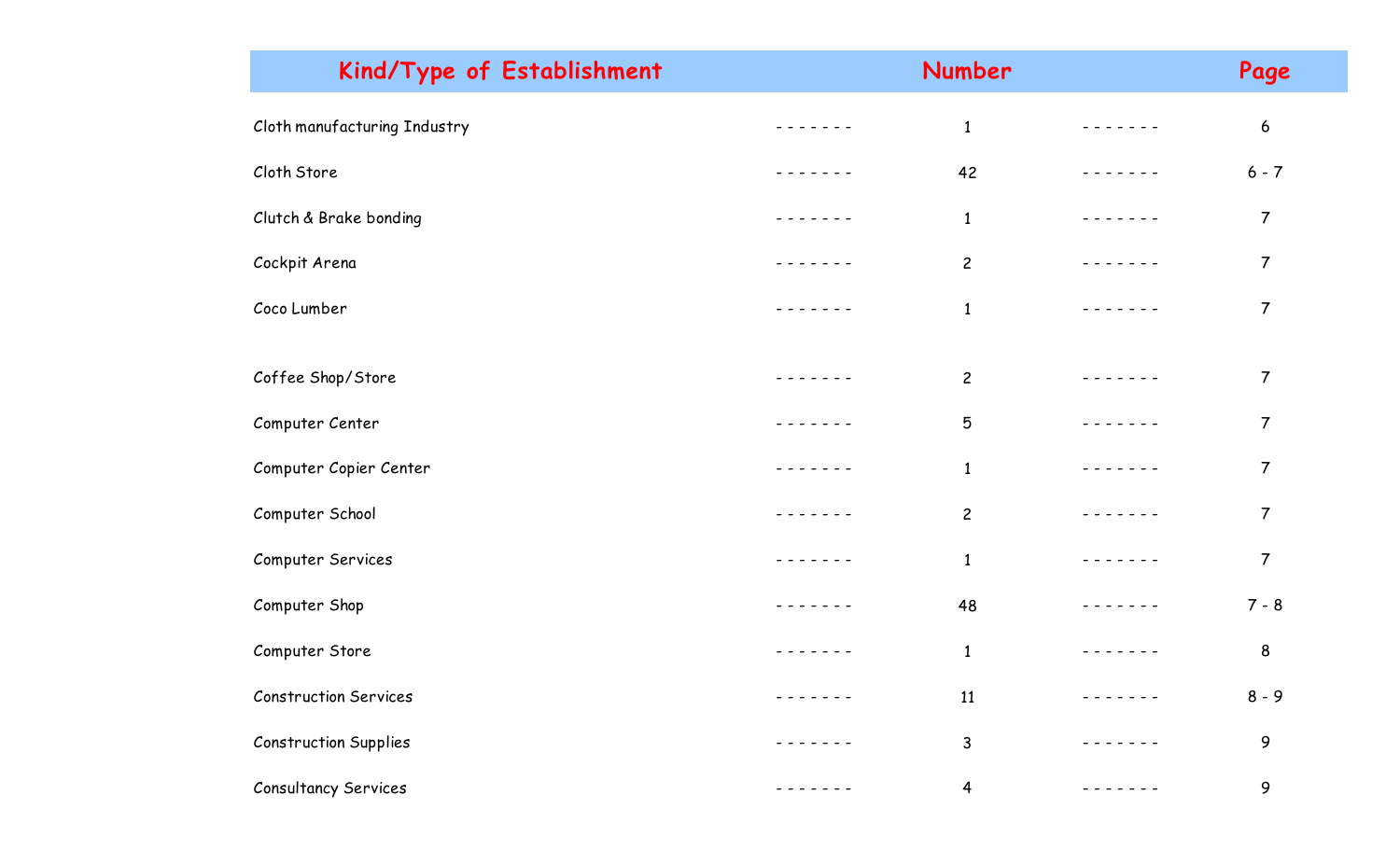| Kind/Type of Establishment | Number         |               | Page      |  |
|----------------------------|----------------|---------------|-----------|--|
| Consumer Store             | $\mathbf{1}$   |               | 9         |  |
| Contractor                 | 5              |               | 9         |  |
| Cooperative                | 13             | $- - - - - -$ | $9 - 10$  |  |
| Copra Trading              | $\mathbf{1}$   | $\frac{1}{2}$ | 10        |  |
| Copy Center                | $\overline{4}$ |               | 10        |  |
| <b>Cosmetics Products</b>  | $\mathbf{1}$   |               | 10        |  |
| Courier Services           | $\overline{7}$ |               | 10        |  |
| Curtain Maker              | $\mathbf{1}$   |               | 10        |  |
| Dance Body Workshop        | $\mathbf{1}$   |               | 10        |  |
|                            |                |               |           |  |
| Dealer                     | 13             | $\frac{1}{2}$ | $10 - 11$ |  |
| Dental Clinic              | 26             | $- - - - -$   | 11        |  |
| Department Store           | $\overline{c}$ |               | 11        |  |
| Derm Clinic                | $\mathbf{1}$   |               | 11        |  |
| Dine-In-Restaurant         | $\overline{c}$ |               | 11        |  |
| Direct Selling             | $\mathbf{1}$   |               | 11        |  |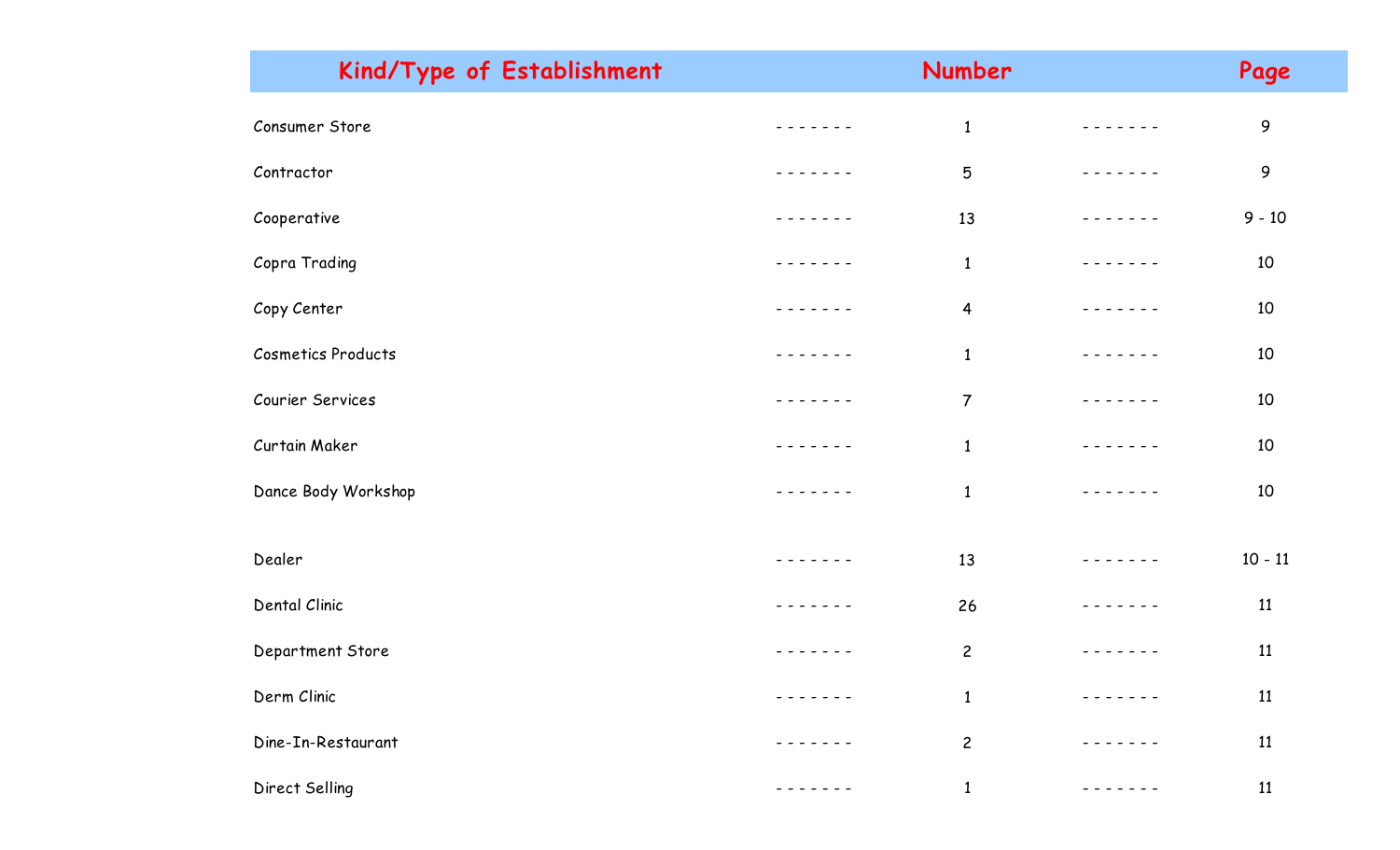| Kind/Type of Establishment     |                 | Number           |                                                                                                                                                                                                                                                                                                                                                                                                                                                                            | Page      |  |
|--------------------------------|-----------------|------------------|----------------------------------------------------------------------------------------------------------------------------------------------------------------------------------------------------------------------------------------------------------------------------------------------------------------------------------------------------------------------------------------------------------------------------------------------------------------------------|-----------|--|
| Disco Pub & Restaurant         |                 | $\mathbf{1}$     |                                                                                                                                                                                                                                                                                                                                                                                                                                                                            | 11        |  |
| Display Center                 |                 | $\mathbf{1}$     | - - - - - - -                                                                                                                                                                                                                                                                                                                                                                                                                                                              | 12        |  |
| Distributor                    |                 | $\overline{7}$   | $- - - - -$                                                                                                                                                                                                                                                                                                                                                                                                                                                                | 12        |  |
| Dress Shop                     |                 | $\boldsymbol{6}$ |                                                                                                                                                                                                                                                                                                                                                                                                                                                                            | 12        |  |
| Dressed Chicken                |                 | 28               | $\frac{1}{2} \left( \frac{1}{2} \right) \left( \frac{1}{2} \right) \left( \frac{1}{2} \right) \left( \frac{1}{2} \right) \left( \frac{1}{2} \right) \left( \frac{1}{2} \right) \left( \frac{1}{2} \right) \left( \frac{1}{2} \right) \left( \frac{1}{2} \right) \left( \frac{1}{2} \right) \left( \frac{1}{2} \right) \left( \frac{1}{2} \right) \left( \frac{1}{2} \right) \left( \frac{1}{2} \right) \left( \frac{1}{2} \right) \left( \frac{1}{2} \right) \left( \frac$ | $12 - 13$ |  |
| Dried Fish Store               |                 | 12               | $\frac{1}{2}$                                                                                                                                                                                                                                                                                                                                                                                                                                                              | 13        |  |
| Drug Store                     | $-$ - - - - - - | 21               | - - - - - -                                                                                                                                                                                                                                                                                                                                                                                                                                                                | 13        |  |
| Drug Testing Center            |                 | $\mathbf{1}$     | $- - - - -$                                                                                                                                                                                                                                                                                                                                                                                                                                                                | 13        |  |
| Dry Goods Store                | $- - - - - -$   | 64               | $- - - - -$                                                                                                                                                                                                                                                                                                                                                                                                                                                                | $14 - 15$ |  |
| Eatery                         |                 | 18               |                                                                                                                                                                                                                                                                                                                                                                                                                                                                            | 15        |  |
| Educational Supply & Newsstand |                 | $\mathbf{1}$     |                                                                                                                                                                                                                                                                                                                                                                                                                                                                            | 15        |  |
|                                |                 |                  |                                                                                                                                                                                                                                                                                                                                                                                                                                                                            |           |  |
| Egg Store                      | - - - - - - -   | $\overline{c}$   |                                                                                                                                                                                                                                                                                                                                                                                                                                                                            | 15        |  |
| Electronic Repair Shop         |                 | $\mathsf{3}$     |                                                                                                                                                                                                                                                                                                                                                                                                                                                                            | 16        |  |
| <b>Elementary School</b>       | $\frac{1}{2}$   | $\mathbf{1}$     |                                                                                                                                                                                                                                                                                                                                                                                                                                                                            | 16        |  |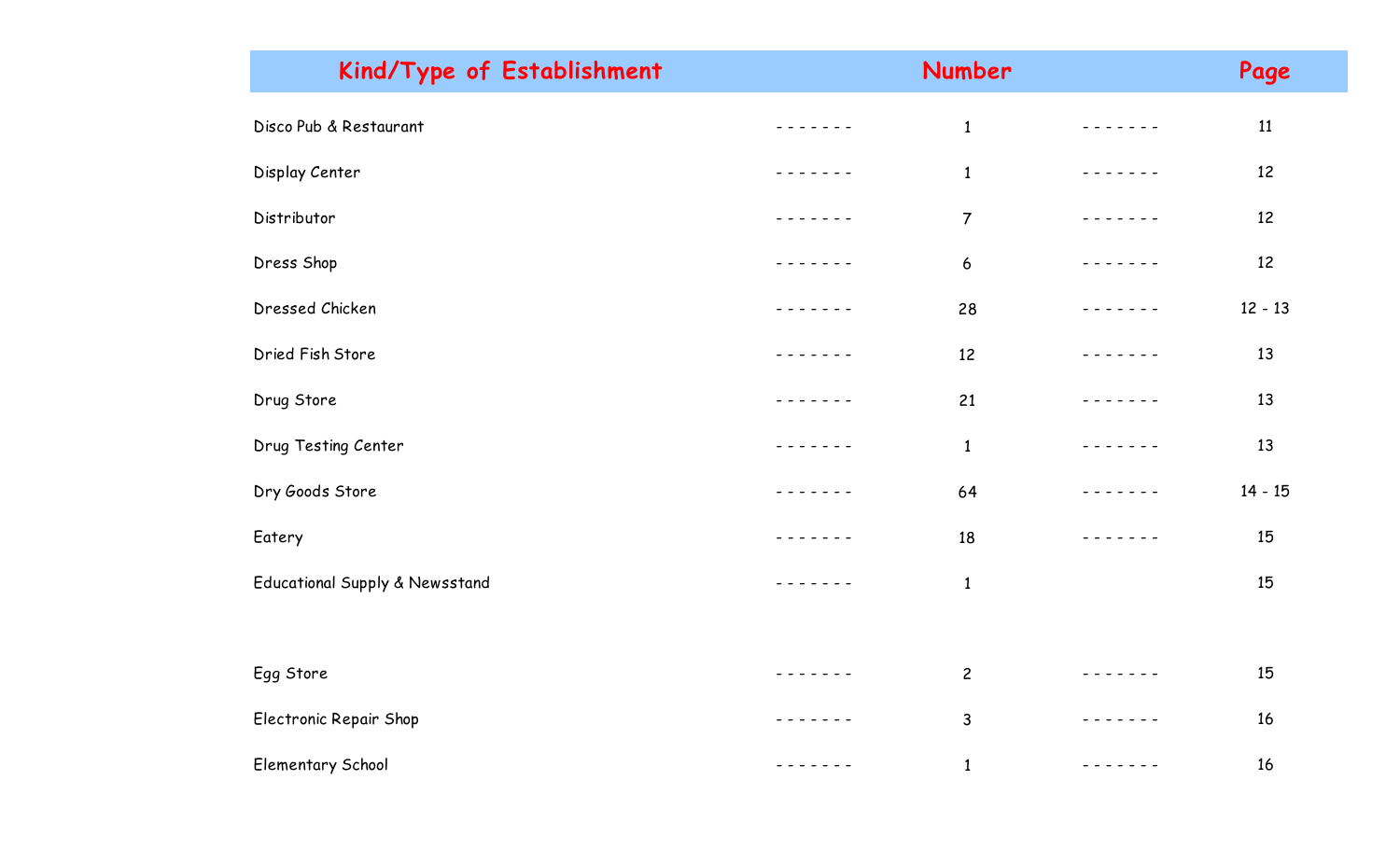| Kind/Type of Establishment |                        | Number          |             | Page   |
|----------------------------|------------------------|-----------------|-------------|--------|
| Embroidery                 |                        | $\mathbf 1$     |             | $16\,$ |
| Enterprises                |                        | $\overline{7}$  |             | 16     |
| Eye Center                 |                        | $\mathbf{1}$    |             | $16\,$ |
| Fabrication Shop           |                        | $\mathbf{1}$    |             | 16     |
| Fast Food                  |                        | $\mathsf{3}$    | $- - - - -$ | 16     |
| Feeds & Poultry Supply     |                        | $\overline{c}$  |             | 16     |
| Feeds Factory              |                        | $\mathbf{1}$    |             | $16\,$ |
| Fast-food                  |                        | 3               |             | 18     |
| Financing                  |                        | $\overline{c}$  |             | 16     |
| Fish Casa                  |                        | $\overline{4}$  |             | 16     |
| Fish Stall                 |                        | $\mathbf 1$     |             | 16     |
| Fitness Gym                |                        | $\mathbf{1}$    |             | 16     |
| Flower Shop                | - - - - - - - <b>-</b> | 3               | --------    | 17     |
| Food Kiosk/Stall           |                        | $5\phantom{.0}$ |             | $17\,$ |
|                            |                        |                 |             |        |
| Food Chain                 |                        | $\mathbf{1}$    |             | 17     |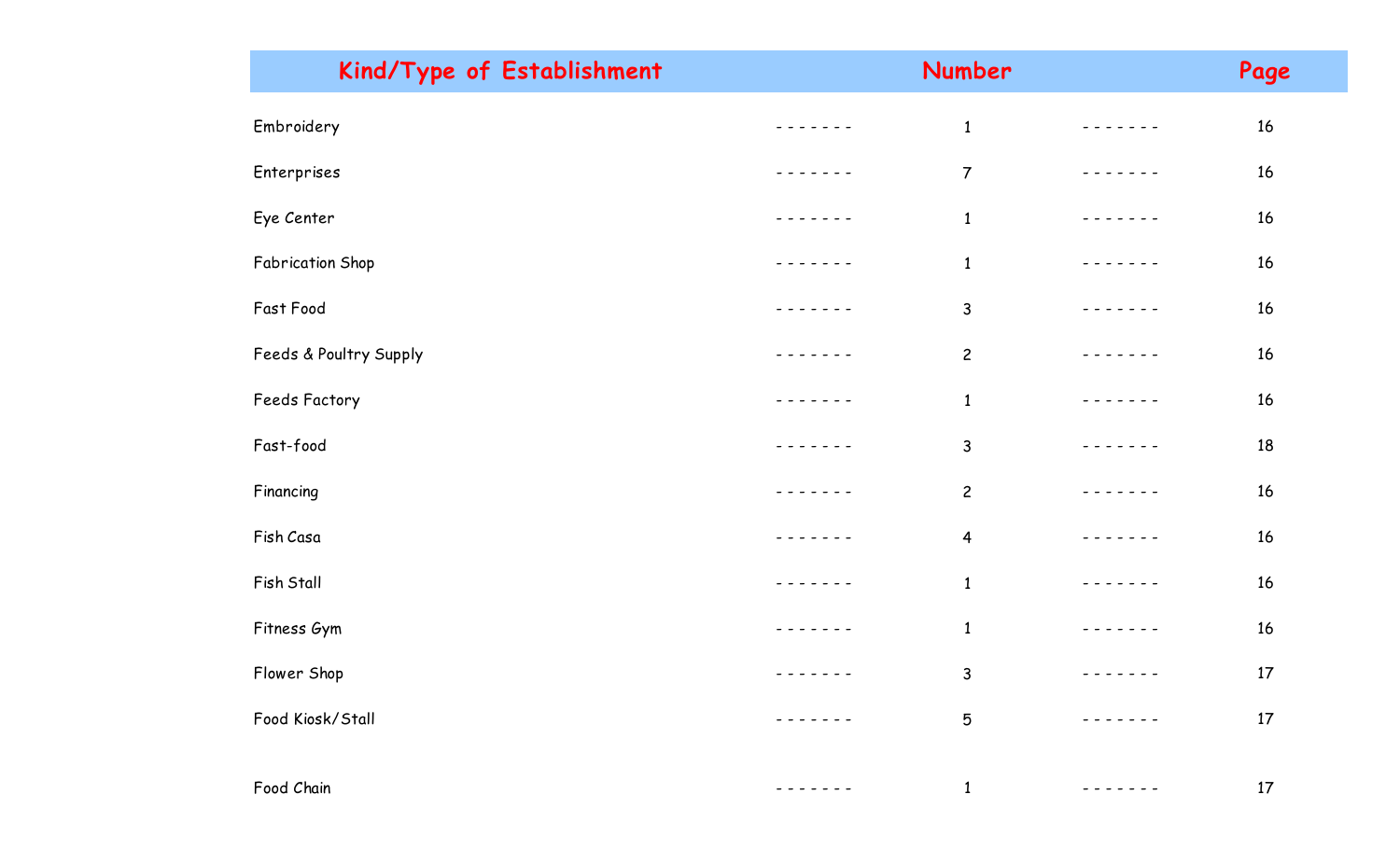| Kind/Type of Establishment |               | Number         |                 | Page      |  |
|----------------------------|---------------|----------------|-----------------|-----------|--|
| Footwear Store             |               | 25             |                 | 17        |  |
| Fruits & Vegetables        |               | 10             | - - - - - -     | $17 - 18$ |  |
| Fruit Shake Stand          |               | $\mathbf{1}$   | - - - - - - -   | 18        |  |
| Furniture Shop             |               | $\overline{4}$ |                 | 18        |  |
| Garments                   |               | 3              | $- - - - - -$   | 18        |  |
| Gas Distributor            |               | $\mathbf{1}$   |                 | 18        |  |
| Gasoline Refilling Station |               | 6              |                 | 18        |  |
| General Agent/Service      |               | $\mathbf{1}$   |                 | 18        |  |
| General Contractor         |               | 13             |                 | 18        |  |
| General Merchandise        |               | 50             | - - - - - - -   | 19        |  |
| General Services           |               | $\overline{c}$ |                 | 20        |  |
| Gift Shop                  |               | $\mathbf{2}$   |                 | 20        |  |
| Glass & Aluminum Supply    | - - - - - - - | $\overline{c}$ | -------         | 20        |  |
| Glassware's                |               | 44             | $- - - - - - -$ | $20 - 21$ |  |
| Grocery Store              |               | 85             |                 | $21 - 23$ |  |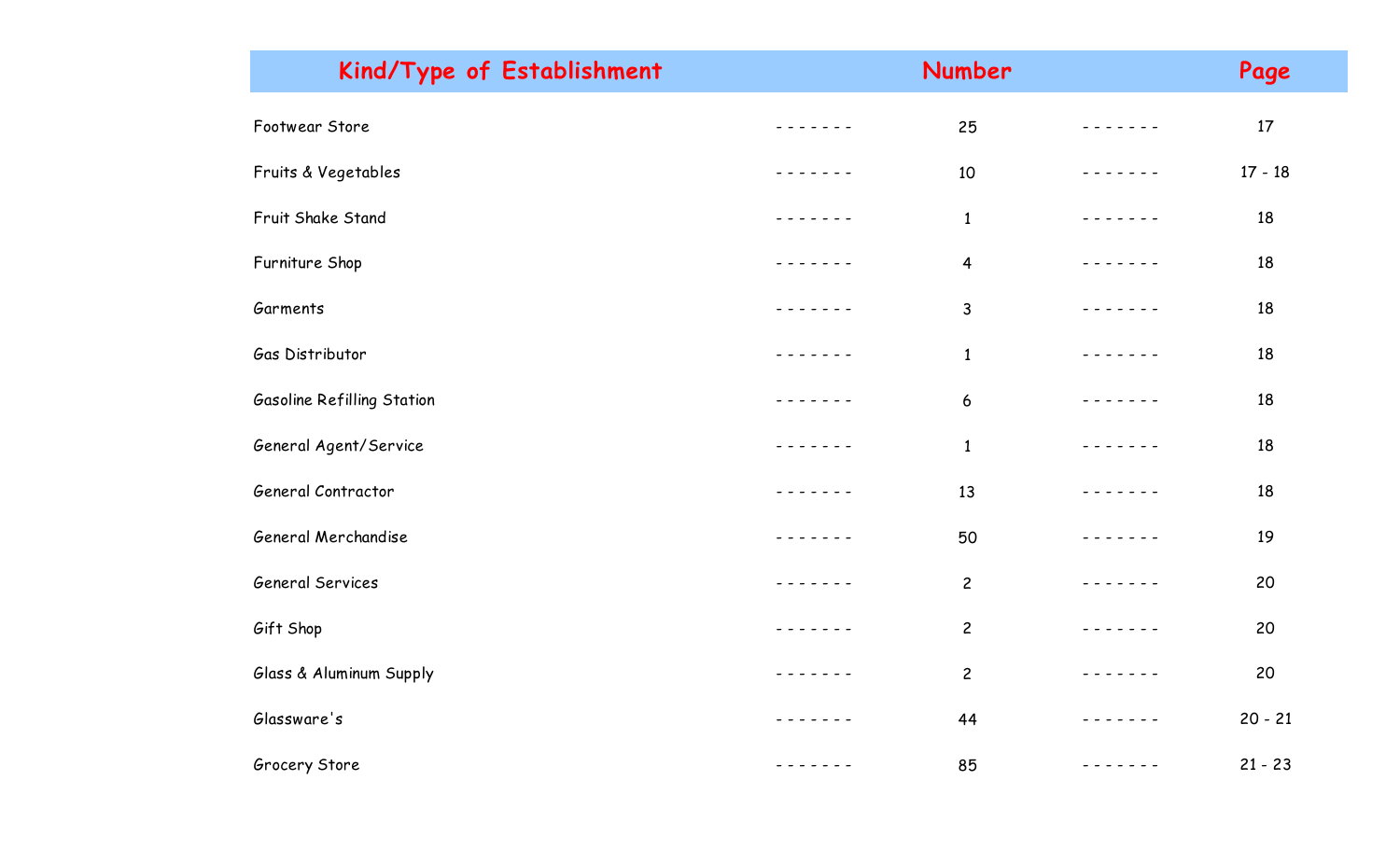| Kind/Type of Establishment     | Number         | Page      |
|--------------------------------|----------------|-----------|
| Gym & Aerobic Center           | $\mathbf{1}$   | 23        |
| Hardware/Construction Supplies | 13             | 23        |
| Health Maintenance             | $\mathbf{1}$   | 23        |
| <b>Herbal Products</b>         | $\mathbf{1}$   | 24        |
| Hollow blocks Maker            | $\mathbf{1}$   | 24        |
| Hospital (Private)             | $\mathsf{3}$   | 24        |
| Hotel                          | $\overline{c}$ | 24        |
| Ice Cream                      | 3              | 24        |
| Ice Retailer                   | $\mathbf{1}$   | 24        |
| Ink Refilling                  | $\mathbf{1}$   | 24        |
| <b>Insurance Agency</b>        | 13             | 24        |
| Internet Café                  | 13             | $24 - 25$ |
| Iron Works                     | $\mathbf{1}$   | 25        |
| Jewelry Store/Repair Shop      | 10             | 25        |
| Junk Shop                      | 11             | 25        |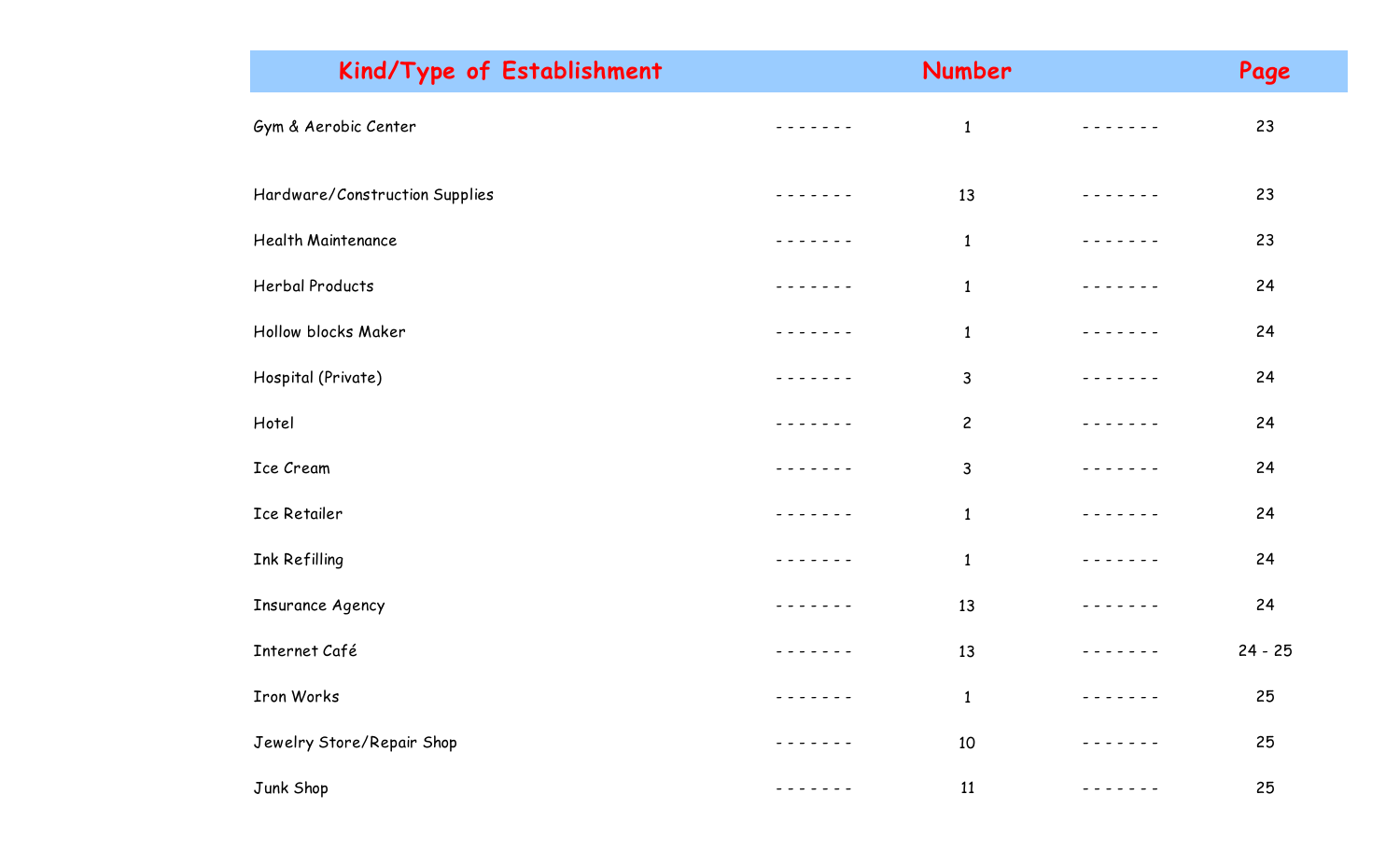| Kind/Type of Establishment |               | Number                  |               | Page |  |
|----------------------------|---------------|-------------------------|---------------|------|--|
| Kiosk                      |               | $\mathbf{1}$            |               | 25   |  |
| Laboratory Clinic          | - - - - -     | $\mathbf{1}$            | $\frac{1}{2}$ | 25   |  |
| Laundry Shop               |               | $\overline{4}$          | $  -$         | 25   |  |
|                            |               |                         |               |      |  |
| Law Office                 | - - - - - - - | $\overline{4}$          | - - - - - - - | 25   |  |
| Lending Investor           |               | 22                      |               | 26   |  |
| Life Insurance/Plan        |               | $\mathsf{3}$            |               | 26   |  |
| Lodging House/Inn          |               | $\overline{7}$          | $\frac{1}{2}$ | 26   |  |
| Lomi House                 |               | 8                       | - - - -       | 26   |  |
| Lottery                    | $\frac{1}{2}$ | $\mathbf{1}$            |               | 26   |  |
| Lotto Outlet               |               | $\mathbf{1}$            |               | 27   |  |
| LPG Appliance              |               | $\mathbf{1}$            |               | 27   |  |
| Lumber                     | $\frac{1}{2}$ | $\overline{c}$          | $\frac{1}{2}$ | 27   |  |
| Machine Shop               |               | $\overline{\mathbf{r}}$ | - - - -       | 27   |  |
| <b>Manpower Services</b>   |               | $\mathsf 3$             | - - - - - - - | 27   |  |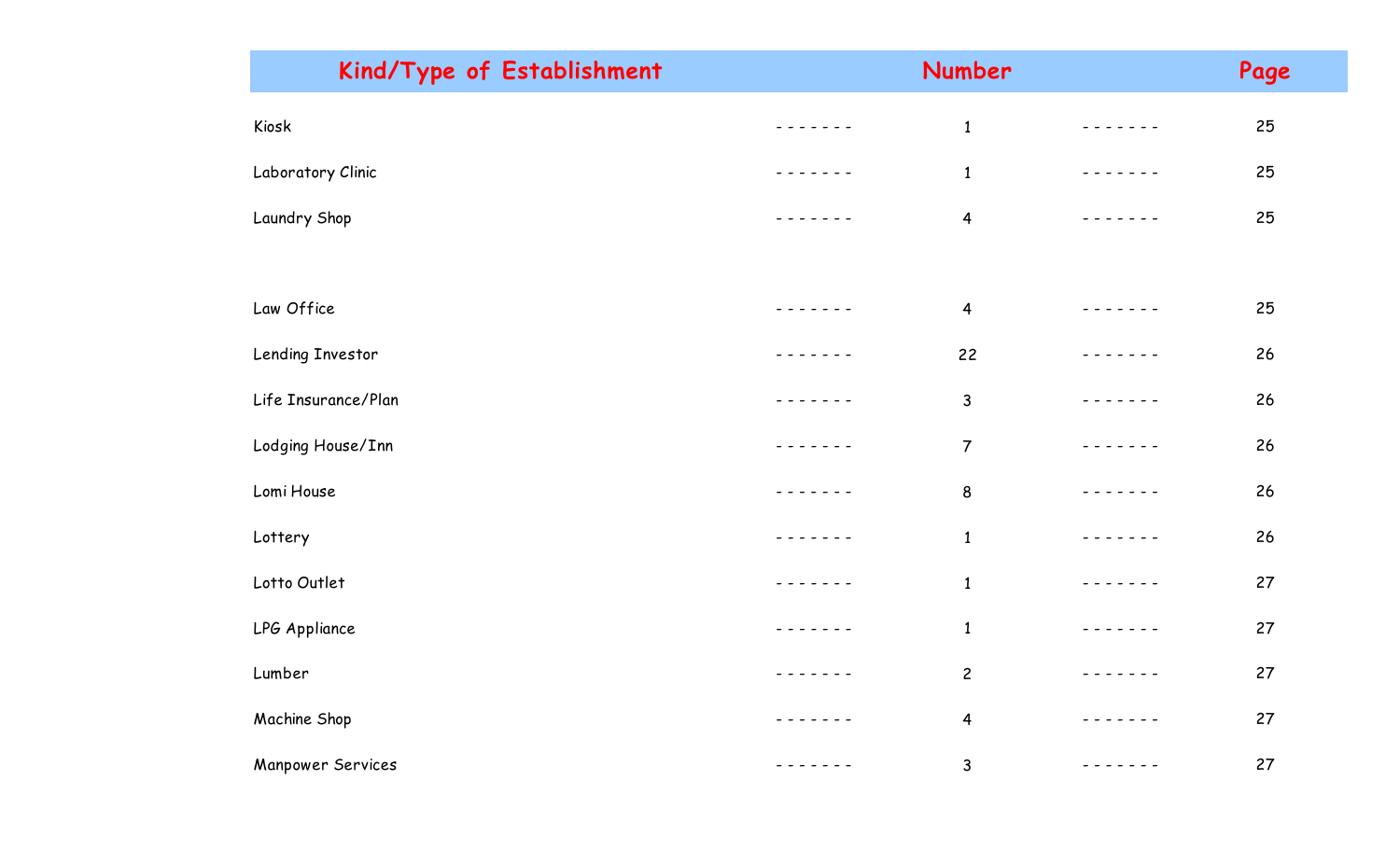| Kind/Type of Establishment | Number         |             | Page      |
|----------------------------|----------------|-------------|-----------|
| Manufacturer               | 5              |             | 27        |
| Maritime Services          | $\mathbf{1}$   |             | 27        |
| Marketing                  | 9              |             | 27        |
| <b>Maternity Clinic</b>    | $\mathbf{1}$   |             | 27        |
| Meat Store                 | 50             |             | $28 - 29$ |
| <b>Medical Clinic</b>      | 28             |             | 29        |
| <b>Medical Distributor</b> | $\overline{c}$ |             | 29        |
| <b>Medical Services</b>    | $\overline{4}$ |             | 29        |
| <b>Memorial Park</b>       | $\mathbf{1}$   |             | 29        |
| Metal Works                | $\mathbf{1}$   | $- - - - -$ | 29        |
| Micro-Finance              | $\mathbf{1}$   |             | 30        |
| Miki Factory               | $\mathbf{1}$   |             | 30        |
| Miki Store                 | $\mathbf{1}$   |             | 30        |
| Money Changer              | $\mathbf{1}$   |             | 30        |
| Motorcycle Center/Dealer   | $\overline{c}$ |             | 30        |
| Motor Works                | $\overline{c}$ |             | 30        |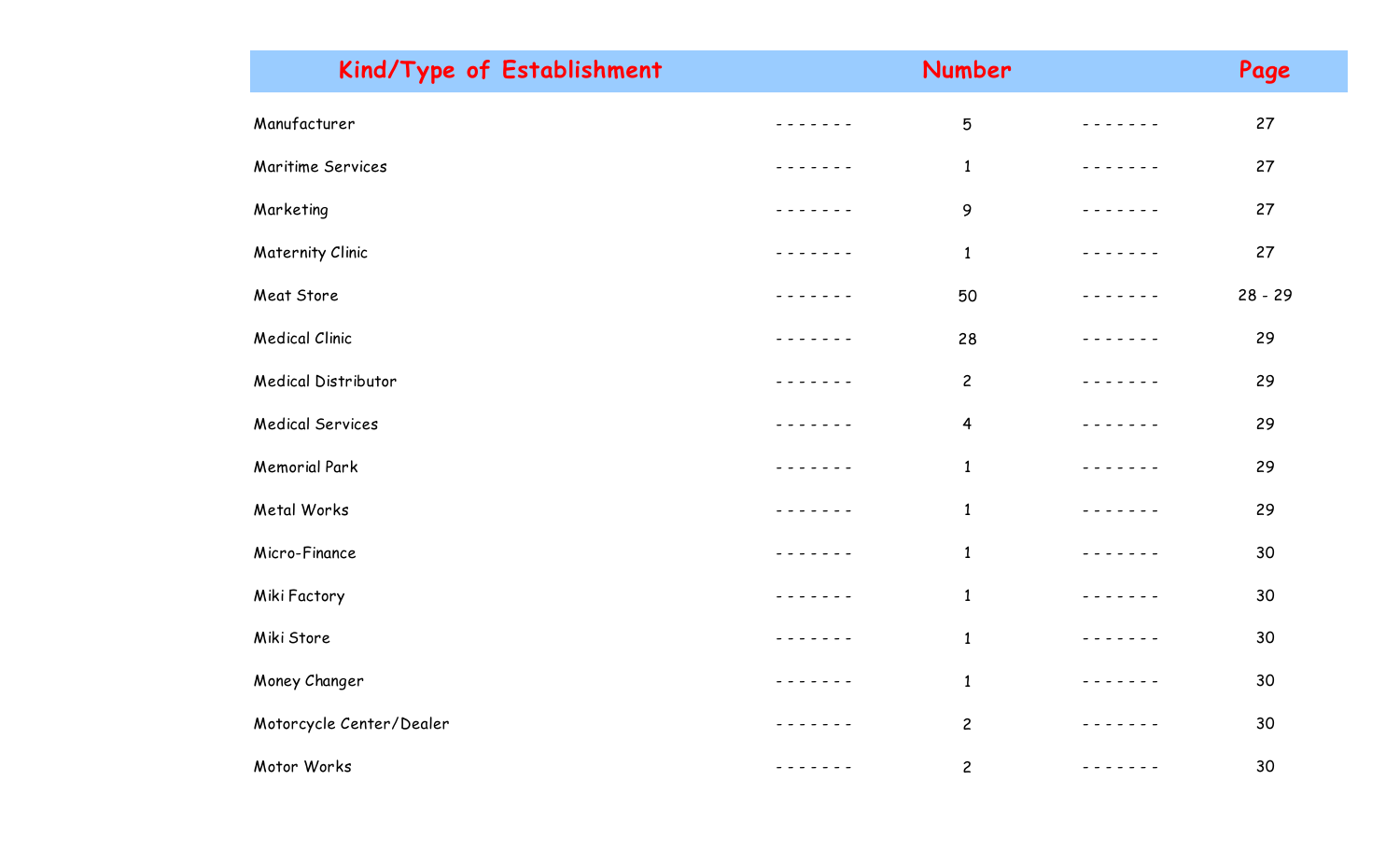| Kind/Type of Establishment                     |                                                                                                                                                                                                                                                                                                                                                                                                                                                                            | Number         |                                                                                                                                                                                                                                                                                                                                                                                                                                                                            | Page      |
|------------------------------------------------|----------------------------------------------------------------------------------------------------------------------------------------------------------------------------------------------------------------------------------------------------------------------------------------------------------------------------------------------------------------------------------------------------------------------------------------------------------------------------|----------------|----------------------------------------------------------------------------------------------------------------------------------------------------------------------------------------------------------------------------------------------------------------------------------------------------------------------------------------------------------------------------------------------------------------------------------------------------------------------------|-----------|
| Movie House                                    |                                                                                                                                                                                                                                                                                                                                                                                                                                                                            | $\mathbf{1}$   |                                                                                                                                                                                                                                                                                                                                                                                                                                                                            | 30        |
| Music Learning Center/Studio/Instrument Rental |                                                                                                                                                                                                                                                                                                                                                                                                                                                                            | 5              | - - - - - - -                                                                                                                                                                                                                                                                                                                                                                                                                                                              | 30        |
| Native Products                                | $\frac{1}{2}$                                                                                                                                                                                                                                                                                                                                                                                                                                                              | 25             | $\frac{1}{2}$                                                                                                                                                                                                                                                                                                                                                                                                                                                              | $30 - 31$ |
| Needlecraft & Embroidery                       |                                                                                                                                                                                                                                                                                                                                                                                                                                                                            | $\mathbf{1}$   | . <b>.</b> .                                                                                                                                                                                                                                                                                                                                                                                                                                                               | 31        |
| Newspaper & Magazine Stand                     | $- - - - - -$                                                                                                                                                                                                                                                                                                                                                                                                                                                              | $\mathbf{1}$   | - - - - - - -                                                                                                                                                                                                                                                                                                                                                                                                                                                              | 31        |
| Night Club                                     |                                                                                                                                                                                                                                                                                                                                                                                                                                                                            | $\mathbf{1}$   |                                                                                                                                                                                                                                                                                                                                                                                                                                                                            | 31        |
| Non-Life Insurance                             |                                                                                                                                                                                                                                                                                                                                                                                                                                                                            | $\overline{c}$ |                                                                                                                                                                                                                                                                                                                                                                                                                                                                            | 31        |
| Novelty Shop                                   | $- - - - -$                                                                                                                                                                                                                                                                                                                                                                                                                                                                | 3              | $- - - - - -$                                                                                                                                                                                                                                                                                                                                                                                                                                                              | 31        |
| Office                                         | $\frac{1}{2}$                                                                                                                                                                                                                                                                                                                                                                                                                                                              | $\overline{c}$ | $\frac{1}{2}$                                                                                                                                                                                                                                                                                                                                                                                                                                                              | 31        |
| <b>Optical Clinic</b>                          | $- - - - - - -$                                                                                                                                                                                                                                                                                                                                                                                                                                                            | 8              | - - - - - - -                                                                                                                                                                                                                                                                                                                                                                                                                                                              | 31        |
| Oxygen & Acetylene Dealer                      |                                                                                                                                                                                                                                                                                                                                                                                                                                                                            | $\mathbf{1}$   |                                                                                                                                                                                                                                                                                                                                                                                                                                                                            | 31        |
| Parking Terminal                               | $\frac{1}{2} \left( \frac{1}{2} \right) \left( \frac{1}{2} \right) \left( \frac{1}{2} \right) \left( \frac{1}{2} \right) \left( \frac{1}{2} \right) \left( \frac{1}{2} \right) \left( \frac{1}{2} \right) \left( \frac{1}{2} \right) \left( \frac{1}{2} \right) \left( \frac{1}{2} \right) \left( \frac{1}{2} \right) \left( \frac{1}{2} \right) \left( \frac{1}{2} \right) \left( \frac{1}{2} \right) \left( \frac{1}{2} \right) \left( \frac{1}{2} \right) \left( \frac$ | $\mathbf{1}$   | $\frac{1}{2}$                                                                                                                                                                                                                                                                                                                                                                                                                                                              | 31        |
| Pawnshop                                       | - - - - - - -                                                                                                                                                                                                                                                                                                                                                                                                                                                              | 21             | - - - - - - -                                                                                                                                                                                                                                                                                                                                                                                                                                                              | $31 - 32$ |
| Pension Plan                                   | $\frac{1}{2}$                                                                                                                                                                                                                                                                                                                                                                                                                                                              | $\mathbf{1}$   | $\frac{1}{2} \left( \frac{1}{2} \right) \left( \frac{1}{2} \right) \left( \frac{1}{2} \right) \left( \frac{1}{2} \right) \left( \frac{1}{2} \right) \left( \frac{1}{2} \right) \left( \frac{1}{2} \right) \left( \frac{1}{2} \right) \left( \frac{1}{2} \right) \left( \frac{1}{2} \right) \left( \frac{1}{2} \right) \left( \frac{1}{2} \right) \left( \frac{1}{2} \right) \left( \frac{1}{2} \right) \left( \frac{1}{2} \right) \left( \frac{1}{2} \right) \left( \frac$ | 32        |
| Pest Control                                   | - - - - - - -                                                                                                                                                                                                                                                                                                                                                                                                                                                              | $\mathbf{1}$   | - - - - - - -                                                                                                                                                                                                                                                                                                                                                                                                                                                              | 32        |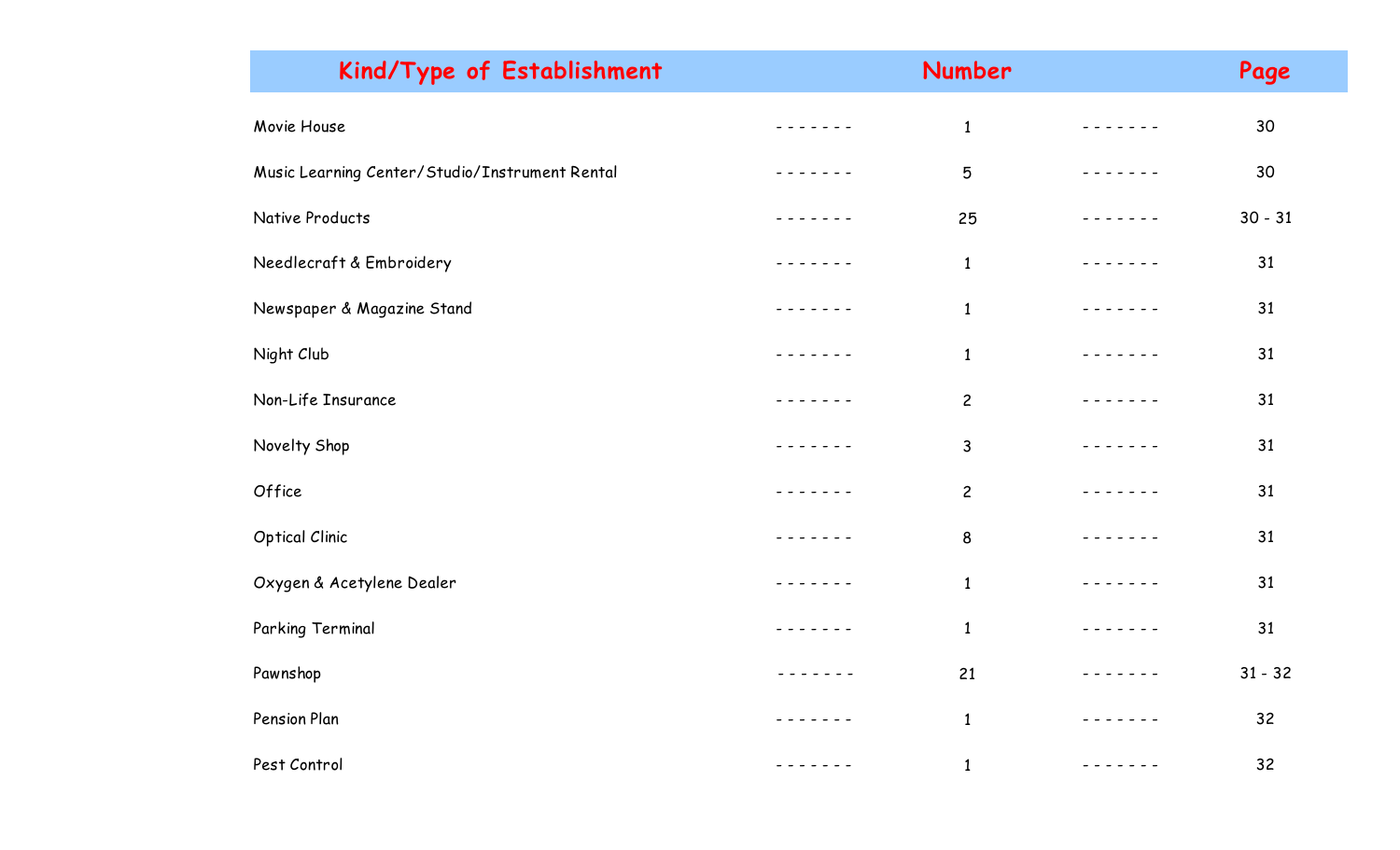| Kind/Type of Establishment |                                                                                                                                                                                                                                                                                                                                                                                                                                                           | Number                  |                                                                                                                                                                                                                                                                                                                                                                                                                                                                            | Page      |
|----------------------------|-----------------------------------------------------------------------------------------------------------------------------------------------------------------------------------------------------------------------------------------------------------------------------------------------------------------------------------------------------------------------------------------------------------------------------------------------------------|-------------------------|----------------------------------------------------------------------------------------------------------------------------------------------------------------------------------------------------------------------------------------------------------------------------------------------------------------------------------------------------------------------------------------------------------------------------------------------------------------------------|-----------|
| Pharmacy                   |                                                                                                                                                                                                                                                                                                                                                                                                                                                           | 8                       |                                                                                                                                                                                                                                                                                                                                                                                                                                                                            | 32        |
| Photo Studio               | ------                                                                                                                                                                                                                                                                                                                                                                                                                                                    | 10                      |                                                                                                                                                                                                                                                                                                                                                                                                                                                                            | $32 - 33$ |
| Physical Therapy Clinic    |                                                                                                                                                                                                                                                                                                                                                                                                                                                           | $\mathbf{1}$            | - - - - - - -                                                                                                                                                                                                                                                                                                                                                                                                                                                              | 33        |
| Piggery                    |                                                                                                                                                                                                                                                                                                                                                                                                                                                           | 12                      |                                                                                                                                                                                                                                                                                                                                                                                                                                                                            | 33        |
| Pizza Parlor               | $\frac{1}{2}$                                                                                                                                                                                                                                                                                                                                                                                                                                             | $\mathbf{1}$            | $- - - - - -$                                                                                                                                                                                                                                                                                                                                                                                                                                                              | 33        |
| Power Plant                | - - - - - - -                                                                                                                                                                                                                                                                                                                                                                                                                                             | $\mathsf{3}$            |                                                                                                                                                                                                                                                                                                                                                                                                                                                                            | 33        |
| Poultry Feeds Store        | $- - -$<br>$\frac{1}{2} \left( \frac{1}{2} \right) \frac{1}{2} \left( \frac{1}{2} \right) \frac{1}{2} \left( \frac{1}{2} \right) \frac{1}{2} \left( \frac{1}{2} \right) \frac{1}{2} \left( \frac{1}{2} \right) \frac{1}{2} \left( \frac{1}{2} \right) \frac{1}{2} \left( \frac{1}{2} \right) \frac{1}{2} \left( \frac{1}{2} \right) \frac{1}{2} \left( \frac{1}{2} \right) \frac{1}{2} \left( \frac{1}{2} \right) \frac{1}{2} \left( \frac{1}{2} \right)$ | $\overline{c}$          | $\frac{1}{2} \left( \frac{1}{2} \right) \left( \frac{1}{2} \right) \left( \frac{1}{2} \right) \left( \frac{1}{2} \right) \left( \frac{1}{2} \right) \left( \frac{1}{2} \right) \left( \frac{1}{2} \right) \left( \frac{1}{2} \right) \left( \frac{1}{2} \right) \left( \frac{1}{2} \right) \left( \frac{1}{2} \right) \left( \frac{1}{2} \right) \left( \frac{1}{2} \right) \left( \frac{1}{2} \right) \left( \frac{1}{2} \right) \left( \frac{1}{2} \right) \left( \frac$ | 33        |
| Pre-Elementary School      | $- - - - - - -$                                                                                                                                                                                                                                                                                                                                                                                                                                           | $\mathbf{1}$            |                                                                                                                                                                                                                                                                                                                                                                                                                                                                            | 33        |
| Pre-Need Plan              |                                                                                                                                                                                                                                                                                                                                                                                                                                                           | $\mathbf{1}$            |                                                                                                                                                                                                                                                                                                                                                                                                                                                                            | 33        |
| Printing Press & Services  | - - - - - -                                                                                                                                                                                                                                                                                                                                                                                                                                               | 9                       | $\frac{1}{2} \left( \frac{1}{2} \right) \left( \frac{1}{2} \right) \left( \frac{1}{2} \right) \left( \frac{1}{2} \right) \left( \frac{1}{2} \right) \left( \frac{1}{2} \right) \left( \frac{1}{2} \right) \left( \frac{1}{2} \right) \left( \frac{1}{2} \right) \left( \frac{1}{2} \right) \left( \frac{1}{2} \right) \left( \frac{1}{2} \right) \left( \frac{1}{2} \right) \left( \frac{1}{2} \right) \left( \frac{1}{2} \right) \left( \frac{1}{2} \right) \left( \frac$ | 33        |
| Private School             |                                                                                                                                                                                                                                                                                                                                                                                                                                                           | 13                      | - - - - -                                                                                                                                                                                                                                                                                                                                                                                                                                                                  | $33 - 34$ |
| Publication                |                                                                                                                                                                                                                                                                                                                                                                                                                                                           | $\overline{\mathbf{4}}$ |                                                                                                                                                                                                                                                                                                                                                                                                                                                                            | 34        |
| <b>Pumping Station</b>     | ------                                                                                                                                                                                                                                                                                                                                                                                                                                                    | $\mathbf{1}$            |                                                                                                                                                                                                                                                                                                                                                                                                                                                                            | 34        |
| Radio Repair Shop          |                                                                                                                                                                                                                                                                                                                                                                                                                                                           | $\mathbf{1}$            | $- - - - - -$                                                                                                                                                                                                                                                                                                                                                                                                                                                              | 34        |
| Radio Station              | $\frac{1}{2}$                                                                                                                                                                                                                                                                                                                                                                                                                                             | 5                       | - - - - -                                                                                                                                                                                                                                                                                                                                                                                                                                                                  | 34        |
| Real Estate Developer      | - - - - - - -                                                                                                                                                                                                                                                                                                                                                                                                                                             | $\overline{4}$          | -----                                                                                                                                                                                                                                                                                                                                                                                                                                                                      | 34        |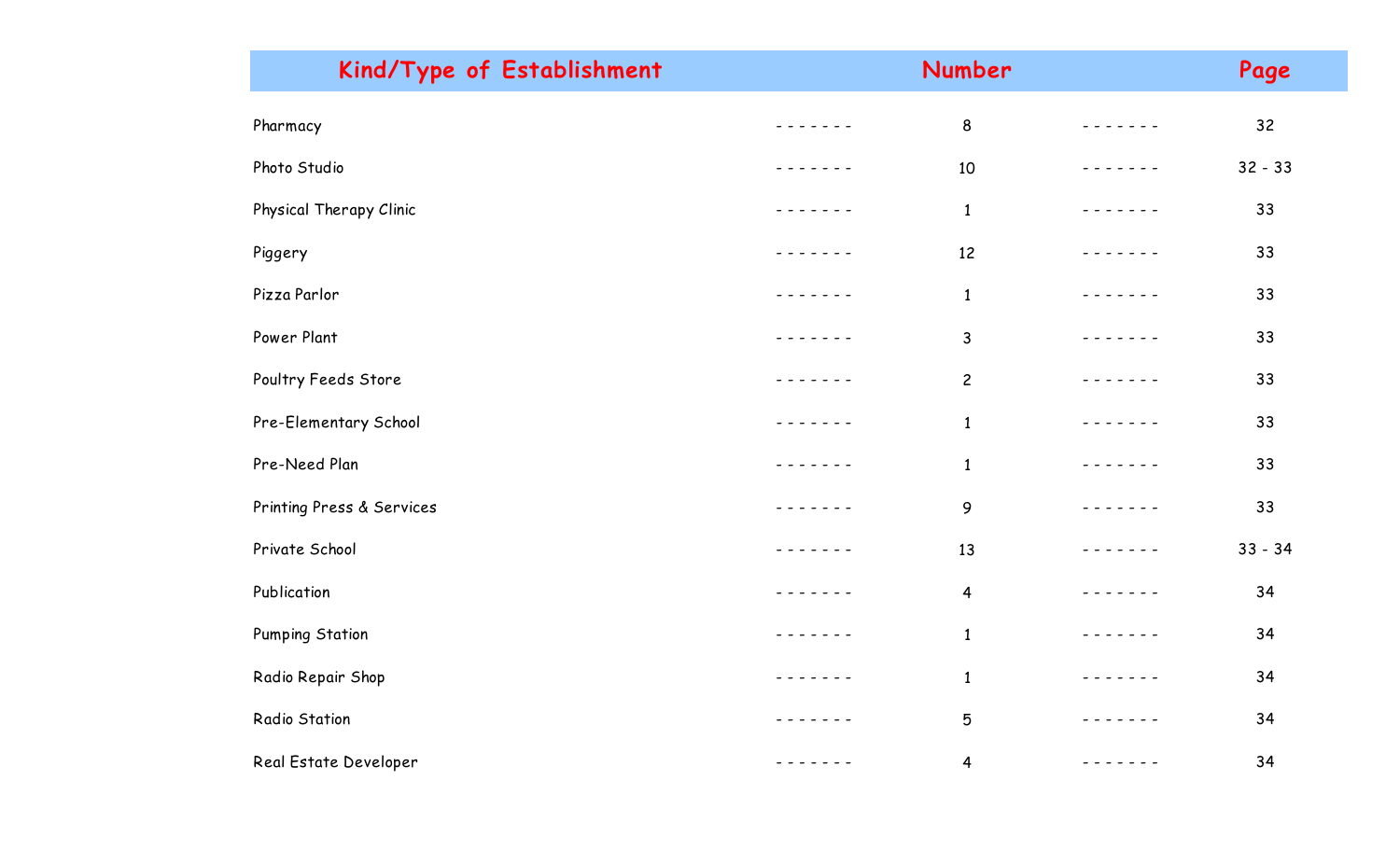| Kind/Type of Establishment                       |                 | Number         |               | Page      |
|--------------------------------------------------|-----------------|----------------|---------------|-----------|
| Real Estate Lessor                               |                 | 149            |               | $34 - 38$ |
| Realty Office                                    | - - - - - -     | $\overline{7}$ | -------       | 38        |
| Reception Hall                                   |                 | $\mathbf{1}$   |               | 38        |
| Recruitment Agency                               | - - - - - - -   | $\mathbf{1}$   | - - - - - - - | 38        |
| Refrigeration & Air-conditioning Services        |                 | $\mathbf{1}$   | -------       | 38        |
| Rentals (Gowns & Barong)                         | - - - - - - -   | $\mathbf{1}$   | - - - - - - - | 38        |
| Repacking/Processing/Selling of Cereals & Sweets | - - - - - - -   | $\mathbf{1}$   | -------       | 38        |
| Repair Shop                                      |                 | $\overline{c}$ | $- - - - -$   | 38        |
| Resort                                           | $- - - - - - -$ | $\mathbf{1}$   | $\frac{1}{2}$ | 38        |
| Restaurant                                       |                 | 37             | -------       | $38 - 39$ |
| Retail                                           | $\frac{1}{2}$   | 76             | $- - - - - -$ | $39 - 41$ |
|                                                  |                 |                |               |           |
| Rice & Corn Store                                | - - - - - - -   | $\overline{4}$ | -------       | 41        |
| Rice Store/Dealer/Retailer                       |                 | 32             | -----         | $41 - 42$ |
| <b>RTW</b>                                       | - - - - - - -   | 10             |               | 42        |
|                                                  |                 |                |               |           |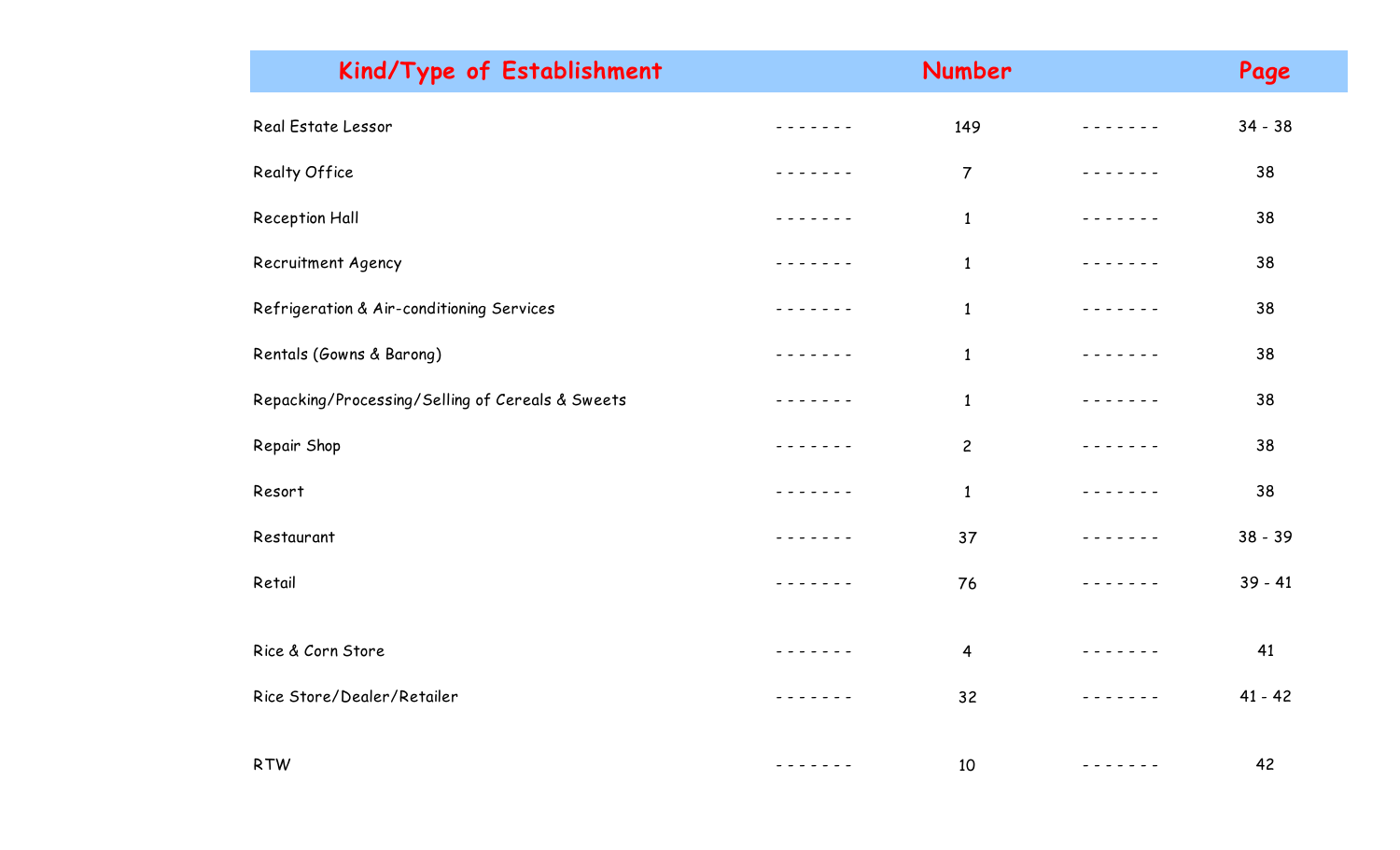| Kind/Type of Establishment    |                                                                                                                                                      | Number         |               | Page      |
|-------------------------------|------------------------------------------------------------------------------------------------------------------------------------------------------|----------------|---------------|-----------|
| Rubber Slipper Store          | $- - - - - - -$                                                                                                                                      | $\mathbf{1}$   |               | 42        |
| Sales Office                  | - - - - - - -                                                                                                                                        | $\overline{c}$ | - - - - - - - | 42        |
| Salt Store                    | $- - - - -$                                                                                                                                          | $\mathsf{3}$   | - - - - - - - | 42        |
| Sari-sari Store               | - - - - - - -                                                                                                                                        | 113            | - - - - - - - | 42 - 45   |
| Sash Factory                  |                                                                                                                                                      | $\overline{c}$ | - - - - - - - | 45        |
| School                        | - - - - - - -                                                                                                                                        | 5              | - - - - - - - | 45        |
| School & Office Supplies      | - - - - - - -                                                                                                                                        | $\mathsf{3}$   | - - - - - - - | 45        |
| Scuba Diving Equipment Outlet | $\frac{1}{2}$                                                                                                                                        | $\mathbf{1}$   |               | 45        |
| Security Agency               | - - - - - - -                                                                                                                                        | $\mathsf{3}$   | - - - - - - - | $45 - 46$ |
| Services                      | - - - - - - -                                                                                                                                        | 47             | -------       | $46 - 47$ |
| Ship Chandling                | $\frac{1}{2} \left( \frac{1}{2} \right) \left( \frac{1}{2} \right) \left( \frac{1}{2} \right) \left( \frac{1}{2} \right) \left( \frac{1}{2} \right)$ | $\mathbf{1}$   |               | 47        |
| Shipping Lines                | $- - - - - -$                                                                                                                                        | $\mathbf{1}$   | ------        | 47        |
| <b>Shipping Operations</b>    | - - - - - - -                                                                                                                                        | $\mathbf{1}$   | - - - - - - - | 47        |
| Shopping Center               | ----                                                                                                                                                 | $\mathbf{1}$   |               | 47        |
| Silk Screen Printing          | - - - - - - -                                                                                                                                        | $\mathbf{1}$   | - - - - - - - | 47        |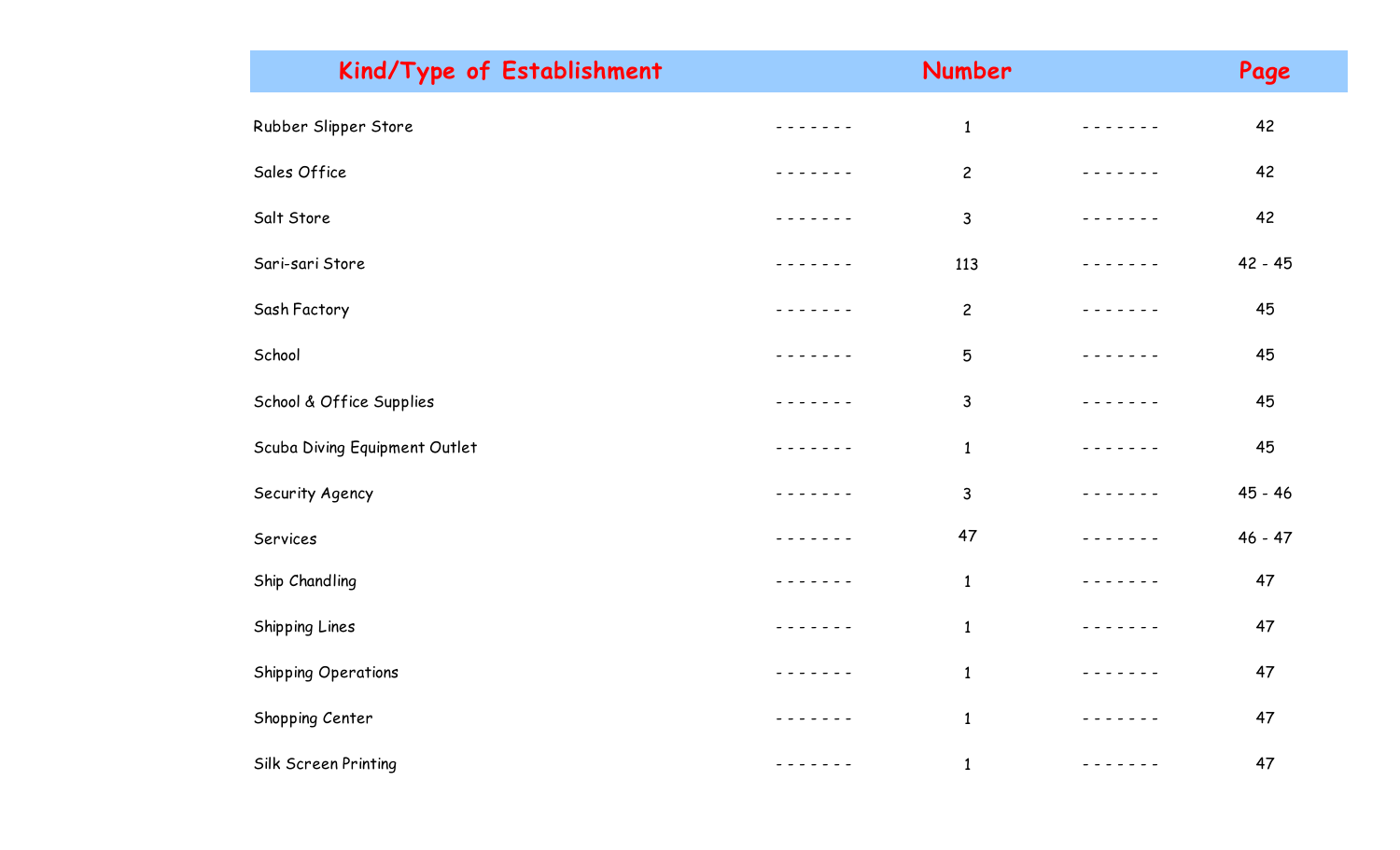| Kind/Type of Establishment       |                                                                                                                                                                                                                                                                                                                                                                                                                                                                            | Number                  |                                                                                                                                                                                                                                                                                                                                                                                                                                                                            | Page      |
|----------------------------------|----------------------------------------------------------------------------------------------------------------------------------------------------------------------------------------------------------------------------------------------------------------------------------------------------------------------------------------------------------------------------------------------------------------------------------------------------------------------------|-------------------------|----------------------------------------------------------------------------------------------------------------------------------------------------------------------------------------------------------------------------------------------------------------------------------------------------------------------------------------------------------------------------------------------------------------------------------------------------------------------------|-----------|
| Skin Care Products & Scents Shop |                                                                                                                                                                                                                                                                                                                                                                                                                                                                            | $\mathbf{1}$            |                                                                                                                                                                                                                                                                                                                                                                                                                                                                            | 47        |
| Small Carienderia                | - - - - - - -                                                                                                                                                                                                                                                                                                                                                                                                                                                              | 9                       | $- - - - - - - -$                                                                                                                                                                                                                                                                                                                                                                                                                                                          | 47        |
| Small Eatery                     | $- - - - - -$                                                                                                                                                                                                                                                                                                                                                                                                                                                              | 11                      | $- - - - - -$                                                                                                                                                                                                                                                                                                                                                                                                                                                              | $47 - 48$ |
| Small Sari-sari Store            |                                                                                                                                                                                                                                                                                                                                                                                                                                                                            | $\overline{\mathbf{4}}$ | $- - - - -$                                                                                                                                                                                                                                                                                                                                                                                                                                                                | 48        |
| Small Store                      | - - - - - -                                                                                                                                                                                                                                                                                                                                                                                                                                                                | 45                      | - - - - - - -                                                                                                                                                                                                                                                                                                                                                                                                                                                              | 48 - 49   |
| Snack Booth                      |                                                                                                                                                                                                                                                                                                                                                                                                                                                                            | $\mathbf{1}$            |                                                                                                                                                                                                                                                                                                                                                                                                                                                                            | 49        |
| Sporting Goods/Sports Wear       | $\frac{1}{2} \left( \frac{1}{2} \right) \left( \frac{1}{2} \right) \left( \frac{1}{2} \right) \left( \frac{1}{2} \right) \left( \frac{1}{2} \right) \left( \frac{1}{2} \right) \left( \frac{1}{2} \right) \left( \frac{1}{2} \right) \left( \frac{1}{2} \right) \left( \frac{1}{2} \right) \left( \frac{1}{2} \right) \left( \frac{1}{2} \right) \left( \frac{1}{2} \right) \left( \frac{1}{2} \right) \left( \frac{1}{2} \right) \left( \frac{1}{2} \right) \left( \frac$ | $\overline{c}$          | $\frac{1}{2} \left( \frac{1}{2} \right) \left( \frac{1}{2} \right) \left( \frac{1}{2} \right) \left( \frac{1}{2} \right) \left( \frac{1}{2} \right) \left( \frac{1}{2} \right) \left( \frac{1}{2} \right) \left( \frac{1}{2} \right) \left( \frac{1}{2} \right) \left( \frac{1}{2} \right) \left( \frac{1}{2} \right) \left( \frac{1}{2} \right) \left( \frac{1}{2} \right) \left( \frac{1}{2} \right) \left( \frac{1}{2} \right) \left( \frac{1}{2} \right) \left( \frac$ | 49        |
| Steel Works/Fabrication          | $- - - - -$                                                                                                                                                                                                                                                                                                                                                                                                                                                                | $\overline{c}$          | -----                                                                                                                                                                                                                                                                                                                                                                                                                                                                      | 49        |
| Studio Laboratory                | $\begin{array}{cccccccccccccc} - & - & - & - & - & - \end{array}$                                                                                                                                                                                                                                                                                                                                                                                                          | $\mathbf{1}$            | $- - - - -$                                                                                                                                                                                                                                                                                                                                                                                                                                                                | 49        |
| Sub-Contractor                   | - - - - - - -                                                                                                                                                                                                                                                                                                                                                                                                                                                              | 6                       | .                                                                                                                                                                                                                                                                                                                                                                                                                                                                          | 49        |
| Subdivision Developer            |                                                                                                                                                                                                                                                                                                                                                                                                                                                                            | $\mathbf{1}$            | $- - - - -$                                                                                                                                                                                                                                                                                                                                                                                                                                                                | 49        |
| Sugar & Coffee                   | - - - - - - -                                                                                                                                                                                                                                                                                                                                                                                                                                                              | 10                      |                                                                                                                                                                                                                                                                                                                                                                                                                                                                            | 49        |
| Supermarket                      | - - - - - - -                                                                                                                                                                                                                                                                                                                                                                                                                                                              | $\mathbf{3}$            |                                                                                                                                                                                                                                                                                                                                                                                                                                                                            | 49 - 50   |
| Supplier (Hand Gloves)           | $\frac{1}{2}$                                                                                                                                                                                                                                                                                                                                                                                                                                                              | $\mathbf{1}$            |                                                                                                                                                                                                                                                                                                                                                                                                                                                                            | 50        |
| Tailoring                        | - - - - - - -                                                                                                                                                                                                                                                                                                                                                                                                                                                              | 6                       | - - - - - - -                                                                                                                                                                                                                                                                                                                                                                                                                                                              | 50        |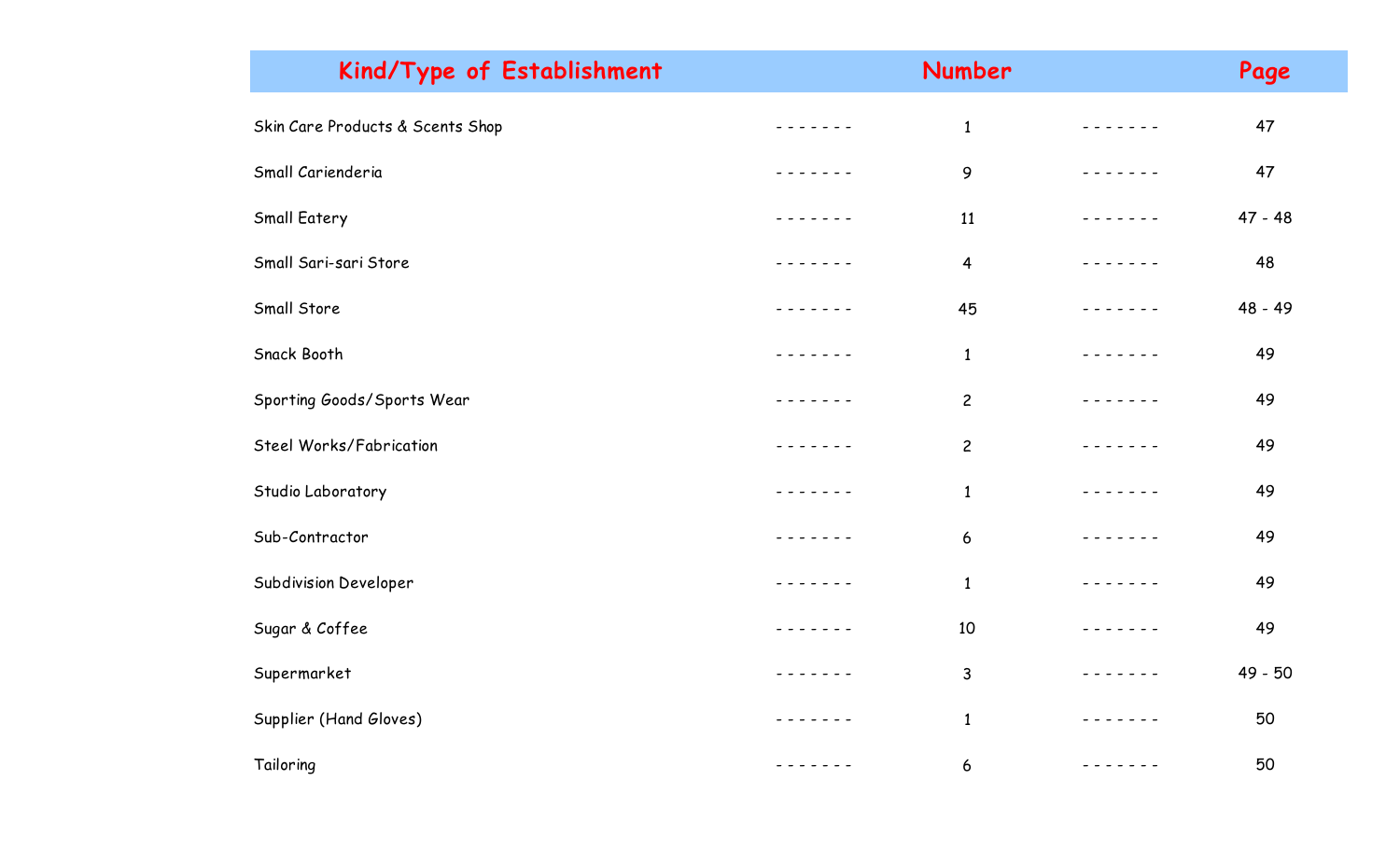| Kind/Type of Establishment               |               | Number         |               | Page      |
|------------------------------------------|---------------|----------------|---------------|-----------|
| Target Range                             |               | $\mathbf{1}$   |               | 50        |
| Tattoo Shop                              |               | $\mathbf{1}$   |               | 50        |
| <b>Technical &amp; Vocational School</b> |               | $\mathbf{1}$   | - - - - - -   | 50        |
| Telecommunication                        |               | $\overline{4}$ | - - - - - - - | 50        |
| Tile Center                              |               | 3              | - - - - - -   | 50        |
| tinsmith                                 | - - - - -     | $\mathbf{1}$   |               | 50        |
| Tire Supply & Services                   |               | $\overline{c}$ | - - - - - - - | 50        |
| Toy Balloons                             |               | $\mathbf{1}$   |               | 50        |
| Toys Store & Give Aways                  |               | 14             |               | $50 - 51$ |
| Trading                                  |               | 52             | - - - - - - - | $51 - 52$ |
| Training Center                          |               | $\overline{c}$ |               | 52        |
| Transport Services                       |               | 3              |               | 52        |
| Travel & Tours Agency                    | - - - - - - - | 9              | -------       | 52        |
| Trucking Services                        |               | 5              |               | $52 - 53$ |
| Tutorial Center/Services                 |               | 5              |               | 53        |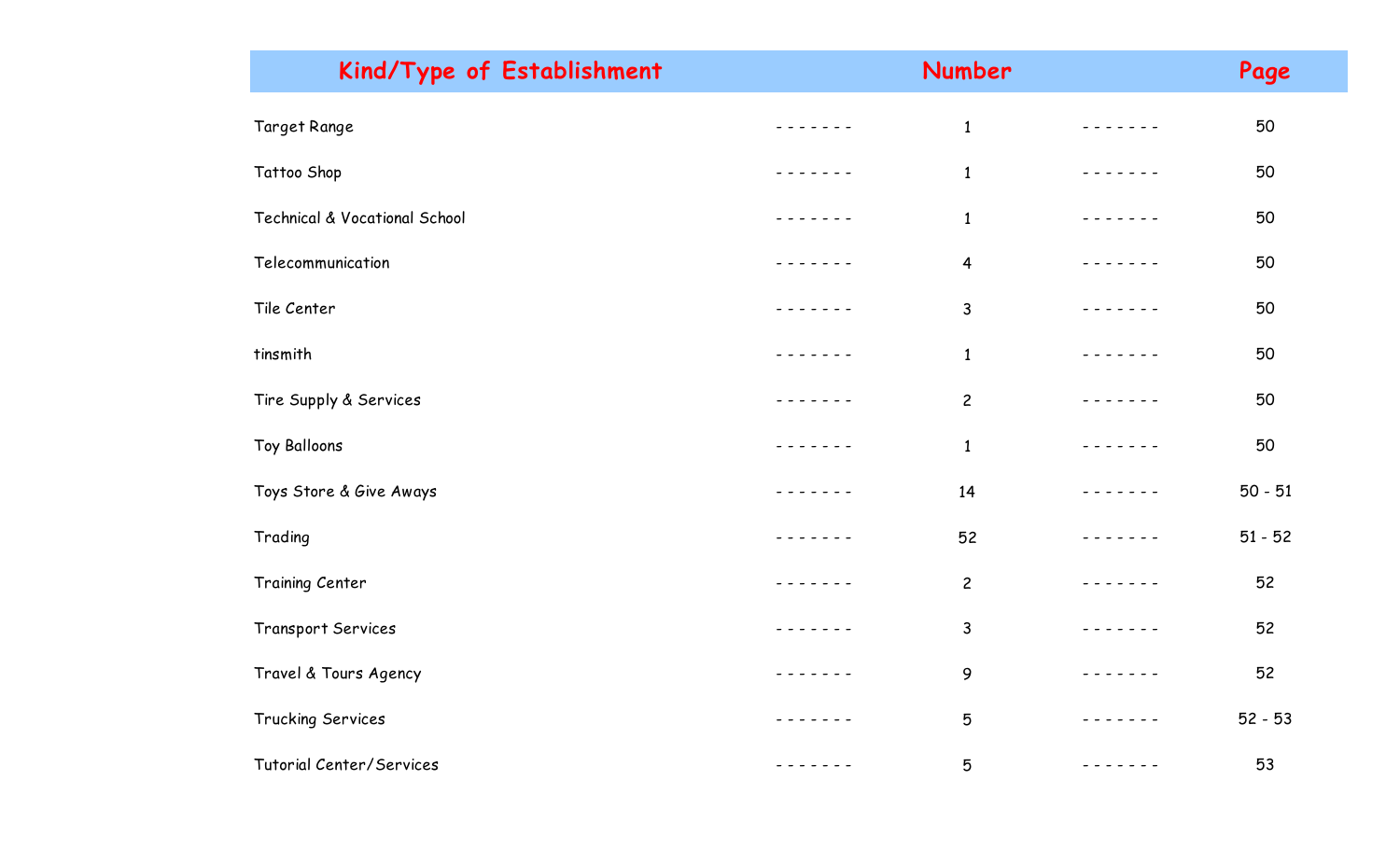| Kind/Type of Establishment |        | Number         |               | Page |
|----------------------------|--------|----------------|---------------|------|
| Upholstery & Supplies      |        | $\overline{c}$ | $- - - - - -$ | 53   |
| Vegetable Store            |        | 15             |               | 53   |
| Veterinary & Argi Supply   |        | $\overline{c}$ | - - - - - -   | 53   |
| Veterinary Clinic          |        | $\mathbf{1}$   |               | 53   |
| <b>Vulcanizing Shop</b>    |        | $\overline{7}$ |               | 53   |
| Ware House                 |        | $\mathsf{3}$   |               | 53   |
| Watch Repair Shop          |        | $\mathbf{1}$   |               | 53   |
| Water Refilling Station    | ------ | $\overline{7}$ | - - - - - - - | 54   |
| Welding Shop               |        | $\mathsf{3}$   | -----         | 54   |
| Wholesale                  |        | $\overline{c}$ |               | 54   |
|                            |        |                |               |      |

**T O T A L** - - - - - - - **1,993**

| Newly Started Business (2007) | 877   |
|-------------------------------|-------|
| Renewal of Business (2007)    | 1.116 |
| TOTAL                         | 1,993 |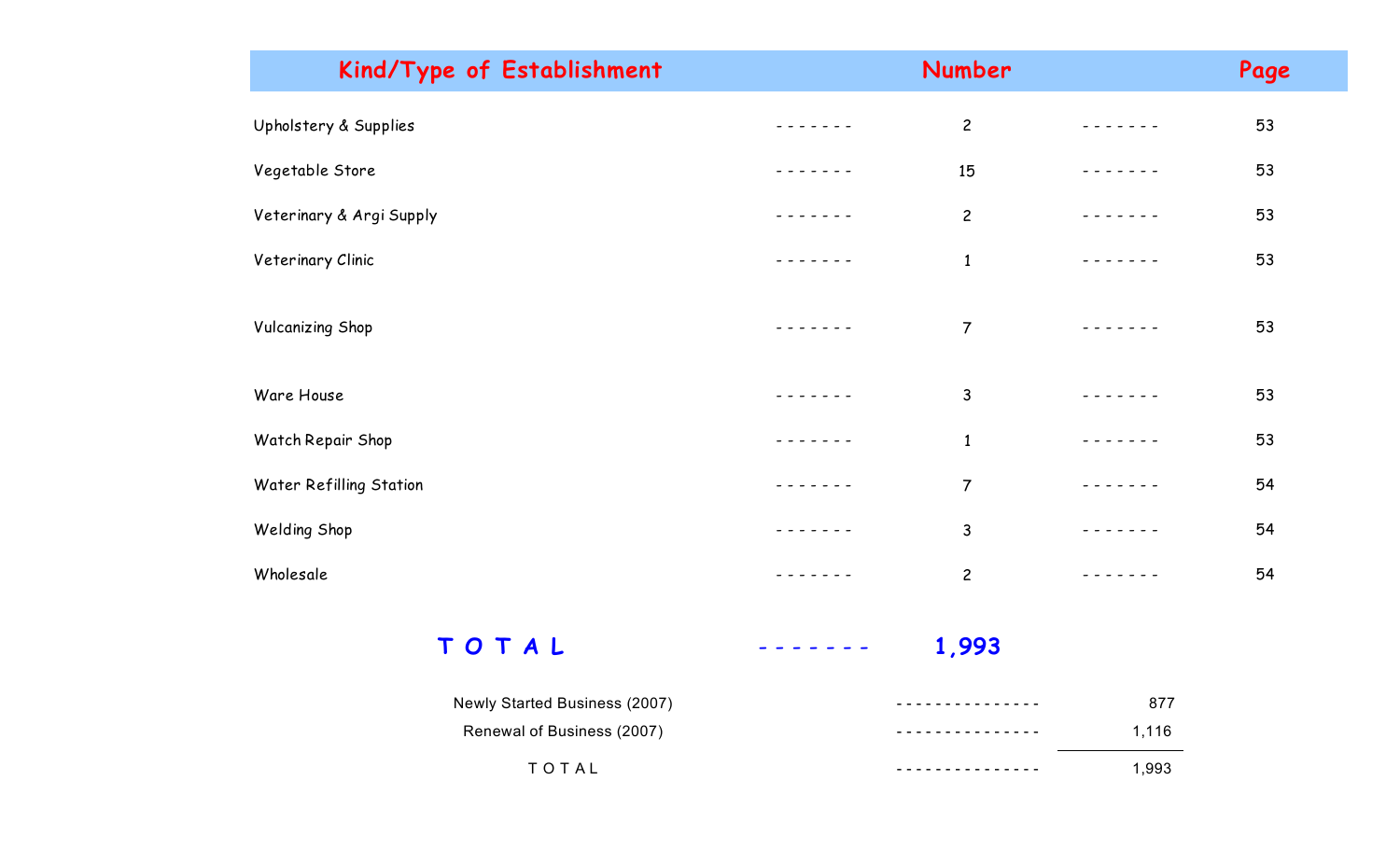| <b>Business Owner</b>                                                                                                                                                                                                                                                                                                                                                                 | <b>Kind/Type of Business</b>                                                                                                                                                                                                                                                                | <b>Business Location</b>                                                                                                                                                                                                                                                                | <b>Business/Trade Name</b>                                                                                                                                                                                                                                                                                                                                       | Gross/<br>Capital<br>(Php)                                                                                                                                                                                                   |
|---------------------------------------------------------------------------------------------------------------------------------------------------------------------------------------------------------------------------------------------------------------------------------------------------------------------------------------------------------------------------------------|---------------------------------------------------------------------------------------------------------------------------------------------------------------------------------------------------------------------------------------------------------------------------------------------|-----------------------------------------------------------------------------------------------------------------------------------------------------------------------------------------------------------------------------------------------------------------------------------------|------------------------------------------------------------------------------------------------------------------------------------------------------------------------------------------------------------------------------------------------------------------------------------------------------------------------------------------------------------------|------------------------------------------------------------------------------------------------------------------------------------------------------------------------------------------------------------------------------|
| Gilbert D. Caseda (New)                                                                                                                                                                                                                                                                                                                                                               | Advertising (Art & Design)                                                                                                                                                                                                                                                                  | Cuta                                                                                                                                                                                                                                                                                    | Astrageous Advertising                                                                                                                                                                                                                                                                                                                                           | 10,000.00                                                                                                                                                                                                                    |
| LBC Express Inc.                                                                                                                                                                                                                                                                                                                                                                      | Air frieght Forwarder & Common Carrier                                                                                                                                                                                                                                                      | P. Burgos Street                                                                                                                                                                                                                                                                        | LBC Express Inc.                                                                                                                                                                                                                                                                                                                                                 | 7,116,366.77                                                                                                                                                                                                                 |
| Jerry G. Reyes                                                                                                                                                                                                                                                                                                                                                                        | Airconditioning Shop & Services                                                                                                                                                                                                                                                             | Balagtas                                                                                                                                                                                                                                                                                | Triple J Auto Aircon Services                                                                                                                                                                                                                                                                                                                                    | 345,000.00                                                                                                                                                                                                                   |
| Evelyn de Villa Hou (New)<br>Quantum Amusement Corp. (New)                                                                                                                                                                                                                                                                                                                            | <b>Amusement Center</b><br>Amusement Center                                                                                                                                                                                                                                                 | SM City Batangas<br><b>SM City Batangas</b>                                                                                                                                                                                                                                             | Galaxy Joyzone<br>Quantum Amusement Corp.                                                                                                                                                                                                                                                                                                                        | 1,000,000.00<br>2,625,000.00                                                                                                                                                                                                 |
| Gregorio H. Hernandez                                                                                                                                                                                                                                                                                                                                                                 | <b>Animal Feeds</b>                                                                                                                                                                                                                                                                         | D. Silang Street                                                                                                                                                                                                                                                                        |                                                                                                                                                                                                                                                                                                                                                                  | 4,000,000.00                                                                                                                                                                                                                 |
| Fausta U. Bautista (New)<br>Azucena R. Beredo<br>Royal Star Appliance Mktg. Inc.                                                                                                                                                                                                                                                                                                      | Appliance & Furnitrure Store<br>Appliance Store<br>Appliance Store                                                                                                                                                                                                                          | P. Burgos Street<br>Beredo Bldg. P. Burgos Street<br>P. Burgos Street                                                                                                                                                                                                                   | Ordeal Appliance & Furniture<br><b>ARB Commercial</b><br>Royal Star Appliance Mktg. Inc.                                                                                                                                                                                                                                                                         | 20,000.00<br>707,858.00<br>2,365,910.00                                                                                                                                                                                      |
| Maribel A. Morales (New)                                                                                                                                                                                                                                                                                                                                                              | <b>Architechtural Services</b>                                                                                                                                                                                                                                                              | Alangilan                                                                                                                                                                                                                                                                               | Architectura Design Firm                                                                                                                                                                                                                                                                                                                                         | 35,000.00                                                                                                                                                                                                                    |
| Celia Joyce O. Caedo (New)                                                                                                                                                                                                                                                                                                                                                            | <b>Art Gallery</b>                                                                                                                                                                                                                                                                          | Caedo, Calicanto                                                                                                                                                                                                                                                                        | Sophia Art Gallery                                                                                                                                                                                                                                                                                                                                               | 35,000.00                                                                                                                                                                                                                    |
| Showroom Entertainment Co. Inc. (New)                                                                                                                                                                                                                                                                                                                                                 | Audio-Video Shop                                                                                                                                                                                                                                                                            | Rizal Avenue                                                                                                                                                                                                                                                                            | Showroom Entertainment Co. Inc.                                                                                                                                                                                                                                                                                                                                  | 20,000.00                                                                                                                                                                                                                    |
| Danilo P. Bisco<br>Jesusa V. Dote (New)                                                                                                                                                                                                                                                                                                                                               | Auto Repair Shop<br>Auto Repair Shop                                                                                                                                                                                                                                                        | National H-way, Kumintang Ibaba<br>Balagtas (TUP)                                                                                                                                                                                                                                       | JVD Auto Repair Shop                                                                                                                                                                                                                                                                                                                                             | 300,000.00<br>50,000.00                                                                                                                                                                                                      |
| Evelyn Dalag<br>Cherry A. Virtudez (New)<br>Gemma C. Miguel<br>Hector S. Tan (New)<br>Joseph A. Rieta (New)<br>Lipeños Auto Supply<br>Martin Adriel Amul (New)<br>Mary Jane Vitto<br>New Leader Trading & AutoSupply Inc.<br><b>Bartolome Ong</b><br>Citibaker Inc.<br>Maria Theresa M. Malaluan (New)<br>Mario C. Asilo Jr. (New)<br>Melba Perez<br>Nello Acosta<br>Sancha Hernandez | Auto Supplies & Stainless Steel Accessories Alangilan<br>Auto Supply<br>Auto Supply<br><b>Auto Supply</b><br>Auto Supply<br>Auto Supply<br>Auto Supply<br><b>Auto Supply</b><br>Auto Supply & Gen. Merchandise<br>Bakery<br>Bakery<br>Bakery<br>Bakery<br><b>Bakery</b><br>Bakery<br>Bakery | Kumintang Ibaba<br>999 M.H. Del Pilar/Access Rd. Cuta<br>Kumintang Ilaya<br>Pallocan West<br>D. Silang Street<br>Bolbok<br>Cuta<br>P. Burgos/Noble St.<br>Rizal Avenue<br>Rizal Avenue<br> Balagtas<br><b>D</b> .Atienza Street<br>115 D. Silang Street<br>Bolbok<br>6 D. Silang Street | Franco Oliver Auto Supply & Stainless Steel<br>Accessories<br>Jude Christian enterprises<br>Infinity Auto Supply & General Merchandise<br>Maptan Truck Parts & Auto Supply<br>Jireh Auto Supply<br>Lipeños Auto Supply<br>Addy's Auto Supply<br>New Leader Trading & Auto Supply Inc.<br>Citibaker<br>Balagtas Bakery<br>La Esperanza Bakery<br>Hernandez Bakery | 332,000.00<br>10,000.00<br>293,150.00<br>100,000.00<br>50,000.00<br>1,897,480.30<br>50,000.00<br>340,000.00<br>3, 149, 257.07<br>330,000.00<br>525,000.00<br>30,000.00<br>10,000.00<br>497,356.25<br>45,000.00<br>450,000.00 |
| Elvira H. Balahibo (New)<br>Bernardita A. Ferrer (New)                                                                                                                                                                                                                                                                                                                                | Bakery & General Merchandise<br>Balluster& Marble Making (Manufacturer)                                                                                                                                                                                                                     | Tambobong, Sta. Rita Karsada<br>Calicanto (TUP)                                                                                                                                                                                                                                         | Boboy Balluster & MarbleMaker                                                                                                                                                                                                                                                                                                                                    | 20,000.00<br>10,000.00                                                                                                                                                                                                       |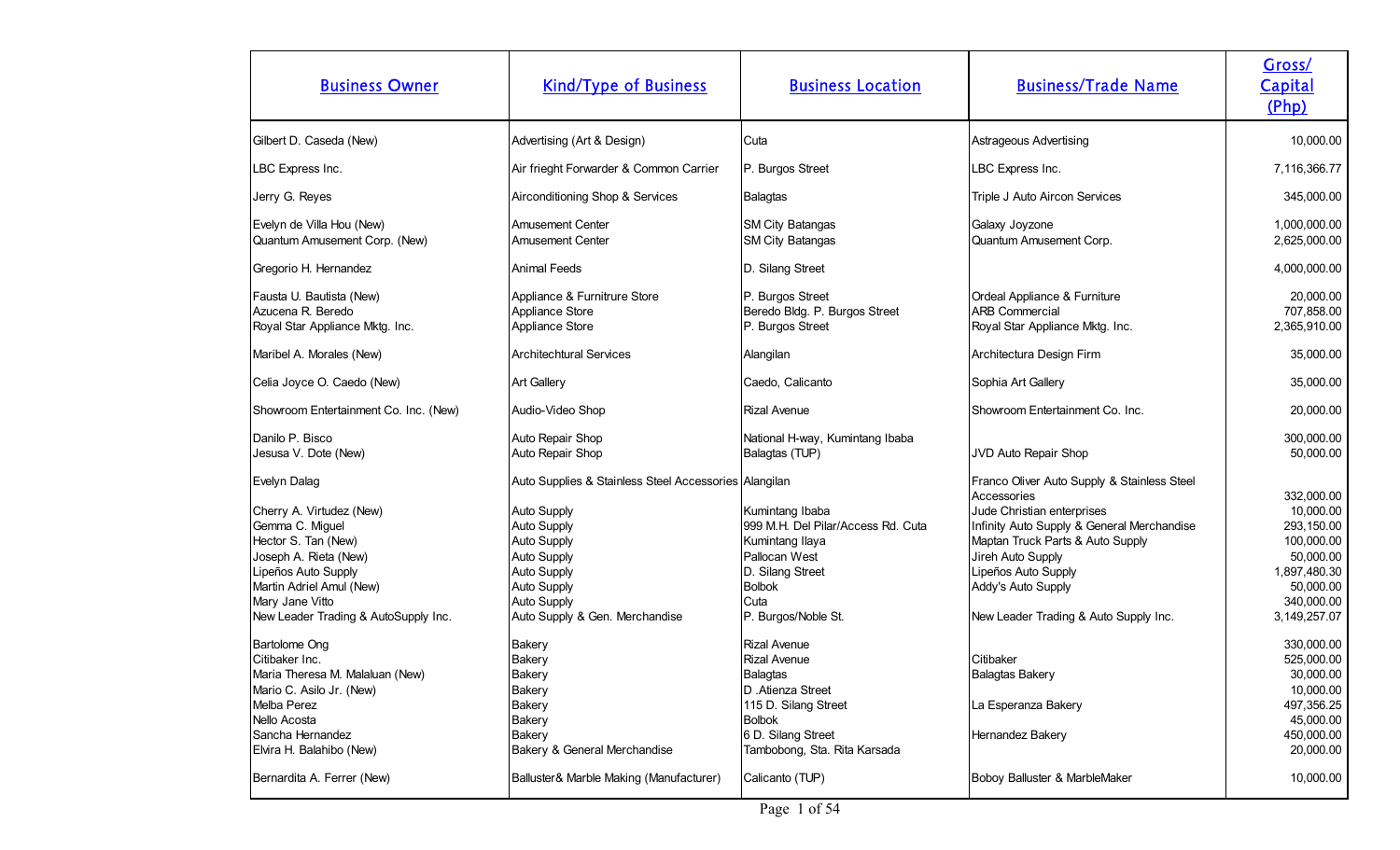| <b>Business Owner</b>                 | <b>Kind/Type of Business</b> | <b>Business Location</b> | <b>Business/Trade Name</b>            | Gross/<br>Capital<br>(Php) |
|---------------------------------------|------------------------------|--------------------------|---------------------------------------|----------------------------|
| Banco de Oro Universal Bank           | Bank                         | P. Burgos Street         | Banco De Oro Universal Bank           | 1,279,741.38               |
| Banco Filipino Savings & Mortage Bank | <b>Bank</b>                  | R. Ave./P. Gomez Street  | Banco Filipino Savings & Mortage Bank | 2,036,066.82               |
| <b>Bank of Commerce</b>               | <b>Bank</b>                  | Caedo, Calicanto         | <b>Bank Of Commerce</b>               | 1,876,596.20               |
| <b>Bank of Commerce</b>               | Bank                         | P. Burgos Street         | <b>Bank Of Commerce</b>               | 2,838,625.53               |
| Bank of the Phil. Island              | <b>Bank</b>                  | P. Burgos Street         | Bank of the Phil. Island              | 15,991,264.53              |
| Batangas Rural Bank Coop. Inc.        | <b>Bank</b>                  | Cuta                     | Batangas Rural Bank Coop. Inc.        | 11,500,000.00              |
| <b>BPI</b>                            | <b>Bank</b>                  | Kumintang Ilaya          | <b>BPI</b>                            | 1364782.12                 |
| <b>BPI Family Savings Bank</b>        | <b>Bank</b>                  | Caedo, Calicanto         | <b>BPI Family Saving Bank</b>         | 561,723.07                 |
| China Banking Vcorp.                  | <b>Bank</b>                  | P. Burgos Street         | China Bank                            | 3,166,427.06               |
| Equitable PCI Bank                    | <b>Bank</b>                  | P. Burgos/R. Ave.        | Equitable PCI bank                    | 1,349,927.54               |
| Land Bank of the Phils.               | <b>Bank</b>                  | P. Burgos Street         | Land Bank of the Phils.               | 40,232,000.00              |
| Luzon Development Bank                | <b>Bank</b>                  | Kumintang Ilaya          | Luzon Development Bank                | 1,974,975.85               |
| Metro Bank                            | <b>Bank</b>                  | Kumintang Ilaya          | Metro Bank                            | 3,452,862.08               |
| Metropolitan Bank & Trust co.         | <b>Bank</b>                  | Rizal Ave./P. Burgos St. | Metro Bank                            | 37,489,660.87              |
| Phil. Veterans Bank                   | <b>Bank</b>                  | Evangelista Street       | Phil. Veterans Bank                   | 8,242,401.69               |
| Philam Saving Bank                    | <b>Bank</b>                  | P. Burgos Street         | Philam Savings Bank                   | 39, 178, 288. 15           |
| Philippine National Bank              | <b>Bank</b>                  | P. Burgos Street         | <b>PNB</b>                            | 53,791,770.49              |
| Philippine SaVINGS Bank               | <b>Bank</b>                  | P. Burgos Street         | Philippine Savings Bank               | 18,091,654.33              |
| Planters Development Bak              | <b>Bank</b>                  | 64 P. Burgos Street      | Planters Development Bank             | 209,838.46                 |
| <b>RCBC Saving Bank</b>               | <b>Bank</b>                  | D. Silang Street         | <b>RCBC Saving Bank</b>               | 770,000.00                 |
| Rizal Commercial Banking Corp.        | <b>Bank</b>                  | <b>Rizal Avenue</b>      | Rizal Commercial Banking corp.        | 2,158,251.08               |
| Rural Bank of Batangas Inc.           | Bank                         | <b>Rizal Avenue</b>      | Rural Bank of Batangas Inc.           | 11,074,668.44              |
| Rural Bank of Lobo                    | <b>Bank</b>                  | Apacible Street          | Rural Bank of Lobo                    | 3,394,205.40               |
| Security Bank Corp.                   | <b>Bank</b>                  | <b>Rizal Aveneu</b>      | <b>SECURITY Bank</b>                  | 100,000.00                 |
| The Real Bank                         | <b>Bank</b>                  | P. Burgos Street         | The Real Bank                         | 626, 184. 71               |
| Tiaong Rural Bank Inc. (New)          | <b>Bank</b>                  | D. Silang Street         | <b>Tiaong Rural Bank</b>              | 1,250,000.00               |
| Union Bank of the Phils.              | Bank                         | 28-A P. Burgos Street    | Union Bank of the Phil.               | 275,766.25                 |
| United Coconut Planters Bank          | <b>Bank</b>                  | P. Zamora/C. Tirona St.  | <b>UCPB</b>                           | 2,439,292.58               |
| Allied Banking corp.                  | Bank (Commercial)            | D. Silang Street         | Allied Banking Corp.                  | 8,098,925.93               |
| Abigail A. Diaz (New)                 | <b>Barber Shop</b>           | <b>Rizal Avenue</b>      |                                       | 50,000.00                  |
| Maria G. Maligaya                     | <b>Barber Shop</b>           | 33 Evangelista Street    |                                       | 40,000.00                  |
| May C. Eniata (New)                   | <b>Barber Shop</b>           | P. Zamora Street         |                                       | 10,000.00                  |
| Renato A. Lopez (New)                 | <b>Barber Shop</b>           | P. Zamora Street         |                                       | 30,000.00                  |
| Otelo O. Otucan                       | Battery & Electical Shop     | Balagtas (TUP)           | <b>OTTOLITE</b>                       | 165,000.00                 |
| Armando A. Perez (New)                | Battery Repair Shop          | Balagtas (TUP)           |                                       | 10,000.00                  |
| Concepcion Antenor                    | <b>Beauty Parlor</b>         | P. Zamora Street         |                                       | 75,000.00                  |
| Leonardo R. Learin                    | <b>Beauty Parlor</b>         | Evangelista Street       |                                       | 175,000.00                 |
| Leonardo R. Sanchez                   | <b>Beauty Parlor</b>         | D. Silang Street         | Nard's Beauty Parlor                  | 100,000.00                 |
| Manuel de Villa                       | <b>Beauty Parlor</b>         | P. Zamora Street         |                                       | 50,000.00                  |
| Dennis & Wilma Mercado (New)          | <b>Beauty Shop</b>           | Pastor Rd. Cuta          |                                       | 10,000.00                  |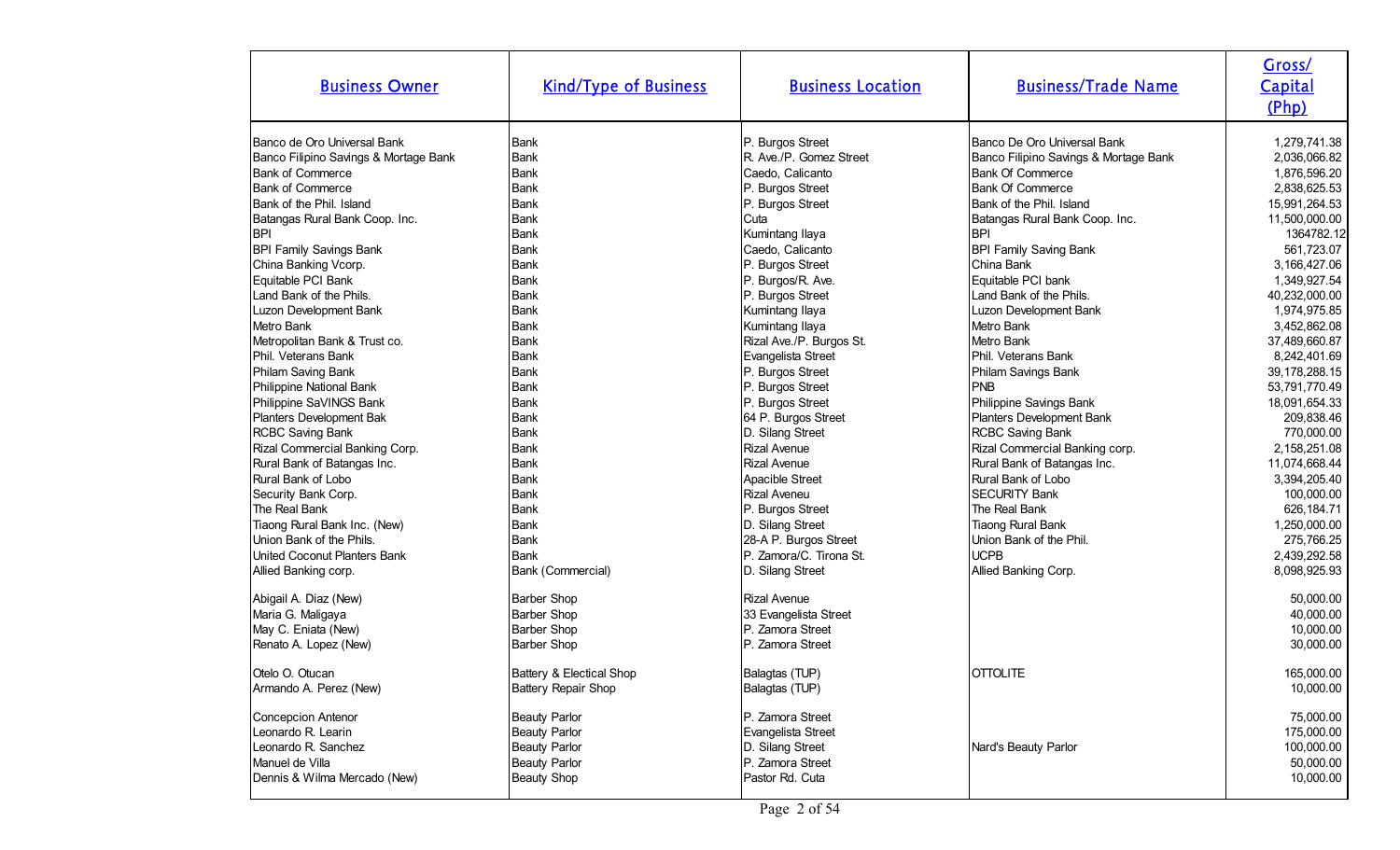| <b>Business Owner</b>                  | <b>Kind/Type of Business</b> | <b>Business Location</b>            | <b>Business/Trade Name</b>       | Gross/<br>Capital<br>(Php) |
|----------------------------------------|------------------------------|-------------------------------------|----------------------------------|----------------------------|
| Sergio Barbosa (New)                   | Billard Hall (3 Table)       | Kumintang Ibaba (TUP)               | Stall No. 126                    | 20,000.00                  |
| Armando C. Rongcales (New)             | <b>Book Binding Services</b> | <b>Bolbok</b>                       | Jok's Bookbinding                | 20,000.00                  |
| Marcelino G. Atienza                   | <b>Bookstore</b>             | Evangelista Street                  |                                  | 23,700.00                  |
| Sto. Niño Pastoral Foundation (New)    | Bookstore                    | Basilica Site, M.H. del Pilar St.   | Sto. Niño Pastoral Foundation    | 144,000.00                 |
| The Bookplace Inc. (New)               | Bookstore                    | Lyceum of Batangas, Kumintang Ibaba | The Bookplace Inc.               | 62,500.00                  |
| Felisa C. Toledo (New)                 | Boutique                     | 20 P. Zamora Street                 | M3 Star Boutique                 | 50,000.00                  |
| Legend Shopping Mart (New)             | Boutique                     | 2/f Bay City Mall, D. Silang St.    | Plains & Prints                  | 1,000,000.00               |
| Maria Theresa F. Peñalosa (New)        | Boutique                     | Pastor Rd. Cuta                     | Maria Thresa Peñalosa Boutique   | 15,000.00                  |
| Marylou C. Lim (New)                   | Boutique                     | 51 P. Burgos Street                 |                                  | 100,000.00                 |
| Patricia Jewels Collections Inc. (New) | Boutique                     | G/f SM City batangas                | Patricia Jewels Collections Inc. | 150,000.00                 |
| Rosalie A. Ocampo (New)                | Boutique                     | 15 P. Zamora St.                    |                                  | 5,000.00                   |
| TFB Inc. (New)                         | Boutique                     | G/f SM City batangas                | Giordano                         | 2,934,175.00               |
| VJ Photoland & Wellness Corp. (New)    | Bowling Lane (4 Lanes)       | 92 D. Silang Street                 | <b>BC Lanes Bowling Center</b>   | 100,000.00                 |
| Ziefredo L. Mercado (New)              | Bowling Lanes (8)            | 92 D. Silang Street                 | Bowledrome                       | 20,000.00                  |
| Ambrocia A. Fabalier                   | Bread & Candy                | <b>JPMM</b>                         | Stall No. 170                    | 100,000.00                 |
| Ana Marie Zaraspe                      | Bread & Candy                | <b>JPMM</b>                         | stall No. 154                    | 75,000.00                  |
| Andres Catapang (New)                  | Bread & Candy                | Market 1                            | Stall No. 99                     | 5,000.00                   |
| Delia Villalobos (New)                 | Bread & Candy                | Market 1                            | Stall No. 447                    | 55,000.00                  |
| Eusebia Clarin                         | Bread & Candy                | Market 1                            | Stall No. 430                    | 33,000.00                  |
| Helen Bagsit (New)                     | Bread & Candy                | Market 1                            | Stall No. 402                    | 3,000.00                   |
| Joel Mendoza (New)                     | Bread & Candy                | Market 1                            | Stall No. 401                    | 5,000.00                   |
| Librado Gualberto                      | Bread & Candy                | <b>JPMM</b>                         | Stall No. 148                    | 45,000.00                  |
| Librado Gualberto                      | Bread & Candy                | Market 1                            | Stall No. 02                     | 45,000.00                  |
| Librado Gualberto                      | Bread & Candy                | <b>JPMM</b>                         | Stall No. 157                    | 45,000.00                  |
| Librado Gualberto                      | Bread & Candy                | <b>JPMM</b>                         | Stall No. 158                    | 45,000.00                  |
| Librado Gualberto                      | Bread & Candy                | <b>JPMM</b>                         | Stall No. 162                    | 50,000.00                  |
| Librado Gualberto                      | Bread & Candy                | <b>JPMM</b>                         | Stall No. 153                    | 50,000.00                  |
| Lina Cadorna (New)                     | Bread & Candy                | Market 1                            | Stall No. 440                    | 6,000.00                   |
| Lucila Lira                            | Bread & Candy                | Market 1                            | Stall No. 410                    | 40,000.00                  |
| Marylen L. Almerino                    | Bread & Candy                | <b>JPMM</b>                         | Stall No. 98                     | 38,000.00                  |
| Marylen L. Almerino                    | Bread & Candy                | <b>JPMM</b>                         | Stall No. 160                    | 38,000.00                  |
| Prudencio/Angelina Parto               | Bread & Candy                | Market 1                            | Stall No. 448                    | 60,000.00                  |
| Ramil Rayos (New)                      | Bread & Candy                | Market 1                            | Stall No. 412                    | 12,000.00                  |
| Rodelio Proceso Hernandez              | Bread & Candy                | Market 1                            | Stall 436                        | 20,000.00                  |
| Ruperta Clarin                         | Bread & Candy                | <b>JPMM</b>                         | Stall No. 167                    | 50,000.00                  |
| Ruperta Clarin                         | Bread & Candy                | <b>JPMM</b>                         | Stall No. 166                    | 50,000.00                  |
| Susan dela Cruz (New)                  | Bread & Candy                | Market 1                            | Stall No. 449                    | 75,000.00                  |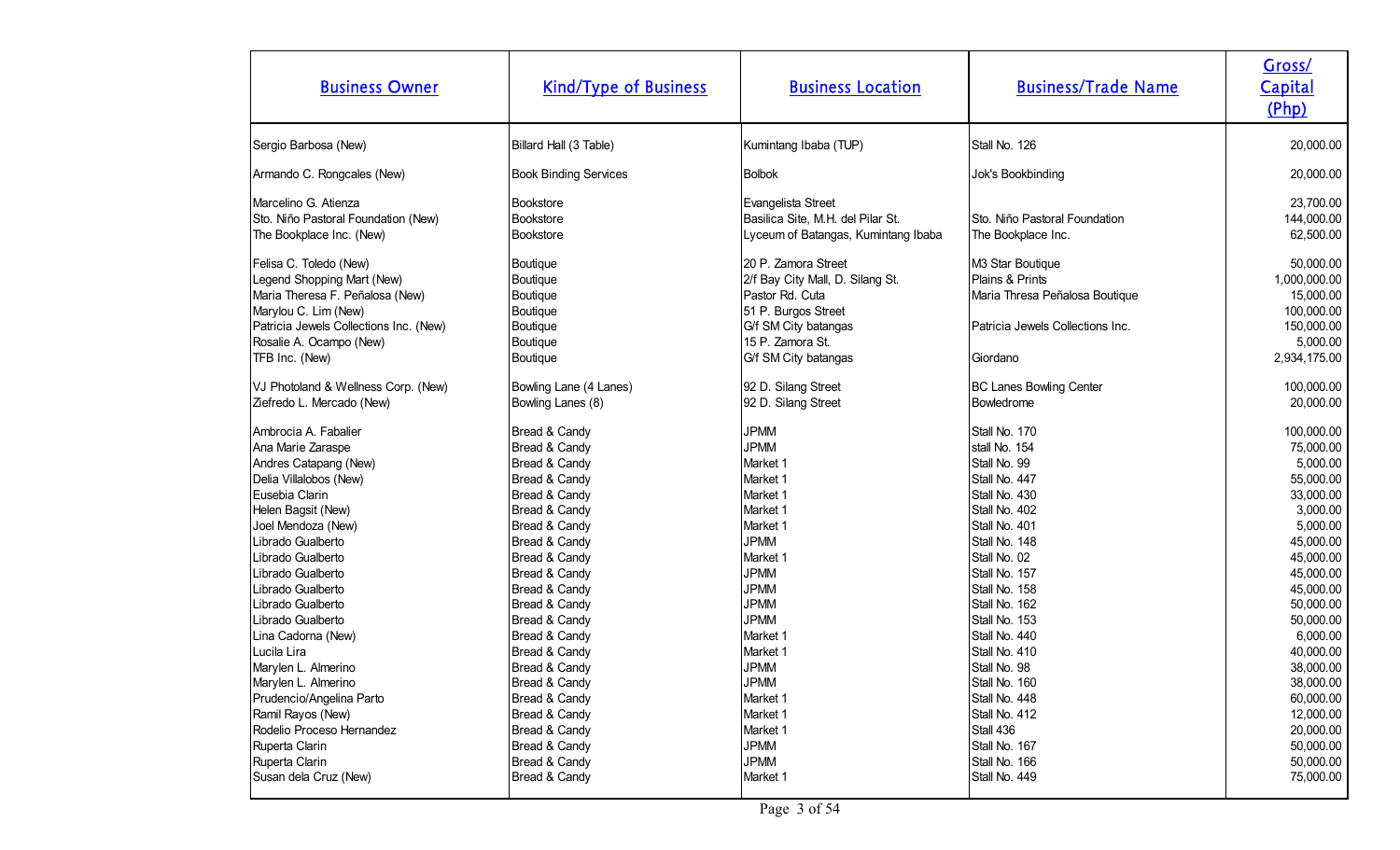| <b>Business Owner</b>                                                                                                                                                                  | <b>Kind/Type of Business</b>                                                                                    | <b>Business Location</b>                                                                                                                              | <b>Business/Trade Name</b>                                                                                      | Gross/<br>Capital<br>(Php)                                                                  |
|----------------------------------------------------------------------------------------------------------------------------------------------------------------------------------------|-----------------------------------------------------------------------------------------------------------------|-------------------------------------------------------------------------------------------------------------------------------------------------------|-----------------------------------------------------------------------------------------------------------------|---------------------------------------------------------------------------------------------|
| Victoria Clarin<br>Juana Muñoz<br>Anastaco D. Alvarez                                                                                                                                  | Bread & Candy<br>Bread & Sari-sari Store<br><b>Bread Store</b>                                                  | <b>JPMM</b><br><b>JPMM</b><br><b>NBCPM</b>                                                                                                            | Stall No. 159<br>Stall No. 25<br>Stall No. 47                                                                   | 3,000.00<br>175,000.00<br>30,000.00                                                         |
| Julia A. Macalalad                                                                                                                                                                     | <b>Brokerage</b>                                                                                                | Kumintang Ibaba                                                                                                                                       |                                                                                                                 | 48,000.00                                                                                   |
| Barbara Ruth Rosales (New)<br>Batangas Food Corp. (New)<br>Batangas Food Corp. (New)<br>Batangas Food Corp. (New)<br>Batangas Food Corp. (New)                                         | <b>Burger Stand</b><br><b>Burger Stand</b><br><b>Burger Stand</b><br><b>Burger Stand</b><br><b>Burger Stand</b> | Kumintang Ibaba<br>Rizal Avenue/P. Mendoza<br>Balagtas<br>Pastor Ave. Pallocan West<br>Cuta                                                           | Blig's Food Service<br>Batangas Food Corp.<br>Batangas Food Corp.<br>Batangas Food Corp.<br>Batangas Food Corp. | 15,000.00<br>30,000.00<br>30,000.00<br>20,000.00<br>30,000.00                               |
| Batangas Star Express Corp. (New)<br>JAC Transportation System Inc. (New)<br>Jam Liner Inc.<br>JAM Transit Inc.                                                                        | <b>Bus Garage/Terminal</b><br><b>Bus Terminal</b><br><b>Bus Terminal</b><br><b>Bus Treminal</b>                 | <b>Bolbok</b><br>Bolbok (TUP)<br>Calicanto<br>Calicanto                                                                                               | Batangas Star Express Corp.<br><b>JAC Liner</b><br>Jam Liner Inc.<br>JAM Transit Inc.                           | 500,000.00<br>312,500.00<br>40,000,000.00                                                   |
| The Gateway Business Center Inc.                                                                                                                                                       | <b>Business Office</b>                                                                                          | P. Panganiban Street                                                                                                                                  | <b>Gateway Business Center</b>                                                                                  |                                                                                             |
| Cynthia M. Manigbas (New)<br>Lucio Panganiban (New)                                                                                                                                    | Buy & Sell (Livestock)<br>Buying & Selling (Livestock)                                                          | 49 Purok 1, Bolbok<br>San Isidro                                                                                                                      | Double M Cattle Buy & Sell                                                                                      | 100,000.00<br>53,000.00                                                                     |
| Pablo de Castro                                                                                                                                                                        | Cake house Pastries                                                                                             | 56 Rizal avenue                                                                                                                                       | Batangas Take Home Food Mart                                                                                    | 40,000.00                                                                                   |
| Marita L. Gonzalbo<br>Silvestre A. Areglado                                                                                                                                            | Calibration Shop<br><b>Calibration Shop</b>                                                                     | Kumintang Ibaba<br>Balagtas                                                                                                                           |                                                                                                                 | 60,000.00<br>220,000.00                                                                     |
| Esteban Buan II (New)<br>Esteban Buan II (New)<br>Ronaldo A. Gera (New)                                                                                                                | Call Center Office<br>Call Center Office<br>Call Center System Provider                                         | Rizal Avenue<br>Kumintang Ibaba<br>302 Romero Dy Bldg. P. Burgos St.                                                                                  | Cyberlay Call Center<br>Verano Call CenterSolutions                                                             | 100,000.00<br>10,000.00<br>100,000.00                                                       |
| Albert Candava<br>Normita Mercado<br>Vicente Lim<br>George N. Tan                                                                                                                      | Candies<br>Candy Store<br>Candy Store<br>Candy w/ret. Tob.                                                      | <b>NBCPM</b><br>B. Luna Street<br>D. Silang Street<br>72 Evangelista St.                                                                              | Stall No. 09<br>Royal Sales Center<br>Ever Commercial                                                           | 5,000.00<br>185,000.00<br>13,566,245.92<br>15,068,786.16                                    |
| Agaton A. Villena (New)<br>Alona M. Morales (New)<br>Divine Child Academy of Bats.<br>Dr. Abelardo B. Perez<br>Dr. Manuel H. Pastor<br>Eugenio A. Moreno<br>Florencio A. Maranan (New) | Canteen<br>Canteen<br>Canteen<br>Canteen<br>Canteen<br>Canteen<br>Canteen                                       | Kumintang Ibaba<br>Kumintang Ibaba<br>P. Panganiban Street<br>Lopez Jaena Street<br>Cuta<br>P. Burgos Street<br>St. Patrick Hospital, Lopez Jaena St. | Divine Child Canteen<br>Loralie Canteen                                                                         | 25,000.00<br>8,000.00<br>107,900.00<br>160,366.99<br>188,648.47<br>696,833.40<br>100,000.00 |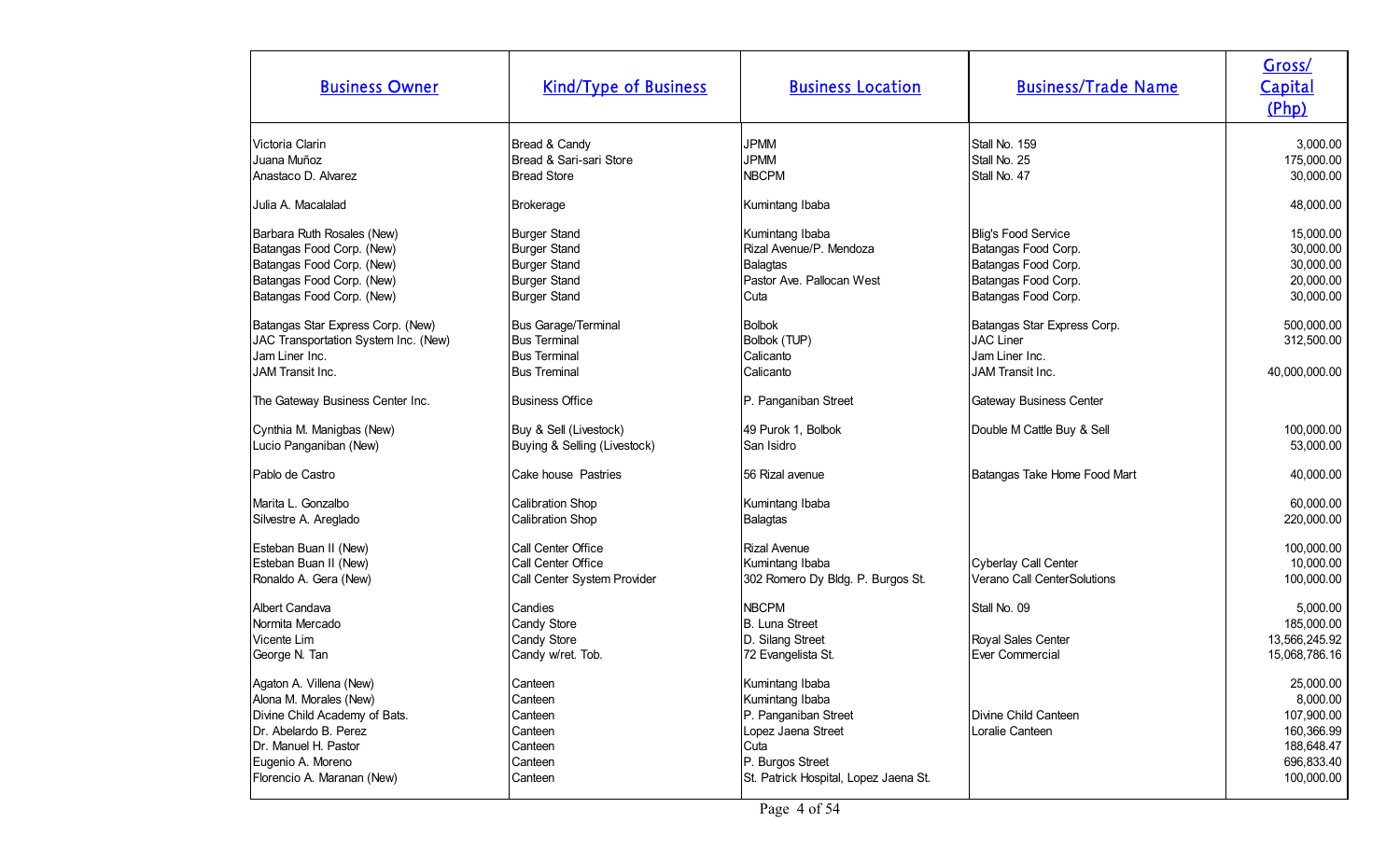| <b>Business Owner</b>                                                                                                                                                                                                                                                                                                                                                  | <b>Kind/Type of Business</b>                                                                                                                                                                                                                                                            | <b>Business Location</b>                                                                                                                                                                                                      | <b>Business/Trade Name</b>                                                                                                                                                                                               | Gross/<br>Capital<br>(Php)                                                                                                                                                                           |
|------------------------------------------------------------------------------------------------------------------------------------------------------------------------------------------------------------------------------------------------------------------------------------------------------------------------------------------------------------------------|-----------------------------------------------------------------------------------------------------------------------------------------------------------------------------------------------------------------------------------------------------------------------------------------|-------------------------------------------------------------------------------------------------------------------------------------------------------------------------------------------------------------------------------|--------------------------------------------------------------------------------------------------------------------------------------------------------------------------------------------------------------------------|------------------------------------------------------------------------------------------------------------------------------------------------------------------------------------------------------|
| Norma C. Cleofe<br>Rosalina E. De Castro (New)<br>Victoria Bondad (New)                                                                                                                                                                                                                                                                                                | Canteen<br>Canteen<br>Canteen                                                                                                                                                                                                                                                           | Kumintang Ibaba<br>Hilltop, Kumintang Ibaba<br>Sta. Rita Karsada                                                                                                                                                              | Red & Orange Student Canteen<br>The Other Place Seafood & Native Restaurant                                                                                                                                              | 2,017,829,075.00<br>10,000.00<br>20,000.00                                                                                                                                                           |
| Melvin Lee Tan (New)                                                                                                                                                                                                                                                                                                                                                   | Car Accessories Center                                                                                                                                                                                                                                                                  | Kumintang Ilaya                                                                                                                                                                                                               | Power Line Car Accessories Center                                                                                                                                                                                        | 100,000.00                                                                                                                                                                                           |
| Francis Paulo F Castillo (New)                                                                                                                                                                                                                                                                                                                                         | Car Care Center                                                                                                                                                                                                                                                                         | Nat'l. H-way, Kumintang Ilaya                                                                                                                                                                                                 | Rodessan Car Care Center                                                                                                                                                                                                 | 200,000.00                                                                                                                                                                                           |
| Thomas Jos Andre C. Mendoza (New)                                                                                                                                                                                                                                                                                                                                      | Car Sales                                                                                                                                                                                                                                                                               | Kumintang Ilaya                                                                                                                                                                                                               | <b>KTOM Motor Sales Agency</b>                                                                                                                                                                                           | 100,000.00                                                                                                                                                                                           |
| Batangas Balagtas Operators & Drivers<br>Association (New)<br>Romualdo G. Manalo (New)<br>Carolina Aldover (New)                                                                                                                                                                                                                                                       | Car Wash<br>Car Wash<br>Car Wash & Car Accessories                                                                                                                                                                                                                                      | Balagtas<br>Sta. Rita karsada<br>Bolbok (TUP)                                                                                                                                                                                 | Batangas Balagtas Operators & Drivers<br>Association                                                                                                                                                                     | 10,000.00<br>3,000.00<br>50,000.00                                                                                                                                                                   |
| Adora de Castro<br>Clodualdo Pagdonsolan<br><b>Emmanuel Manalo</b><br>Erlinda Y. Arquillo<br>Henrea A. Magadia<br>Joy C. Malaluan<br>Juancho Pagdonsolan<br>Lesea B. Furto (New)<br>Luisito Dimalibot<br>Marichu B. Pagdonsolan<br>Marinel Magpantay (New)<br>Milagros Espino (New)<br>Narciso Cometa<br>Oscar Hernandez (New)<br>Silver Gayeta (New)<br>Yolanda Ebora | Carinderia<br>Carinderia<br>Carinderia<br>Carinderia<br>Carinderia<br>Carinderia<br>Carinderia<br>Carinderia<br>Carinderia<br>Carinderia<br>Carinderia<br>Carinderia<br>Carinderia<br>Carinderia<br>Carinderia<br>Carinderia                                                            | Kumintang Ilaya<br>Market 1<br>Market <sub>1</sub><br>Market 1<br>Market 1<br>Market 1<br>Market 1<br>San Isidro<br>Market 1<br>Market 1<br>Market 1<br>Market 1<br>Market 1<br>Market 1<br>64 P. Canlapan Street<br>Market 1 | Stall No. 242<br>Stall No. 01<br>Stall No. 147<br>Stall No. 248<br>Stall No. 127<br>Stall No. 246<br>Stall No. 135<br>Stall No. 244<br>Stall No. 143<br>Stall No. 197<br>Stall No. 238<br>Stall No. 236<br>Stall No. 133 | 45,000.00<br>10,000.00<br>5,000.00<br>37,000.00<br>10,000.00<br>5,000.00<br>77,000.00<br>5,000.00<br>20,000.00<br>10,000.00<br>5,000.00<br>5,000.00<br>30,000.00<br>5,000.00<br>3,000.00<br>5,000.00 |
| Remedios Laraya<br>Belen M. Barrion<br>Elpidio Noel Mac<br>Adelaida M. Banto (New)<br>Jerry L. Valdez (New)<br>Adelyn B. Sarip (New)<br>Teodoro Luansing Jr. (New)<br>Luisito Caponpon (New)<br>Allan P. Altobar (New)                                                                                                                                                 | Carinderia w/sari-sari & beer by the bottle<br><b>Catering Services</b><br><b>Catering Services</b><br><b>Cellphone Accessories</b><br><b>Cellphone Accessories</b><br><b>Cellphone Accessories</b><br>Cellphone Accessories & Repair Shop<br>Cellphone Center<br>Cellphone Repair Shop | Kumintang Ilaya<br>Dolor Subd.<br>Kumintang Ibaba<br>D. Silang Street<br>Buklod Unlad, Dumantay<br>D. Silang Street<br><b>Rizal Avenue</b><br><b>Rizal Avenue</b><br>31 Rizal Avenue                                          | Belen M. Barrion Catering Services<br>Café Antonia<br>Mojahed Cellphone Accessories<br>Intelliys Gem Network                                                                                                             | 195,000.00<br>1,035,974.50<br>135,000.00<br>15,000.00<br>10,000.00<br>20,000.00<br>30,000.00<br>20,000.00<br>5,000.00                                                                                |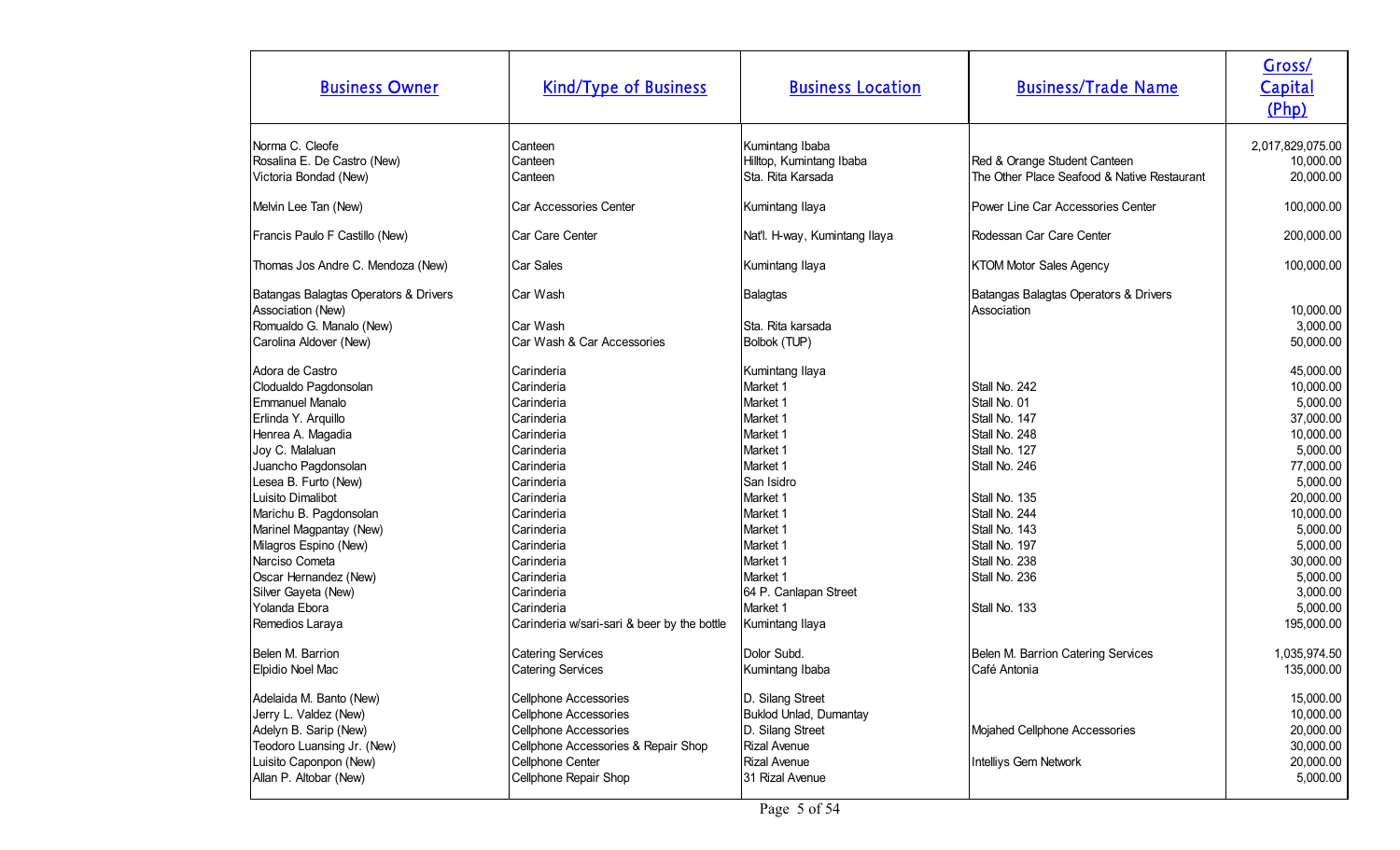| <b>Business Owner</b>            | <b>Kind/Type of Business</b>     | <b>Business Location</b> | <b>Business/Trade Name</b>             | Gross/<br>Capital<br>(Php) |
|----------------------------------|----------------------------------|--------------------------|----------------------------------------|----------------------------|
| Himmel Industries Inc.           | <b>Chemical Bulk Terminal</b>    | Pinamucan Ibaba          | Himmel Industries Inc.                 | 19,200,000.00              |
| LMG Chemical Corp.               | <b>Chemical Storage Terminal</b> | Pinamucan                | LMG Chemical Corp.                     | 51,993,853.00              |
| Heroic Ventures Inc. (New)       | Cinema                           | 4/f Bay City Mall        | Heroic Ventures Inc.                   | 250,000.00                 |
| Pioneer Clinical Laboratory Inc. | Clinical Laboratory              | 1 Noble Street           | Pioneer Clinical Laboratory Inc.       | 538,749.25                 |
| Edwin Tan Lim                    | Cloth Manufacturing Industry     | Calicanto                | <b>Blinic Textile Mftg. Industries</b> | 170,000.00                 |
| Aida Querubin (New)              | Cloth Store                      | Market 1                 | Stall No. 163                          | 5,000.00                   |
| Andonnie Evangelio               | Cloth Store                      | Market 1                 | Stall No. 275                          | 25,000.00                  |
| Benita Agbing                    | Cloth Store                      | Market 1                 | Stall No. 160                          | 25,000.00                  |
| Benjamin T. Cometa               | Cloth Store                      | Market 1                 | Stall No. 295                          | 70,000.00                  |
| Clareta D. Gayeta (New)          | Cloth Store                      | Market 1                 | Stall No. 175                          | 50,000.00                  |
| Constancia Guadez                | Cloth Store                      | Market 1                 | Stall No. 216                          | 25,000.00                  |
| <b>Elvie Villena Balmes</b>      | Cloth Store                      | Market 1                 | Stall No. 169                          | 10,000.00                  |
| Elvie Villena Balmes             | Cloth Store                      | Market 1                 | Stall No. 164                          | 10,000.00                  |
| Exequiel Montalbo (New)          | Cloth Store                      | Market 1                 | Stall No. 282                          | 10,000.00                  |
| Fausta Ilagan                    | Cloth Store                      | Market 1                 | Stall No. 290                          | 18,000.00                  |
| Flavino G. Casao                 | Cloth Store                      | Market 1                 | Stall No. 231                          | 15,000.00                  |
| Floro C. Faltado                 | Cloth Store                      | Market 1                 | Stall No. 260                          | 15,000.00                  |
| Genoveva Buquid (New)            | Cloth Store                      | Market 1                 | Stall No. 268                          | 2,000.00                   |
| Honorina Macuha                  | Cloth Store                      | Market 1                 | Stall No. 265                          | 15,000.00                  |
| <b>Irish Silang</b>              | Cloth Store                      | Market 1                 | Stall No. 213                          | 33,000.00                  |
| Juana de Guzman (New)            | Cloth Store                      | Market 1                 | StallNo. 297                           | 5,000.00                   |
| King Limmuel G. Madlangbayan     | Cloth Store                      | Market 1                 | Stall No. 299                          | 25,000.00                  |
| King Limmuel G. Madlangbayan     | Cloth Store                      | Market 1                 | Stall No. 300                          | 25,000.00                  |
| Leticia I. Silang (New)          | Cloth Store                      | Market 1                 | Stall No. 221                          | 20,000.00                  |
| Leticia Ilagan Silang (New)      | <b>Cloth Store</b>               | Market 1                 | Stall No. 219                          | 20,000.00                  |
| Lorena Cusi (New)                | Cloth Store                      | Market 1                 | Stall No. 170                          | 15,000.00                  |
| Lourdes Acosta                   | Cloth Store                      | Market 1                 | Stall No. 261                          | 14,000.00                  |
| Maria dela Peña (New)            | Cloth Store                      | Market 1                 | Stall No. 171                          | 10,000.00                  |
| Marilina Cruzat                  | Cloth Store                      | Market 1                 | Stall No. 302                          | 65,000.00                  |
| Marlyn Balmaceda (New)           | Cloth Store                      | Market 1                 | Stall No. 233                          | 40,000.00                  |
| Miriam S. Espiritu               | Cloth Store                      | Market 1                 | Stall No. 210                          | 16,000.00                  |
| Nancy H. Icaro                   | Cloth Store                      | Market 1                 | Stall No. 301                          | 10,000.00                  |
| Nancy H. Icaro                   | Cloth Store                      | Market 1                 | Stall No. 305                          | 99,000.00                  |
| Nieves Mendoza                   | Cloth Store                      | Market 1                 | Stall No. 176                          | 25,000.00                  |
| Patrocinio Fondevilla            | Cloth Store                      | Market 1                 | stall No. 214                          | 40,000.00                  |
| Perlita M. Pecson (New)          | Cloth Store                      | Market 1                 | Stall No. 281                          | 5,000.00                   |
| Phoebe Serrano                   | Cloth Store                      | Market 1                 | Stall No. 212                          | 10,000.00                  |
| Remedios Macatangay              | Cloth Store                      | Market 1                 | Stall No. 285                          | 20,000.00                  |
| Romeo O. Lazatin (New)           | Cloth Store                      | Market 1                 | Stall No. 278                          | 5,000.00                   |
| Susan Macalincag (New)           | Cloth Store                      | Market 1                 | Stall No.258                           | 10,000.00                  |
|                                  |                                  |                          |                                        |                            |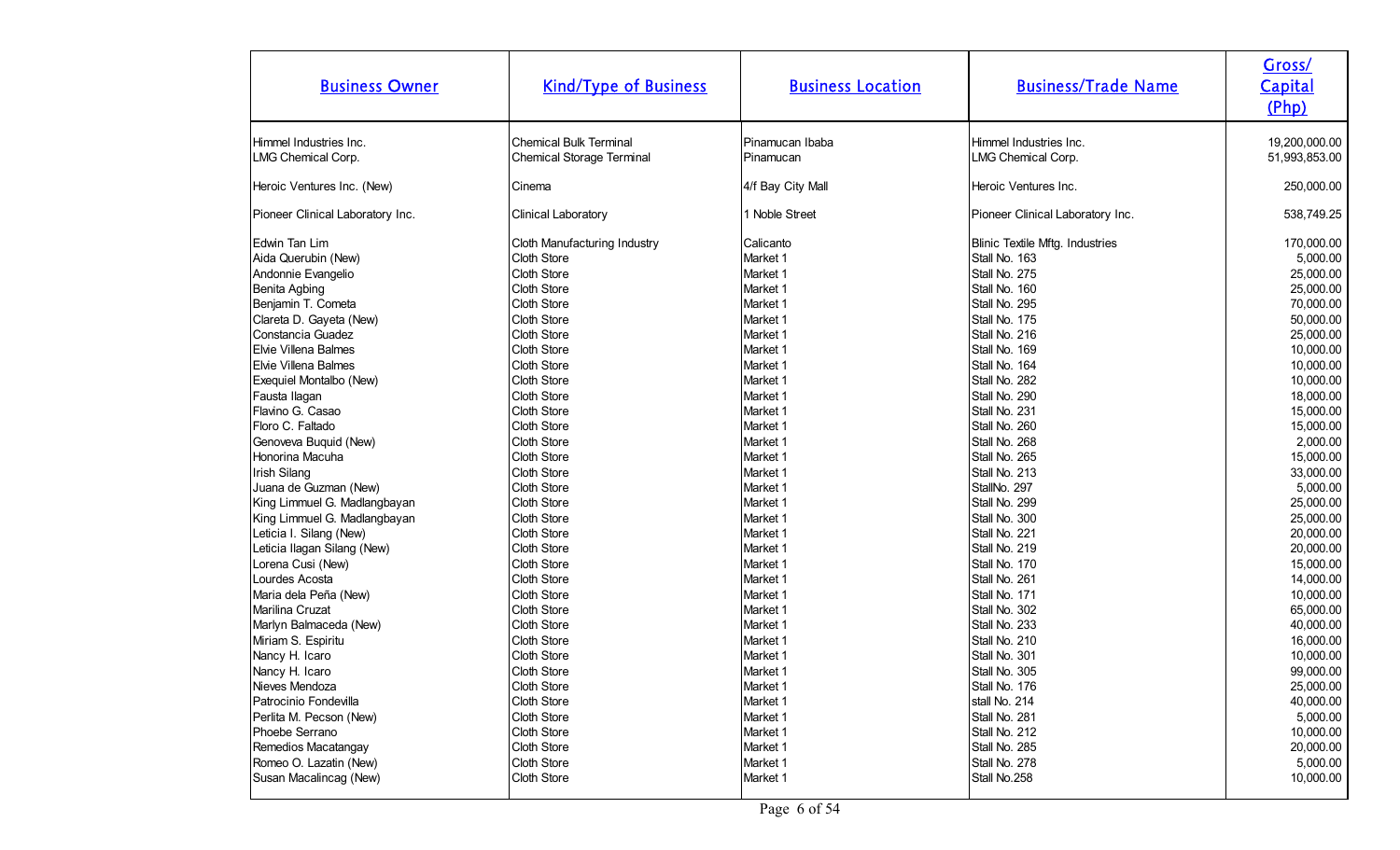| <b>Business Owner</b>                                                                                                                     | <b>Kind/Type of Business</b>                                                                          | <b>Business Location</b>                                                                                                         | <b>Business/Trade Name</b>                                                                                                          | Gross/<br>Capital<br>(Php)                                                            |
|-------------------------------------------------------------------------------------------------------------------------------------------|-------------------------------------------------------------------------------------------------------|----------------------------------------------------------------------------------------------------------------------------------|-------------------------------------------------------------------------------------------------------------------------------------|---------------------------------------------------------------------------------------|
| Susana Gayotin<br>Susana Gayotin<br>Susana Gayotin<br>Susana Macalincag<br>Teresita Looc (New)<br>Yolanda Villafaña<br>Zara Delgado (New) | Cloth Store<br>Cloth Store<br>Cloth Store<br>Cloth Store<br>Cloth Store<br>Cloth Store<br>Cloth Store | Market 1<br>Market 1<br>Market 1<br>Market 1<br>Market 1<br>Market 1<br>Market 1                                                 | Stall No. 274<br>Stall No. 273<br>Stall No. 272<br>Stall No. 257<br>Stall No. 168<br>Stall No. 286<br>Stall No. 172                 | 15,000.00<br>20,000.00<br>16,000.00<br>40,000.00<br>5,000.00<br>10,000.00<br>5,000.00 |
| Eufrocina H. Ardid (New)                                                                                                                  | Clucth & Brakebonding                                                                                 | Gulod Itaas                                                                                                                      | Jhon Clucth & Brake Bonding                                                                                                         | 50,000.00                                                                             |
| Michael A. Aquino<br>Sta. Rita Sportsville Center                                                                                         | Cockpit Arena<br>Cockpit Arena                                                                        | <b>Balagtas</b><br>Sta. Rita Karsada                                                                                             | MMA Cockpit Center<br>Sta. Rita Sportsville Center                                                                                  | 750,000.00<br>1,058,380.00                                                            |
| Nestor Arce (New)                                                                                                                         | Coco Lumber                                                                                           | Cuta                                                                                                                             |                                                                                                                                     | 35,000.00                                                                             |
| Alfonso Ceferino S. Sarmienta (New)<br>Dolores H. Solis                                                                                   | Coffee Shop<br>Coffee Shop                                                                            | PPA Passenger Terminal 3, Sta. Clara<br><b>JPMM</b>                                                                              | Stall No. 1                                                                                                                         | 20,000.00<br>30,000.00                                                                |
| Christine A. Espina (New)<br>Richard M. Magnaye (New)<br>Rochelle R. Panganiban (New)<br>Vivian L. Arce (New)<br>Raquel C. De Villa       | <b>Computer Center</b><br>Computer Center<br>Computer Center<br>Computer Center<br>Computer Center    | Kumintang Ilaya<br>3 P. Prieto Street (TUP)<br>P. Genato Street<br>Arce Subd. Kumintang Ibaba<br>Sulit Bldg. P. Burgos Street    | <b>VSD Computer Center</b><br>Keypad Computer & Business Center<br>H. Powerhouse Net Computer Center<br>SDV Printex Computer Center | 150,000.00<br>100,000.00<br>40,000.00<br>100,000.00<br>195,000.00                     |
| Jeaneth M. Ramos (New)                                                                                                                    | Computer Copier Center                                                                                | Kumintang Ibaba                                                                                                                  |                                                                                                                                     | 55,000.00                                                                             |
| Global ICT Institute of Technology Inc. (New)<br>STI College Batangas Inc.                                                                | <b>Computer School</b><br>Computer School                                                             | Vicmar Bldg. P. Burgos St.<br>Villamater Blg. Noble Street                                                                       | Global ICT Institute of Technology Inc.<br>STI College Batangas Inc.                                                                | 50,000.00<br>5,657,216.00                                                             |
| Marvin L. Estrella (New)                                                                                                                  | <b>Computer Services</b>                                                                              | Hilltop, Kumintang Ibaba                                                                                                         |                                                                                                                                     | 100,000.00                                                                            |
| Adylon V. Marasigan (New)<br>Alexander R. Castillo (New)<br>Algel Justin A. Ireneo (New)<br>Allan Torino (New)                            | Computer Shop<br>Computer Shop<br>Computer Shop<br>Computer Shop                                      | 2/f Caedo, Calicanto<br>P. Zamora Street (TUP)<br>Hilltop, Kumintang Ibaba (TUP)<br>Libjo D'Hope (TUP)                           | C-trix Web Café<br>Xander.Net Computer Shop                                                                                         | 80,000.00<br>50,000.00<br>20,000.00<br>50,000.00                                      |
| Ana Amor B. Abdon (New)<br>Belen P. Catapang (New)<br>Castle Grace H. Pagcaliwagan (New)<br>Claudio Arthur E. Rizo (New)                  | Computer Shop<br>Computer Shop<br>Computer Shop<br>Computer Shop                                      | C. Tirona Street (TUP)<br>San Isidro (TUP)<br>D. Silang Street (TUP)<br>30 Lopez Jaena Street (TUP)                              | Saz.Com Internet Café<br>Maxcom Computer Shop<br>Numlock Internet Café & Design                                                     | 50,000.00<br>20,000.00<br>300,000.00<br>40,000.00                                     |
| Dina I. Virtucio (New)<br>Dr. Gerlyn B. Cepillo (New)<br>Elena Ebora (New)<br>Elenita B. Sarmiento (New)<br>Elmar M. Apostol (New)        | Computer Shop<br>Computer Shop<br>Computer Shop<br>Computer Shop<br>Computer Shop                     | P. Burgos Street (TUP)<br>Cuta<br>Evangelista Street (TUP)<br>C. Tirona Street/P. Canlapan<br>Tolentino Rd.Kumintang Ibaba (TUP) | Henry's Computer Center<br>Shenelle Internet Café<br>Signs Internet Café                                                            | 100,000.00<br>35,000.00<br>20,000.00<br>70,000.00<br>100,000.00                       |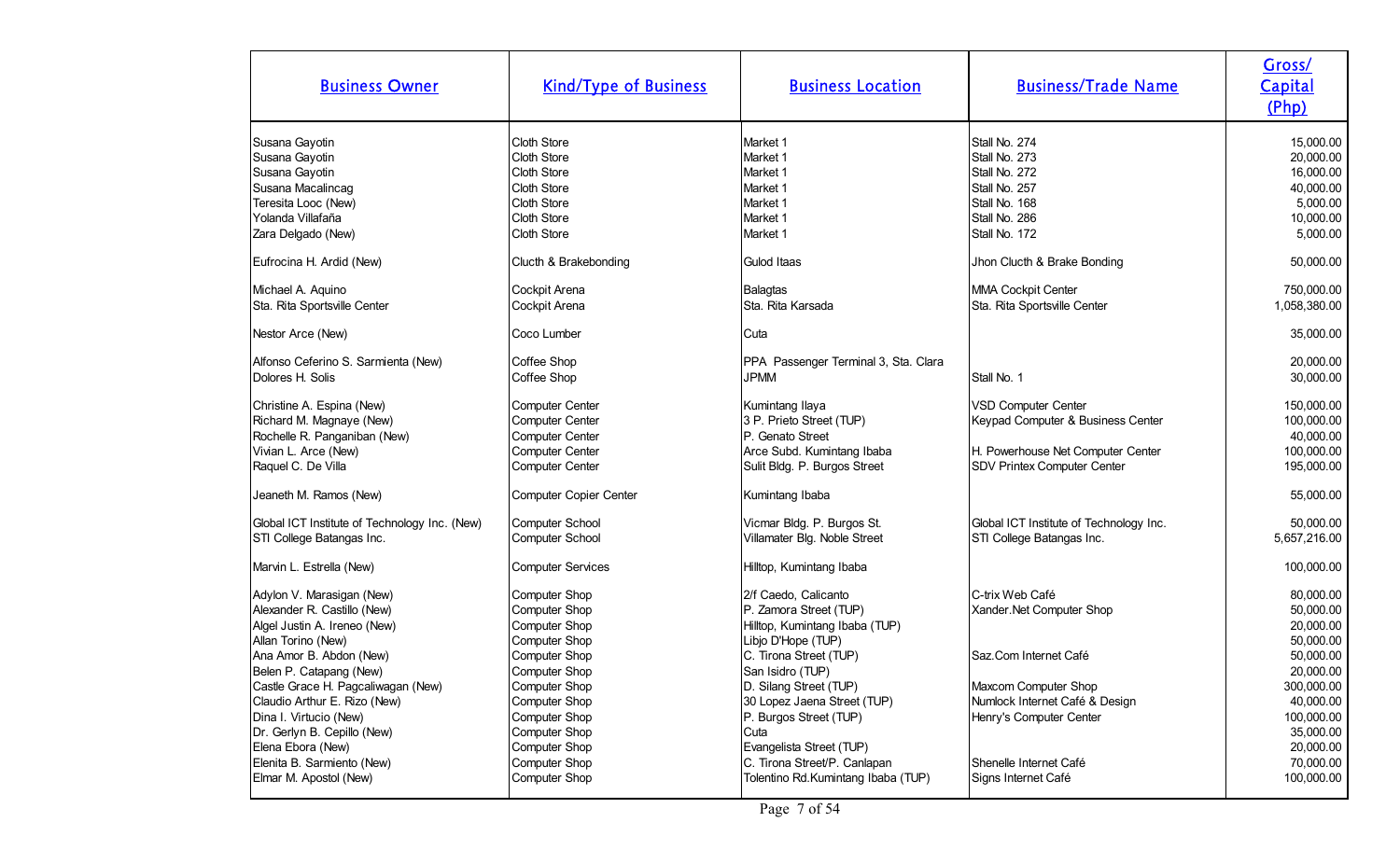| <b>Business Owner</b>                                                                                                                                                                                                                                                                                                                                                                                                                                                                                                                                                                                                                                                                                                                                                                                        | <b>Kind/Type of Business</b>                                                                                                                                                                                                                                                                                                                                                                                                                                            | <b>Business Location</b>                                                                                                                                                                                                                                                                                                                                                                                                                                                                                                                                                                                                                                                                                                                  | <b>Business/Trade Name</b>                                                                                                                                                                                                                                                                                                                                                                                                                                                                | Gross/<br>Capital<br>(Php)                                                                                                                                                                                                                                                                                                                                         |
|--------------------------------------------------------------------------------------------------------------------------------------------------------------------------------------------------------------------------------------------------------------------------------------------------------------------------------------------------------------------------------------------------------------------------------------------------------------------------------------------------------------------------------------------------------------------------------------------------------------------------------------------------------------------------------------------------------------------------------------------------------------------------------------------------------------|-------------------------------------------------------------------------------------------------------------------------------------------------------------------------------------------------------------------------------------------------------------------------------------------------------------------------------------------------------------------------------------------------------------------------------------------------------------------------|-------------------------------------------------------------------------------------------------------------------------------------------------------------------------------------------------------------------------------------------------------------------------------------------------------------------------------------------------------------------------------------------------------------------------------------------------------------------------------------------------------------------------------------------------------------------------------------------------------------------------------------------------------------------------------------------------------------------------------------------|-------------------------------------------------------------------------------------------------------------------------------------------------------------------------------------------------------------------------------------------------------------------------------------------------------------------------------------------------------------------------------------------------------------------------------------------------------------------------------------------|--------------------------------------------------------------------------------------------------------------------------------------------------------------------------------------------------------------------------------------------------------------------------------------------------------------------------------------------------------------------|
| Eva T. Roco (New)<br>Glenn M. de Castro (New)<br>Jasfer P. Pascua (New)<br>Jennie A. Blanco (New)<br>Joeben D. Caballes (New)<br>John Michael V. Cabrera (New)<br>Josefina A. Magcanait (New)<br>Joseph E. Aquino (New)<br>Joseph Fabregas (New)<br>Juana G. Alcantara (New)<br>Lalaine Delica (New)<br>Lucilo R. Faltado (New)<br>Maria Cecilia M. Dimaano (New)<br>Maria Concepcion Aguila (New)<br>Maria Janeth Villanueva (New)<br>Maria Lailani R. Lescain (New)<br>Maricel E. Macasaet (New)<br>MC Meynard B. Delos Reyes (New)<br>Milagros M. Buenafe (New)<br>Percival D. Nagutom (New)<br>Ralf Jermaine P. de Guzman (New)<br>Randel C. Ramirez (New)<br>Remedios B. Caringal (New)<br>Ricardo A. Punzalan (New)<br>Roland A. Cantos (New)<br>Romario Ginian Arandin (New)<br>Rommel R. Reyes (New) | Computer Shop<br>Computer Shop<br>Computer Shop<br>Computer Shop<br>Computer Shop<br>Computer Shop<br>Computer Shop<br>Computer Shop<br>Computer Shop<br>Computer Shop<br>Computer Shop<br>Computer Shop<br>Computer Shop<br>Computer Shop<br>Computer Shop<br>Computer Shop<br>Computer Shop<br>Computer Shop<br>Computer Shop<br>Computer Shop<br>Computer Shop<br>Computer Shop<br>Computer Shop<br>Computer Shop<br>Computer Shop<br>Computer Shop<br>Computer Shop | P. Prieto Street (TUP)<br>Capitol Site, Kumintang Ibaba (TUP)<br>23 Camia St. Dolor Subd.(TUP)<br>Kumintang Ibaba (TUP)<br>Kumintang Ibaba<br>Arce Subd. Kumintang Ibaba (TUP)<br>Hilltop, Kumintang Ibaba (TUP)<br>Rizal Ave./P. Mendoza (TUP)<br>Calicanto (TUP)<br>Gamboa Road, Kumintang Ibaba (TUP)<br>Tulo Central<br>Banaba West (TUP)<br>Rizal Avenue (TUP)<br>Calicanto (TUP)<br>Rizal Avenue (TUP)<br>Kumintang Ibaba<br>P. Zamora Street (TUP)<br>Sta. Rita Aplaya<br>Alangilan (TUP)<br>P. Genato Street (TUP)<br>JP Laurel St. de Joya Kum. Ilaya (TUP)<br>38 C. Tirona St. (TUP)<br>M.H. del Pilar St. (TUP)<br>Gamboa Road, Kumintang Ibaba (TUP)<br>Annalyn Subd. Alangilan (TUP)<br>Caedo, Calicanto<br>P. Burgos Street | Wingzone Internet Café<br>Jasper Pascua Internet Café<br><b>JDT Inter Haus</b><br>Automotors Technical Services<br>John Aissa Computer Shop & Trading<br>Jan@Olin.Com Pcomputer & Internet Café<br>Game Club Computer Shop<br>Alville Internet Café<br>Gowest Net Place<br>Drivenet Café & Advertising<br>I-Thoyz Internet Café<br>Lnzbyte Computer.com<br>Café Ku Computer Shop<br>Zinglao Technology Solutions<br>RP Computer Zone<br>R & L Computer Shop<br>Bulahawdotcom Coputer Shop | 100,000.00<br>20,000.00<br>35,000.00<br>70,000.00<br>100,000.00<br>50,000.00<br>200,000.00<br>50,000.00<br>105,568.00<br>180,000.00<br>100,000.00<br>50,000.00<br>60,000.00<br>50,000.00<br>72,000.00<br>50,000.00<br>50,000.00<br>30,000.00<br>75,000.00<br>200,000.00<br>50,000.00<br>50,000.00<br>25,000.00<br>50,000.00<br>20,000.00<br>50,000.00<br>50,000.00 |
| Rubilyn A. Soderstron (New)<br>Ryo M. Cantos (New)<br>Sarah Jane B. Solomon (New)<br>Sofia Asi (New)<br>Venancia V. Valdez (New)<br>Vilma R. Gurion (New)<br>Regina M. Fellores (New)<br>Danton Garcia (New)<br>Joan Sales Atienza (New)                                                                                                                                                                                                                                                                                                                                                                                                                                                                                                                                                                     | Computer Shop<br>Computer Shop<br>Computer Shop<br>Computer shop<br>Computer Shop<br>Computer Shop<br>Computer Shop<br>Computer Shop & Musical Intruments<br>Services<br>Computer Store<br>Construction & Engineering Services &                                                                                                                                                                                                                                        | Cuta West (TUP)<br>Alangilan (TUP)<br>Tulo (TUP)<br>Arcade Bldg. P. Prieto Street (TUP)<br>67-A Romero D. Bldg. P. Burgos Street<br>Quiñio's Hotel, P. Burgos Street (TUP)<br>Regina Bldg. Rizal Avenue (TUP)<br>Nueva Villa Subd. Alangilan (TUP)<br>Pallocan West                                                                                                                                                                                                                                                                                                                                                                                                                                                                       | Cap 'N Nemo Internet Café<br>Hyperlinkz Internet Café<br>TK Net Computer Shop<br>3rd Island Computer Shop<br><b>DMH Computer Shop</b><br>Compuwork Computer Center                                                                                                                                                                                                                                                                                                                        | 50,000.00<br>25,000.00<br>30,000.00<br>20,000.00<br>65,000.00<br>100,000.00<br>20,000.00<br>40,000.00<br>20,000.00                                                                                                                                                                                                                                                 |
| Mario N. Chan<br>Efren G. Perez                                                                                                                                                                                                                                                                                                                                                                                                                                                                                                                                                                                                                                                                                                                                                                              | Trading<br><b>Construction &amp; Enterprises</b>                                                                                                                                                                                                                                                                                                                                                                                                                        | Kumintang Ibaba<br>Pallocan West                                                                                                                                                                                                                                                                                                                                                                                                                                                                                                                                                                                                                                                                                                          | MCCD Eng'g Services & Trading<br>EGP Const. & Enterprises                                                                                                                                                                                                                                                                                                                                                                                                                                 | 1,800,000.00<br>8,000,000.00                                                                                                                                                                                                                                                                                                                                       |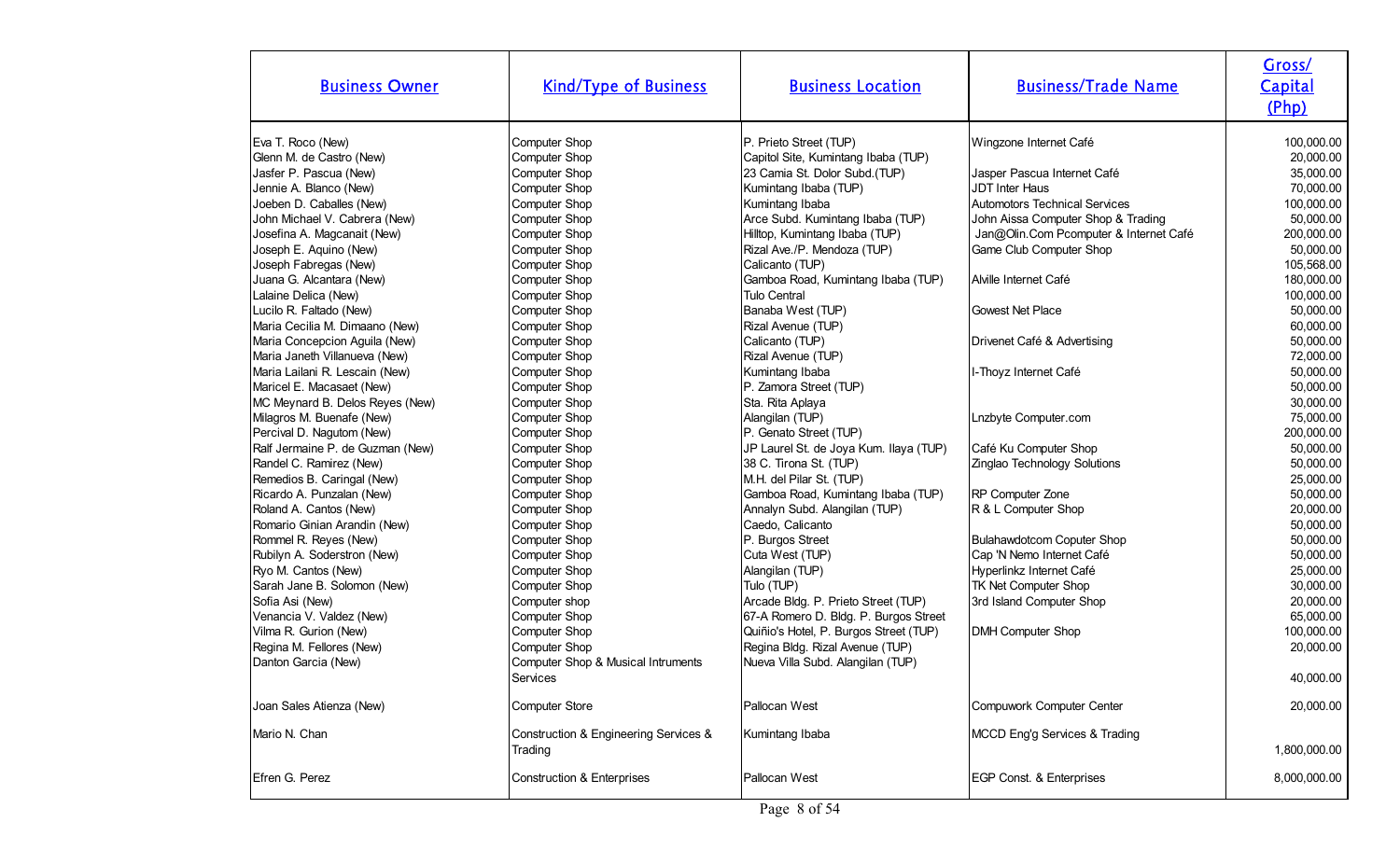| <b>Business Owner</b>                                                                                                                                                                                                      | <b>Kind/Type of Business</b>                                                                                         | <b>Business Location</b>                                                                                       | <b>Business/Trade Name</b>                                                                                                                                                     | Gross/<br>Capital<br>(Php)                                              |
|----------------------------------------------------------------------------------------------------------------------------------------------------------------------------------------------------------------------------|----------------------------------------------------------------------------------------------------------------------|----------------------------------------------------------------------------------------------------------------|--------------------------------------------------------------------------------------------------------------------------------------------------------------------------------|-------------------------------------------------------------------------|
| Saulo S. Contreras (New)                                                                                                                                                                                                   | <b>Construction &amp; General Services</b>                                                                           | Tabangao Aplaya                                                                                                | Saulo Contreras Construction & General<br>Services                                                                                                                             | 100,000.00                                                              |
| Leon Gonzales                                                                                                                                                                                                              | Construction & Maintenance Services                                                                                  | <b>San Isidro</b>                                                                                              | LCMG Const. & maintenance Services                                                                                                                                             | 450,000.00                                                              |
| Alberto S. Arriola (New)                                                                                                                                                                                                   | Construction & Services Office                                                                                       | Kumintang Ilaya                                                                                                | Stone Builder Contruction & Allied Services                                                                                                                                    | 20,000.00                                                               |
| Jose Mari A. Almero (New)                                                                                                                                                                                                  | Construction & Supplies Office                                                                                       | Paharang West                                                                                                  | Hjomzki Construction Supply                                                                                                                                                    | 100,000.00                                                              |
| Annaliza M. Plata (New)<br>Romeo I. de Guzman (New)<br>Sonny L. Perez (New)                                                                                                                                                | <b>Construction Firm</b><br>Construction Firm<br><b>Construction Office</b>                                          | Alangilan<br>Salvadot Street, Sta. Rita<br>43 P. Purgos Street                                                 | Plata General Contractor & Eng'g. Services<br>Jhomel Const. Services                                                                                                           | 50,000.00<br>200,000.00<br>3,110,250.00                                 |
| Casiana Z. Berberabe<br>Sofronio D. Samarita                                                                                                                                                                               | <b>Construction Services</b><br><b>Construction Services</b>                                                         | Kumintang Ibaba<br>Alangilan                                                                                   | GLV Const. & Supply                                                                                                                                                            | 200,000.00<br>450,000.00                                                |
| James Walter C. Datimas (New)<br>Victor M. Buenaflor<br>Mac Arthur Lennard B. Sumbillo (New)                                                                                                                               | <b>Construction Supplies</b><br><b>Construction Supplies</b><br><b>Construction Supply</b>                           | Sta. Rita<br><b>Gulod Labac</b><br>105 Palau St. San Isidro Village                                            | James datimas Home Finisher & Construction<br>Ibaan Construction Supply Inc.<br>Julren Construction Supply                                                                     | 100,000.00<br>1,900,000.00<br>150,000.00                                |
| Ben Sevillano Aclan (New)<br>Bernado Barbosa (New)<br>Cesar Verastique<br>Advanced Business Consultancy Center, Phil.<br>Inc.                                                                                              | Consultancy & Publication<br>Consultancy Office<br><b>Consultancy Services</b><br>Consultancy Services (Educational) | 157 D. Silang Street<br>Kumintang Ibaba<br>15 Evangelista Street<br>M.H. Del Pilar Street                      | Dynamic Power Human Resources Dev't.<br>Services<br><b>ABCC</b>                                                                                                                | 10,000.00<br>10,000.00<br>160,000.00<br>530,000.00                      |
| <b>SIDC</b>                                                                                                                                                                                                                | Consumer Store                                                                                                       | Soro-soro Ibaba                                                                                                | <b>SIDC</b>                                                                                                                                                                    | 4,043,116.65                                                            |
| Atlantic Gulf & Pacific Co. of Manila Inc. (New)<br>Gerry A. Fetalvero<br>Manuel U. Abonilla (New)<br>Reynaldo Limbo (New)<br>Romeo Varela                                                                                 | Contractor<br>Contractor<br>Contractor<br>Contractor<br>Contractor                                                   | Tabangao<br>Arrieta Subd.<br>598 hernandez Compound, Balagtas<br>Sta. Clara<br>120 Evangelista Street          | Atlantic Gulf & Pacific Co. of Manila Inc.<br>Macgens Contractor & General Services<br><b>NER Construction Services</b><br>R.M. Varela Construction                            | 11,215,920.00<br>18,835,588.00<br>150,000.00<br>50,000.00<br>680,000.00 |
| Quick Stop Convinience Store Inc. (New)                                                                                                                                                                                    | Convinience Store                                                                                                    | G/F Old PPA Bldg. Sta. Clara                                                                                   |                                                                                                                                                                                | 150,000.00                                                              |
| Badoa Multi-Purpose Cooperative<br>Batangas State University Multi-Purpose<br>Cooperative<br>Domuclay Credit Cooperative-DCC (New)<br>FPIC Multi-Purpose Cooperative<br>Grand Telof Employees Multi-Purpose Coop.<br>(New) | Cooperative<br>Cooperative<br>Cooperative (Credit)<br>Cooperative<br>Cooperative                                     | Kumintang Ibaba<br>Rizal Avenue<br>Domuclay<br>FPIC Housing Cmpd. Alangilan<br>Telecom Office, Kumintang Ibaba | Badoa Multi-Purpose Cooperative<br>BSU Multi-Purpose Coop.<br>Domuclay Credit Cooperative - DCC<br>FPIC Multi-Purpose Cooperative<br>Grand Telof Employees Multi-Purpose Coop. | 4, 143, 467.00<br>298,228.62<br>30,000.00<br>170,630.00<br>96,000.00    |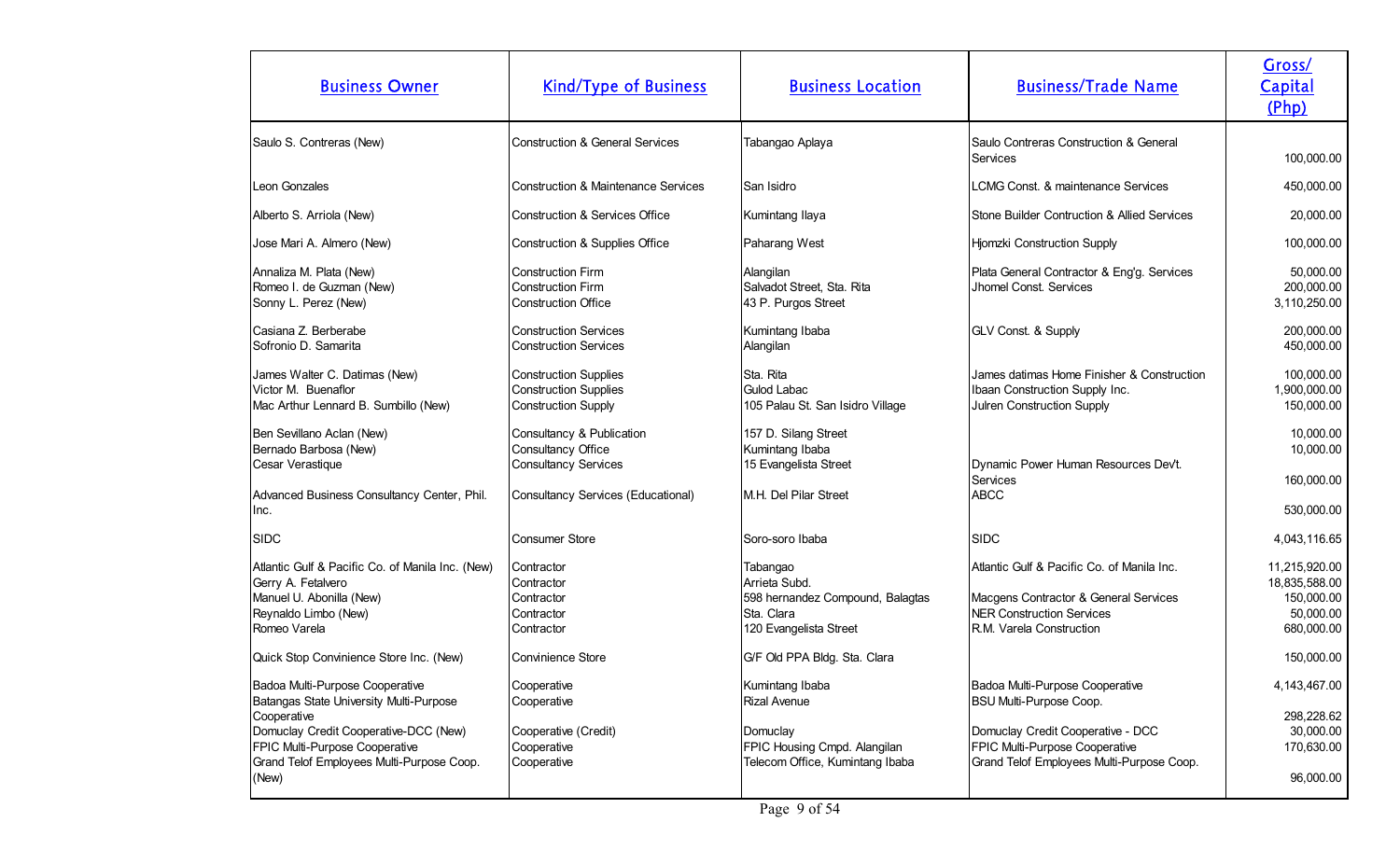| <b>Business Owner</b>                                                                                                                                                                                    | <b>Kind/Type of Business</b>                                                                                                                                                                            | <b>Business Location</b>                                                                                                                                       | <b>Business/Trade Name</b>                                                                                                                                                                           | Gross/<br>Capital<br>(Php)                                                        |
|----------------------------------------------------------------------------------------------------------------------------------------------------------------------------------------------------------|---------------------------------------------------------------------------------------------------------------------------------------------------------------------------------------------------------|----------------------------------------------------------------------------------------------------------------------------------------------------------------|------------------------------------------------------------------------------------------------------------------------------------------------------------------------------------------------------|-----------------------------------------------------------------------------------|
| Kumintang Ilaya Multi-Purpose Coopeartive<br>Malalim Multi-Purpose Coop. Inc.<br>Talumpok Cooperative Inc.<br>Bureau of Customs Employees Cooperative<br>Banafra Dev't. Cooperative<br>JPMM Credit Corp. | Cooperative<br>Cooperative<br>Cooperative<br>Cooperative<br>Cooperative (Credit)<br>Cooperative (Credit)                                                                                                | Kumintang Ilaya<br>Malalim<br>Talumpok West<br>Sta. Clara<br>g/f Beredo Bldg. P. Burgos Street<br><b>JPMM</b>                                                  | Kumintang Ilaya Multi-Purpose Coopeartive<br>Malalim Multi-Purpose Cooperative<br>Talumpok Cooperative<br>Bureau of Customs Employees Cooperative<br>Banafra Dev't. Cooperative<br>JPMM Credit Coop. | 1,350,000.00<br>575,000.00<br>1,924,573.20                                        |
| Zoe Credit Cooperative<br>Dumantay Multi-Purpose Coop.                                                                                                                                                   | Cooperative (Credit)<br>Cooperative (Multi-Purpose)                                                                                                                                                     | Hilltop, Kumintang Ibaba<br>Dumantay                                                                                                                           | Zoe Credit Cooperative<br>Dumantay Multi-Purpose Cooperative                                                                                                                                         | 907,000.00<br>2,130,000.00                                                        |
| Edmundo Chua                                                                                                                                                                                             | Copra Trading                                                                                                                                                                                           | Cuta                                                                                                                                                           | <b>Ezcon Trading</b>                                                                                                                                                                                 | 620,979.50                                                                        |
| Aurelia Luningning Sulit (New)<br>Henre C. Ilagan (New)<br>Joel Balisoc (New)<br>Michael B. Tolentino (New)                                                                                              | Copy Center<br>Copy Center<br>Copy Center<br>Copy Center                                                                                                                                                | P. Burgos Street<br>12 P. Burgos Street<br>D. Silang Street<br><b>Rizal Avenue</b>                                                                             | Sulit Copying Center                                                                                                                                                                                 | 10,000.00<br>75,000.00<br>30,000.00<br>20,000.00                                  |
| Jose A. Tabuena (New)                                                                                                                                                                                    | <b>Cosmetics Products</b>                                                                                                                                                                               | 111 G/f SM City Batangas                                                                                                                                       | <b>VOV Cosmetics Supply</b>                                                                                                                                                                          | 20,000.00                                                                         |
| Godofredo M. Rivera (New)<br>Mabini Door to 'Door Delivery Co. (New)<br>Castillo & Martinez Ent. Co. (New)<br>JRS Express Corp.<br>PT & T<br>Romeliza L. Landicho (New)<br>Wide-Wide World ExpressCorp.  | Courier (Frieght Forwrding Services)<br>Courier (Money Transfer)<br><b>Courier Services</b><br><b>Courier Services</b><br><b>Courier Services</b><br><b>Courier Services</b><br><b>Courier Services</b> | Kumintang Ilaya<br>El Puerto Real Subd. Alangilan<br>Rizal Ave./P. Gomez<br>Delgado Bldg. R. Ave./P. Zamora St.<br>35 P. Canlapan Street<br>87 P. Gomez Street | Batangas Bay Logistics<br>Mabini Door to 'Door Delivery Co.<br>Mail & More Business Services<br><b>JRS Express</b><br>PT&T<br>WWW Express Corp.                                                      | 50,000.00<br>100,000.00<br>100,000.00<br>1,909,413.47<br>100,000.00<br>483,876.50 |
| Florencia M. Gonzales (New)                                                                                                                                                                              | <b>Curtain Maker</b>                                                                                                                                                                                    | 387 Libjo Central                                                                                                                                              | F. Gonzales Curtains & Blinds                                                                                                                                                                        | 15,000.00                                                                         |
| Sur Les Pointers Inc.                                                                                                                                                                                    | Dance Body Workshop & dance Wear shop 116 R. Avenue                                                                                                                                                     |                                                                                                                                                                | Sur Les Pointers Inc.                                                                                                                                                                                | 149,896.00                                                                        |
| Arturo R. Hocbo<br>Lilia de Villa Gutierrez (New)<br>Venus G. Abaja (New)<br>Edjoriea Paula M. Maniwang (New)<br>Shooters Guns & Ammo Corp.<br>Liel G. Castillo (New)                                    | Dealer (Auto Supplies)<br>Dealer (Boston Product)<br>Dealer (Car & Trucks)<br>Dealer (Feeds Ingridients)<br>Dealer (Firearm & Ammonutions)<br>Dealer (Glass Maphier & Creative<br>Glassworks)           | M.H. del Pilar Street<br>P. Burgos Street<br>411 Perlas Cmpd. Kumintang Ilaya<br>Sta. Rita Karsada<br>P. Burgos Street<br>2/f SM City Batangas                 | Boston Co.<br>Disciples Auto Sales<br>Shooters Guns & Ammo. Corp.<br>Carsini Glassworks Ind. Phils.                                                                                                  | 700,000.00<br>48,000.00<br>50,000.00<br>500,000.00<br>327,568.00<br>50,000.00     |
| Healthgen Co. Inc. (New)                                                                                                                                                                                 | Dealer (Medical Supllies/Therapeutic &<br>Massage Bed)                                                                                                                                                  | 24 M.H. del Pilar St.                                                                                                                                          | Healthgen Co. Inc.                                                                                                                                                                                   | 160,000.00                                                                        |
| Motortrade/Broadeduwe Traders Corp.<br>Leonor G. Ante (New)<br>Eternal Plans Inc.<br>Maria Consolacion Betro (New)                                                                                       | Dealer (Motorcycle)<br>Dealer (Natasha Products)<br>Dealer (Securities)<br>Dealer (Shoes-Natasha products)                                                                                              | <b>Rizal Avenue</b><br>Soro-soro<br>Mason Bldg. P. Burgos Street<br>C. Tirona Street                                                                           | Motortrade<br>Eternal Plans Inc.<br>Natasha                                                                                                                                                          | 7,000,000.00<br>100,000.00<br>710,709.73<br>5,000.00                              |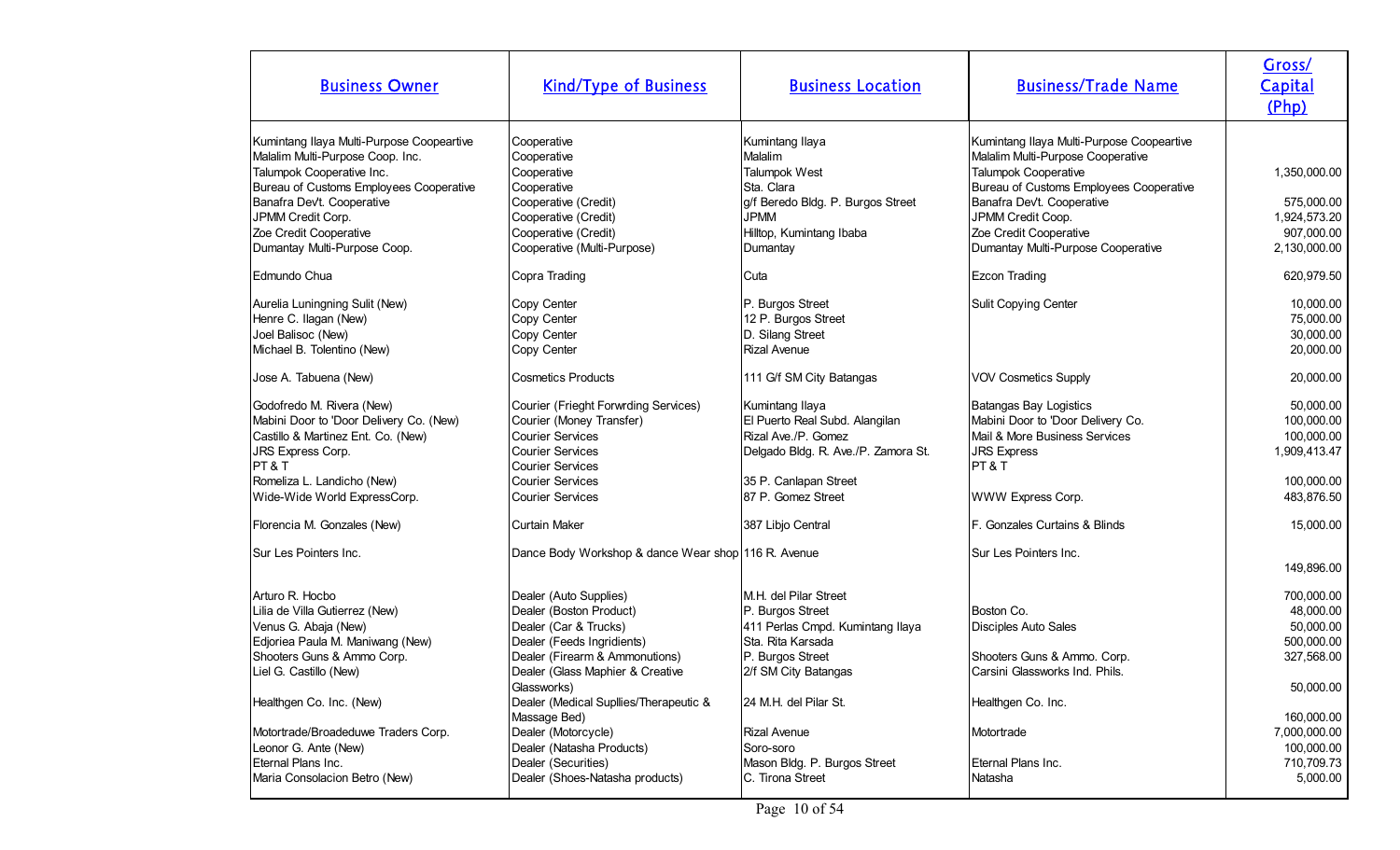| <b>Business Owner</b>                                                                                                                                                                                                                                                                                                                                                                                                                                                                                                                                                                                                                                                                                              | <b>Kind/Type of Business</b>                                                                                                                                                                                                                                                                                                                                                                                                                               | <b>Business Location</b>                                                                                                                                                                                                                                                                                                                                                                                                                                                                                                                          | <b>Business/Trade Name</b>                 | Gross/<br>Capital<br>(Php)                                                                                                                                                                                                                                                                                                                         |
|--------------------------------------------------------------------------------------------------------------------------------------------------------------------------------------------------------------------------------------------------------------------------------------------------------------------------------------------------------------------------------------------------------------------------------------------------------------------------------------------------------------------------------------------------------------------------------------------------------------------------------------------------------------------------------------------------------------------|------------------------------------------------------------------------------------------------------------------------------------------------------------------------------------------------------------------------------------------------------------------------------------------------------------------------------------------------------------------------------------------------------------------------------------------------------------|---------------------------------------------------------------------------------------------------------------------------------------------------------------------------------------------------------------------------------------------------------------------------------------------------------------------------------------------------------------------------------------------------------------------------------------------------------------------------------------------------------------------------------------------------|--------------------------------------------|----------------------------------------------------------------------------------------------------------------------------------------------------------------------------------------------------------------------------------------------------------------------------------------------------------------------------------------------------|
| Alexander L. Bajaro<br>Prudential Life Plan Inc.                                                                                                                                                                                                                                                                                                                                                                                                                                                                                                                                                                                                                                                                   | Dealer (Taho)<br>Dealer of Securities                                                                                                                                                                                                                                                                                                                                                                                                                      | <b>Bolbok</b><br>P. Canlapan Street                                                                                                                                                                                                                                                                                                                                                                                                                                                                                                               | Prudential Life Plans Inc.                 | 40,000.00<br>1,176,233.75                                                                                                                                                                                                                                                                                                                          |
| Claire Elepante Evangelista<br>Corazon Rosales (New)<br>Dr. Amelia B. Javillo<br>Dr. Emelinda A. Buri<br>Dr. Emilio Francisco Berberabe Jr. (New)<br>Dr. Josephine M. Arago<br>Dr. Joslie Racelis<br>Dr. Juana H. Macatangay<br>Dr. Lovely Estrella A. Cabral<br>Dr. Luis P. Panaligan<br>Dr. Ma. Pilar V. Magpantay<br>Dr. Manuel H. Pastor<br>Dr. Marglene Mendoza<br>Dr. Marie dela Roca<br>Dr. Mary Marjorie B. Montalbo<br>Dr. Noemi I. Bagon<br>Dr. Rolando Argente<br>Dr. Shirley J. Camarillas<br>Dr. Sofia Roselyn Taylan<br>Elena V. Dimaano (New)<br>Flora B. Monito (New)<br>Jose Joseph Luis Tolentino (New)<br>Maria Antonette C. Solomon<br>Mario A. Bahala (New)<br>Princes Fatima dela Cruz (New) | Dental Clinic<br>Dental Clinic<br><b>Dental Clinic</b><br>Dental Clinic<br>Dental Clinic<br>Dental Clinic<br>Dental Clinic<br>Dental Clinic<br>Dental Clinic<br>Dental Clinic<br>Dental Clinic<br>Dental Clinic<br><b>Dental Clinic</b><br>Dental Clinic<br>Dental Clinic<br>Dental Clinic<br><b>Dental Clinic</b><br>Dental Clinic<br>Dental Clinic<br>Dental Clinic<br>Dental Clinic<br>Dental Clinic<br>Dental Clinic<br>Dental Clinic<br>Dental Clinic | 68 C. Tirona<br>P. Burgos Street<br>90-B Rizal Avenue<br>Libjo<br>D.Silang/P. Burgos Street<br>28 P. Gomez Street<br>Odeste Bldg. R. Avenue<br>79 Rizal Avenue<br>Kumintang Ibaba<br><b>Noble Street</b><br>M. H. Del Pilar Street<br>Cuta<br>86 P. Burgos Street<br>Evangelista Street<br>P. Burgos Street<br>12 P. Burgos Street<br>29 Evangelista Street<br>P. Canlapan Street<br>Evangelista Street<br>Noble Street<br>P. Zamora Street<br>Kumintang Ibaba<br>123 M. H. del Pilar Street<br>R.G. ramirez Bldg.Rizal Avenue<br>Sta.Rital Ilaya |                                            | 70,000.00<br>50,000.00<br>80,000.00<br>145,000.00<br>100,000.00<br>175,000.00<br>55,000.00<br>125,000.00<br>102,000.00<br>180,000.00<br>85,000.00<br>129,400.00<br>144,000.00<br>175,000.00<br>125,000.00<br>128,000.00<br>135,000.00<br>230,000.00<br>60,000.00<br>170,000.00<br>90,000.00<br>150,000.00<br>200,000.00<br>105,000.00<br>16,000.00 |
| Sps. Dante & Rowena Clarin                                                                                                                                                                                                                                                                                                                                                                                                                                                                                                                                                                                                                                                                                         | Dental Clinic & Supply                                                                                                                                                                                                                                                                                                                                                                                                                                     | Evangelista Street                                                                                                                                                                                                                                                                                                                                                                                                                                                                                                                                | Clarin Dental Clinic & Supply              | 30,000.00                                                                                                                                                                                                                                                                                                                                          |
| BC Tom's Shoppe Center Inc.<br>Medal Mktg. Inc.                                                                                                                                                                                                                                                                                                                                                                                                                                                                                                                                                                                                                                                                    | Department Store<br>Department Store                                                                                                                                                                                                                                                                                                                                                                                                                       | D. Silang Street<br>Kumintang Ilaya                                                                                                                                                                                                                                                                                                                                                                                                                                                                                                               | Pic "N" Save Supermarket                   | 18,620,593.97<br>2,972,494.88                                                                                                                                                                                                                                                                                                                      |
| Jonarica M. Luz (New)                                                                                                                                                                                                                                                                                                                                                                                                                                                                                                                                                                                                                                                                                              | Derm Clinic                                                                                                                                                                                                                                                                                                                                                                                                                                                | Alangilan                                                                                                                                                                                                                                                                                                                                                                                                                                                                                                                                         |                                            | 50,000.00                                                                                                                                                                                                                                                                                                                                          |
| Litsonhaus Diners Phils. Corp. (New)<br>Litsonhaus Diners Phils. Corp. (New)                                                                                                                                                                                                                                                                                                                                                                                                                                                                                                                                                                                                                                       | Dine-in Restaurant<br>Dine-in Restaurant                                                                                                                                                                                                                                                                                                                                                                                                                   | Pallocan West<br><b>Rizal Avenue</b>                                                                                                                                                                                                                                                                                                                                                                                                                                                                                                              | Andoks Litson Manok<br>Andoks Litson Manok | 150,000.00<br>200,000.00                                                                                                                                                                                                                                                                                                                           |
| Hellolife Inc. (New)                                                                                                                                                                                                                                                                                                                                                                                                                                                                                                                                                                                                                                                                                               | Direct Selling (Feet Massage Reflexology<br>Machine)                                                                                                                                                                                                                                                                                                                                                                                                       | <b>Rizal Avenue</b>                                                                                                                                                                                                                                                                                                                                                                                                                                                                                                                               | Hellolife Inc.                             | 50,000.00                                                                                                                                                                                                                                                                                                                                          |
| Feliza Dimacuha                                                                                                                                                                                                                                                                                                                                                                                                                                                                                                                                                                                                                                                                                                    | Disco Pub & Rest. w/ferm Liq.                                                                                                                                                                                                                                                                                                                                                                                                                              | Kumintang Ibaba                                                                                                                                                                                                                                                                                                                                                                                                                                                                                                                                   | <b>ITNF Disco Pub &amp; Restaurant</b>     | R-70,000.00 /<br>DP-175,000.00                                                                                                                                                                                                                                                                                                                     |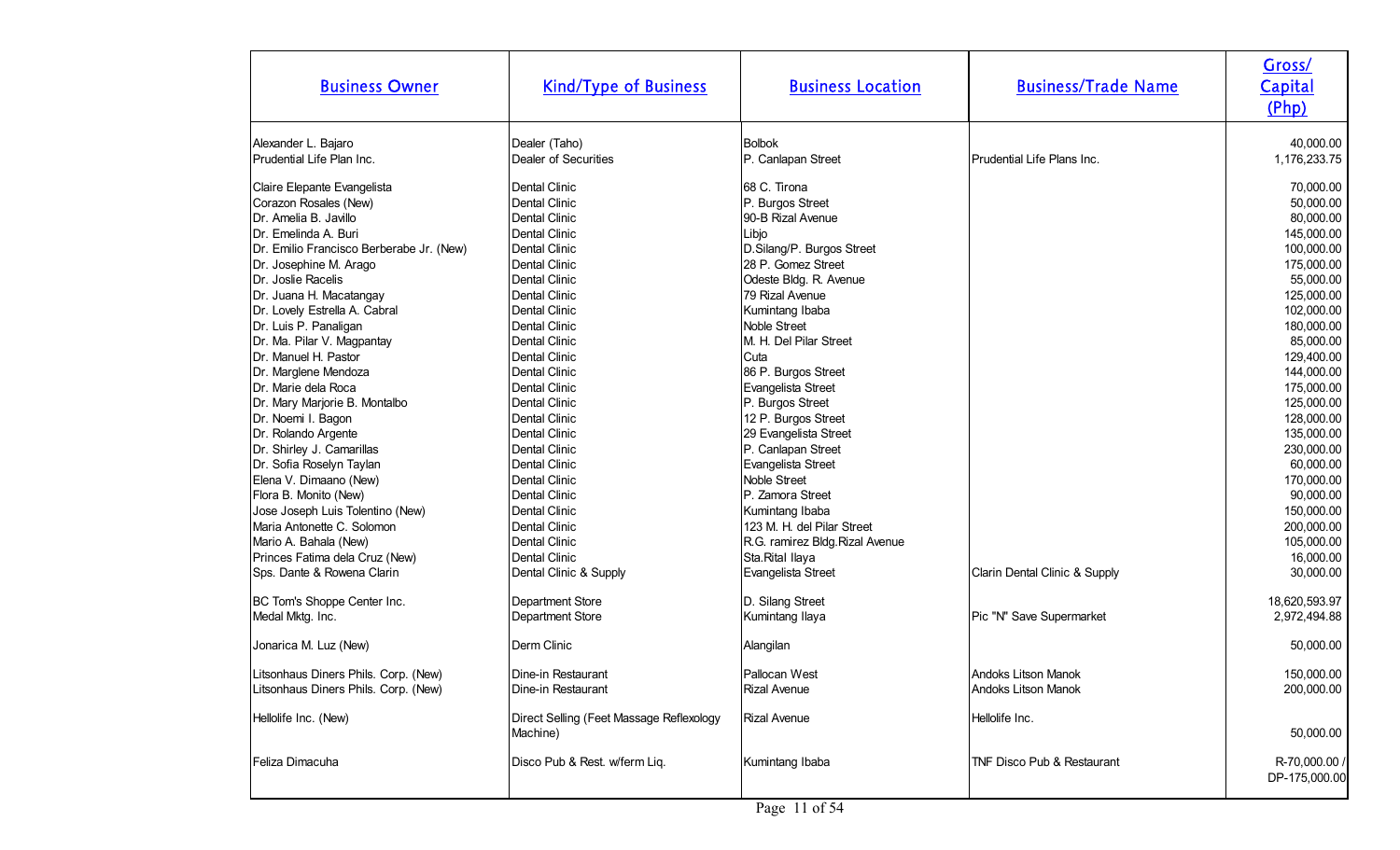| <b>Business Owner</b>                         | <b>Kind/Type of Business</b>      | <b>Business Location</b> | <b>Business/Trade Name</b>              | Gross/<br>Capital<br>(Php) |
|-----------------------------------------------|-----------------------------------|--------------------------|-----------------------------------------|----------------------------|
| Mapecon Phils. Inc. (New)                     | <b>Display Center</b>             | Balagtas                 | Mapecon Phils. Inc.                     | 10,000.00                  |
| Keansburg Mktg. Corp.                         | Distributor (Beer)                | Alangilan                | Keansburg MarketingCorp.                | 5,795,161.00               |
| Fuller Life Direct Seling Phils.              | Distributor (Cosmetics)           | Evangelista Street       | Fuller Life Direct Selling Phils.       | 24,502,064.32              |
| Three Marketeers Sales Inc. (New)             | Distributor (Food Products)       | Soro-soro Karsada        |                                         | 150,000.00                 |
| Nore Hernandez (New)                          | Distributor (Natasha Products)    | Bolbok                   |                                         | 15,000.00                  |
| Personal Collection Direct Selling Inc. (New) | Distributor (Personal Collection) | P. Zamora                | Personal Collection Direct Selling Inc. |                            |
| IDS Marketing Ohils. Inc. (New)               | Distributor (Philip Morris)       | Mahabang Parang          | IDS Marketing Ohils. Inc.               | 2,000,000.00               |
| Bifido Health Mktg. Corp. (New)               | Distributor (Yakult)              | Sta. Rita Karsada        | Bifido Health Mktg. Corp.               | 30,000.00                  |
| Concepcion Antenor                            | Dress & Gift Shop                 | Evangelista Street       |                                         | 650,000.00                 |
| Ana Marie Adato (New)                         | <b>Dress Shop</b>                 | Evangelista Street       | Anje Artwear                            | 10,000.00                  |
| Brigida G. Oliveros (New)                     | <b>Dress Shop</b>                 | Calicanto                |                                         | 5,000.00                   |
| Ed Alejandrino                                | <b>Dress Shop</b>                 | 41C. Tirona Street       | Ed Alejandrino                          | 180,000.00                 |
| Josefina P. Aquino                            | <b>Dress Shop</b>                 | Cuta                     |                                         | 52,000.00                  |
| Magdalena Alulod                              | <b>Dress Shop</b>                 | P. Zamora Street         | Rose Dress Shop                         | 250,000.00                 |
| Amelia Plata (New)                            | <b>Dressed Chicken</b>            | Market 1                 | Stall No. 39                            | 85,000.00                  |
| Antonio Gabia (New)                           | Dressed Chicken                   | Market 1                 | Stall No. 105                           | 20,000.00                  |
| Ariel Aya (New)                               | Dressed Chicken                   | Market 1                 | Stall No. 32                            | 5,000.00                   |
| Ariel Aya (New)                               | <b>Dressed Chicken</b>            | Market 1                 | Stall No. 32                            | 257,500.00                 |
| Arlene de Castro (New)                        | <b>Dressed Chicken</b>            | Market 1                 | Stall No. 08                            | 300,000.00                 |
| Avelino Buenafe (New)                         | <b>Dressed Chicken</b>            | Market 1                 | Stall No. 06                            | 5,000.00                   |
| Christopher Evan Aya (New)                    | <b>Dressed Chicken</b>            | Market 1                 | Stall No, 11                            | 917,500.00                 |
| Daisy Furto (New)                             | <b>Dressed Chicken</b>            | Market <sub>1</sub>      | Stall No. 24                            | 10,000.00                  |
| Edelwina Halug                                | <b>Dressed Chicken</b>            | <b>JPMM</b>              | Stall No. 74                            | 350,000.00                 |
| Edgardo Coliyat                               | Dressed Chicken                   | <b>JPMM</b>              | Stall No. 76                            | 600,000.00                 |
| Emiliana Panganiban                           | <b>Dressed Chicken</b>            | <b>JPMM</b>              | Stall No. 75                            | 600,000.00                 |
| Gerrieco Gutierrez (New)                      | <b>Dressed Chicken</b>            | Market 1                 | Stall No. 22                            | 2,000.00                   |
| Marcelino Mulingtapang (New)                  | <b>Dressed Chicken</b>            | Market 1                 | Stall No. 15                            | 60,000.00                  |
| Maria Luz P. Banaag                           | Dressed Chicken                   | <b>JPMM</b>              | Stall No. 03                            | 575,000.00                 |
| Mario Panganiban                              | <b>Dressed Chicken</b>            | <b>JPMM</b>              | Stall No. 2                             | 438,000.00                 |
| Melecia Tamayo (New)                          | <b>Dressed Chicken</b>            | Market <sub>1</sub>      | Stall No. 35                            | 3,000.00                   |
| Mildred M. Abdon (New)                        | Dressed Chicken                   | Market 1                 | Stall No. 21                            | 50,000.00                  |
| Myrna Baril (New)                             | Dressed Chicken                   | <b>JPMM</b>              | Stall No. 05                            | 220,000.00                 |
| Nimfa Tabeje                                  | <b>Dressed Chicken</b>            | <b>JPMM</b>              | Stall No. 73                            | 350,000.00                 |
| Odilina Macaraig                              | <b>Dressed Chicken</b>            | <b>JPMM</b>              | Stall No. 11                            | 350,000.00                 |
| Rea E. Garcia (New)                           | <b>Dressed Chicken</b>            | Market 1                 | Stall No. 38                            | 10,000.00                  |
| Rhodora Moya (New)                            | <b>Dressed Chicken</b>            | Market 1                 | Stall No. 1                             | 20,000.00                  |
| Roland S. Chavez                              | <b>Dressed Chicken</b>            | <b>JPMM</b>              | Stall No. 07                            | 537,000.00                 |
| Rosalina Serviano (New)                       | <b>Dressed Chicken</b>            | Market 1                 | Stall No. 09                            | 5,000.00                   |
| Rosario Hernandez                             | Dressed Chicken                   | <b>JPMM</b>              | Stall No. 10                            | 555,000.00                 |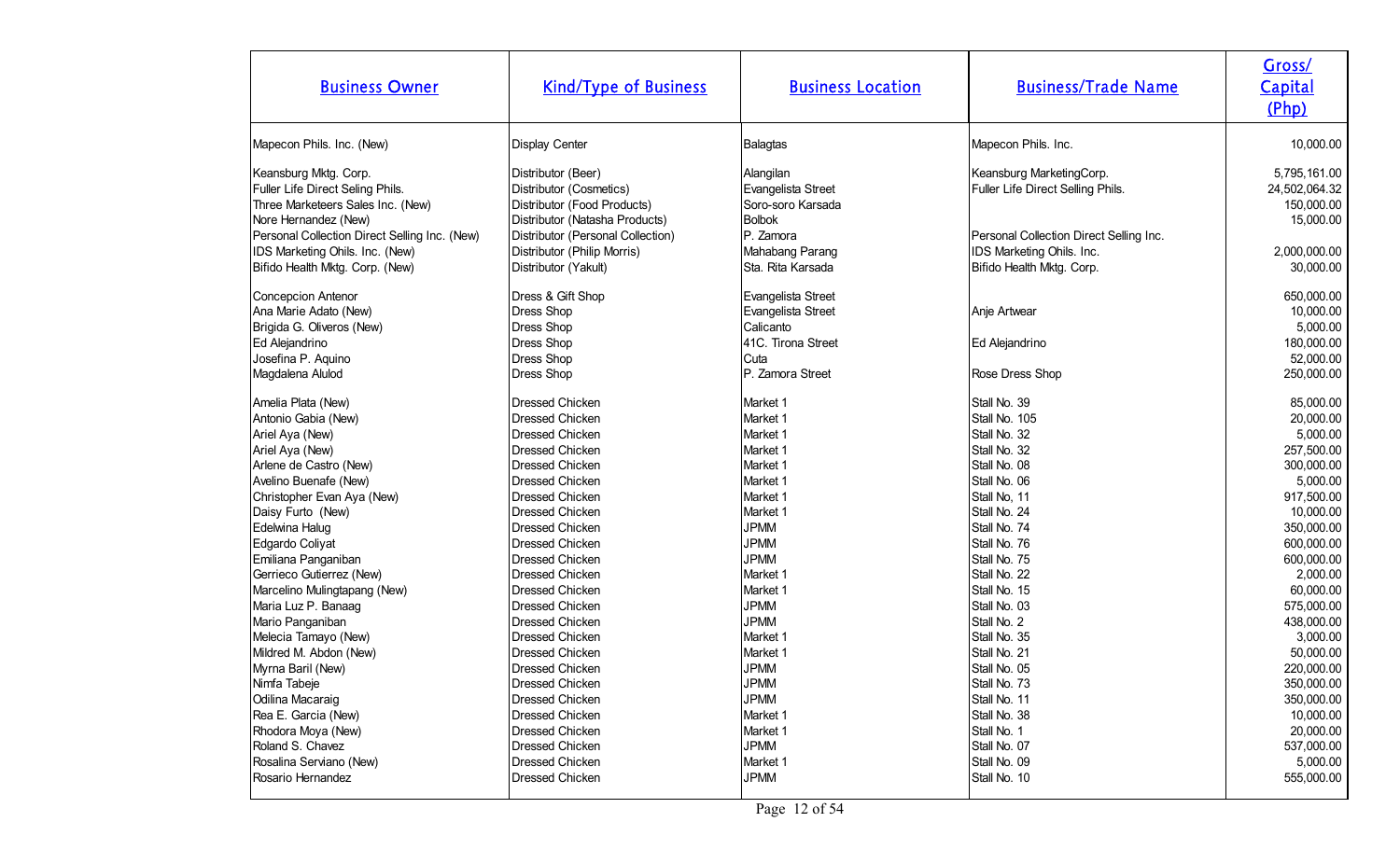| <b>Business Owner</b>              | <b>Kind/Type of Business</b>     | <b>Business Location</b> | <b>Business/Trade Name</b>   | Gross/<br>Capital<br>(Php) |
|------------------------------------|----------------------------------|--------------------------|------------------------------|----------------------------|
| Ruben Macaraig                     | <b>Dressed Chicken</b>           | <b>JPMM</b>              | Stall No. 12                 | 350,000.00                 |
| Teodoro Plata (new)                | <b>Dressed Chicken</b>           | Market 1                 | Stall No. 40                 | 50,000.00                  |
| Violeta H. Barila                  | Dressed Chicken                  | <b>JPMM</b>              | Stall No. 06                 | 105,000.00                 |
| Adelia Velasquez                   | Dried Fish Store                 | <b>JPMM</b>              | Stall No. 18                 | 285,000.00                 |
| Adelia Velasquez                   | <b>Dried Fish Store</b>          | <b>JPMM</b>              | Stall No. 20 & 21            | 290,000.00                 |
| Brenda Dueñas (New)                | <b>Dried Fish Store</b>          | <b>JPMM</b>              |                              | 5,000.00                   |
| Cecilia C. De Mausana (New)        | Dried Fish Store                 | <b>JPMM</b>              | Stall No. 30                 | 3,000.00                   |
| Lourdes U. Perez                   | Dried Fish Store                 | <b>JPMM</b>              | Stall No. 10                 | 45,000.00                  |
| Marife D. Palma                    | Dried Fish Store                 | <b>JPMM</b>              | Stall No. 24                 | 277,150.00                 |
| Narciso Cometa                     | Dried Fish Store                 | <b>JPMM</b>              | Stall No. 07                 | 25,000.00                  |
| Nemesia Cometa                     | Dried Fish Store                 | <b>JPMM</b>              | Stall No. 11                 | 150,000.00                 |
| Rosalinda P. de Castro             | <b>Dried Fish Store</b>          | <b>JPMM</b>              | Stall No. 4                  | 60,000.00                  |
| Rowena V. Geronimo                 | Dried Fish Store                 | <b>JPMM</b>              | Stall No. 08                 | 57,000.00                  |
| Teresita Hernandez (New)           | <b>Dried Fish Store</b>          | <b>JPMM</b>              | Stall No. 15 & 16            | 10,000.00                  |
| Victoriana de Castro               | Dried Fish Store                 | <b>JPMM</b>              | Stall No. 27                 | 30,000.00                  |
| Adelaida Lontoc                    | Drug Store                       | <b>JPMM</b>              | Stall No. 11                 | 308,000.00                 |
| Century Chinese Medicine Co. (New) | Drug Store                       | G/f SM City batangas     | Century Chinese Medicine Co. | 354,075.00                 |
| Chavez Pharmacy Corp.              | Drug Store                       | Kumintang Ibaba          | Chavez Pharmacy Corp.        | 3,905,269.80               |
| Chavez Pharmacy Corp.              | Drug Store                       | <b>JPMM</b>              | Stall No. 03                 | 927,917.00                 |
| Chavez Pharmacy Corp.              | Drug Store                       | <b>Rizal Avenue</b>      | Chavez Pharmacy Corp.        | 1,227,722.75               |
| Clarissa Macatangay                | Drug Store                       | 27 P. Prieto Street      |                              | 912,478.35                 |
| Dr. Alejandro Palines Jr.          | Drug Store                       | Kumintang Ibaba          | Guia's Pharmacy              | 800,000.00                 |
| Florante Comia                     | Drug Store                       | D. Atienza Street        | Comia's Pharmacy             | 145,000.00                 |
| Fulgencia Angelita M. Cortez       | Drug Store                       | <b>NBCPM</b>             | Stall No. 63                 | 132,800.00                 |
| Holy Infant Drug Corp.             | Drug Store                       | Evangelista Street       | Mercury Drug                 | 97,305.00                  |
| Jinnette P. Salazar                | Drug Store                       | <b>JPMM</b>              | Stall No. C-3                | 120,000.00                 |
| Jun F. Ilagan (New)                | Drug Store                       | Sta. Rita Karsada        | Honey's Pharmacy             | 60,000.00                  |
| Leonila S. Malibiran               | Drug Store                       | <b>JPMM</b>              | Stall No. 05                 | 27,000.00                  |
| Maria U. Gertis                    | Drug Store                       | Market 1                 | Stall # 378                  | 250,000.00                 |
| Nanette T. Bolaños                 | Drug Store                       | D. Silang/B. Luna St.    | <b>CT Pharmacy</b>           | 820,000.00                 |
| Pacita P. Galimpin                 | Drug Store                       | D. Silang Store          | Farmacia Pacita              | 370,398.95                 |
| Southern Luzon Drug Corp.          | Drug Store                       | Caedo, Calicanto         | Mercury Drug Store           | 67,804,792.76              |
| Victoria delos Reyes Quinio        | Drug Store                       | 103 Evangelista Street   | F.E.E Pharmacy               | 434,000.00                 |
| Chavez Pharmacy Corp.              | Drug Store & General Merchandise | P. Burgos Street         | Chavez Pharmacy Corp.        | DS-4,078,876.12 /          |
|                                    |                                  |                          |                              | GM-30101.61                |
| Chavez Pharmacy Corp.              | Drug Store & General Merchandise | Evangelista Street       | Chavez Pharmacy Corp.        | DS-2,891,805.22 /          |
|                                    |                                  |                          |                              | GM-28716.47                |
| Rosemarie Y. Yu (New)              | Drug Store & General Merchandise | P. Genato Street         | NU-Pharmacare Express        | 500,000.00                 |
| Helen E. Estrapia (New)            | Drug Testing Center              | Kumintang Ibaba          | San Juan Poly Clinic         | 70,000.00                  |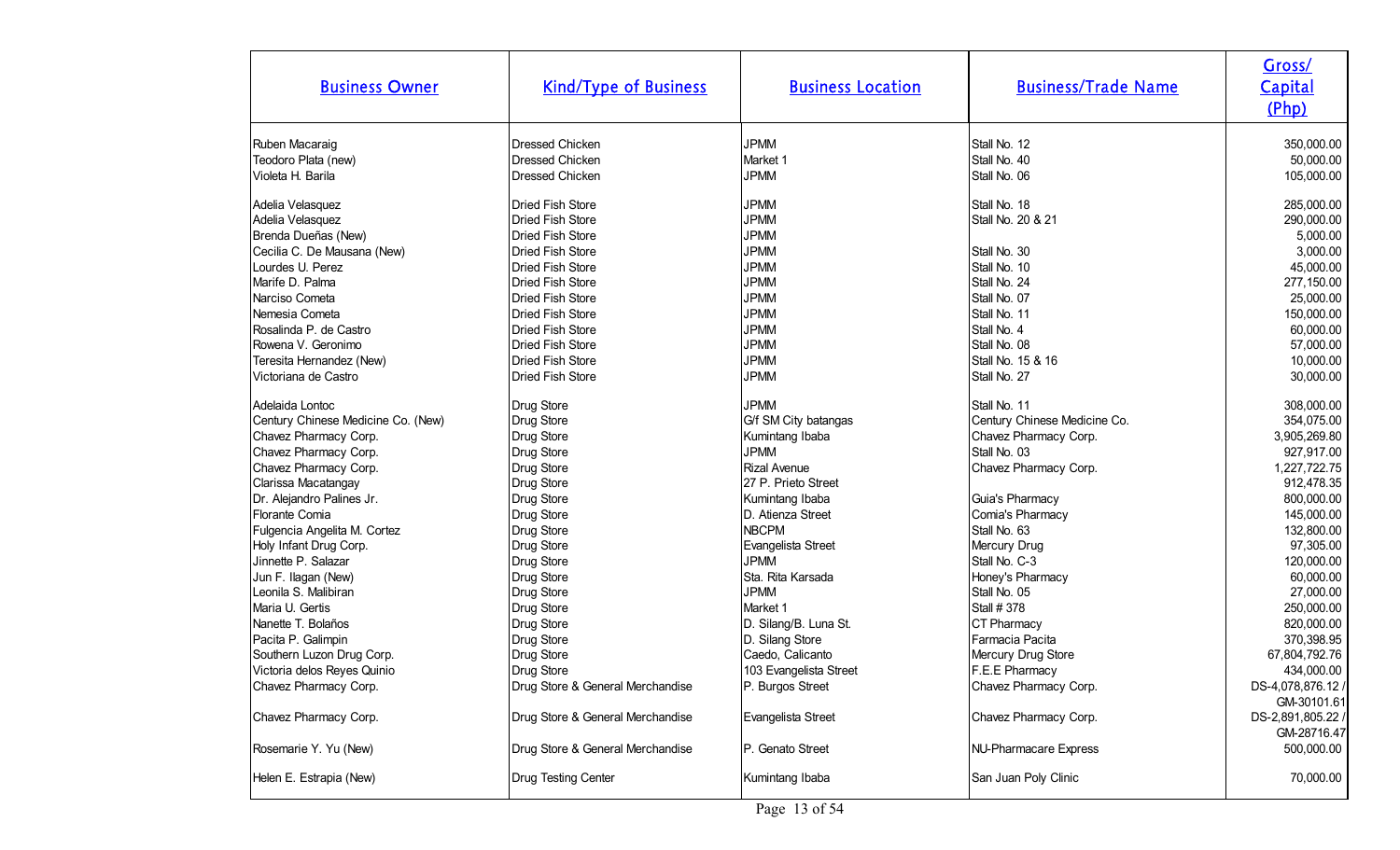| <b>Business Owner</b>       | <b>Kind/Type of Business</b> | <b>Business Location</b> | <b>Business/Trade Name</b> | Gross/<br>Capital<br>(Php) |
|-----------------------------|------------------------------|--------------------------|----------------------------|----------------------------|
| Adela A. Gatdula            | Dry Goods Store              | <b>JPMM</b>              | Stall No. 14               | 105,000.00                 |
| Adelina dela Roca           | Dry Goods Store              | <b>JPMM</b>              | Stall No. 126              | 97,000.00                  |
| Amanda R. Yambao            | Dry Goods Store              | <b>JPMM</b>              | Stall No. 59               | 75,000.00                  |
| Anacorita C. Tolentino      | Dry Goods Store              | <b>JPMM</b>              | Stall No. 135              | 100,000.00                 |
| Anacorita C. Tolentino      | Dry Goods Store              | <b>JPMM</b>              | Stall No. 144              | 10,000.00                  |
| Araceli Caraet              | Dry Goods Store              | <b>JPMM</b>              | Stall No. 49               | 250,000.00                 |
| Bernadeth M. Austria        | Dry Goods Store              | <b>JPMM</b>              | Stall No. 97               | 85,000.00                  |
| Caridad B. Delos Reyes      | Dry Goods Store              | <b>JPMM</b>              | Stall No. 66               | 20,000.00                  |
| Carlito Contreras Jr.       | Dry Goods Store              | NBCPM                    | Stall No. 49               | 69,000.00                  |
| Carlito V. Hernandez        | Dry Goods Store              | <b>JPMM</b>              | Stall No. 133              | 60,000.00                  |
| Carlito V. Hernandez        | Dry Goods Store              | <b>JPMM</b>              | Stall No. 146              | 100,000.00                 |
| Carmen Borillo              | Dry Goods Store              | D. Silang Street         |                            | 225,185.00                 |
| Cesar J. To                 | Dry Goods Store              | Caedo, Calicanto         | Jocer's Dry Goods Store    | 432,793.00                 |
| Cristobal A. Pagdonsolan    | Dry Goods Store              | B. Luna Street           |                            | 1,799,617.75               |
| Cua To                      | Dry Goods Store              | D. Silang Street         | New Tom's Dry Goods Store  | 8,995,400.09               |
| Damasa de Guzman (New)      | Dry Goods Store              | Market 1                 | Stall No. 270              | 10,000.00                  |
| Elizabeth Magsino           | Dry Goods Store              | <b>JPMM</b>              | Stall No. 109              | 26,000.00                  |
| Emelina C. Macalalad        | Dry Goods Store              | <b>JPMM</b>              | Stall No. 359              |                            |
| Erlinda Ilagan              | Dry Goods Store              | Market 1                 | Stall No. 269              | 42,000.00                  |
| Eugenia Llaga               | Dry Goods Store              | <b>JPMM</b>              | Stall No. 134              | 165,000.00                 |
| Felipe Magadia              | Dry Goods Store              | <b>JPMM</b>              | Stall No. 238              | 75,000.00                  |
| Flora P. Chua               | Dry Goods Store              | 133D. Silabng Street     | Cresencia Commercial       | 272,210.50                 |
| Geraldine M. Chua           | Dry Goods Store              | D. Silang Street         | Goldmine Commercial        | 205,150.00                 |
| Gliceria H. Aya             | Dry Goods Store              | <b>JPMM</b>              | Stall No. 105              | 140,000.00                 |
| Imelda Matibag (New)        | Dry Goods Store              | <b>JPMM</b>              | Stall No. 127              | 5,000.00                   |
| Irene A. Pagdonsolan        | Dry Goods Store              | <b>JPMM</b>              | Stall No. 192              | 235,000.00                 |
| Jessel M. Evangelista (New) | Dry Goods Store              | D. Silang Street         |                            | 30,000.00                  |
| Juan Pagdonsolan            | Dry Goods Store              | <b>JPMM</b>              | Stall No. 195              | 155,000.00                 |
| Juancho A. Pagdonsolan      | Dry Goods Store              | <b>JPMM</b>              | Stall No. 193              | 170,000.00                 |
| Laureana Bacal (New)        | Dry Goods Store              | Market 1                 | Stall No. 259              | 12,000.00                  |
| Lolita Gamboa               | Dry Goods Store              | <b>JPMM</b>              | Stall No.56 & 67           | 260,000.00                 |
| Marciana Lazatin            | Dry Goods Store              | Market 1                 | Stall 277                  | 15,000.00                  |
| Maria Aluan Uy              | Dry Goods Store              | <b>JPMM</b>              | Stall No. 60               | 135,000.00                 |
| Maria Lina Aclan            | Dry Goods Store              | <b>JPMM</b>              | Stall No. 58               | 110,000.00                 |
| Marie Ann S. Arenas         | Dry Goods Store              | <b>JPMM</b>              | Stall No. 100              | 126,000.00                 |
| Marilou Sia Cua             | Dry Goods Store              | D. Silang Street         | H.J. Commercial            | 5,962,741.65               |
| Marlyn G. Incing (New)      | Dry Goods Store              | JPMM                     | Stall No. 57               | 20,000.00                  |
| Marylen L. Almerino         | Dry Goods Store              | <b>JPMM</b>              | Stall No. 161              | 37,000.00                  |
| Maxima Maranan              | Dry Goods Store              | <b>JPMM</b>              | Stall No. 81               | 45,000.00                  |
| Nancy Ebora                 | Dry Goods Store              | <b>NBCPM</b>             | Stall No. 40               | 5,000.00                   |
| Paulina A. Hernandez        | Dry Goods Store              | <b>JPMM</b>              | Stall No. 04               | 75,000.00                  |
| Petra Villena               | Dry Goods Store              | <b>JPMM</b>              | Stall No. 103              | 43,000.00                  |
| <b>Purificacion Bausas</b>  | Dry Goods Store              | <b>JPMM</b>              | Stall No. 08               | 42,000.00                  |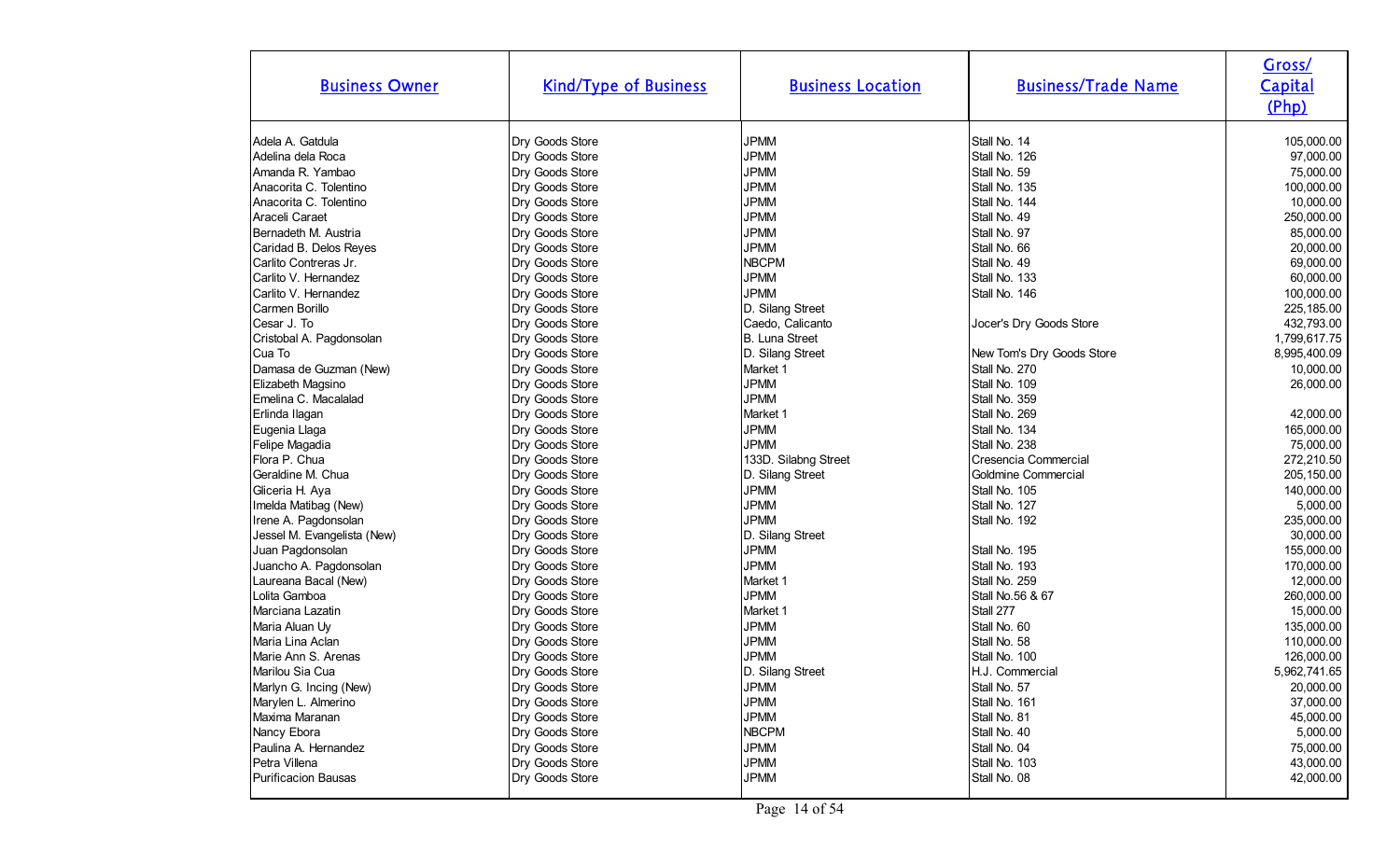| <b>Business Owner</b>                | <b>Kind/Type of Business</b>          | <b>Business Location</b>     | <b>Business/Trade Name</b>   | Gross/<br>Capital<br>(Php) |
|--------------------------------------|---------------------------------------|------------------------------|------------------------------|----------------------------|
| Remedios Gonzales                    | Dry Goods Store                       | Evangelista Street           | Remy's Gift Shop             | 150,920.00                 |
| Renato M. Ilagan                     | Dry Goods Store                       | <b>JPMM</b>                  | Stall No. 20                 | 125,000.00                 |
| Ria M. Buenafe                       | Dry Goods Store                       | <b>JPMM</b>                  | Stall No. 163                | 50,000.00                  |
| <b>Richard Gualberto</b>             | Dry Goods Store                       | <b>JPMM</b>                  | Stall No. 131                | 50,000.00                  |
| Rufina H. Bonsal                     | Dry Goods Store                       | <b>JPMM</b>                  | Stall No. 92                 | 25,000.00                  |
| Salvacion Lira                       | Dry Goods Store                       | <b>JPMM</b>                  | Stall No. 06                 | 80,000.00                  |
| Sesinando Arellano & Julita Arellano | Dry Goods Store                       | <b>JPMM</b>                  | Stall No. 61                 | 38,000.00                  |
| Victor Javier                        | Dry Goods Store                       | <b>JPMM</b>                  | Stall o. 132 & 147           | 45,000.00                  |
| Victoria Doce                        | Dry Goods Store                       | <b>JPMM</b>                  | Stall No. 151                | 75,000.00                  |
| Victoria Doce                        | Dry Goods Store                       | <b>JPMM</b>                  | Stall No. 152                | 77,000.00                  |
| Violeta Gutierrez                    | Dry Goods Store                       | Market 1                     | Stall No. 550                | 70,000.00                  |
| Wenceslao D. Deriguito               | Dry Goods Store                       | <b>JPMM</b>                  | Stall No. 16                 | 60,000.00                  |
| Zenaida Agtay                        | Dry Goods Store                       | <b>JPMM</b>                  | Stall No. 136                | 2,000.00                   |
| Zenaida Agtay                        | Dry Goods Store                       | <b>JPMM</b>                  | Stall No. 143                | 20,000.00                  |
| Julita C. Cantos (New)               | Dry Goods Store                       | C. Tirona Street             |                              | 45,000.00                  |
| Vicenta A. Pagdonsolan               | Dry Goods Store                       | <b>JPMM</b>                  | Stall No. 194                | 155,000.00                 |
| Henry Cua                            | Dry Goods Store & General Merchandise | D. Silang Street             | Henzon Commercial Center     | 12,898,506.07              |
| Linda R. Francisco                   | Dry Goods Store & General Merchandise | D. Silang Street             |                              | 649,214.50                 |
| Victoria Montemayor                  | Dry Goods Store & General Merchandise | B. Luna Street               |                              | 2,242,647.95               |
| Sonny M. Uy                          | Dry Goods Store & School Supplies     | 38 D. Silang Street          | New Quality Commercial       | 986,435.00                 |
| Roselle A. Muñoz (New)               | Dry Goods Store w/ Gulaman Cart       | 94 Rizal Avenue/P. Gomez St. | Jouselles Dry Goods Store    | 10,000.00                  |
| Alvin & Maria Teresa Lawas           | Eatery                                | Calicanto                    |                              | 40,000.00                  |
| Caridad C. Castillo                  | Eatery                                | Market 1                     | Stall No. 240                | 80,000.00                  |
| Dennis Emplica (New)                 | Eatery                                | A. Delas alas Drive          |                              | 3,000.00                   |
| Edgar Ryan Trinidad Cruz (New)       | Eatery                                | 103 P. Herrera Street        | Mang Andres Lechon Foodhouse | 12,000.00                  |
| Edgar T. Delos Reyes (New)           | Eatery                                | D. Atienza Street            |                              | 5,000.00                   |
| Florence P. Mendoza (New)            | Eatery                                | P. Prieto Street             |                              | 20,000.00                  |
| Lydia T. Robillas (New)              | Eatery                                | Vicmar Bldg. P. Burgos St.   | Mercidz Eatery               | 16,000.00                  |
| Manuel M. de Castro (New)            | Eatery                                | 36 Noble Street              |                              | 30,000.00                  |
| Maximo L. Lumanglas (New)            | Eatery                                | Sampaga                      |                              | 8,000.00                   |
| Nimpha P. Bucher (New)               | Eatery                                | Hilltop, Kumintang Ibaba     |                              | 30,000.00                  |
| Pamela U. Comia (New)                | Eatery                                | Lourdes Subd. Bolbok         | <b>Kwarto Grill</b>          | 50,000.00                  |
| Rosita R. Lumanglas (New)            | Eatery                                | Sampaga                      |                              | 3,000.00                   |
| Soledad delos Reyes                  | Eatery                                | Lopez Jaena Street           |                              | 30,000.00                  |
| Victoria Belen (New)                 | Eatery                                | Pallocan West                |                              | 2,000.00                   |
| Ma. Victoria Belen (New)             | Eatery                                |                              |                              | 2,000.00                   |
| Glordelene Dematogne (New)           | Eatery (Lomi)                         | Evangelista Street           |                              | 5,000.00                   |
| Ma. Gracia F. Maligalig (New)        | Eatery w/ Videoke                     | <b>Balagtas</b>              |                              | 10,000.00                  |
| Rolando Macatangay (New)             | Eatery w/ Liquior                     | D. Silang Street             |                              | 5,000.00                   |
| Romeo Clarin                         | Educational Supply & Newstand         | P. Burgos Streer             | <b>Clarin's Newstand</b>     | 360,000.00                 |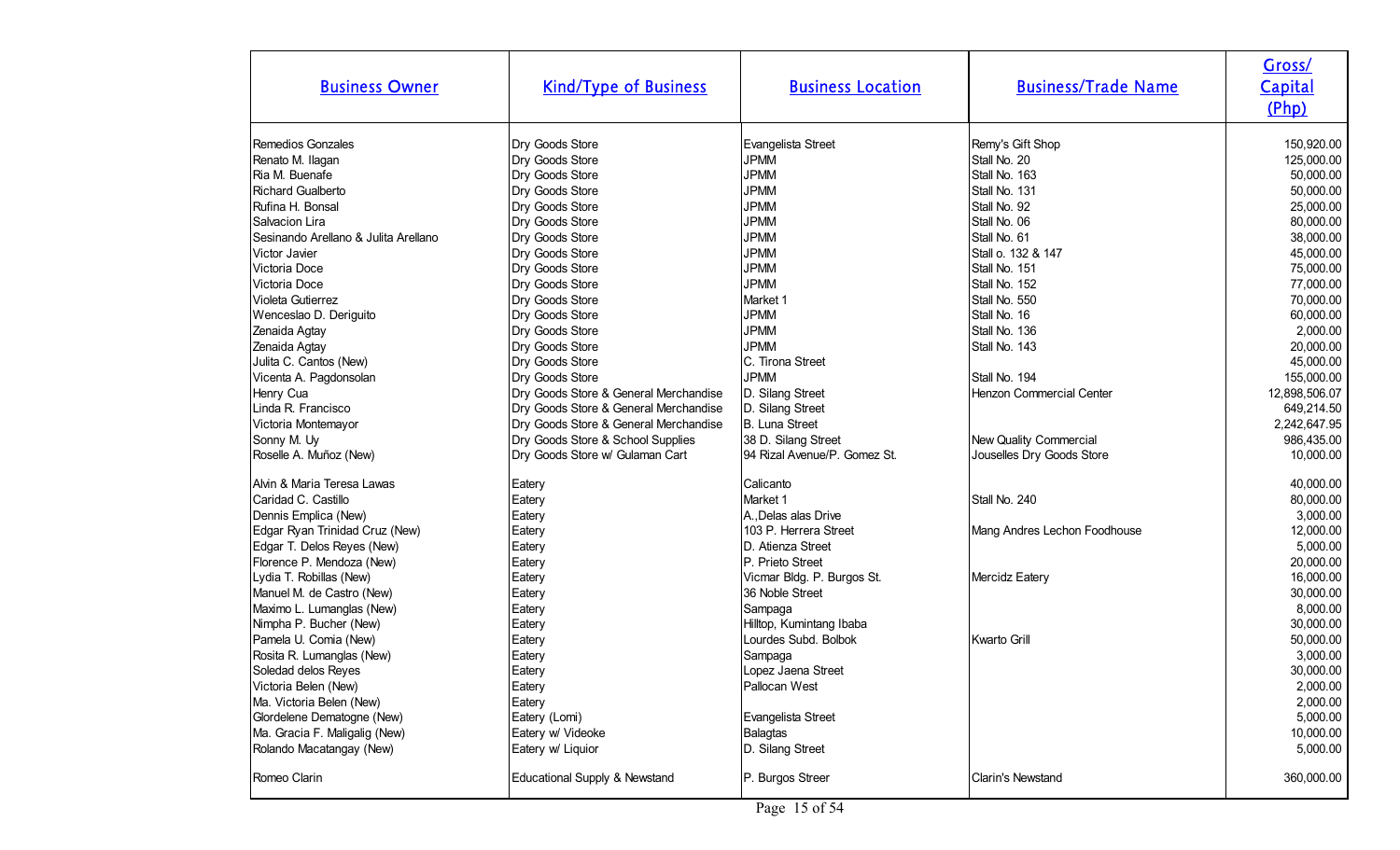| 70,000.00<br>Jannet Gonzales (New)<br>Egg Store<br>Market 1<br>Stall No. 65<br><b>NBCPM</b><br>Marcelino Villano (New)<br>Stall No. 137<br>5,000.00<br>Egg Store<br>Joynes A. Tumbado (New)<br>Electronic Repair Shop<br>JTD Electronics Shop Services<br>20,000.00<br>Cuta<br>Sta. Rita Karsada<br>Consorcio Adato (New)<br>Electronic Shop<br><b>Conzur Electronic Services</b><br>10,000.00<br>Oscar B. Barte<br>Electronic Shop<br>86 D. Silang Street<br>112,000.00<br>Metro Batangas Adventist Elem. School, MBAES<br>Elementary School<br>Sitio Looban, Banaba West<br>Metro Batangas Adventist Elem. School, MBAES<br>250,000.00<br>Inc. (New)<br>Inc.<br>Nerita T. Andal<br>Embroidery (Sub-Contrator)<br>Conde Labac<br>155,000.00<br>125,000.00<br>Delfin E. Rayos Jr.<br>Cuta<br><b>Glamour Enterprises</b><br>Enterprises<br>Soro-soro Ibaba<br>Milagros Triñas (New)<br>Dreamzkart Enterprises<br>1,500,000.00<br><b>Enterprises</b><br>Janet H. Gutierrez (New)<br>Enterprises (Dry Goods)<br><b>Rizal Avenue</b><br>35,000.00<br>Enterprises (Ladies Accessories)<br>D. Silang Street<br>5,000.00<br>Julito Paras (New)<br>Marcelo V. Buquid Jr.<br>Enterprises (Medical Supplies & Car<br>Cuta<br>M.V. Buquid Enterprises<br>380,010.15<br>Accessories)<br>Enterprises (Office Supplies)<br>20,000.00<br>Macaro L. Macalalad (New)<br>MLM Bldg. Villa Celia, Kumintang Ilaya<br>Mac-Bros Enterprises<br>Conrado S. Repel Jr. (New)<br>Enterprises (Petroleum Products)<br>Sta. Clara<br>Nine Twenty Seven Enterprises<br>100,000.00<br>400,000.00<br>Batangas Eye Center Co. (New)<br>Eye Center<br>Jesus of Nazareth Hospital, Gulod Itaas<br>Batangas Eye Center Co.<br><b>Fabrication Shop</b><br><b>I</b> Café East Phils. Inc.<br>900,000.00<br>Café East Phils. Inc. (New)<br>National H-way, Balagtas<br>D. Silang/P. Burgos St.<br>Beeline Food Corp.<br>Fast Food<br>Jollibee<br>34,087,490.32<br>Fast Food<br>UB Hilltop, Kumintang Ibaba<br>Marcia Vanessa Mayo Garcia<br>180,000.00<br>Teresita Ababao (New)<br><b>Fast Food</b><br>PPA Compund, Sta. Clara<br>Zosimo Maximo<br>Feeds & Agri Supplies<br>210 Evangelista Street<br>1,240,000.00<br>P. Genato Street<br>Feeds & Poultry Supply<br>10,000.00<br>Liza B. Ebora (New)<br>SIDC<br>Soro-soro Ibaba Dev't.Corp.<br><b>Feeds Factory</b><br>Soro-soro Ibaba<br>10,057,875.00<br>Credit Associates Corp.<br>P. Burgos Street<br>550,000.00<br>Financing<br>Radiowealth Finance Co.<br>Radiowealth Finance Co.<br>D. Silang/D. Atienza St.<br>4,360,102.94<br>Financing<br><b>JPMM</b><br>125,000.00<br>Fish Casa<br>Domingo Macalalad<br>Stall No. 06<br><b>JPMM</b><br>Fish Casa<br>Stall No. 04<br>165,000.00<br>Gemma Arceo<br>Rosalina Lacsamana<br>Fish Casa<br><b>JPMM</b><br>Stall No. 1 & 2<br>900,000.00<br><b>JPMM</b><br>Stall No. 07<br>Sofia Ramos (New)<br>Fish Casa<br>350,000.00<br><b>JPMM</b><br>38,000.00<br>Emerita Lacsamana (New)<br><b>Fish Stall</b><br>Stall No. 88<br>13 P. Burgos Street<br>Leoncio P. Guico (New)<br>Fitness Gym<br>5,000.00 | <b>Business Owner</b> | <b>Kind/Type of Business</b> | <b>Business Location</b> | <b>Business/Trade Name</b> | Gross/<br>Capital<br>(Php) |
|--------------------------------------------------------------------------------------------------------------------------------------------------------------------------------------------------------------------------------------------------------------------------------------------------------------------------------------------------------------------------------------------------------------------------------------------------------------------------------------------------------------------------------------------------------------------------------------------------------------------------------------------------------------------------------------------------------------------------------------------------------------------------------------------------------------------------------------------------------------------------------------------------------------------------------------------------------------------------------------------------------------------------------------------------------------------------------------------------------------------------------------------------------------------------------------------------------------------------------------------------------------------------------------------------------------------------------------------------------------------------------------------------------------------------------------------------------------------------------------------------------------------------------------------------------------------------------------------------------------------------------------------------------------------------------------------------------------------------------------------------------------------------------------------------------------------------------------------------------------------------------------------------------------------------------------------------------------------------------------------------------------------------------------------------------------------------------------------------------------------------------------------------------------------------------------------------------------------------------------------------------------------------------------------------------------------------------------------------------------------------------------------------------------------------------------------------------------------------------------------------------------------------------------------------------------------------------------------------------------------------------------------------------------------------------------------------------------------------------------------------------------------------------------------------------------------------------------------------------------------------------------------------------------------------------------------------------------------------------------------------------------------------------------------------------------|-----------------------|------------------------------|--------------------------|----------------------------|----------------------------|
|                                                                                                                                                                                                                                                                                                                                                                                                                                                                                                                                                                                                                                                                                                                                                                                                                                                                                                                                                                                                                                                                                                                                                                                                                                                                                                                                                                                                                                                                                                                                                                                                                                                                                                                                                                                                                                                                                                                                                                                                                                                                                                                                                                                                                                                                                                                                                                                                                                                                                                                                                                                                                                                                                                                                                                                                                                                                                                                                                                                                                                                              |                       |                              |                          |                            |                            |
|                                                                                                                                                                                                                                                                                                                                                                                                                                                                                                                                                                                                                                                                                                                                                                                                                                                                                                                                                                                                                                                                                                                                                                                                                                                                                                                                                                                                                                                                                                                                                                                                                                                                                                                                                                                                                                                                                                                                                                                                                                                                                                                                                                                                                                                                                                                                                                                                                                                                                                                                                                                                                                                                                                                                                                                                                                                                                                                                                                                                                                                              |                       |                              |                          |                            |                            |
|                                                                                                                                                                                                                                                                                                                                                                                                                                                                                                                                                                                                                                                                                                                                                                                                                                                                                                                                                                                                                                                                                                                                                                                                                                                                                                                                                                                                                                                                                                                                                                                                                                                                                                                                                                                                                                                                                                                                                                                                                                                                                                                                                                                                                                                                                                                                                                                                                                                                                                                                                                                                                                                                                                                                                                                                                                                                                                                                                                                                                                                              |                       |                              |                          |                            |                            |
|                                                                                                                                                                                                                                                                                                                                                                                                                                                                                                                                                                                                                                                                                                                                                                                                                                                                                                                                                                                                                                                                                                                                                                                                                                                                                                                                                                                                                                                                                                                                                                                                                                                                                                                                                                                                                                                                                                                                                                                                                                                                                                                                                                                                                                                                                                                                                                                                                                                                                                                                                                                                                                                                                                                                                                                                                                                                                                                                                                                                                                                              |                       |                              |                          |                            |                            |
|                                                                                                                                                                                                                                                                                                                                                                                                                                                                                                                                                                                                                                                                                                                                                                                                                                                                                                                                                                                                                                                                                                                                                                                                                                                                                                                                                                                                                                                                                                                                                                                                                                                                                                                                                                                                                                                                                                                                                                                                                                                                                                                                                                                                                                                                                                                                                                                                                                                                                                                                                                                                                                                                                                                                                                                                                                                                                                                                                                                                                                                              |                       |                              |                          |                            |                            |
|                                                                                                                                                                                                                                                                                                                                                                                                                                                                                                                                                                                                                                                                                                                                                                                                                                                                                                                                                                                                                                                                                                                                                                                                                                                                                                                                                                                                                                                                                                                                                                                                                                                                                                                                                                                                                                                                                                                                                                                                                                                                                                                                                                                                                                                                                                                                                                                                                                                                                                                                                                                                                                                                                                                                                                                                                                                                                                                                                                                                                                                              |                       |                              |                          |                            |                            |
|                                                                                                                                                                                                                                                                                                                                                                                                                                                                                                                                                                                                                                                                                                                                                                                                                                                                                                                                                                                                                                                                                                                                                                                                                                                                                                                                                                                                                                                                                                                                                                                                                                                                                                                                                                                                                                                                                                                                                                                                                                                                                                                                                                                                                                                                                                                                                                                                                                                                                                                                                                                                                                                                                                                                                                                                                                                                                                                                                                                                                                                              |                       |                              |                          |                            |                            |
|                                                                                                                                                                                                                                                                                                                                                                                                                                                                                                                                                                                                                                                                                                                                                                                                                                                                                                                                                                                                                                                                                                                                                                                                                                                                                                                                                                                                                                                                                                                                                                                                                                                                                                                                                                                                                                                                                                                                                                                                                                                                                                                                                                                                                                                                                                                                                                                                                                                                                                                                                                                                                                                                                                                                                                                                                                                                                                                                                                                                                                                              |                       |                              |                          |                            |                            |
|                                                                                                                                                                                                                                                                                                                                                                                                                                                                                                                                                                                                                                                                                                                                                                                                                                                                                                                                                                                                                                                                                                                                                                                                                                                                                                                                                                                                                                                                                                                                                                                                                                                                                                                                                                                                                                                                                                                                                                                                                                                                                                                                                                                                                                                                                                                                                                                                                                                                                                                                                                                                                                                                                                                                                                                                                                                                                                                                                                                                                                                              |                       |                              |                          |                            |                            |
|                                                                                                                                                                                                                                                                                                                                                                                                                                                                                                                                                                                                                                                                                                                                                                                                                                                                                                                                                                                                                                                                                                                                                                                                                                                                                                                                                                                                                                                                                                                                                                                                                                                                                                                                                                                                                                                                                                                                                                                                                                                                                                                                                                                                                                                                                                                                                                                                                                                                                                                                                                                                                                                                                                                                                                                                                                                                                                                                                                                                                                                              |                       |                              |                          |                            |                            |
|                                                                                                                                                                                                                                                                                                                                                                                                                                                                                                                                                                                                                                                                                                                                                                                                                                                                                                                                                                                                                                                                                                                                                                                                                                                                                                                                                                                                                                                                                                                                                                                                                                                                                                                                                                                                                                                                                                                                                                                                                                                                                                                                                                                                                                                                                                                                                                                                                                                                                                                                                                                                                                                                                                                                                                                                                                                                                                                                                                                                                                                              |                       |                              |                          |                            |                            |
|                                                                                                                                                                                                                                                                                                                                                                                                                                                                                                                                                                                                                                                                                                                                                                                                                                                                                                                                                                                                                                                                                                                                                                                                                                                                                                                                                                                                                                                                                                                                                                                                                                                                                                                                                                                                                                                                                                                                                                                                                                                                                                                                                                                                                                                                                                                                                                                                                                                                                                                                                                                                                                                                                                                                                                                                                                                                                                                                                                                                                                                              |                       |                              |                          |                            |                            |
|                                                                                                                                                                                                                                                                                                                                                                                                                                                                                                                                                                                                                                                                                                                                                                                                                                                                                                                                                                                                                                                                                                                                                                                                                                                                                                                                                                                                                                                                                                                                                                                                                                                                                                                                                                                                                                                                                                                                                                                                                                                                                                                                                                                                                                                                                                                                                                                                                                                                                                                                                                                                                                                                                                                                                                                                                                                                                                                                                                                                                                                              |                       |                              |                          |                            |                            |
|                                                                                                                                                                                                                                                                                                                                                                                                                                                                                                                                                                                                                                                                                                                                                                                                                                                                                                                                                                                                                                                                                                                                                                                                                                                                                                                                                                                                                                                                                                                                                                                                                                                                                                                                                                                                                                                                                                                                                                                                                                                                                                                                                                                                                                                                                                                                                                                                                                                                                                                                                                                                                                                                                                                                                                                                                                                                                                                                                                                                                                                              |                       |                              |                          |                            |                            |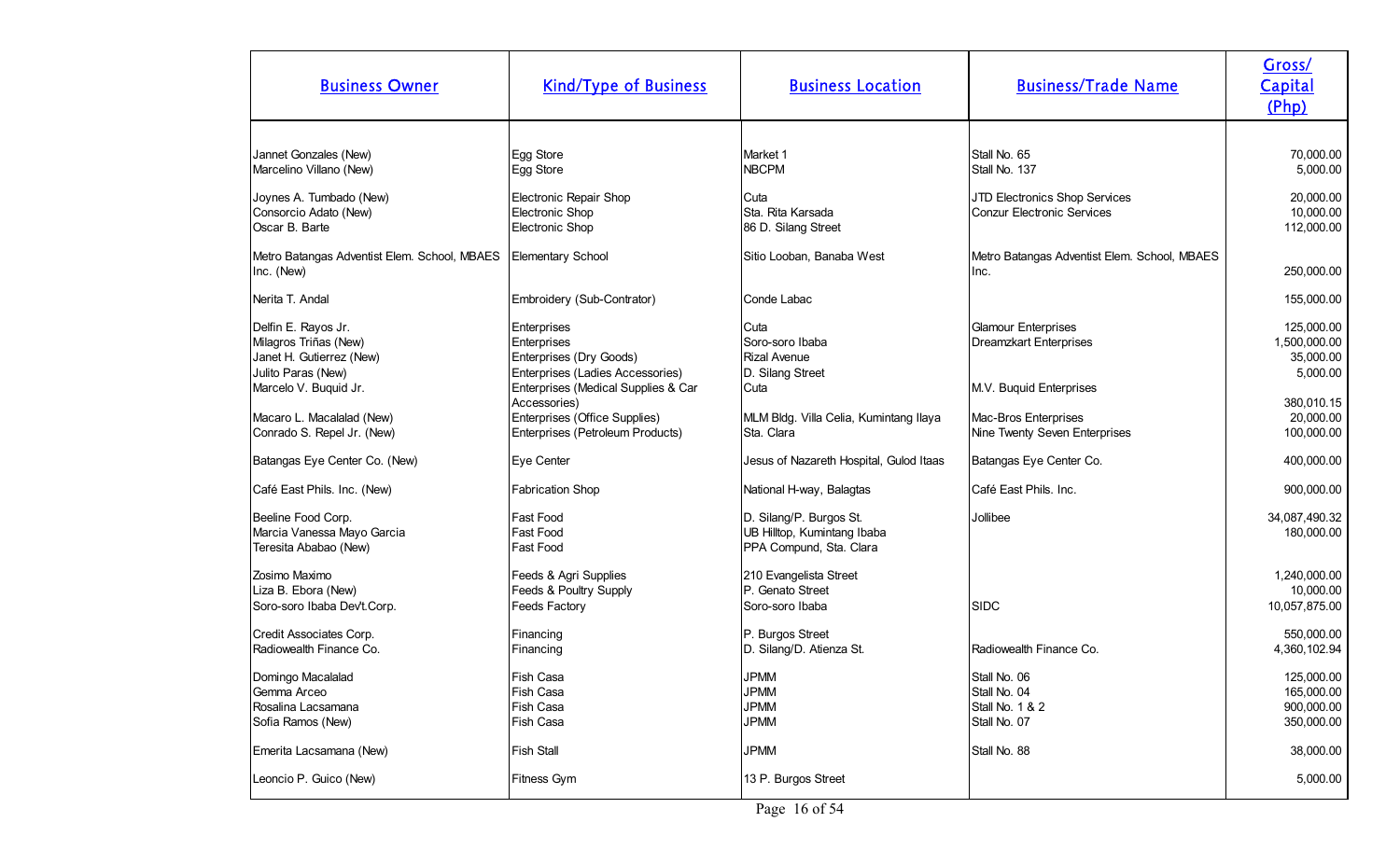| <b>Business Owner</b>                 | <b>Kind/Type of Business</b>                           | <b>Business Location</b>      | <b>Business/Trade Name</b>                       | Gross/<br>Capital<br>(Php) |
|---------------------------------------|--------------------------------------------------------|-------------------------------|--------------------------------------------------|----------------------------|
| Divina de Chavez (New)                | <b>Flower Shop</b>                                     | D. Atienza Street             |                                                  | 50,000.00                  |
| Manuel A. Cueto (New)                 | Flower Shop                                            | Ambida Bldg. P. Burgos Street |                                                  | 10,000.00                  |
| Marcelina Magtibay (New)              | Flower Shop                                            | D. Atienza Street             | Ma. Sunshine Flower Shop                         | 10,000.00                  |
| Leah Sheila M. Atienza (New)          | Food Cart                                              | 102 D. Silang Street          |                                                  | 20,000.00                  |
| Beefarm Corp.                         | Food Chain                                             | Caedo, Calicanto              | Jollibee                                         | 15,429,270.66              |
| Ronnie N. Auguis (New)                | Food Haus                                              | Hilltop, Kumintang Ibaba      | Sitio Looban Food House                          | 10,000.00                  |
| Rosemarie Untalan                     | Food House                                             | M. H. Del Pilar Street        | Sa Mas Masarap Food House & Catering<br>Services | 20,000.00                  |
| Cristeta R. Ocampo (New)              | <b>Food Kiosk</b>                                      | Bay City Mall                 | Leo & Cristy Food Mart                           | 50,000.00                  |
| Arnel R. Reario (New)                 | Food Stall (Cart)                                      | Bay City Mall (TUP)           | Arche Whammy Food                                | 75,000.00                  |
| Zenco Sales Inc.                      | Footwear & General Merchandise                         | Evangelista Street            | Zenco Footstep                                   | 26,501,153.70              |
| Balonio Valdez (New)                  | Footwear Store                                         | Market 1                      | Stall 144                                        | 10,000.00                  |
| <b>Eddie Rivero</b>                   | Footwear Store                                         | Evangelista Street            |                                                  | 1,007,121.00               |
| Emelia P. Serrano                     | Footwear Store                                         | <b>JPMM</b>                   | Stall No. 39 & 40                                | 85,000.00                  |
| Fermina Clarin                        | Footwear Store                                         | Market 1                      | Stall No. 107 & 108                              | 82,000.00                  |
| Florencia Serrano                     | Footwear Store                                         | <b>JPMM</b>                   | Stall No. 43 & 44                                | 145,000.00                 |
| Francisco S. Arenas                   | Footwear Store                                         | Market 1                      | Stall No.121                                     | 127,000.00                 |
| Francisco S. Arenas                   | Footwear Store                                         | Market 1                      | Stall No. 123                                    | 135,000.00                 |
| Hania U. Dilamputin (New)             | <b>Footwear Store</b>                                  | Evangelista Street            |                                                  | 20,000.00                  |
| Jose A. Dela roca                     | Footwear Store                                         | <b>JPMM</b>                   | Stall No. 45                                     | 55,000.00                  |
| Joseph Uy                             | Footwear Store                                         | <b>NBCPM</b>                  | Stall No. 14                                     | 9,000.00                   |
| Leonardo Añonuevo                     | Footwear Store                                         | <b>JPMM</b>                   | Stall No. 47                                     | 148,000.00                 |
| Leovigilda R. Landicho                | Footwear Store                                         | P. Canlapan                   |                                                  | 105,000.00                 |
| Marilou Icaro                         | Footwear Store                                         | Market 1                      | Stall No. 112                                    | 75,000.00                  |
| Marilou Icaro                         | <b>Footwear Store</b>                                  | Market 1                      | Stall No. 113                                    | 75,000.00                  |
| Marissel R. Hernandez                 | Footwear Store                                         | Market 1                      | Stall No. 126                                    | 12,000.00                  |
| Marites Beñosa                        | Footwear Store                                         | Market 1                      | Stall No. 119                                    | 15,000.00                  |
| Marlon Juan (New)                     | Footwear Store                                         | Market <sub>1</sub>           | Stall No. 159                                    | 20,000.00                  |
| Myla Aurelia Lojo                     | Footwear Store                                         | Market 1                      | Stall No. 156                                    | 101,000.00                 |
| Myla Aurelia Lojo                     | Footwear Store                                         | Market <sub>1</sub>           | Stall No. 158                                    | 160,000.00                 |
| Narlito Añonuevo                      | Footwear Store                                         | <b>JPMM</b>                   | Stall No. 48                                     | 40,000.00                  |
| Riza Icaro Guico                      | Footwear Store                                         | Market 1                      | Stall 111                                        | 225,000.00                 |
| Teresita Paulagui                     | Footwear Store                                         | <b>JPMM</b>                   | Stall No. 37 & #8                                | 115,000.00                 |
| Vendemella Caldo                      | Footwear Store                                         | JPMM                          | Stall No. 41 & 42                                | 111,000.00                 |
| Victoria Montemayor                   | Footwear Store                                         | Evangelista Street            | King's Commercial                                | 600,185.00                 |
| <b>Efren Gonzales</b>                 | Fruits & Vegetables Store                              | <b>JPMM</b>                   | Stall # 240                                      | 31,000.00                  |
| Flordeliza ramos                      | Fruits & Vegetables Store                              | <b>JPMM</b>                   | Stall No. 202                                    | 50,000.00                  |
| Maria C.Magadia                       | Fruits & Vegetables Store                              | <b>JPMM</b>                   | Stall No. 216                                    | 10,000.00                  |
|                                       |                                                        | Market 1                      | Stall No. 17                                     | 12,000.00                  |
| Nelia de Leon (New)<br>Nemesia Cometa | Fruits & Vegetables Store<br>Fruits & Vegetables Store | <b>JPMM</b>                   | Stall No. 247                                    | 123,000.00                 |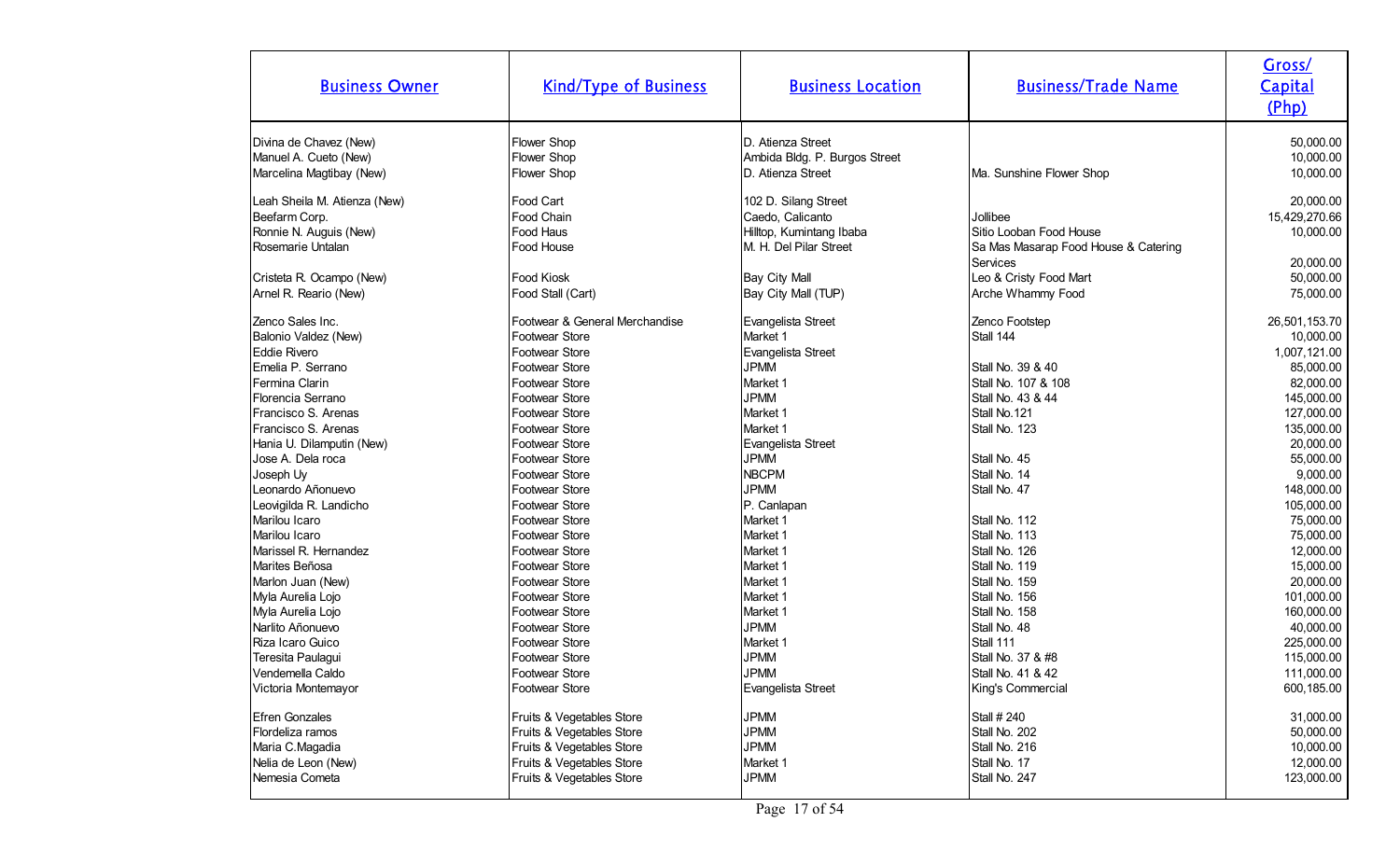| <b>Business Owner</b>                                                                                                           | <b>Kind/Type of Business</b>                                                                                                                                                                                                              | <b>Business Location</b>                                                                                                                                 | <b>Business/Trade Name</b>                                                                            | Gross/<br>Capital<br>(Php)                                                                                  |
|---------------------------------------------------------------------------------------------------------------------------------|-------------------------------------------------------------------------------------------------------------------------------------------------------------------------------------------------------------------------------------------|----------------------------------------------------------------------------------------------------------------------------------------------------------|-------------------------------------------------------------------------------------------------------|-------------------------------------------------------------------------------------------------------------|
| Petra de Castro<br>Tita landicho<br>Amelita C. Bayani (New)<br>Iluminada Gatdula (New)<br>Pablito Florida (New)                 | Fruits & Vegetables Store<br>Fruits & Vegetables Store<br>Fruits & Vegetables Store<br>Fruits & Vegetables Store<br>Fruits & Vegetables Store                                                                                             | <b>JPMM</b><br><b>JPMM</b><br><b>NBCPM</b><br>Market 1<br><b>NBCPM</b>                                                                                   | Stall No. 213<br>Stall No. V-4<br>Stall No. 194<br>Stall No. 435<br>Stall No.                         | 95,000.00<br>130,000.00<br>10,000.00<br>25,000.00<br>80,000.00                                              |
| Annabelle H. Gemelo (New)                                                                                                       | Fruitshake Stand                                                                                                                                                                                                                          | Terminal 3, Sta. Clara                                                                                                                                   | D'Breeze Fruitshake                                                                                   | 50,000.00                                                                                                   |
| Ferdinand S. Calingasan<br>Juanito Gainza<br>Ruben Macaraig Jr.<br>Mandigma Furniture Inc.                                      | <b>IFurniture</b><br>Furniture<br>Furniture & General Merchandise<br>Furniture Shop                                                                                                                                                       | P. Burgos Street<br>P. Burgos Street<br>P. Burgos Street<br>Noble Street                                                                                 | Caliver "A" Enterprises<br>Gainza's Furniture<br>R.A. Macaraig Furniture<br>Mandigma's Furniture Inc. | 1,310,000.00<br>3,675,000.00<br>832,719.02<br>90,000.00                                                     |
| Theresa A. Balibalos<br>Helen Gutierrez (New)<br>Terersita P. Eslabra                                                           | Garment (Sewing)<br>Garments<br>Garments                                                                                                                                                                                                  | Dumuclay<br><b>NBCPM</b><br><b>NBCPM</b>                                                                                                                 | Stall No. 174<br>Stall NO. 34                                                                         | 45,000.00<br>3,000.00<br>115,000.00                                                                         |
| Consolidated Industrial Gases Inc.                                                                                              | <b>Gas Distributor</b>                                                                                                                                                                                                                    | Alangilan                                                                                                                                                | <b>CIGI</b>                                                                                           | 28,816,683.55                                                                                               |
| Juanito M. Sia<br>Marvin A. Parto (New)<br>Maura c. Ballogan<br>Maximo M. Sia<br>Rodrigo B. Castillo<br>Juanito M. Sia          | <b>Gasoline Refilling Station</b><br><b>Gasoline Refilling Station</b><br><b>Gasoline Refilling Station</b><br><b>Gasoline Refilling Station</b><br><b>Gasoline Refilling Station</b><br>Gasoline Refilling Station & Gen.<br>Merchandise | Calicanto<br>Sta. Rita Karsada<br>P. Burgos Street<br>Sta. Clara<br>Kumintang Ilaya<br>Balagtas/Alangilan Div. Rd.                                       | Sialay Shell Truck Stop Station<br>Bats. "Flying A" Service Station<br>RBC Petron Gasoline Station    | 650,000.00<br>100,000.00<br>6,470,845.00<br>800,000.00<br>350,000.00<br>G-1,150,000.00 /<br>G.M.-650,000.00 |
| Universal Storefront Service Corp.                                                                                              | General Agent/Service                                                                                                                                                                                                                     | 43 B Rizal Avenue                                                                                                                                        | Universal Storefront Service Corp.                                                                    | 1,755,597.71                                                                                                |
| Cesar Ramirez<br>Jesus Glenn D. Galbin<br>Loyola Elite Builders                                                                 | General Contractor<br>General Contractor<br>General Contractor                                                                                                                                                                            | 9 Buenafe Rd. Kum. Ibaba<br>Cuta                                                                                                                         | CGR Const. & General Services<br>Loyola Elite Builders                                                | 250,000.00<br>3,886,482.00                                                                                  |
| Mercy S. Moreno<br>Remegia V. Tan<br>Riconsu Inc.<br>Rogelio S. Joaquin (New)                                                   | <b>General Contractor</b><br><b>General Contractor</b><br>General Contractor<br>General Contractor                                                                                                                                        | P. Burgos Street<br>Hilltop, Kumintang Ibaba<br>Tabangao Shell<br>San Isidro                                                                             | Jep Builders<br>R.V. Tan Gen. Builders & Trading<br>RICONSU                                           | 650,853.96<br>2,600,000.00<br>500,000.00                                                                    |
| Romulo B. Dimacuha<br>Ronaldo Dy Tan<br>RPD Construction Inc.<br>Ruel N. Mercado<br>Vicmar Const. Inc.<br><b>Victor Alvarez</b> | General Contractor<br>General Contractor<br>General Contractor<br><b>General Contractor</b><br>General Contractor<br>General Contractor                                                                                                   | Dela Cruz Bldg. Hilltop, Kumintang Ibaba<br>Evangelista Street<br>tabangao<br>Calicanto<br>2/f Vicmar Bldg. P. Burgos Street<br>De Joya Compd. Alangilan | <b>Top Steel Builders</b><br>RPD Construction Inc.<br>Vicmar Const. Inc.<br><b>Vical Construction</b> | 60,000.00<br>51,000.00<br>3,700,000.00<br>70,000.00<br>31,563,909.00<br>496,000.00                          |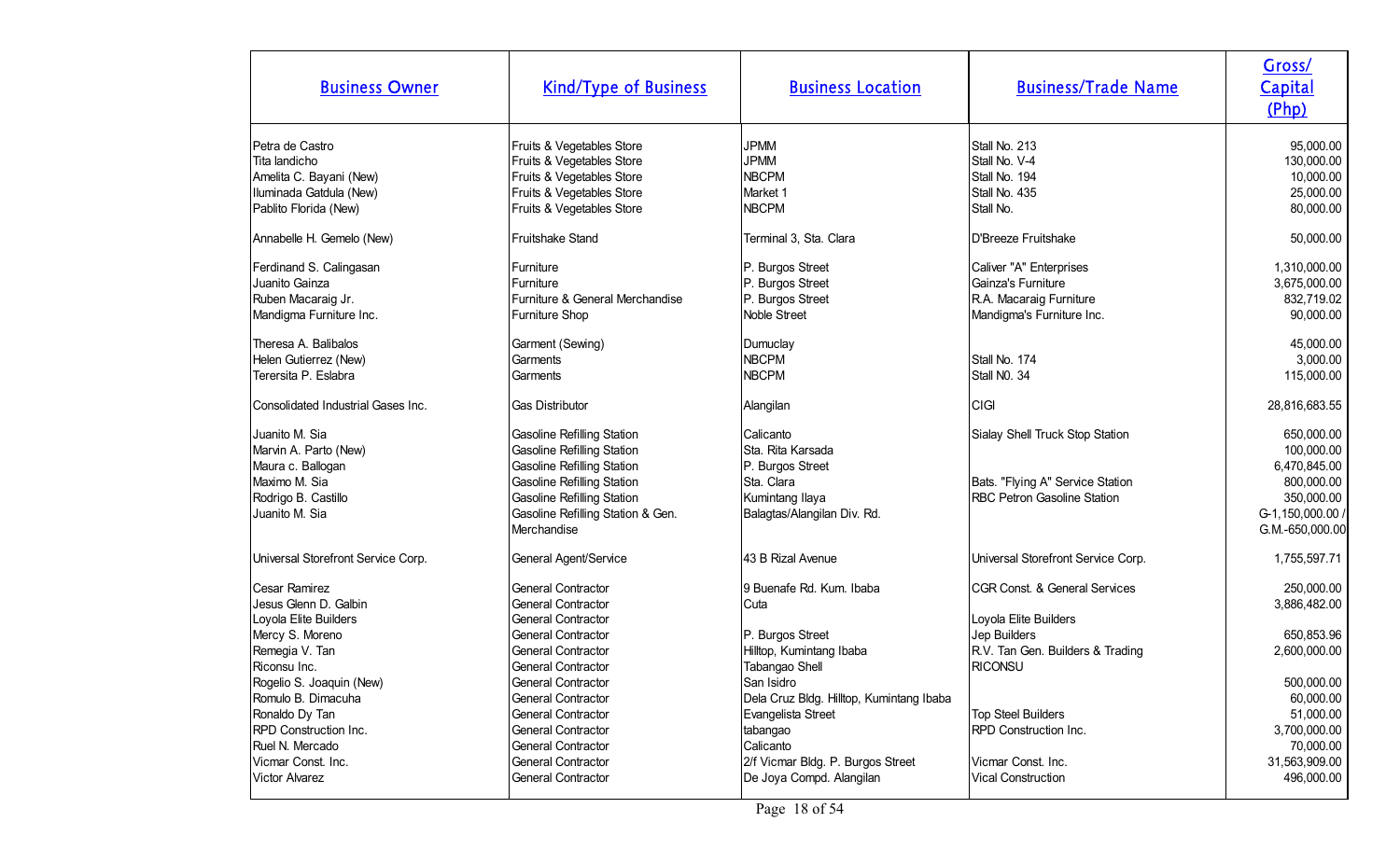| <b>Business Owner</b>        | <b>Kind/Type of Business</b> | <b>Business Location</b>        | <b>Business/Trade Name</b>     | Gross/<br>Capital<br>(Php) |
|------------------------------|------------------------------|---------------------------------|--------------------------------|----------------------------|
| Aurea S. Gafal               | General Merchandise          | <b>Bolbok</b>                   |                                | 260,000.00                 |
| Jose L. Chua                 | General Merchandise          | D. Silang Street                | Nevada Industrial Sales        | 3,235,950.00               |
| Mariano Ng                   | General Merchandise          | C. Tirona Street                |                                | 2,306,853.00               |
| Pancho Beñoza                | General Merchandise          | 123 D. Silang Street            |                                | 5,917,505.55               |
| Kelvin Nisa Chua (New)       | General Merchandise          | D. Silang Street                |                                | 50,000.00                  |
| Sonia R. Lim (New)           | General Merchandise          | <b>Rizal Avenue</b>             | Peñoz Pasalubong Store         | 50,000.00                  |
| Alberto Uy                   | General Merchandise          | IP. Genato Street               | Batangas General Merchandise   | 2,403,623.15               |
| Alejandro F. Uy              | General Merchandise          | P. Gomez Street                 | Allens General Merchandise     | 12,000.00                  |
| Artemio F. Solomon (New)     | General Merchandise          | Beredo Bldg. Alangilan          |                                | 30,000.00                  |
| Aurelia Luningning A. Sulit  | <b>General Merchandise</b>   | P. Burgos Street                | Marife Commercial              | 385,000.00                 |
| Bayani G. Malaluan           | <b>General Merchandise</b>   | De Joya Compd. Alangilan        |                                | 85,000.00                  |
| Clarissa Pagcaliwagan (New)  | General Merchandise          | Soro-soro Karsada               |                                | 10,000.00                  |
| Eddie P. Chua                | General Merchandise          | Balagtas                        | <b>VICROM Trading</b>          | 1,120,978.00               |
| Edgardo Marasigan            | General Merchandise          | Pallocan West                   |                                | 150,000.00                 |
| Emma Macalintal Dinglasan    | General Merchandise          | C. Tirona Street                |                                | 365,000.00                 |
| Emmanuel S. Camacho          | <b>General Merchandise</b>   | C. Tirona Street                |                                | 150,000.00                 |
| Erwin B. Gozon (New)         | General Merchandise          | 44 Noble Street                 | Gew Merchandise Broker         | 20,000.00                  |
| Ester L. Manalo (New)        | <b>General Merchandise</b>   | IP. Zamora/Rizal Avenue         | Health & Wealth Marketing      | 30,000.00                  |
| Felicisimo M. Caringal       | General Merchandise          | Div. Rd. Balagtas               |                                | 340,000.00                 |
| Felipe Reyes                 | General Merchandise          | <b>Rizal Avenue</b>             |                                | 250,000.00                 |
| Ferdinand Chua               | General Merchandise          | Sta. Clara                      |                                | 750,000.00                 |
| Fidela M. Gualberto          | <b>General Merchandise</b>   | Libjo D'Hope                    |                                | 1,603,606.60               |
| Genasco Marketing Corp       | General Merchandise          | 38 D. Silang Street             | Genasco                        | 26,302,897.93              |
| Generoso B. de Torres        | <b>General Merchandise</b>   | Pastor Rd. Cuta                 | <b>GBDT General Mechandise</b> | 318,500.00                 |
| Hermie C. Aguilar (New)      | General Merchandise          | Pinamucan Ibaba                 |                                | 30,000.00                  |
| Isabelita Rivera             | General Merchandise          | Kumintang Ibaba                 |                                | 136,200.00                 |
| Leonard M. Guico             | General Merchandise          | D. Atienza Street               | Casa de Issa                   | 20,000.00                  |
| Lorna Magtibay Jao           | General Merchandise          | 19 D. Silang Street             | Batangas Asia Commercial       | 2,000,000.00               |
| Lourdes Alarca               | General Merchandise          | P. Zamora Street                |                                | 97,000.00                  |
| Melinda Lim                  | General Merchandise          | <b>NBCPM</b>                    | Stall No. 07                   | 7,000.00                   |
| Nelson M. In                 | General Merchandise          | Pastor Ville Subd. Cuta         |                                | 378,000.00                 |
| Pacencia Beredo              | General Merchandise          | Beredo Bldg. P. Burgos Street   |                                | 5,700,000.00               |
| Pancho Beñoza                | General Merchandise          | 121 A D. Silang Street          |                                | 1,600,000.00               |
| Petronilo M. Mendoza (New)   | General Merchandise          | Sto. Niño Village, Bolbok       |                                | 150,000.00                 |
| Portia C. Labayane (New)     | General Merchandise          | Magnusville Subd. Pallocan West |                                | 5,000.00                   |
| Remedios L. Wong             | General Merchandise          | D. Silang Street                | Batangas New Life Commercial   | 517,430.58                 |
| Reynaldo Perez               | General Merchandise          | <b>Bolbok</b>                   |                                | 815,578.13                 |
| Rhine Marketing Corp.        | General Merchandise          | 88 D. Silang Street             | Rhine Marketing Corp.          | 6,542,913.64               |
| Roberto Uy                   | General Merchandise          | D. Silang Street                |                                | 4,028,450.00               |
| Rodolfo Gaan                 | General Merchandise          | 21 D. Silang Street             | Gaan General Merchandise       | 110,000.00                 |
| Tan Kee & Sons Trading Corp. | General Merchandise          | 115 D. Silang Street            | Tan Kee & Sons Trading Corp.   | 14,343,635.10              |
| Teresita T. Go               | General Merchandise          | 141 D. Silang Street            | Formosa Commercial             | 6,285,010.55               |
| Uni Gulf Trading Sales Corp. | General Merchandise          | 180 Evangelista Street          |                                | 15,000,000.00              |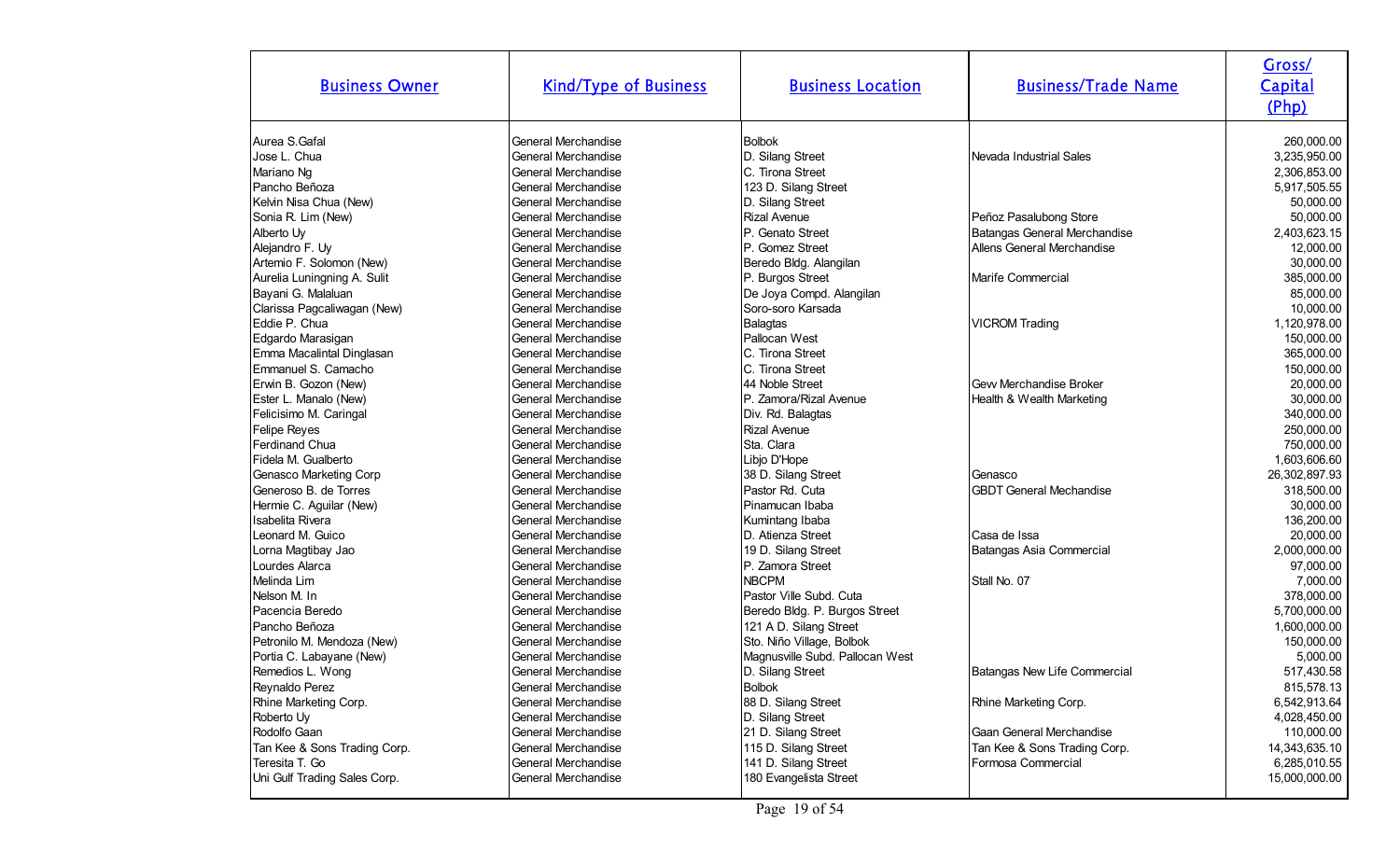| <b>Business Owner</b>                           | <b>Kind/Type of Business</b>                                               | <b>Business Location</b>              | <b>Business/Trade Name</b>              | Gross/<br>Capital<br>(Php)  |
|-------------------------------------------------|----------------------------------------------------------------------------|---------------------------------------|-----------------------------------------|-----------------------------|
| Vivian Wong<br>Ruperto Aclan                    | General Merchandise<br>General Merchandise & Blue Printing                 | Pastor Road, Cuta<br>P. Geneto Street | J.V. Commercial                         | 2,500,000.00                |
| Rene de Tomas Koa                               | Services<br>General Merchandise & Const. Supplies                          | D. Silang Street                      | Rene's gen. Mdse. & Construction Supply | 450,000.00<br>10,800,714.65 |
| Esperanza Castillo                              | General Merchandise (School & Office<br>Supplies)                          | P. Burgos Street                      | Rodeza School & Office supplies         | 1,203,381.41                |
| Maria Ambrocia Andal (New)<br>Maphet Macatangay | General Merchandise (Ukay-ukay)<br>General Merchandise w/Ferm. Liq. & Dom. | Alangilan<br>2 P. Panganiban St.      | Maphet One Stop Shoppe                  | 10,000.00                   |
| Dorothy Lim                                     | Liq.<br>General Merchandise w/ ret. Tab/ferm liq. & D. Silang Street       |                                       | Lim's General Merchandise               | 200,000.00                  |
|                                                 | Tricycle Spare Parts                                                       |                                       |                                         | 1,013,032.00                |
| Julianito de Chavez (New)                       | General Services (Asssistance Center)                                      | Hilltop, Kumintang Ibaba              | <b>JCC LTO-LTFRB Assistance Center</b>  | 100,000.00                  |
| Arm General Services & Maintenance Co. Inc.     | General Services (Janitorial)                                              | Sta. Rita Aplaya                      | <b>Arm General Services</b>             | 575,000.00                  |
| Erlinda Macatangay                              | <b>Gift Shop</b>                                                           | Caedo, Calicanto                      | Sto. Niño Gift Shop                     | 315,798.00                  |
| Luisa V. Caedo                                  | <b>Gift Shop</b>                                                           | 107 Rizal Avenue                      |                                         | 500,000.00                  |
| Martin Adriel Amul (New)                        | Glass & Aluminum Supply                                                    | Hilltop, Kumintang Ibaba              | Dano Glass & Aluminum Supply            | 62,500.00                   |
| Society Glass & Gabriel Builders Inc. (New)     | Glass & Aluminum Supply                                                    | <b>Bolbok</b>                         | Society Glass & Gabriel Builders Inc.   |                             |
| Aniceto Gui                                     | Glasswares                                                                 | Market 1                              | Stall No. 315                           | 25,000.00                   |
| Aniceto P. Gui (New)                            | Glasswares                                                                 | Market 1                              | Stall No. 310                           | 25,000.00                   |
| Aurea T. Diala                                  | Glasswares                                                                 | <b>JPMM</b>                           | Stall No. 33 & 34                       | 145,000.00                  |
| Aurora Ilagan                                   | <b>Glasswares</b>                                                          | Market 1                              | Stall No. 334                           | 70,000.00                   |
| Aurora Ilagan                                   | Glasswares                                                                 | Market 1                              | Stall No. 335                           | 70,000.00                   |
| Avelina A. Cometa                               | Glasswares                                                                 | Market 1                              | Stall No. 213                           | 260,000.00                  |
| Bienvinida Escalona                             | Glasswares                                                                 | <b>JPMM</b>                           | Stall No. 36                            | 10,000.00                   |
| Bienvinida Escalona                             | Glasswares                                                                 | <b>JPMM</b>                           | Stall No. 28                            | 12,000.00                   |
| Carina Lim                                      | Glasswares                                                                 | <b>NBCPM</b>                          | Stall No. 06                            | 210,000.00                  |
| Catalina Ramos                                  | <b>Glasswares</b>                                                          | Market 1                              | Stall No. 308 & 309                     | 80,000.00                   |
| Catalina Ramos C.(New)                          | Glasswares                                                                 | Market 1                              | Stall No. 337                           | 10,000.00                   |
| Ceferino Zaraspe                                | Glasswares                                                                 | Market 1                              | Stall No. 307                           | 10,000.00                   |
| Christopher Ian Ebron                           | Glasswares                                                                 | Market 1                              | Stall No. 330                           | 15,000.00                   |
| Herminia B. Aloria                              | Glasswares                                                                 | Market 1                              | Stall No. 253                           | 50,000.00                   |
| Joel Chavez                                     | Glasswares                                                                 | Market 1                              | Stall No. 322                           | 16,000.00                   |
| Jose Flores (New)                               | Glasswares                                                                 | Market 1                              | Stall No. 237                           | 5,000.00                    |
| Jose Flores (New)                               | Glasswares                                                                 | Market 1                              | Stall No. 239                           | 5,000.00                    |
| Joven Bernabe M. Ramos                          | Glasswares                                                                 | Market 1                              | Stall No. 208 & 209                     | 75,000.00                   |
| Liwanag Flores (New)                            | Glasswares                                                                 | Market 1                              | Stall No. 241                           | 5,000.00                    |
| Liwanag Flores (New)                            | <b>Glasswares</b>                                                          | Market 1                              | Stall No. 245                           | 5,000.00                    |
| Liwanag Flores (New)                            | Glasswares                                                                 | Market 1                              | Stall No. 243                           | 5,000.00                    |
| Loreto Garcia                                   | Glasswares                                                                 | <b>NBCPM</b>                          | Stall No. 79                            | 95,000.00                   |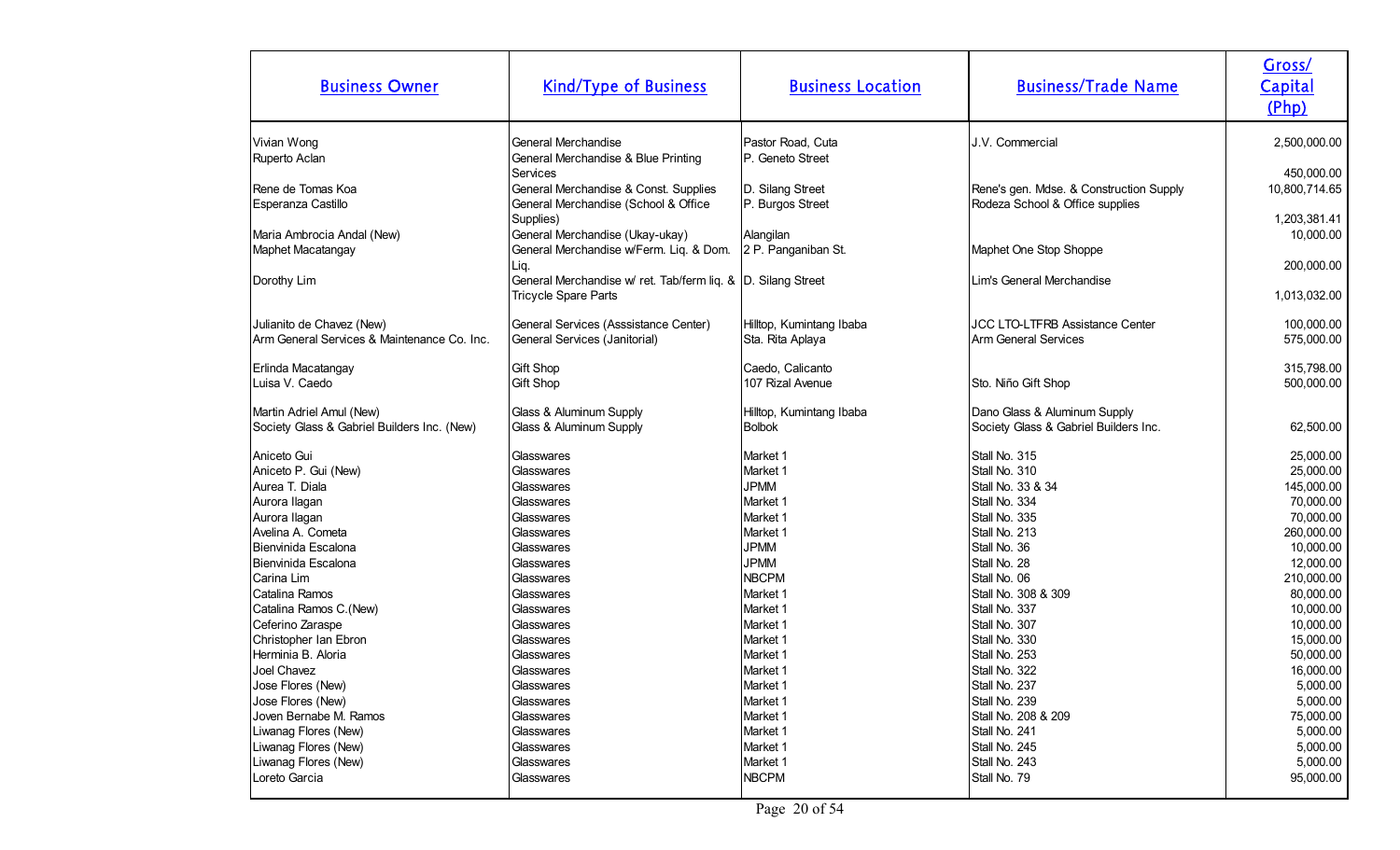| <b>Business Owner</b>       | <b>Kind/Type of Business</b> | <b>Business Location</b> | <b>Business/Trade Name</b> | Gross/<br>Capital<br>(Php) |
|-----------------------------|------------------------------|--------------------------|----------------------------|----------------------------|
| Lourdes Eguaras             | Glasswares                   | <b>JPMM</b>              | Stall No. 27               | 50,000.00                  |
| Lourdes Eguaras (New)       | Glasswares                   | Market 1                 | Stall No. 338              | 5,000.00                   |
| Ma. Teresa B. Ebron         | Glasswares                   | Market 1                 | Stall No. 328              | 13,000.00                  |
| Madarle laureta Gabo        | Glasswares                   | Market 1                 | stall No. 312              | 120,000.00                 |
| Marcos Aloria               | Glasswares                   | Market 1                 | Stall No. 249              | 35,000.00                  |
| Maria Lhea Flores (New)     | Glasswares                   | Market 1                 | Stall No. 247              | 5,000.00                   |
| Marife Icaro                | Glasswares                   | Market 1                 | Stall No. 344              | 20,000.00                  |
| Medarle Laureta Gabo (New)  | Glasswares                   | Market 1                 | Stall No. 311              | 5,000.00                   |
| Natividad Ramos (New)       | Glasswares                   | Market 1                 | Stall No. 207              | 20,000.00                  |
| Nenita Eligaya              | Glasswares                   | Market 1                 | Stall 325                  | 17,000.00                  |
| Oscar M. Ebron              | Glasswares                   | Market 1                 | Stall No. 329              | 40,000.00                  |
| Pacita Cueto                | Glasswares                   | <b>NBCPM</b>             | Stall No. 01               | 25,000.00                  |
| Patrick John Sañosa (New)   | Glasswares                   | Market 1                 | Stall No. 343              | 10,000.00                  |
| Rafaela Diola               | Glasswares                   | <b>JPMM</b>              | Stall No. 30               | 180,000.00                 |
| Reymunda Garcia (New)       | Glasswares                   | <b>NBCPM</b>             | Stall No. 53               | 10,000.00                  |
| Reynaldo M. Egwaras (New)   | Glasswares                   | <b>JPMM</b>              | Stall No. 26               | 10,000.00                  |
| Susan A. Tanyag             | Glasswares                   | Market 1                 | Stall No. 340              | 20,000.00                  |
| Susan Ante                  | Glasswares                   | Market 1                 | Stall NO. 426              | 90,000.00                  |
| Teresita Espeleta Glassware | Glasswares                   | Market 1                 | Stall No. 317              | 120,000.00                 |
| Victoria Aloria             | Glasswares                   | Market 1                 | Stall No. 254              | 45,000.00                  |
| Victoria Aloria             | Glasswares                   | Market 1                 | Stall No. 252              | 45,000.00                  |
|                             |                              |                          |                            |                            |
| Victorina Aloria            | Glasswares                   | Market 1                 | Stall No. 251              | 255,500.00                 |
| Isidora Perez               | Grocery                      | Market 1                 | Stall No. 75               | 85,000.00                  |
| Mariano Ng                  | Grocery                      | Evangelista Street       | Batangas Ideal Marketing   | G-10,934,839.48 /          |
|                             |                              |                          |                            | Ret.Tab-5,294,817.00       |
| Mercedes Valdez             | Grocery                      | <b>JPMM</b>              | Stall No. 198              | 70,000.00                  |
| Amada P. Guico              | Grocery Store                | Market 1                 | Stall No. 69               | 161,000.00                 |
| Belen Llaga                 | Grocery Store                | <b>JPMM</b>              | Stall No. 299 & 300        | 170,000.00                 |
| Belen Llaga                 | Grocery Store                | <b>JPMM</b>              | Stall No. 295              | 170,000.00                 |
| Belinda F. Pentinio         | Grocery Store                | <b>JPMM</b>              | Stall No. 199              | 85,000.00                  |
| Benigna Calingasan          | Grocery Store                | <b>JPMM</b>              | Stall No. 305              | 50,000.00                  |
| Benigna Calingasan          | Grocery Store                | <b>JPMM</b>              | Stall No. 332              | 50,000.00                  |
| Benita Gamboa               | Grocery Store                | <b>JPMM</b>              | Stall No. 87               | 230,000.00                 |
| Carlito Dinglasan (New)     | Grocery Store                | <b>JPMM</b>              | Stall No. 221 & 222        | 5,000.00                   |
| Catalina Ramos C.(New)      | Grocery Store                | <b>NBCPM</b>             | Stall No. 109              | 10,000.00                  |
| Damiana Javier (New)        | Grocery Store                | Market 1                 | Stall No. 74               | 10,000.00                  |
| Danilo Delos Reyes          | Grocery Store                | <b>JPMM</b>              | Stall No. V-01             | 125,000.00                 |
| Democrito Bool              | Grocery Store                | <b>NBCPM</b>             | Stall No. 172              | 85,000.00                  |
| Diony Falamig               | Grocery Store                | <b>JPMM</b>              | Stall No. 319              | 225,000.00                 |
| Divina Llaga                | Grocery Store                | <b>JPMM</b>              | Stall No. 298              | 170,000.00                 |
| Domingo D. Dael             | Grocery Store                | <b>NBCPM</b>             | Stall No. 51               | 75,000.00                  |
| Edna Lacsamana              | Grocery Store                | <b>JPMM</b>              | Stall No. 19               | 172,000.00                 |
|                             |                              |                          |                            |                            |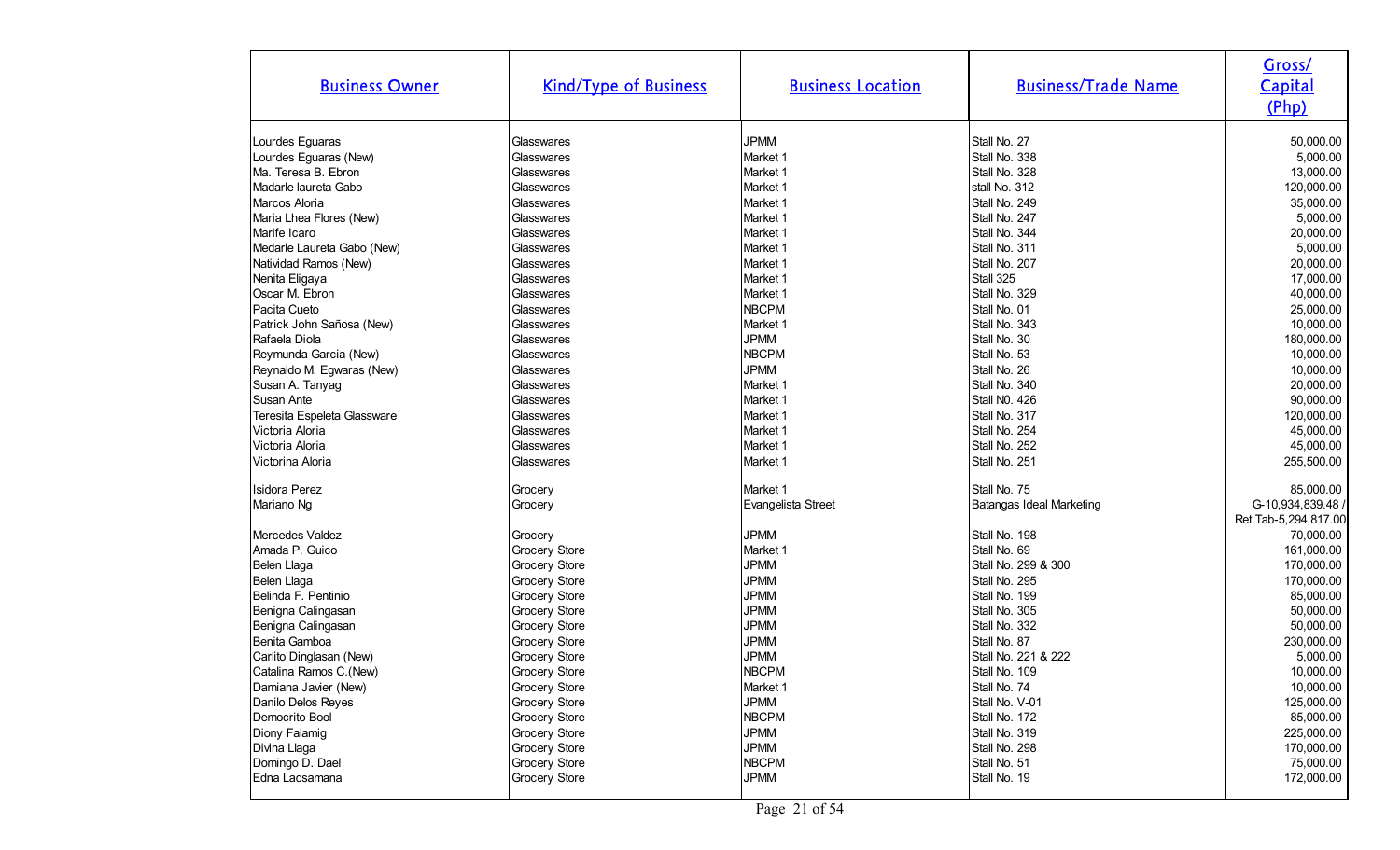| <b>Business Owner</b>                    | <b>Kind/Type of Business</b> | <b>Business Location</b> | <b>Business/Trade Name</b> | Gross/<br>Capital<br>(Php) |
|------------------------------------------|------------------------------|--------------------------|----------------------------|----------------------------|
| <b>Efren Gonzales</b>                    | Grocery Store                | <b>JPMM</b>              | Stall No. 220              | 71,000.00                  |
| Elpidio Banaag                           | Grocery Store                | <b>JPMM</b>              | Stall No. 24               | 130,000.00                 |
| Elsa Agunday                             | Grocery Store                | <b>JPMM</b>              | Stall No. 326              | 25,000.00                  |
| Emiliano Untalan                         | Grocery Store                | <b>JPMM</b>              | Stall No. 235              | 150,000.00                 |
| Estelita Katigbak (New)                  | Grocery Store                | Market                   | Stall No. 54               | 10,000.00                  |
| Fe Ligaya (New)                          | Grocery Store                | Market 1                 | Stall #68                  | 12,000.00                  |
| Feliciana Mangabat (New)                 | Grocery Store                | <b>NBCPM</b>             | Stall No. 209              | 5,000.00                   |
| Felicidad B. Ahe                         | Grocery Store                | <b>NBCPM</b>             | Stall No. 302              | 50,000.00                  |
| Francisca B. Gonzales                    | Grocery Store                | Market 1                 |                            | 15,000.00                  |
| Galbenito F. Fabregas                    | Grocery Store                | Market 1                 | Stall No. 59               | 12,000.00                  |
| Gerrieco Gutierrez (New)                 | Grocery Store                | Market 1                 | Stall No. 86               | 2,000.00                   |
| Guiller Calingasan                       | Grocery Store                | <b>JPMM</b>              | Stall No. 333              | 96,000.00                  |
| Guiller Calingasan                       | Grocery Store                | <b>JPMM</b>              | Stall No. 334              | 105,000.00                 |
| Herminia Aguilar                         | Grocery Store                | Market 1                 | Stall No. 150              | 21,000.00                  |
| Jannet Gonzales (New)                    | Grocery Store                | Market 1                 | Stall No. 71               | 28,000.00                  |
| Jessie Ramos                             | Grocery Store                | Kumintang Ibaba          |                            | 430,000.00                 |
| Jose Carlo Magpantay (New)               | Grocery Store                | Market 1                 | Stall No. 102 & 103        | 5,000.00                   |
| Juanito Maderazo                         | Grocery Store                | <b>JPMM</b>              | Stall No. 168              | 102,000.00                 |
| Laureana Bacal                           | Grocery Store                | Market 1                 | Stall No. 104              | 45,000.00                  |
| Laureana Brucal (New)                    | Grocery Store                | Market 1                 | Stall No. 105              | 5,000.00                   |
| Leona Untalan                            | Grocery Store                | <b>JPMM</b>              | Stall No. 232              | 155,000.00                 |
| Leona Untalan                            | Grocery Store                | <b>JPMM</b>              | Stall No. 231              | 110,000.00                 |
| Leonila C. Mendoza & Consorcia C. Cabral | Grocery Store                | <b>NBCPM</b>             | Stall No. 15               | 175,000.00                 |
| Librado Custudio                         | Grocery Store                | M. H. Del Pilar Street   | Paz Grocery                | 215,000.00                 |
| Loreto E. Quinio                         | Grocery Store                | <b>NBCPM</b>             | Stall No. 81               | 38,000.00                  |
| Lourdes U. Perez                         | Grocery Store                | <b>JPMM</b>              | Stall No. 310              | 213,000.00                 |
| Lourdes U. Perez                         | Grocery Store                | <b>JPMM</b>              | Stall No. 312              | 148,000.00                 |
| Luciana N. Rosales                       | Grocery Store                | <b>NBCPM</b>             | Stall No. 347              | 115,000.00                 |
| Macario Untalan                          | Grocery Store                | <b>JPMM</b>              | Stall No. 224              | 150,000.00                 |
| Margarita Manongsong                     | Grocery Store                | <b>JPMM</b>              | Stall No. 228              | 65,000.00                  |
| Margarita Manongsong                     | Grocery Store                | <b>JPMM</b>              | Stall No. 227              | 30,000.00                  |
| Maria Aluan Uy                           | Grocery Store                | <b>NBCPM</b>             | Stall No. 301              | 75,000.00                  |
| Maria C. Magadia                         | Grocery Store                | <b>JPMM</b>              | Stall No. 205              | 155,000.00                 |
| Maria Eseo                               | Grocery Store                | <b>JPMM</b>              | Stall No. 265 & 266        | 12,000.00                  |
| Maria Magadia                            | Grocery Store                | <b>JPMM</b>              | Stall No. 204              | 165,000.00                 |
| Mario Uy                                 | Grocery Store                | <b>NBCPM</b>             | <b>Stall #18</b>           | 320,000.00                 |
| Melinda Lim                              | Grocery Store                | <b>JPMM</b>              | Stall No. 196 & 197        | 180,000.00                 |
| Nenita Muñoz                             | Grocery Store                | <b>JPMM</b>              | Stall No. C-2              | 105,000.00                 |
| Neri Dimaano                             | Grocery Store                | <b>JPMM</b>              | Stall No. 256 & 257        | 55,000.00                  |
| Pacita Lontoc                            | Grocery Store                | <b>JPMM</b>              | Stall No. 322              | 45,000.00                  |
| Phoebe A. Reglos (New)                   | Grocery Store                | Market 1                 | Stall No. 110              | 5,000.00                   |
| Renato Villena                           | Grocery Store                | <b>JPMM</b>              | Stall No. 183              | 220,000.00                 |
| Rene Linga                               | Grocery Store                | Market 1                 | Stall No. 89               | 145,000.00                 |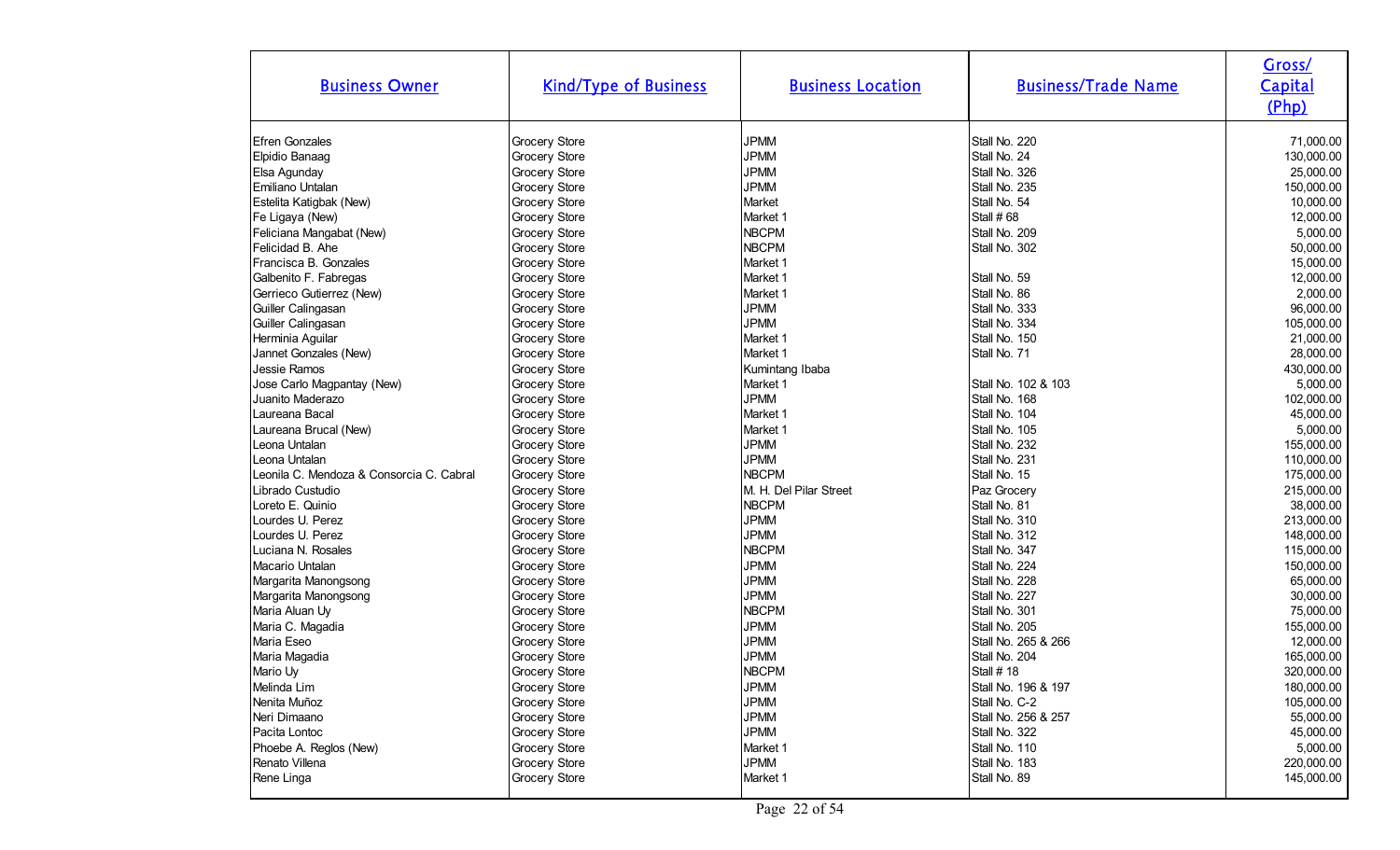| <b>Business Owner</b>                    | <b>Kind/Type of Business</b>             | <b>Business Location</b>  | <b>Business/Trade Name</b>               | Gross/<br>Capital<br>(Php) |
|------------------------------------------|------------------------------------------|---------------------------|------------------------------------------|----------------------------|
| Rodrigo E. Muñoz                         | Grocery Store                            | <b>JPMM</b>               | Stall No. 302                            | 130,000.00                 |
| Romulo Benz U. Perwez                    | Grocery Store                            | <b>JPMM</b>               | Stall No. 311                            | 125,000.00                 |
| Samuel Punzalan                          | Grocery Store                            | <b>JPMM</b>               | Stall No. 331                            | 115,000.00                 |
| Santos Asi                               | Grocery Store                            | <b>JPMM</b>               | Stall No. 328                            | 22,000.00                  |
| Saturnina D. Blay                        | Grocery Store                            | <b>NBCPM</b>              | Stall No. 307                            | 65,000.00                  |
| Teresita Abracosa                        | Grocery Store                            | Market 1                  | Stall No. 109                            | 65,000.00                  |
| Teresita Calapit                         | Grocery Store                            | <b>JPMM</b>               | Stall No. C-1                            | 547,500.00                 |
| Theresa Acob                             | Grocery Store                            | Market 1                  | Stall No. 87 & 88                        | 10,000.00                  |
| Victorino Arcega (New)                   | Grocery Store                            | NBCPM                     | Stall No. 331                            | 10,000.00                  |
| Vilma D. Bico (New)                      | Grocery Store                            | Market 1                  | Stall No. 126                            | 18,000.00                  |
| Virginia G. Claus                        | Grocery Store                            | <b>NBCPM</b>              | Stall No. 297                            | 100,000.00                 |
| Yolanda A. Ramos (New)                   | Grocery Store                            | Market 1                  |                                          | 5,000.00                   |
| Leticia Lontoc                           | Grocery & Rice Store                     | <b>JPMM</b>               | Stall No. 316                            | 45,000.00                  |
| Cristina M. Gutierrez                    | Grocery w/ rice                          | <b>JPMM</b>               | Stall No. 88 & 89                        | 245,000.00                 |
| Teofila Lacsamana                        | Grocery w/ ret. Tab/ferm. Liq.           | <b>JPMM</b>               | Stall No. 17                             | 154,000.00                 |
| Irma M. Hernandez                        | Grocery w/ ret. Tob.                     | B. Luna Street            |                                          | 300,000.00                 |
| Monica C. Tio                            | Grocery w/ ret. Tob.                     | <b>JPMM</b>               | Stall No. 274                            | 145,000.00                 |
| Antonio Hernandez/Lucila Hernandez       | Grocery w/ ret. Tob. & ferm. Liq.        | B. Luna Street            |                                          | 950,000.00                 |
| Glenn Cueto                              | Grocery w/ ret. Tobacco                  | <b>JPMM</b>               | Stall No. 01                             | 20,000.00                  |
| Jimmy Fajilan                            | Grocery w/ Ret. Tobacco & Ferm. Liq.     | <b>JPMM</b>               | Stall No. 325                            | 203,000.00                 |
| Alona C. Frane                           | Grocery w/ Rice                          | <b>JPMM</b>               | Stall No. 329                            | 124,000.00                 |
| Alberto S. Dimaano                       | Grocery w/ Rice & ret. Tab. & ferm.liq.  | D. Silang Street          |                                          | 40,000.00                  |
| Marylen L. Legaspi                       | Grocery w/ wholesale Tob.                | D. Silang/Evangelista St. |                                          | 2,800,000.00               |
| Carlos O. Orencillo                      | Gym & Aerobic Center                     | Caedo, Calicanto          | Tanny's Fitness World                    | 100,000.00                 |
| Citihardware Gensan Inc. (New)           | Hardware                                 | Pallocan West             | CITIHARDWARE Gensan Inc.                 | 2,000,000.00               |
| Divina Dy                                | Hardware                                 | <b>Rizal Avenue</b>       | New Dayton Hardware                      | 114,890.00                 |
| Felipe M. Concepcion Jr. (new)           | Hardware                                 | 92 Hulong Bayanan, Ilijan | Three Brothers Min Hardware              | 200,000.00                 |
| Ignacio I. Hernandez (New)               | Hardware                                 | <b>Bolbok</b>             |                                          | 50,000.00                  |
| Lydia C. Catambay                        | Hardware                                 | Cuta                      |                                          | 980,000.00                 |
| Sofronio E. Coliyat                      | Hardware                                 | Pastor Road, Cuta         | CDL HardwaRe                             | 750,000.00                 |
| Juan Ng Tan                              | Hardware & Auto Supply                   | Evangelista Street        | JNT Ent. & Auto Supply                   | 3,454,272.10               |
| E. Amorado Hardware & Const. Supply Inc. | Hardware & Construction Supplies         | Alangilan                 | E. Amorado Hardware & Const. Supply Inc. | 1,800,000.00               |
| Tanaphee & Sons Inc.                     | Hardware & Construction supplies         | D. Silang Street          | ONO Hardware & Lumber                    | 33,484,119.10              |
| Cecilia Lim                              | Hardware & Gen. Mdse.                    | Calicanto                 |                                          | 870,000.00                 |
| Tan Kee & Sons Trading Corp.             | Hardware & Mills Supply                  | D. Silang Street          | American Hardware & Mill Supply          | 796,890.00                 |
| Chua Wo tan Corp.                        | Hardware (Construction Supply)           | D. Silang Street          | Chua Wo Tan Corp.                        | 9,667,906.87               |
| Nestor K. Uy                             | Hardware/Electrical Const. Supply & Gen. | P. Gomez                  |                                          |                            |
|                                          | Mdse.                                    |                           |                                          | 281,572.70                 |
| CAP Group of Companiies                  | <b>Health Maintenance</b>                | 153 Rizal Avenue          | CAP Group of Companies                   | 9,621.00                   |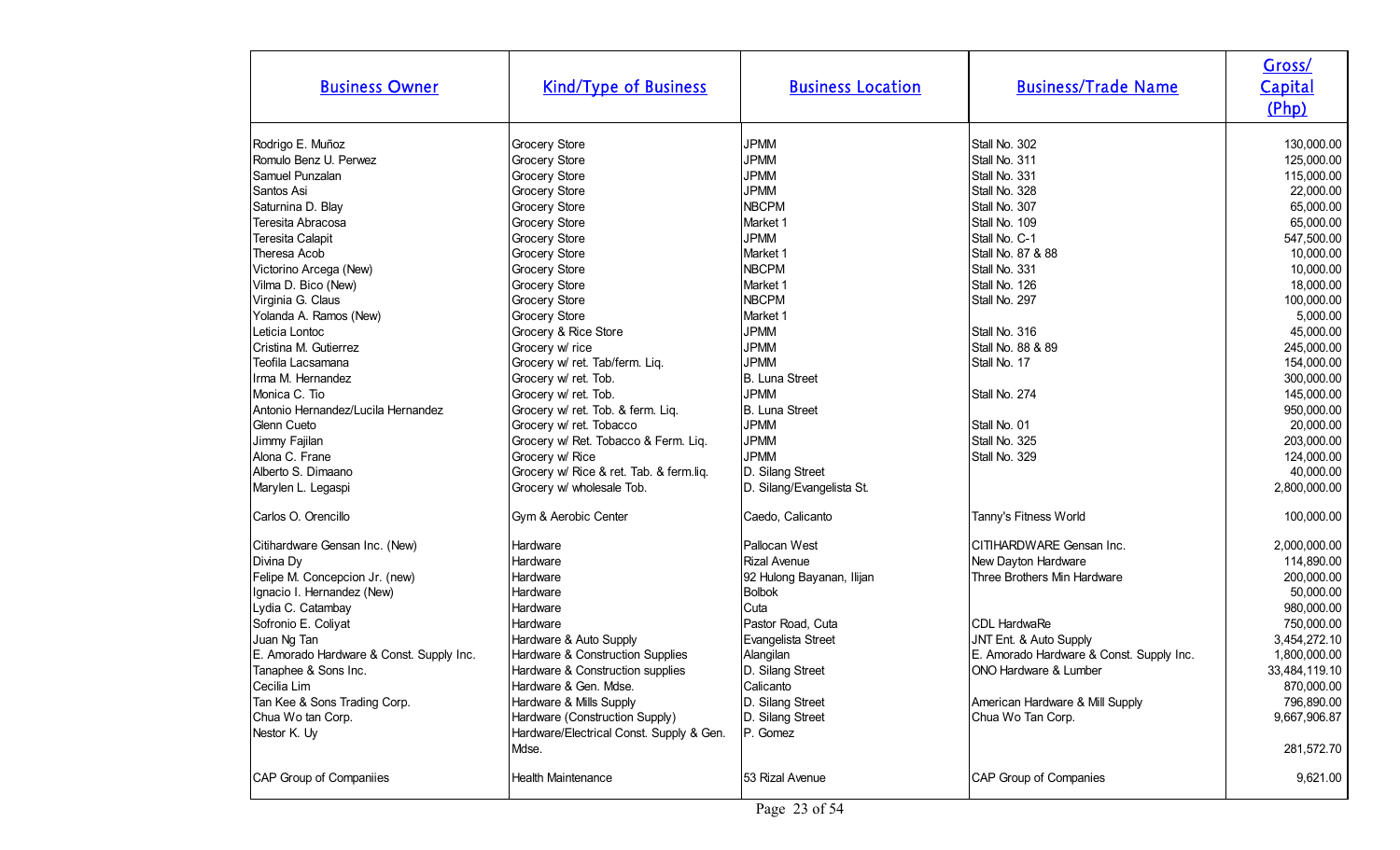| <b>Business Owner</b>                                                                                                                                                                                                                                                                                                                           | <b>Kind/Type of Business</b>                                                                                                                                                                        | <b>Business Location</b>                                                                                                                                                                                                                                                                         | <b>Business/Trade Name</b>                                                                                                                                                                                                                                                                                                                                      | Gross/<br><b>Capital</b><br>(Php)                                                                                                                     |
|-------------------------------------------------------------------------------------------------------------------------------------------------------------------------------------------------------------------------------------------------------------------------------------------------------------------------------------------------|-----------------------------------------------------------------------------------------------------------------------------------------------------------------------------------------------------|--------------------------------------------------------------------------------------------------------------------------------------------------------------------------------------------------------------------------------------------------------------------------------------------------|-----------------------------------------------------------------------------------------------------------------------------------------------------------------------------------------------------------------------------------------------------------------------------------------------------------------------------------------------------------------|-------------------------------------------------------------------------------------------------------------------------------------------------------|
| Ligaya A. Macatangay                                                                                                                                                                                                                                                                                                                            | <b>Herbal Products</b>                                                                                                                                                                              | Market 1                                                                                                                                                                                                                                                                                         | Stall No. 390                                                                                                                                                                                                                                                                                                                                                   | 35,000.00                                                                                                                                             |
| Joy V. Perez (New)                                                                                                                                                                                                                                                                                                                              | <b>Hollowblocks Maker</b>                                                                                                                                                                           | Bilogo                                                                                                                                                                                                                                                                                           | Stoneworks Minerals & Contruction Supply                                                                                                                                                                                                                                                                                                                        | 10,000.00                                                                                                                                             |
| St. Patrick Hospital Inc.                                                                                                                                                                                                                                                                                                                       | Hospital                                                                                                                                                                                            | Lopez Jaena Street                                                                                                                                                                                                                                                                               | Saint Patrick Hospital Inc.                                                                                                                                                                                                                                                                                                                                     | 20,458,741.94                                                                                                                                         |
| Marissa Q. Mendoza<br>Alpha Asia Hotels & Resorts Inc.                                                                                                                                                                                                                                                                                          | Hotel<br>Hotel & Restaurant                                                                                                                                                                         | P. Burgos Street<br>Kumintang Ibaba                                                                                                                                                                                                                                                              | <b>Quiñio's Hotel</b><br>Alpa Hotel                                                                                                                                                                                                                                                                                                                             | 272,000.00<br>R-2, 155, 305.65 /<br>H-1,520,530.78                                                                                                    |
| Elena Ebora<br>Snow Joe Cream Coolers Inc. (New)<br>Marieta H. Geron (New)                                                                                                                                                                                                                                                                      | Ice Cream Maker w/carts<br>Ice Cream Retailer<br>Ice Cream Store                                                                                                                                    | Evangelista Street<br><b>SM City Batangas</b><br>Hilltop, Kumintang Ibaba                                                                                                                                                                                                                        | Ka Imon Ice Cream<br>Bake & Churn Ent.                                                                                                                                                                                                                                                                                                                          | 35,000.00<br>150,000.00<br>3,000.00                                                                                                                   |
| Leo Nazareno Dimacuha (New)                                                                                                                                                                                                                                                                                                                     | Ice Retailer                                                                                                                                                                                        | Market 1                                                                                                                                                                                                                                                                                         |                                                                                                                                                                                                                                                                                                                                                                 | 5,000.00                                                                                                                                              |
| Bernardito B. Vergara (New)                                                                                                                                                                                                                                                                                                                     | Ink Refilling                                                                                                                                                                                       | 2/f SM City Batangas                                                                                                                                                                                                                                                                             |                                                                                                                                                                                                                                                                                                                                                                 | 50,000.00                                                                                                                                             |
| E. Villena Insurance Agency<br>Pacific Plans Inc.                                                                                                                                                                                                                                                                                               | Insurance<br>Insurance                                                                                                                                                                              | <b>Rizal Avenue</b>                                                                                                                                                                                                                                                                              | E. Villena Insurance Agency<br>Pacific Plans Inc.                                                                                                                                                                                                                                                                                                               | 225,325.86                                                                                                                                            |
| Simeon Y. Acuzar<br>Standard Insurance Co. Inc.<br>The Insular Life Assurance Co. Ltd.<br>United Coconut Planters Life Ass. Corp.<br>BF Lifeman Ins. Corp.<br>Cocoplans Inc.<br>Domingo Ramos (New)<br>Insular Gen. Ins. Co. Inc.<br>Multi-Protek Ins. Agency Inc. (New)<br>The Phil. American Life & Gen. Ins. Co.<br>Cap Life Insurance Corp. | Insurance<br>Insurance<br>Insurance<br>Insurance<br>Insurance Agency<br>Insurance Agency<br>Insurance Agency<br>Insurance Agency<br>Insurance Agency<br>Insurance agency<br>Insurance Agency (Life) | 90 D. Silang Street<br><b>Rizal Avenue</b><br>Hilltop, Kumintang Ibaba<br>143 P. Burgos Street<br>P. Burgos Street<br>G/F Dy Tan Bldg. Kumintang Ibaba<br>Kumintang Ibaba<br>Hilltop, Kumintang Ibaba<br>Ricardo Bldg. Rizal Avenue<br>Kumintang Ibaba<br>53 Rizal Avenue                        | First Bats. Insurance Agency<br>Standard Insurance Co. Inc.<br>The Insular Life Assurance Co. Ltd.<br>United Coconut Planters Life Ass. Corp.<br>BF Lifeman Ins. Corp.<br>Cocoplans Inc.<br>Doming & Flor Insurance Agency<br>Insula Gen. Ins. Co. Inc.<br>Multi-Protek Ins. Agency Inc.<br>The Phil. American Life & Gen. Ins. Co.<br>Cap life Insurance Corp. | 1,230,000.00<br>2,710,865.54<br>27,729,267.00<br>4,999,568.30<br>434,395.98<br>9,509,488.00<br>5,000.00<br>250,000.00<br>235,634,141.16<br>110,776.05 |
| Anthony Lim Wong (New)<br>Charito Mendoza & Cynthia Carasus (New)<br>Dexter dela Roca Briones (New)<br>Edwin M. Cula (New)<br>Gerned Evangelista (New)<br>Gigi V. Bautista (New)<br>Jordache Wisley P. Tan (New)<br>Ma. Teresa G. Calingasan (new)<br>Mario Francisca III (New)<br>Pedro A. Atienza (New)<br>Sheila R. Ligan (New)              | Internet Café<br>Internet Café<br>Internet Café<br>Internet Café<br>Internet Café<br>Internet Café<br>Internet Café<br>Internet Café<br>Internet Café<br>Internet Café<br>Internet Café             | Rizal Avenue (TUP)<br>Sampaguita-Dolor Subd. (TUP)<br>Gamboa Road, Kumintang Ibaba (TUP)<br>Balagtas (TUP)<br>Sta. Rita Karsada (TUP)<br>20 P. Prieto Street (TUP)<br>155 D. Silang Street (TUP)<br>10 P. Zamora Street (TUP)<br>Arrieta Subd.<br>181 D. Silang Street<br>Caedo, Calicanto (TUP) | Icebox Cyber Café<br>Net-Edge Internet Café<br>Mariners Internet Café<br>Beemer's Internet Café<br>Godric Internet Café<br>DO-IT-Here Internet Café<br>Offline Escafe Internet Café                                                                                                                                                                             | 60,000.00<br>50,000.00<br>50,000.00<br>75,000.00<br>20,000.00<br>180,000.00<br>70,000.00<br>100,000.00<br>50,000.00<br>50,000.00<br>200,000.00        |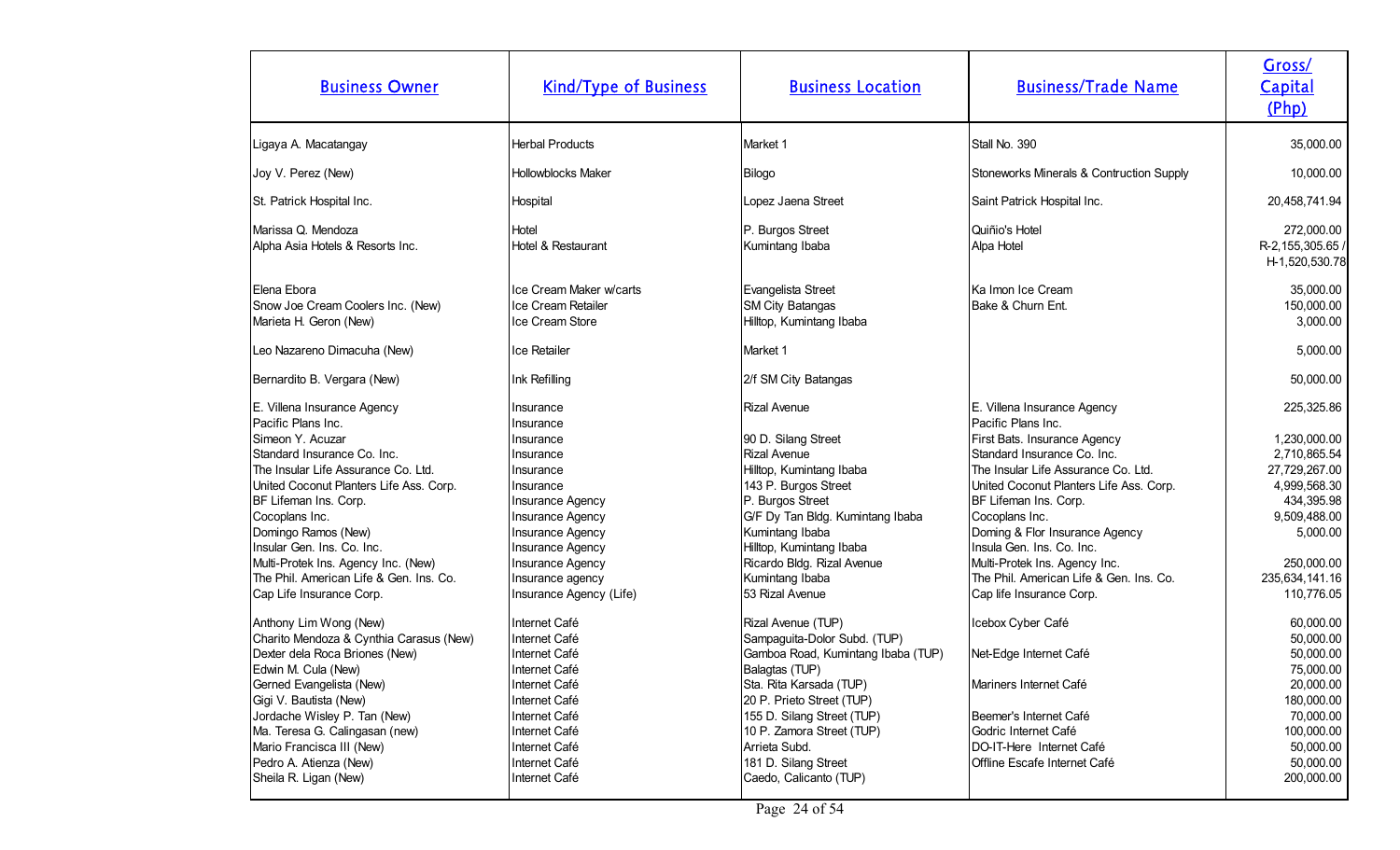| <b>Business Owner</b>                                                                                                                                                                                                                                                         | <b>Kind/Type of Business</b>                                                                                                                                                                                                                                                                   | <b>Business Location</b>                                                                                                                                                                                                                                               | <b>Business/Trade Name</b>                                                                                                                                                                                  | Gross/<br>Capital<br>(Php)                                                                                                                    |
|-------------------------------------------------------------------------------------------------------------------------------------------------------------------------------------------------------------------------------------------------------------------------------|------------------------------------------------------------------------------------------------------------------------------------------------------------------------------------------------------------------------------------------------------------------------------------------------|------------------------------------------------------------------------------------------------------------------------------------------------------------------------------------------------------------------------------------------------------------------------|-------------------------------------------------------------------------------------------------------------------------------------------------------------------------------------------------------------|-----------------------------------------------------------------------------------------------------------------------------------------------|
| Voltaire Delgado (New)<br>Jessica M. Rosales (New)                                                                                                                                                                                                                            | Internet Café<br>Internet Café                                                                                                                                                                                                                                                                 | Evangelista Street<br>P. Prieto Street (TUP)                                                                                                                                                                                                                           | Junaire Internet Café                                                                                                                                                                                       | 30,000.00<br>80,000.00                                                                                                                        |
| Teddy G. Gimeno (New)                                                                                                                                                                                                                                                         | Iron Works                                                                                                                                                                                                                                                                                     | Kumintang Ibaba (TUP)                                                                                                                                                                                                                                                  |                                                                                                                                                                                                             | 95,000.00                                                                                                                                     |
| Concepcion P. Custudio (New)<br>Maximina G. Gonzales<br>Danilo Victoria<br>Feliciana P. Espino<br>George Manansala<br>Adelaida T. Lozano Sañosa<br>Adelaida T. Lozano Sañosa<br>Eleuterio A. Catapang<br>Dante Plata<br>Guillermo C. Miñoza                                   | Jewelry Repair Shop<br>Jewelry Repair Shop<br>Jewelry Store<br>Jewelry Store<br>Jewelry Store<br>Jewelry Store & Cellphone Accessories<br>Jewelry Store & Cellphone Accessories<br>Jewelry Store & General Merchandise<br>Jewelry Store & Plateria<br>Jewelry Store/Mobile Phone & Accessories | Lat Bldg.<br>18 Rizal Avenue<br>Caedo, Calicanto<br>R. Ave./P. Zamora Street<br>Caedo, Calicanto<br>D. Silang Street<br>Evangelista/P. Zamora St.<br>P. Burgos Street<br>Evangelista Street<br>Evangelista Street                                                      | Angeles Plateria<br>Double D Jewelry<br>Edfe Platino's Jewelry Store<br>Golden Sun Jewelry Emporium<br>Golden Sun Jewelry Emporium (branch)<br>Luters Jewelry & Gen. Merchandise<br>Giroma Jewelry Emporium | 40,000.00<br>315,400.00<br>250,000.00<br>250,000.00<br>200,000.00<br>375,000.00<br>375,000.00<br>529,791.84<br>240,000.00<br>482,732.00       |
| Alvin Bay Alvarez (New)<br>Emiliana E. Barrios (New)<br>Eusebio T. Macaraig<br>Juanita Lim<br>Juanito Q. Mendoza Sr.<br>Justino A. Andal (new)<br>Melecia Castro (New)<br>Mercedes de Chavez (New)<br>Rochelle G. Yu (New)<br>Rodolfo S. Suarez (New)<br>Roy F. Rosales (New) | Junk Shop<br>Junk Shop<br>Junk Shop<br>Junk Shop<br>Junk Shop<br>Junk Shop<br>Junk Shop<br>Junk Shop<br>Junk Shop<br>Junk Shop<br>Junk Shop                                                                                                                                                    | Kumintang Ilaya (TUP)<br>Sta. Clara (TUP)<br>Pastorvill, Cuta (TUP)<br>Calicanto<br>Sta. Clara (TUP)<br>Kumintang Ilaya (TUP)<br>Mahabang Parang<br>San Jose Sico (TUP)<br>Ternate St. Pallocan West (TUP)<br>Alangilan (TUP)<br>Sitio A-Pool, Sta. Rita Karsada (TUP) | D'Twin Junk Shop<br>Geo's Junkshop                                                                                                                                                                          | 60,000.00<br>50,000.00<br>1,000,000.00<br>370,000.00<br>95,000.00<br>35,000.00<br>60,000.00<br>5,000.00<br>5,000.00<br>10,000.00<br>30,000.00 |
| Luz C. Cantre (New)                                                                                                                                                                                                                                                           | Kiosk (Cigarette/Flashlights)                                                                                                                                                                                                                                                                  | G/F Bay City Mall, D. Silang St.                                                                                                                                                                                                                                       | D' Light Kiosk                                                                                                                                                                                              | 30,000.00                                                                                                                                     |
| Batangas City Lab. Inc.                                                                                                                                                                                                                                                       | Laboratory Clinic                                                                                                                                                                                                                                                                              | 2/f Leona Bldg. Apacible St.                                                                                                                                                                                                                                           | Batangas City Lab Inc.                                                                                                                                                                                      | 1,409,898.55                                                                                                                                  |
| Alfredo R. Marquez (New)<br>Antonia Ruth R. Macatangay (New)<br>Pablo H. Amboy (New)<br>Rosabel G. Isla (New)<br>Atty. Albino Dennis C. Macatangay<br>Marlo P. Arcinas (New)<br>Mayo/Austria Mayo Law Office<br>Valenton Macatangay Pargas Train Law Firm                     | Laundry Shop<br>Laundry Shop<br>Laundry Shop<br>Laundry Shop<br>Law Office<br>Law Office<br>Law Office<br>Law Office                                                                                                                                                                           | Belegal Rd. Kumintang Ibaba<br>88 D. Silang Street<br>Dolor Subd. P. Herrera<br>Alangilan<br>88 D. Silang Street<br>St. Joseph Bldg. M.H. del Pilar St.<br><b>Rizal Avenue</b><br>Villamater Bldg. P. Burgos Street                                                    | Carmel Laundry Shop<br>Kimrandee Lavanderia<br>Orange & Cycle Laundry Shop<br>Mayo/Austria Mayo Law Office<br>Valenton Macatangay Pargas Train Law Firm                                                     | 25,000.00<br>120,000.00<br>10,000.00<br>150,000.00<br>75,000.00<br>30,000.00<br>701,170.35                                                    |
| (New)                                                                                                                                                                                                                                                                         |                                                                                                                                                                                                                                                                                                |                                                                                                                                                                                                                                                                        |                                                                                                                                                                                                             | 40,000.00                                                                                                                                     |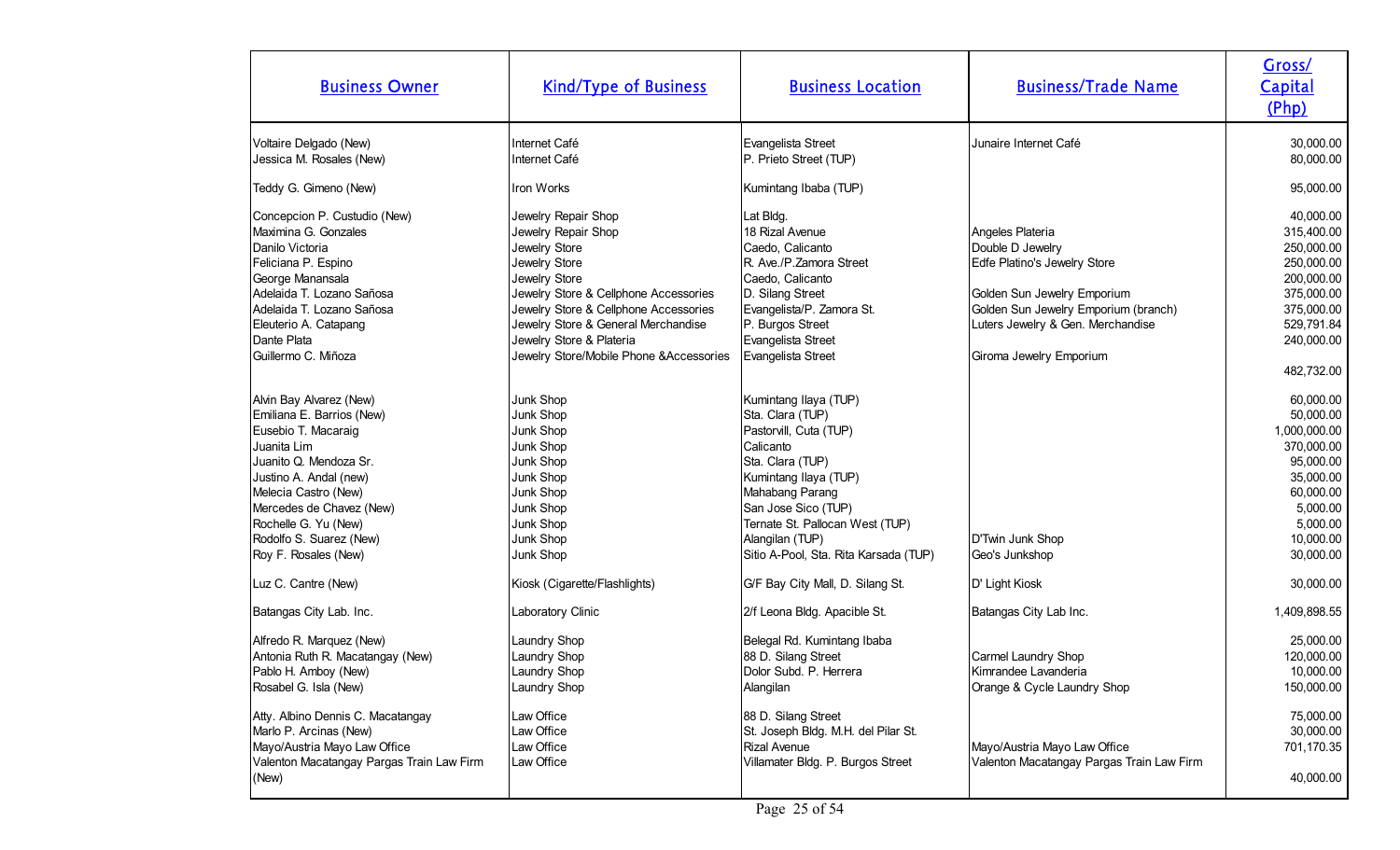| <b>Business Owner</b>                                                                                                                        | <b>Kind/Type of Business</b>                                                                              | <b>Business Location</b>                                                                                                                     | <b>Business/Trade Name</b>                                                                                                                      | Gross/<br>Capital<br>(Php)                                                                    |
|----------------------------------------------------------------------------------------------------------------------------------------------|-----------------------------------------------------------------------------------------------------------|----------------------------------------------------------------------------------------------------------------------------------------------|-------------------------------------------------------------------------------------------------------------------------------------------------|-----------------------------------------------------------------------------------------------|
| Beeper Lending Corp.                                                                                                                         | Lending Investor                                                                                          | D. Silang Street                                                                                                                             | Beeper Lending Corp.                                                                                                                            | 232,920.00                                                                                    |
| City's Best Credit & Loans Corp.                                                                                                             | Lending Investor                                                                                          | Sangalang Bldg. C. Tirona St.                                                                                                                | City's Best Credit & Loans Corp.                                                                                                                | 91,597.75                                                                                     |
| EmpireCredit Corp.                                                                                                                           | Lending Investor                                                                                          | <b>Rizal Avenue</b>                                                                                                                          | Empire Credit Corp.                                                                                                                             | 151,229.00                                                                                    |
| Esteban C. Perez<br>Evelyn V. Lat<br>Golden Insight Lending Investor Inc.                                                                    | Lending Investor<br>Lending Investor<br>Lending Investor                                                  | 20 C. Tirona Street<br>103 P. Burgos Street                                                                                                  | Rex Lending Investor<br>Golden Insights Lending Investor                                                                                        | 240,000.00<br>370,000.00                                                                      |
| Grace A. Manalo (New)                                                                                                                        | Lending Investor                                                                                          | Cuta                                                                                                                                         | Limacor Lending Investor                                                                                                                        | 100,000.00                                                                                    |
| Leoncia P. Viñas                                                                                                                             | Lending Investor                                                                                          | M.H. del Pilar Street                                                                                                                        |                                                                                                                                                 | 195,540.00                                                                                    |
| Limacor Lending Investor Inc.                                                                                                                | Lending Investor                                                                                          | P & C Bldg. Noble Street                                                                                                                     |                                                                                                                                                 | 329,998.67                                                                                    |
| Lucky Deal Lending Corp.<br>Magnetic Lending Investor<br>Melecio B. Castillo                                                                 | Lending Investor<br>Lending Investor<br>Lending Investor                                                  | Alangilan<br>Evangelista Street<br>Calicanto                                                                                                 | Lucky Deal Lending Corp.<br>Magnetic Lending Investor<br>MBC Pawnshop                                                                           | 120,000.00<br>74,923.07                                                                       |
| Monarch Loans & Credit Corp.<br>Nemarian Credit Corp.<br>Nickel Collection Lending Investor Inc. (New)                                       | Lending Investor<br>Lending Investor<br>Lending Investor                                                  | IM.H. del Pilar Street<br>Macatangay Bldg. 88 D. Silang St.                                                                                  | Monarch Loans & Credit Corp.<br>Nemarian Credit Corp.<br>Nickel Collection Lending Investor Inc.                                                | 656,390.94<br>250,000.00                                                                      |
| Numero Uno Lending Investor<br>Pablo C. Evangelista<br>Pascar Trading Corp.                                                                  | Lending Investor<br>Lending Investor<br>Lending Investor                                                  | 53 Evangelista Street<br>Masonic Bldg. P. Burgos Street<br>P. Canlapan Street                                                                | Numero Uno Lending Investor<br>PaSCAR Trading Corp.                                                                                             | 67,220.00<br>324,300.00<br>310,000.00                                                         |
| Peoples Popular & Reliable Corp.                                                                                                             | Lending Investor                                                                                          | D. Silang Street                                                                                                                             | Peoples Popular & Reliable Corp.                                                                                                                | 624,351.11                                                                                    |
| Solid Loans Credit Corp.                                                                                                                     | Lending Investor                                                                                          | Rm. 204 Acuzar Bldg. D. Silang St.                                                                                                           | Solid Loans Credit Corp.                                                                                                                        | 732,307.33                                                                                    |
| South Asialink Credit Corp. (New)                                                                                                            | Lending Investor                                                                                          | 3/f Rodeza Bldg. P. Bugos St.                                                                                                                | South Asialink Credit Corp.                                                                                                                     | 500,000.00                                                                                    |
| Uppal Lending & Gen. Merchandise (New)                                                                                                       | Lending Investor                                                                                          | Kumintang Ibaba                                                                                                                              | Uppal Lending & Gen. Merchandise                                                                                                                | 500,000.00                                                                                    |
| Paramount Life & General Merchandise (New)                                                                                                   | Life Insurance                                                                                            | Apacible Street                                                                                                                              | Paramount Life & General Merchandise                                                                                                            | 132,838.23                                                                                    |
| Travellers Life Ass. Of the Phil Inc.                                                                                                        | Life Insurance                                                                                            | Kumintang Ilaya                                                                                                                              | Travellers Life Ass. Of the Phil Inc.                                                                                                           | 220,864.00                                                                                    |
| St. Peter Life Plan Inc.                                                                                                                     | Life Plan                                                                                                 | 2/f Palacios Bldg. P. Burgos Street                                                                                                          | ISt. Peter Life Plan Inc.                                                                                                                       | 4,267,416.00                                                                                  |
| Ruby Macatangay<br>Johnlito Ramirez<br>Lorna M. Babao<br>Lorna M. Babao<br>Rolando Ramirez<br>SM Travel Lodge Inc.<br>Efren M. Ramirez (New) | Lodge<br>Lodging House<br>Lodging House<br>Lodging House<br>Lodging House<br>Lodging House<br>Lodging Inn | P. Panganiban Street<br>Tinga Labac<br>M. H. Del Pilar Street<br>Rizal Avenue<br>Rizal Avenue<br>Tinga Labac<br><b>DJPMM Access Rd. Cuta</b> | Macro Lodge<br>Avenue Pension House I<br>Avenue Pension House II<br>RGR Traveller's Inn<br>SM Travel Lodge Inc.<br>Dreaming Forest Motorist Inn | 730,000.00<br>165,000.00<br>470,000.00<br>615,000.00<br>452,000.00<br>962,560.52<br>50,000.00 |
| Babyonan C. Torano (New)                                                                                                                     | Lomi Haus w/beer                                                                                          | Evangelista Street                                                                                                                           |                                                                                                                                                 | 5,000.00                                                                                      |
| Josephine Ramos (New)                                                                                                                        | Lomi Haus w/beer                                                                                          | Evangelista Street                                                                                                                           |                                                                                                                                                 | 5,000.00                                                                                      |
| Betty F. Perez (New)                                                                                                                         | Lomi House w/ Eatery                                                                                      | Evangelista Street                                                                                                                           |                                                                                                                                                 | 5,000.00                                                                                      |
| Teresa Gayeta (New)                                                                                                                          | Lomi House w/ Eatery                                                                                      | Noble/P. Canlapan Street                                                                                                                     |                                                                                                                                                 | 3,000.00                                                                                      |
| Fe C. Pendel (New)                                                                                                                           | Lomi w/beer                                                                                               | Fast Food, Evangelista Street                                                                                                                |                                                                                                                                                 | 5,000.00                                                                                      |
| Fortunata B. Acuña (New)                                                                                                                     | Lomi w/beer                                                                                               | Evangelista Street                                                                                                                           |                                                                                                                                                 | 5,000.00                                                                                      |
| Joana T. Amarilos (New)                                                                                                                      | Lomi w/beer                                                                                               | Pastor Fast Food, Evangelista Street                                                                                                         |                                                                                                                                                 | 5,000.00                                                                                      |
| Evelyn del Castillo (New)                                                                                                                    | Lomi w/Ferm Liq.                                                                                          | Evangelista Street                                                                                                                           |                                                                                                                                                 | 5,000.00                                                                                      |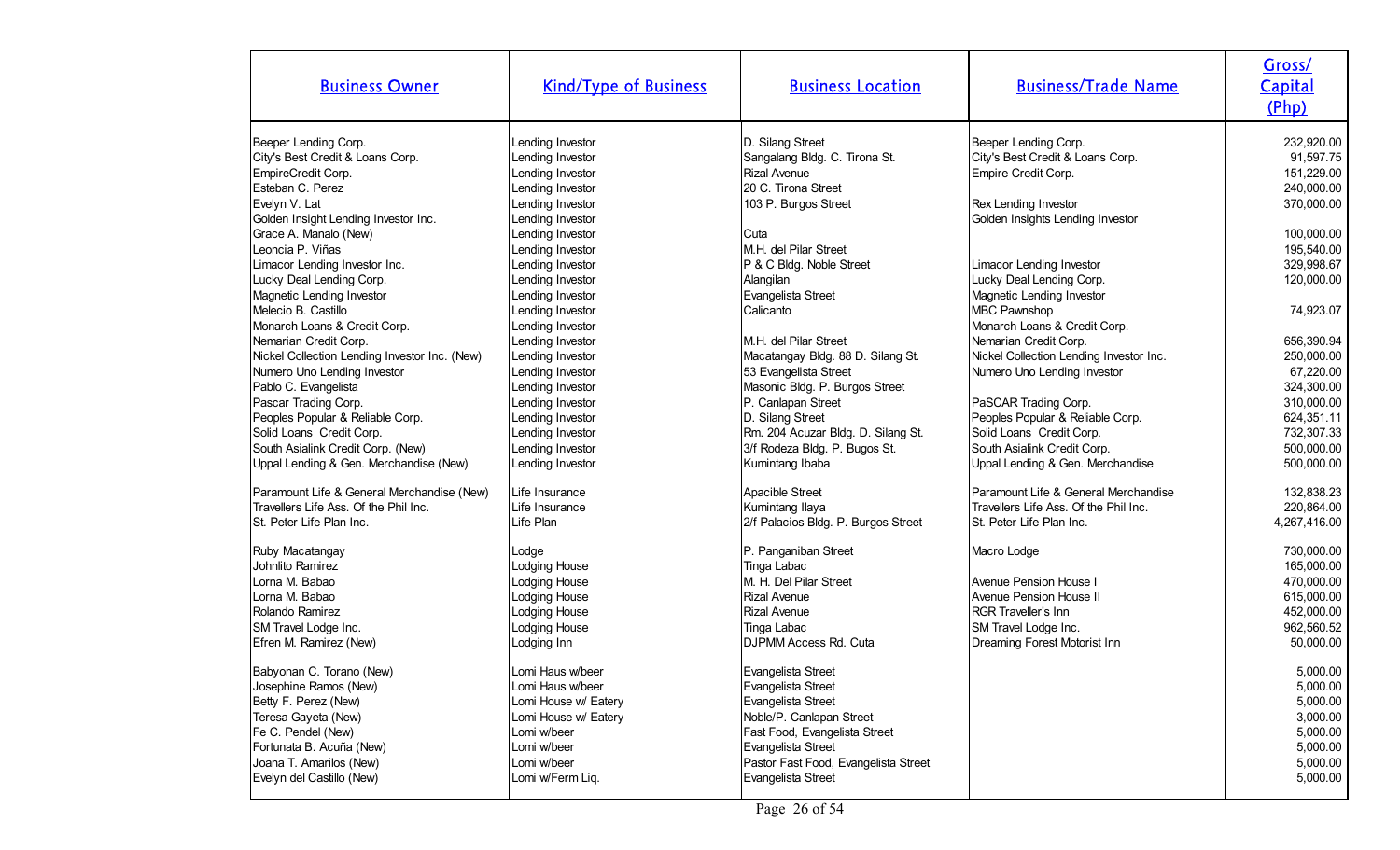| <b>Business Owner</b>                        | <b>Kind/Type of Business</b>       | <b>Business Location</b>                   | <b>Business/Trade Name</b>            | Gross/<br><b>Capital</b><br>(Php) |
|----------------------------------------------|------------------------------------|--------------------------------------------|---------------------------------------|-----------------------------------|
| Bats. Enhance Technology System Inc. (New)   | Lottery Outlet                     | Bats. Terminal, Cap. Site, Kumintang Ibaba | Bats. Enhance Technology System inc   |                                   |
| Tessie Mayo (New)                            | Lotto Outlet                       | Diversion Rd. Balagtas                     |                                       | 400,000.00<br>50,000.00           |
|                                              |                                    |                                            |                                       |                                   |
| Benedicto B. Castillo                        | LPG Appliance & General Merchadise | P. Burgos Street                           |                                       | 240,000.00                        |
| Remigia V. Tan                               | Lumber & Construction Supply       | Kumintang Ibaba                            | Native Lumber                         | 4,700,000.00                      |
| Tableria Tan Tao & Saw Mill                  | Lumber & Saw Mill                  | Calicanto                                  | Tableria Tan Tao                      | 7,600,000.00                      |
| Dominadora H. Aguda                          | Machine Shop                       | Rizal Avenue                               | <b>BEMS</b>                           | 2,741,460.53                      |
| Peyette Machineries & Engine Rebuilding Inc. | Machine Shop                       | Mahabang Parang                            | Peyette Machineries                   |                                   |
| SRMS Mechanalysis Inc.                       | Machine Shop                       | Sta. Rita Karsada                          | SRMS Mechanalysis Inc.                | 5,000,000.00                      |
| System Machine Shop & Co.                    | Machine Shop                       | Calicanto                                  | System Machine Shop                   |                                   |
| AGP Sales & Building Services Inc.           | <b>Manpower Services</b>           | 80 D. Silang Street                        | AGP Sales & Bldg. Services            | 269,943.50                        |
| Dr. Ely & Ursula Ablog                       | <b>Manpower Services</b>           | Evangelista Street                         |                                       | 130,000.00                        |
| Porfirio L. Macatangay (New)                 | Manpower Services                  | Concepcion                                 |                                       | 20,000.00                         |
| DMB Fire & Safety Ent. Int'l. Inc.           | Manufacturer                       | Div. Road. Alangilan                       | DMB Fire & Safety Ent. Int'l. Inc.    | 1,278,550.25                      |
| Pepsi Cola Products Phils. Inc.              | Manufacturer                       | Mahabang Parang                            | Pepsi Cola Products Phils. Inc.       | 106, 149, 622. 92                 |
| San Miguel Corp.                             | Manufacturer                       | Balagtas                                   | San Miguel Corp.                      | 456,696,211.37                    |
| Tessie G. Ayson (New)                        | Manufacturer (Leather Craft)       | Villa de Jesus Subd. Brgy. 20              | Ayson's Leather Craft                 | 50,000.00                         |
| Rosario de Chavez                            | Manufacturing (Loofah)             | Bilogo                                     |                                       | 140,000.00                        |
| Allen A. Macaraig (New)                      | Maritime Services (Arrastre)       | PPA Admin Bldg. Sta. Clara                 | Atlas International Maritime Services | 50,000.00                         |
| Levina T. Lim                                | Marketing (2nd Hand RTW)           | 121 D. Silang St.                          | L.T.L. Marketing                      | 60,000.00                         |
| Annalee M. Ablaza (New)                      | Marketing (Bicycle Accessories)    | Cuta                                       | Aly-Nor Marketing                     | 10,000.00                         |
| Virginia Vargas (New)                        | Marketing (Candle)                 | Alangilan                                  |                                       | 20,000.00                         |
| Alexander M. Baja (New)                      | Marketing (Food Supplement)        | P. Zamora Street                           | Alexander Baja Mktg. Agent            | 30,000.00                         |
| Nancy P. Wong (New)                          | Marketing (Sari-sari)              | 32 A D. Silang Street                      | Wilson Gabriel Marketing              | 200,000.00                        |
| Eric C. Diona (New)                          | Marketing (Softdrinks Dealer)      | Villa Lorena Subd. Balagtas                |                                       | 50,000.00                         |
| F.M.C. Maktg. Corp.                          | Marketing (Tiles & Fertilizer)     | Calicanto                                  |                                       | 554,300.00                        |
| Rey Marketing Inc.                           | Marketing (Tiles)                  | Balagtas                                   | Rey Maktg. Inc.                       | 8,601,752.75                      |
| Philam Plans Inc.                            | Marketing Office (Pre-Need Plans)  | National H-way, Kumintang Ibaba            | Philam Plans Inc.                     | 95,731,064.39                     |
| Lalaine M. Alba (New)                        | Maternity Clinic                   | Amihan Village, Balagtas (TUP)             |                                       | 100,000.00                        |
| Adela Dinglasan                              | Meat Store                         | <b>JPMM</b>                                | Stall No. 15                          | 792,500.00                        |
| Alberto Macaraig                             | Meat Store                         | <b>JPMM</b>                                | Stall No. 43                          | 1,236,000.00                      |
| AlfredoPerez                                 | Meat Store                         | <b>JPMM</b>                                | Stall No. 30                          | 430,000.00                        |
| Allen macaraig                               | Meat Store                         | <b>JPMM</b>                                | Stall No. 44                          | 650,000.00                        |
| Alvin Catapang                               | Meat Store                         | <b>JPMM</b>                                | Stall No. 36                          | 5,000.00                          |
| Angeline Panganiban                          | <b>Meat Store</b>                  | <b>JPMM</b>                                | Stall No. 46                          | 10,000.00                         |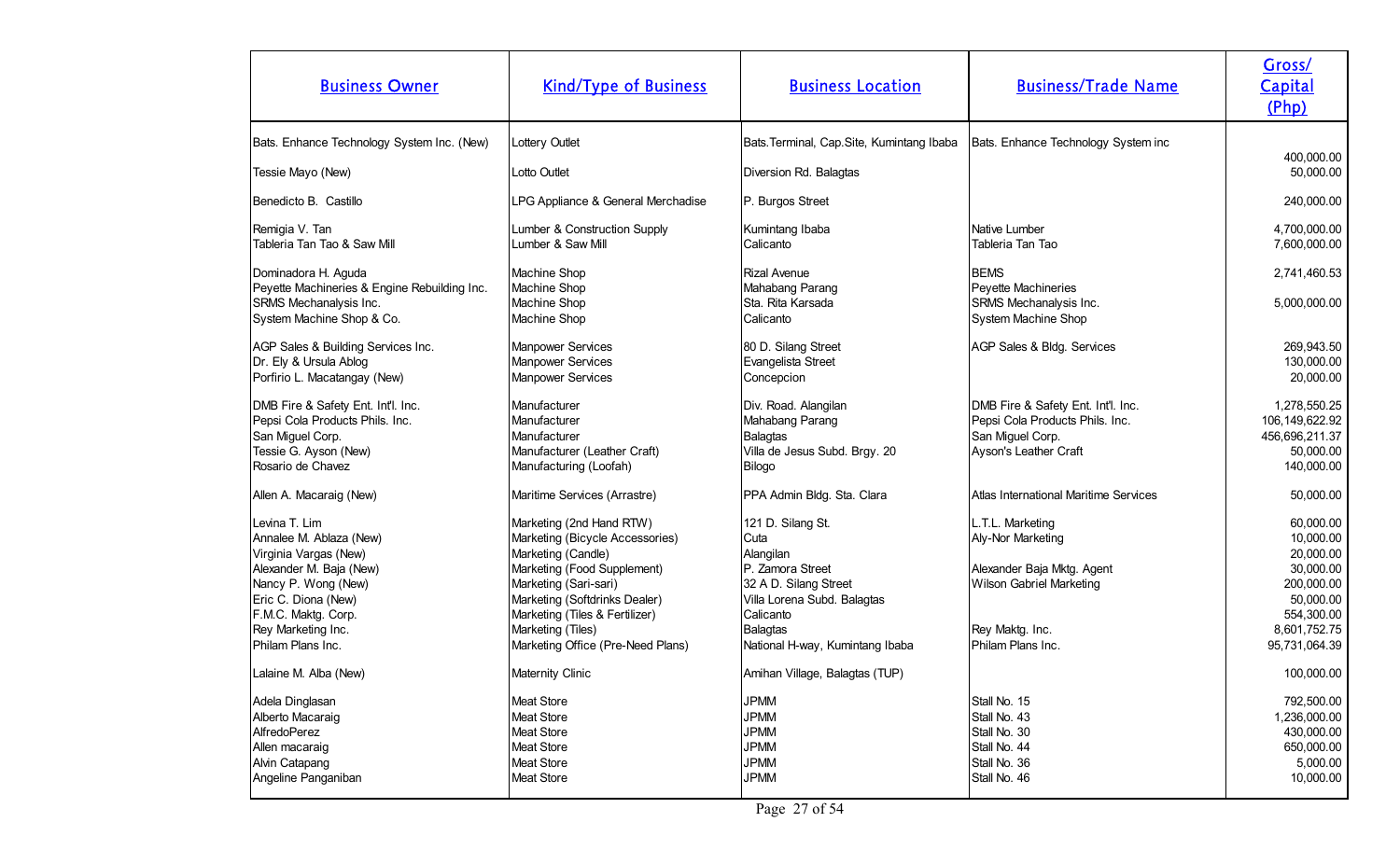| <b>Business Owner</b>       | <b>Kind/Type of Business</b> | <b>Business Location</b> | <b>Business/Trade Name</b> | Gross/<br>Capital<br>(Php) |
|-----------------------------|------------------------------|--------------------------|----------------------------|----------------------------|
| Antonio B. Catapang         | <b>Meat Store</b>            | <b>JPMM</b>              | Stall No. 39               | 855,000.00                 |
| Ariel de Castro (New)       | <b>Meat Store</b>            | Market 1                 | Stall No. 08               | 35,000.00                  |
| <b>Asuncion Cello</b>       | Meat Store                   | <b>JPMM</b>              | Stall No. 51               | 450,000.00                 |
| Avelino Buenafe (New)       | <b>Meat Store</b>            | Market 1                 | Stall No. 39               | 892,500.00                 |
| Avelino Buenafe (New)       | <b>Meat Store</b>            | Market 1                 | Stall No. 50               | 5,000.00                   |
| Belen Salvador              | Meat Store                   | <b>JPMM</b>              | Stall No. 50               | 1,220,000.00               |
| Cesar C. Bueño              | Meat Store                   | <b>JPMM</b>              | Stall No. 58               | 2,112,500.00               |
| Cesar C. Ramos (New)        | <b>Meat Store</b>            | Market 1                 | Stall No. 49               | 534,000.00                 |
| Cesar Ramos (New)           | <b>Meat Store</b>            | Market 1                 | Stal No. 31                | 65,000.00                  |
| Christopher Evan Aya (New)  | <b>Meat Store</b>            | Market 1                 | Stall No. 29               | 33,000.00                  |
| Constancia Castillo (New)   | <b>Meat Store</b>            | Market 1                 | Stall No. 01               | 10,000.00                  |
| Danilo Reyes (New)          | <b>Meat Store</b>            | Market 1                 |                            |                            |
| Domingo Borbon              | Meat Store                   | <b>JPMM</b>              | stall No. 253              | 1,775,000.00               |
| Edgardo Macaraig            | Meat Store                   | <b>JPMM</b>              | Stall No. 63               | 2,402,500.00               |
| Eriberto D. Manalo          | <b>Meat Store</b>            | <b>JPMM</b>              | Stall No. 19               | 1,575,000.00               |
| Fabian delos Reyes          | <b>Meat Store</b>            | <b>JPMM</b>              | Stall No. 40               | 2,305,000.00               |
| Florentina Catapang de Guia | Meat Store                   | <b>JPMM</b>              | Stall No. 55               | 4,057,500.00               |
| Francisco Lumanglas         | <b>Meat Store</b>            | <b>JPMM</b>              | Stall No. 21               | 4,135,000.00               |
| Gregorio Coliyat            | <b>Meat Store</b>            | <b>JPMM</b>              | Stall No. 48               | 887,500.00                 |
| Jose Macasaet               | Meat Store                   | <b>JPMM</b>              | Stall No. 52               | 10,000.00                  |
| Leopoldo Tolentino (New)    | Meat Store                   | Market 1                 | Stall No. 36               | 300,000.00                 |
| Lydia Aya (New)             | <b>Meat Store</b>            | Market 1                 | Stall No. 7                | 140,000.00                 |
| Mariano Manalo              | <b>Meat Store</b>            | <b>JPMM</b>              | Stall No. 17               | 767,500.00                 |
| Merlita Untiveros           | Meat Store                   | <b>JPMM</b>              | Stall No. 64               | 927,500.00                 |
| Minerva Delica              | <b>Meat Store</b>            | <b>JPMM</b>              | Stall No. 24               | 717,500.00                 |
| Nelson Garcia (New)         | <b>Meat Store</b>            | Market 1                 | Stall No. 06               | 25,000.00                  |
| Nemesio Delen (New)         | Meat Store                   | Market 1                 | Stall No. 19               | 6,000.00                   |
| Nestor Reyes (New)          | Meat Store                   | Market 1                 | Staall No. 34              | 1,070,000.00               |
| Norma Perez                 | <b>Meat Store</b>            | <b>JPMM</b>              | Stall No. 20               | 365,000.00                 |
| Pelagia Manalo (New)        | <b>Meat Store</b>            | Market 1                 | Stall No. 05               | 150,000.00                 |
| Petra Panganiban            | Meat Store                   | <b>JPMM</b>              | Stall No. 71               | 5,225,000.00               |
| Petronilo . Flores          | <b>Meat Store</b>            | <b>JPMM</b>              | Stall No. 65               | 900,000.00                 |
| Roberto Aya                 | <b>Meat Store</b>            | <b>JPMM</b>              | Stall No. 13               | 2,960,000.00               |
| Rodrigo Marquez (New)       | Meat Store                   | <b>JPMM</b>              | Stall No. 35               | 977,500.00                 |
| Rogelio Dinglasan           | Meat Store                   | <b>JPMM</b>              | Stall No. 14               | 1,177,500.00               |
| Rosa D. Perez               | <b>Meat Store</b>            | <b>JPMM</b>              | Stall No. 53               | 20,000.00                  |
| Rosalina Serviano (New)     | Meat Store                   | Market 1                 | Stall No. 18               | 5,000.00                   |
| Ruperta C. Dinglasan        | Meat Store                   | <b>JPMM</b>              | Stall No. 34               | 820,000.00                 |
| Rustica Lumanglas           | Meat Store                   | <b>JPMM</b>              | Stall No. 68 & 69          | 847,500.00                 |
| Salustiano Abacan           | Meat Store                   | <b>JPMM</b>              | Stall No. 62               | 1,820,000.00               |
| Salustiano Abacan           | Meat Store                   | <b>JPMM</b>              | Stall No. 42               | 832,500.00                 |
| SIDC Inc.                   | Meat Store                   | <b>JPMM</b>              | Stall No. 02               | 2,684,065.00               |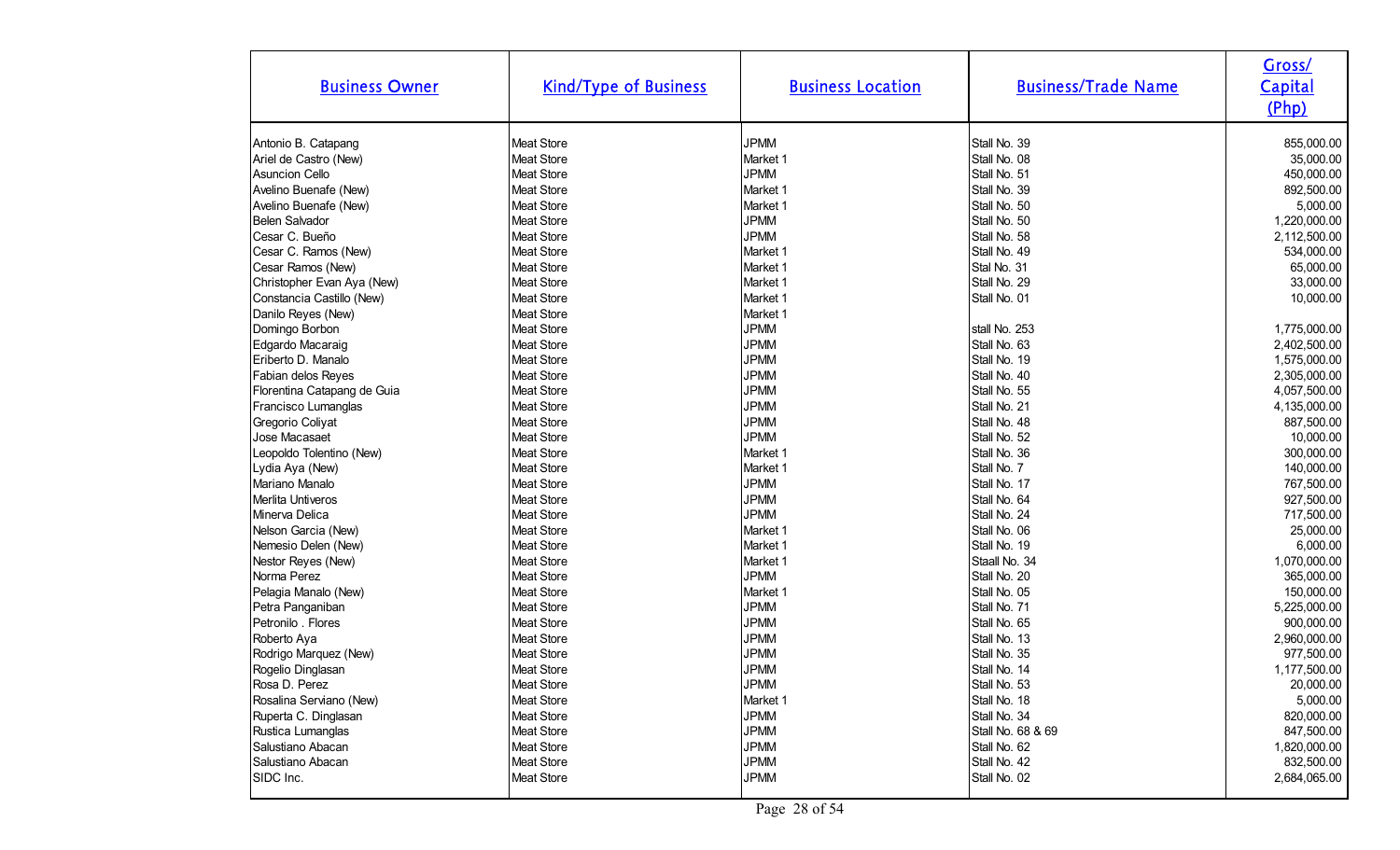| <b>Business Owner</b>                                                                                                                                                                                                                                                                                                                                                                                                                                                                            | <b>Kind/Type of Business</b>                                                                                                                                                                                                                                                                                                                                                                                                                            | <b>Business Location</b>                                                                                                                                                                                                                                                                                                                                                                                  | <b>Business/Trade Name</b>                                                                                                                        | Gross/<br>Capital<br>(Php)                                                                                                                                                                                                                            |
|--------------------------------------------------------------------------------------------------------------------------------------------------------------------------------------------------------------------------------------------------------------------------------------------------------------------------------------------------------------------------------------------------------------------------------------------------------------------------------------------------|---------------------------------------------------------------------------------------------------------------------------------------------------------------------------------------------------------------------------------------------------------------------------------------------------------------------------------------------------------------------------------------------------------------------------------------------------------|-----------------------------------------------------------------------------------------------------------------------------------------------------------------------------------------------------------------------------------------------------------------------------------------------------------------------------------------------------------------------------------------------------------|---------------------------------------------------------------------------------------------------------------------------------------------------|-------------------------------------------------------------------------------------------------------------------------------------------------------------------------------------------------------------------------------------------------------|
| Yolanda Marquez (new)<br>Soro-soro Ibaba Dev't.Corp.                                                                                                                                                                                                                                                                                                                                                                                                                                             | <b>Meat Store</b><br>Meat Store w/ dressed Chicken                                                                                                                                                                                                                                                                                                                                                                                                      | Market 1<br><b>JPMM</b>                                                                                                                                                                                                                                                                                                                                                                                   | Stall No. 35<br>Stall No. 03                                                                                                                      | 807,500.00<br>2,643,528.00                                                                                                                                                                                                                            |
| Alex T. Coronel (New)<br>Allan O. Antinero (New)<br>Cecilia de Castro Abjelina (New)<br>Dr. Alberto Arriola<br>Dr. Alfredo M. Abarrintos<br>Dr. Alfredo P. Beron<br>Dr. Angelita B. Villena<br>Dr. Antonio M. Palacios Jr.<br>Dr. Beulah G. Zaragoza<br>Dr. Corazon Dilay Lanuza<br>Dr. Eleanor A. Gamo<br>Dr. Elizabeth Palines<br>Dr. Emmanuel P. Malabanan<br>Dr. Gerlyn B. Cepillo (New)<br>Dr. Jelyn Mandigma<br>Dr. Jocelyn A. Malaluan Cruz<br>Dr. Jose B. Beredo<br>Dr. Leila M. Corales | <b>Medical Clinic</b><br><b>Medical Clinic</b><br><b>Medical Clinic</b><br><b>Medical Clinic</b><br><b>Medical Clinic</b><br><b>Medical Clinic</b><br><b>Medical Clinic</b><br><b>Medical Clinic</b><br><b>Medical Clinic</b><br><b>Medical Clinic</b><br><b>Medical Clinic</b><br><b>Medical Clinic</b><br>Medical Clinic<br><b>Medical Clinic</b><br><b>Medical Clinic</b><br><b>Medical Clinic</b><br><b>Medical Clinic</b><br><b>Medical Clinic</b> | M.H. del Pilar/D. Silang Street<br>A. Delas Alas Drive<br><b>Rizal Avenue</b><br>Evangelista Street<br>13 Apacible Street<br>2/f Zaragoza Bldg. Apacible St.<br>D. Atienza Street<br>P. Burgos Street<br>Apacible Street<br>45 P. Canlapan St.<br>D. Silang Street<br>Capitol Site, Kumintang Ibaba<br>38 Rizal Avenue<br>Cuta<br>Apacible Street<br>P. Burgos Street<br>Alangilan<br>35 C. Tirona Street | Clinica Abjelina<br>Diane's Maternity & Lying In Clinic<br><b>Gamo Medical Clinic</b><br>Malabanan Medical Clinic                                 | 5,000.00<br>10,000.00<br>50,000.00<br>90,000.00<br>1,185,800.00<br>85,000.00<br>395,000.00<br>400,000.00<br>270,000.00<br>1,000,000.00<br>555,000.00<br>300,000.00<br>252,300.00<br>10,000.00<br>190,000.00<br>245,000.00<br>100,000.00<br>206,500.00 |
| Dr. Ma. Belinda S. Kalaw<br>Dr. Ma. Nanette Flores (New)<br>Dr. Maria Christina C. Candava Aquino<br>Dr. Vivian Guantero Herella<br>Dr.Cynthia R. De Jesus<br>Drs. Jessie & Rizalyn Villanueva<br>Drs. Joselito & Herminia Nicolas<br>Jerome Mercado (New)<br>Mylene Cristina V. Lat (New)<br>John Michael T. Dumarsos (New)                                                                                                                                                                     | <b>Medical Clinic</b><br><b>Medical Clinic</b><br><b>Medical Clinic</b><br><b>Medical Clinic</b><br><b>Medical Clinic</b><br><b>Medical Clinic</b><br><b>Medical Clinic</b><br><b>Medical Clinic</b><br><b>Medical Clinic</b><br><b>Medical Distributor</b>                                                                                                                                                                                             | P. Burgos Street<br>P. Mendoza Street<br>P. Zamora Street<br>Evangelista Street<br>4 P. Herrera Street<br>2/f Gamo Bldg. D. Silang Street<br>Apacible/P. Burgos St.<br>G/f Mercado Bldg. P. Burgos Street<br>P. Burgos Street<br>Banaba South                                                                                                                                                             | Our Lady of Beautiful Love Clinic & Birthing<br>Home                                                                                              | 375,000.00<br>20,000.00<br>325,000.00<br>110,000.00<br>750,000.00<br>200,000.00<br>620,000.00<br>100,000.00<br>50,000.00<br>20,000.00                                                                                                                 |
| Mafle Leaf Equipment Services Corp.<br>St. Patrick 2-D Echo Inc.<br>St. Patrick 2-D Echo Inc.<br>Baby Jane A. Dumaros (New)<br>Mario Aguila Claus<br>Eternal Garden Memorial Park Corp.                                                                                                                                                                                                                                                                                                          | Medical Laboratory/Supplies & Equipment<br>Medical Services<br><b>Medical Services</b><br><b>Medical Supplies</b><br>Medical Supply & General Merchandise<br><b>Memorial Park</b>                                                                                                                                                                                                                                                                       | <b>Rizal Avenue</b><br>Lopez Jaena Street<br>Lopez Jaena Street<br>Babana South<br>M. H. Del Pilar Street<br><b>Balagtas</b>                                                                                                                                                                                                                                                                              | Mafle Leaf Equipment Services Corp.<br>St. Patrick 2-D Echo Inc.<br>St. Patrick 2-D Echo Inc.<br><b>Neotix Medical Supplies</b><br>Eternal Garden | 2,003,446.55<br>1,555,756.23<br>2,726,498.75<br>20,000.00<br>1,950,880.80<br>16,542,815.00                                                                                                                                                            |
| Librado E. Marasigan (New)                                                                                                                                                                                                                                                                                                                                                                                                                                                                       | Metal Works                                                                                                                                                                                                                                                                                                                                                                                                                                             | Libjo Central                                                                                                                                                                                                                                                                                                                                                                                             |                                                                                                                                                   | 10,000.00                                                                                                                                                                                                                                             |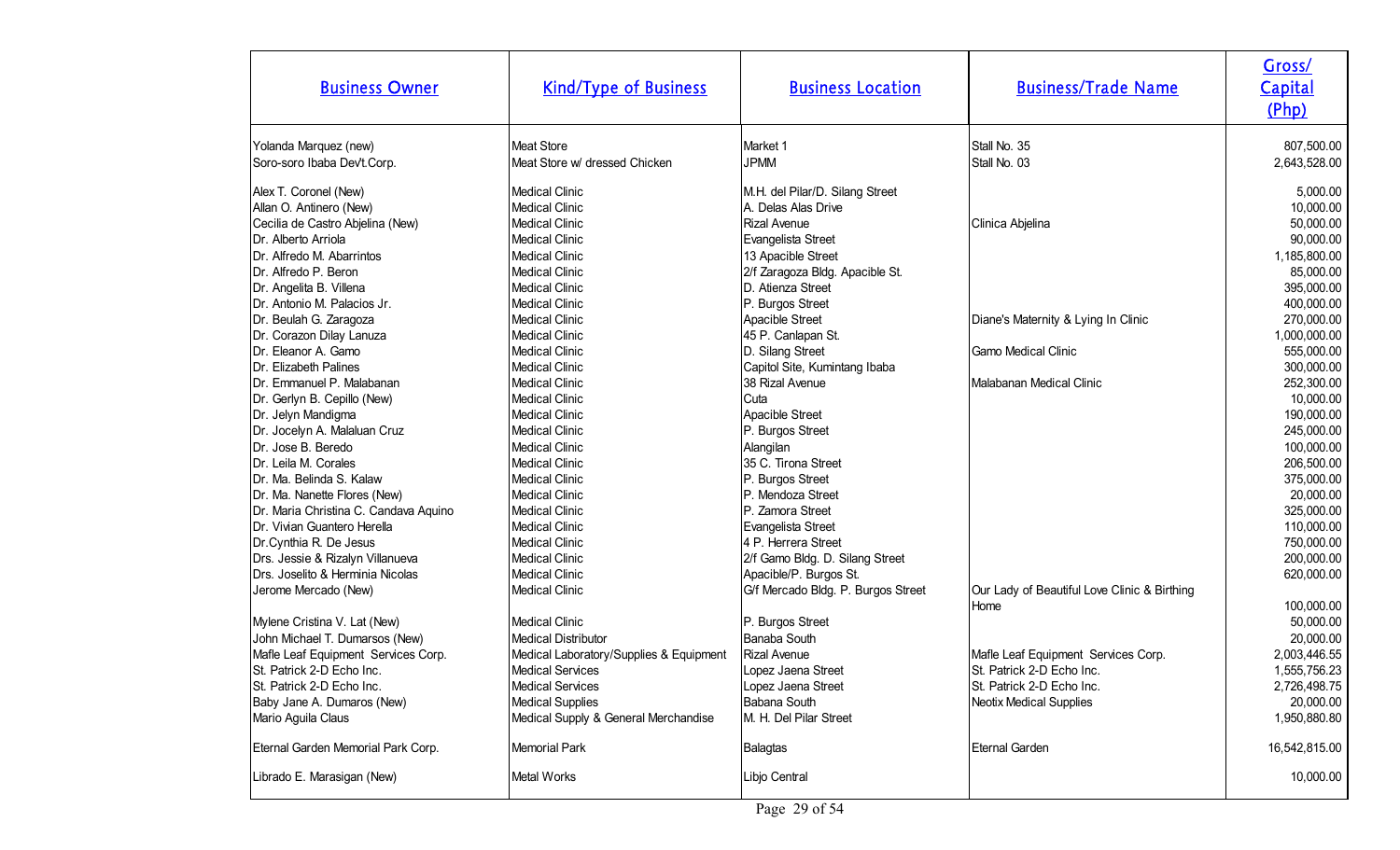| <b>Business Owner</b>                                                                                                  | <b>Kind/Type of Business</b>                                                                                                                             | <b>Business Location</b>                                             | <b>Business/Trade Name</b>                                                                                                                 | Gross/<br>Capital<br>(Php)                                                 |
|------------------------------------------------------------------------------------------------------------------------|----------------------------------------------------------------------------------------------------------------------------------------------------------|----------------------------------------------------------------------|--------------------------------------------------------------------------------------------------------------------------------------------|----------------------------------------------------------------------------|
| Center for Agriculture & Rural Development Inc.<br>(New)                                                               | Micro-Finance                                                                                                                                            | D. Silang Street                                                     | "CARD"                                                                                                                                     | 50,000.00                                                                  |
| Joseph Fabregas                                                                                                        | Miki Factory                                                                                                                                             | Calicanto                                                            |                                                                                                                                            | 230,985.00                                                                 |
| Rosalyn F.Malaso (New)                                                                                                 | Mini-Store                                                                                                                                               | Calicanto                                                            |                                                                                                                                            | 5,000.00                                                                   |
| Daisy Catapang                                                                                                         | Money Changer                                                                                                                                            | <b>Rizal Avenue</b>                                                  |                                                                                                                                            | 175,000.00                                                                 |
| Analyn Kee Aagalin (New)<br>Minerva Trading House of Motorcycle Inc                                                    | Motocycle Center<br>Motocycle Dealer                                                                                                                     | Hilltop, Kumintang Ibaba<br><b>Rizal Avenue</b>                      | Probiker Motorcycle Center                                                                                                                 | 300,000.00                                                                 |
| Arnold B. Asi (New)<br>Maria Arlene A. Montalbo                                                                        | <b>Motor Works</b><br>Motor Works(Repair Shop & Jeep Body                                                                                                | Gulod labac<br><b>Balagtas</b>                                       | <b>Ivandior Motor Works</b><br>Automatic Motors                                                                                            | 30,000.00                                                                  |
| Eduardo I. Aguirre                                                                                                     | Builder)<br>Movie House                                                                                                                                  | D. Silang Street                                                     | Rhoda Theater                                                                                                                              | 750,000.00<br>95000                                                        |
| Efren Castillo (New)<br>Jessamine Rhae M. Macario (New)<br>Nelson G. Tidon (New)<br>Marivic D.G. Ibasco (New)          | Music Learning Center<br>Music Lesson<br>Music Studio & Instrument Rental<br>Musical Instrument Retailer & Jaming Studio   Calicanto                     | Alangilan<br>1 P. Dandan Street<br>P. Burgos Street                  | Mousekos Music Center & jamming Studio<br>JTEC Music Studio & Instrument Rentals<br>Marivic Musical Instrument Retailer & Jaming<br>Studio | 20,000.00<br>5,000.00<br>25,000.00<br>50,000.00                            |
| Remedios Dinglasan                                                                                                     | <b>Musical Instruments</b>                                                                                                                               | 175 M. H. Del Pilar st.                                              |                                                                                                                                            | 40,000.00                                                                  |
| Adelaida Lontoc<br>Anita Manalo (New)<br>Arsenia N. Aguila<br>Bonifacio Evangelista<br>Clemen Fidel<br>Eulalio A. Acob | <b>Native Products</b><br><b>Native Products</b><br><b>Native Products</b><br><b>Native Products</b><br><b>Native Products</b><br><b>Native Products</b> | Market 1<br>Market 1<br>Market 1<br>Market 1<br>Market 1<br>Market 1 | Stall No. 467<br>Stall No. 455<br>Stall No. 470<br>Stall No. 496<br>Stall No. 482 & 483<br>Stall No. 498                                   | 10,000.00<br>10,000.00<br>60,000.00<br>181,000.00<br>46,000.00<br>5,000.00 |
| Fidel C. Castillo (New)<br>Florante Ilagan<br>Francisco C. Ilagan<br>Gregoria Almero                                   | <b>Native Products</b><br><b>Native Products</b><br><b>Native Products</b><br>Native Products                                                            | Market 1<br>Market 1<br>Sta. Rita Karsada<br>Market 1                | Stall No. 482<br>Stall No. 458<br><b>FCI Marketing</b><br>Stall No. 352                                                                    | 30,000.00<br>72,000.00<br>135,000.00<br>26,000.00                          |
| Isidra Untalan Frago<br>Isidra Untalan Frago (New)<br>Josephine M. Arago<br>Juanita G. Mercado<br>Julita Untalan       | <b>Native Products</b><br>Native Products<br><b>Native Products</b><br><b>Native Products</b><br><b>Native Products</b>                                  | Market 1<br>Market 1<br>Market 1<br>Market 1<br>Market 1             | Stall No. 488<br>Stall No. 489<br>Stall No. 484<br>Stall No. 478 & 479<br>Stall No. 471                                                    | 45,000.00<br>45,000.00<br>50,000.00<br>125,000.00<br>30,000.00             |
| Lyn G. Agapay<br>Majelia V. Mercado<br>Marcelina A. Baxa (New)<br>Marcelina P. Navarro                                 | <b>Native Products</b><br><b>Native Products</b><br><b>Native Products</b><br>Native Products                                                            | Market 1<br>Market 1<br>Market 1<br>Market 1                         | stall No. 476<br>Stall No. 490<br>Stall No. 480<br>Stall No. 452                                                                           | 5,000.00<br>5,000.00<br>25,000.00<br>116,000.00                            |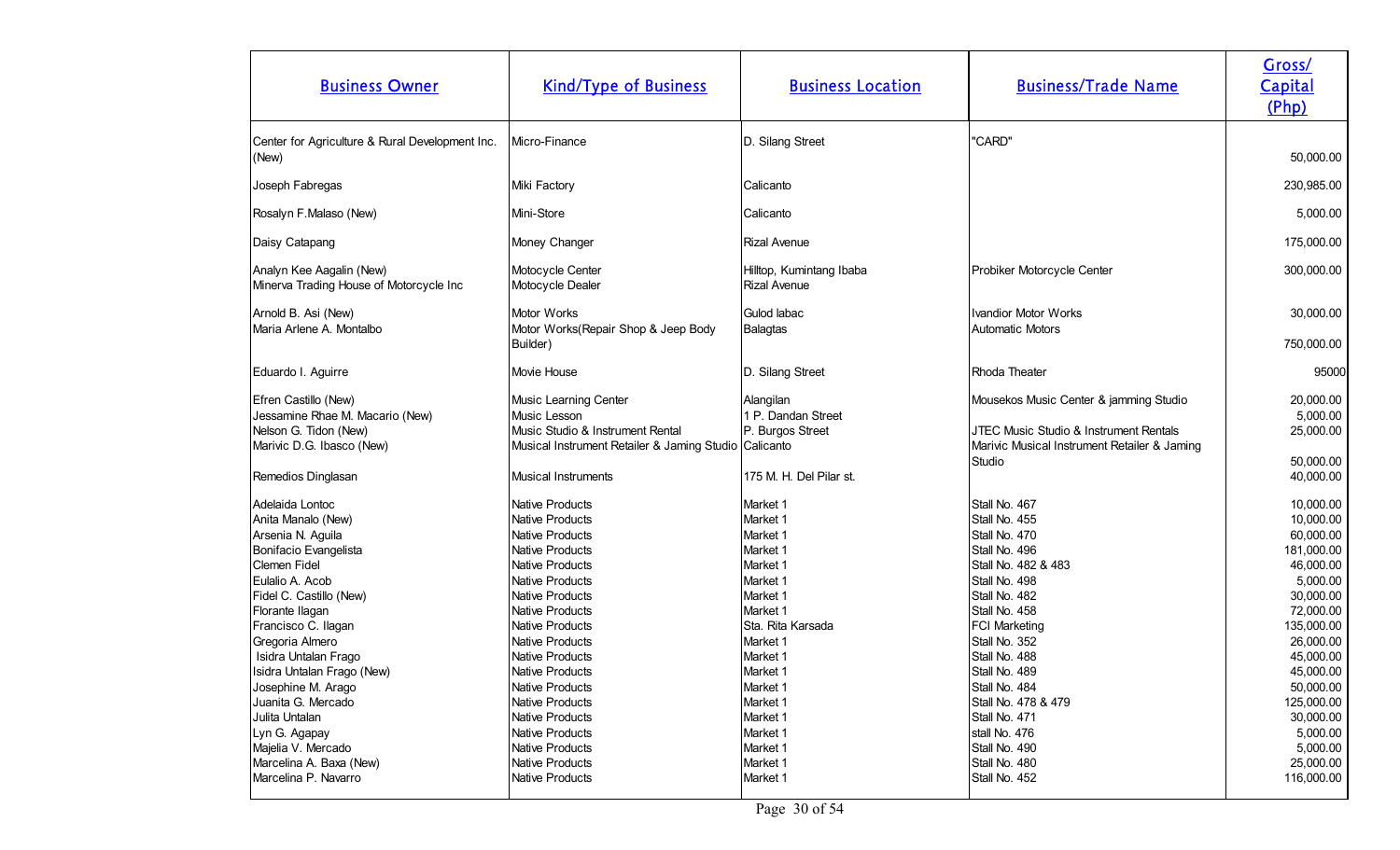| <b>Business Owner</b>                                                                                                                                                                      | <b>Kind/Type of Business</b>                                                                                                                                                                                     | <b>Business Location</b>                                                                                                                                                 | <b>Business/Trade Name</b>                                                                                     | Gross/<br>Capital<br>(Php)                                                                                                         |
|--------------------------------------------------------------------------------------------------------------------------------------------------------------------------------------------|------------------------------------------------------------------------------------------------------------------------------------------------------------------------------------------------------------------|--------------------------------------------------------------------------------------------------------------------------------------------------------------------------|----------------------------------------------------------------------------------------------------------------|------------------------------------------------------------------------------------------------------------------------------------|
| Maura A. Perez<br>Myra C. Mercado<br>Natividad balmes<br>Norma Castillo<br>Ronnie Mercado<br>Teresita D. Atienza                                                                           | <b>Native Products</b><br><b>Native Products</b><br>Native Products<br>Native Products<br><b>Native Products</b><br><b>Native Products</b>                                                                       | Market 1<br>Market 1<br>Market 1<br>Market 1<br>Market 1<br>Market 1                                                                                                     | Stall No. 453<br>Stall No. 464 & 465<br>Stall No. 381<br>Stall No. 462<br>Stall No. 491 & 492<br>Stall No. 373 | 72,000.00<br>96,500.00<br>120,000.00<br>30,000.00<br>73,000.00<br>30,000.00                                                        |
| Prudencio A. Mendoza                                                                                                                                                                       | Needlecraft & Embroidery                                                                                                                                                                                         | Kumintang Ibaba                                                                                                                                                          |                                                                                                                | 395,000.00                                                                                                                         |
| Susan A. Perez                                                                                                                                                                             | Newspaper & Magazine Stand                                                                                                                                                                                       | D. Silang Street                                                                                                                                                         | Perez Educational Supplies                                                                                     | 520,000.00                                                                                                                         |
| Dante M. Diña                                                                                                                                                                              | Night Club/Restaurant w/ret.tob. & ferm. Liq. Balagtas                                                                                                                                                           |                                                                                                                                                                          |                                                                                                                | 400,000.00                                                                                                                         |
| Mapere Insular Insurance Corp. (New)<br>Prudential Guarantee & Assurance Inc.                                                                                                              | Non-life insurance<br>Non-Life Insurance                                                                                                                                                                         | 2/f Insular Life Bldg. Hilltop, Kum. Ibaba<br>Pemica Bldg. P. Herrera Street                                                                                             | Mapere Insular Insurance Corp.<br>Prudential Guarantee & Assurance Inc.                                        | 5,658,437.00<br>3,350,000.00                                                                                                       |
| Basilia U. Lopez (New)<br>Marc Kristian H. Simon (New)<br>Marizar Izzah Casada (New)                                                                                                       | Novelty Shop<br>Novelty Shop<br>Novelty Shop                                                                                                                                                                     | P. Zamora Street<br><b>Rizal Avenue</b><br>P. Burgos Street                                                                                                              | Liz Fashion Aksesoriz                                                                                          | 10,000.00<br>150,000.00<br>5,000.00                                                                                                |
| Rudy Hong Tan (New)<br>Deejoy M. Lanting (New)                                                                                                                                             | Office (Equipment Supply)<br>Office (Piggery Farm)                                                                                                                                                               | Caedo, Calicanto<br>Sta. Rita Karsada                                                                                                                                    |                                                                                                                | 100,000.00<br>100,000.00                                                                                                           |
| Dr. Emma B. Belen<br>Dr. Felipa T. Barlaan<br>Dr. Mary Grace Burog Alea<br>Hanz Christian Cruz (New)<br>Modesta Panaligan Cometa<br>Romel V. Clarin<br>Violeta Anis Brual<br>Librada Bunyi | <b>Optical Clinic</b><br><b>Optical Clinic</b><br><b>Optical Clinic</b><br><b>Optical Clinic</b><br><b>Optical Clinic</b><br><b>Optical Clinic</b><br><b>Optical Clinic</b><br>Optical Clinic & Gen. Merchandise | P. Canlapan Street<br>130 Evangelista Street<br>D. Silang Street<br><b>JPMM</b><br>Evangelista Street<br>Evangelista Street<br>Evangelista Street<br><b>Rizal Avenue</b> | Barrion-Belen Optical<br>Stall No. 142<br>Anis Optical Clinic                                                  | 290,000.00<br>120,000.00<br>110,000.00<br>35,000.00<br>145,000.00<br>350,000.00<br>100,000.00<br>OC-155,000.00 /<br>G.M.-60,000.00 |
| Susan Castillo                                                                                                                                                                             | Oxygen & Acetylene Store                                                                                                                                                                                         | Kumintang Ibaba                                                                                                                                                          |                                                                                                                | 230,000.00                                                                                                                         |
| Dr. Manuel H. Pastor                                                                                                                                                                       | Parking Terminal                                                                                                                                                                                                 | Cuta                                                                                                                                                                     |                                                                                                                | 290,384.50                                                                                                                         |
| Agencia de Batangas Pawnshop Co. Inc.<br>Arturo R. Hocbo<br>Ating Bayan Pawnshop Inc.                                                                                                      | Pawnshop<br>Pawnshop<br>Pawnshop                                                                                                                                                                                 | IP. Genato Street<br>M.H. del Pilar Street<br>Ating Bayan Pawnshop Inc.                                                                                                  | Agencia de Batangas Pawnshop Co. Inc.                                                                          | 360,000.00<br>80,000.00                                                                                                            |
| Atty. Martha Tatlonghari<br>Batangueño Pawshop<br>Cebuana Lhuiller Pawnshop Corp.                                                                                                          | Pawnshop<br>Pawnshop<br>Pawnshop                                                                                                                                                                                 | Evangelista Street<br><b>Rizal Avenue</b>                                                                                                                                | M.M. Tatlonghari Pawnshop<br>Batangueño Pawshop<br>Cebuana Lhuiller Pawnshop Corp.                             | 610,000.00                                                                                                                         |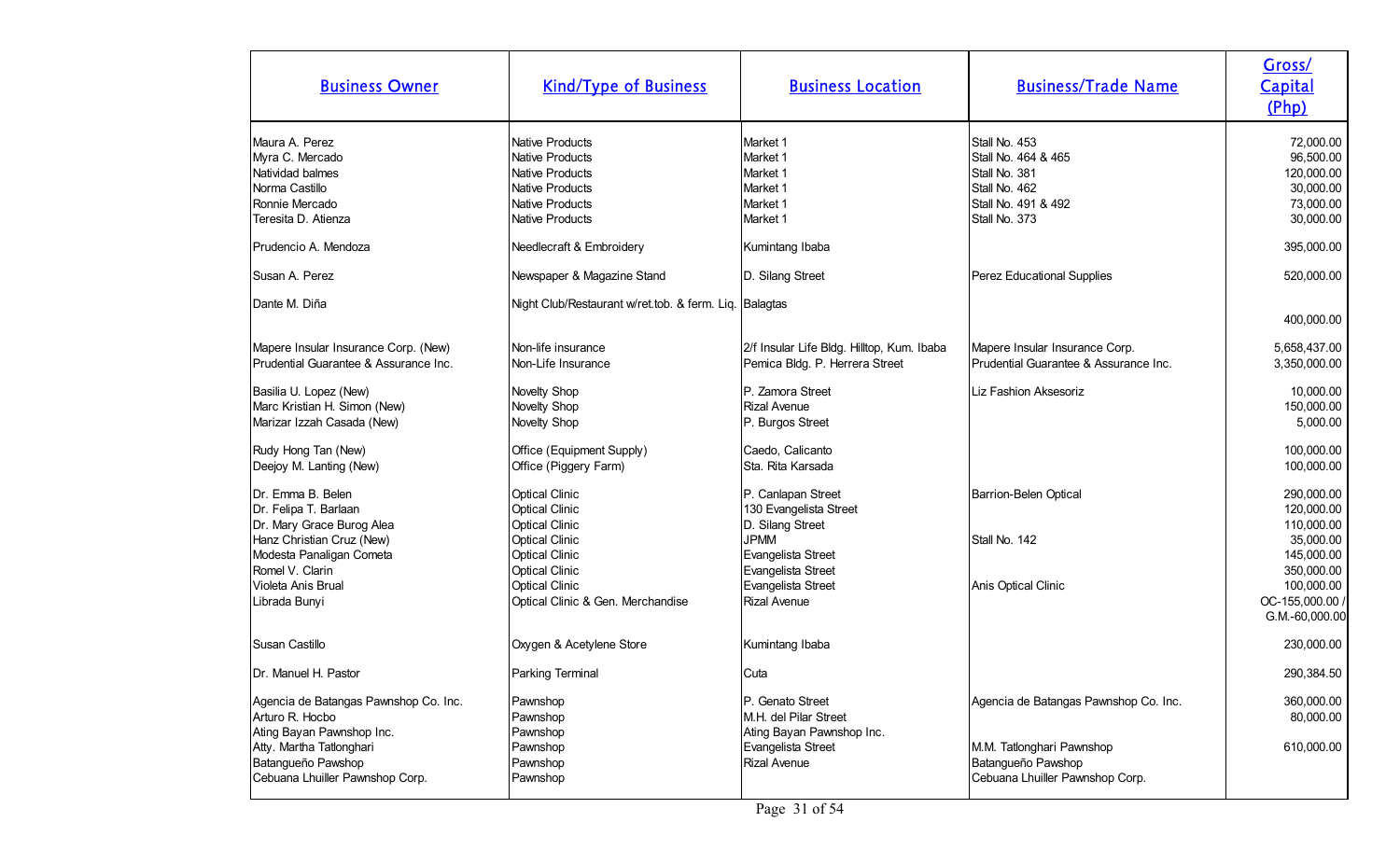| <b>Business Owner</b>                       | <b>Kind/Type of Business</b>      | <b>Business Location</b>        | <b>Business/Trade Name</b>         | Gross/<br>Capital<br>(Php) |
|---------------------------------------------|-----------------------------------|---------------------------------|------------------------------------|----------------------------|
| Enrique T. Cortez                           | Pawnshop                          | Rizal Avenue                    | Macor Pawnshop                     | 560,000.00                 |
| Erning's Pawnshop Corp.                     | Pawnshop                          | Rizal Avenue                    | Erning's Pawnshop Corp.            | 401,980.00                 |
| Lourdes L. Borbon                           | Pawnshop                          | Rizal Avenue                    | Lourdes L. Borbon Pawnshop         | 530,000.00                 |
| Melecio B. Castillo                         | Pawnshop                          | Magsombol Bldg. Pastor Rd. Cuta | <b>MBC Pawnshop</b>                | 299,460.00                 |
| Melecio B. Castillo                         | Pawnshop                          | Calicanto                       | MBC Pawnshop-Calicanto             | 75,336.13                  |
| Noel B. Sangalang                           | Pawnshop                          | P. Zamora Street                |                                    | 170,000.00                 |
| P.J. Lhuiller Inc.                          | Pawnshop                          | . Genato/Rizal Avenue<br>IP.    | P.J. Lhuiller Inc.                 | 840,431.01                 |
| Romana Vanesa B. Aquino (New)               | Pawnshop                          | C. Tirona Street                | <b>Balmes Pawnshop</b>             | 100,000.00                 |
| Urbano Mojares Jr.                          | Pawnshop                          | D. Silang Street                |                                    | 620,257.00                 |
| Urbano Mojares Jr.                          | Pawnshop                          | D. Silang Street                | Utility Pawnshop II                | 211,656.00                 |
| Michel J. Lhuiller Pawnshop Inc.            | Pawnshop & Money Transfer Service | Evangelista Street              | Michel J. Lhuiller Pawnshop Inc.   | P-1,351,143.00 /           |
|                                             |                                   |                                 |                                    | MT-963,730.00 /            |
|                                             |                                   |                                 |                                    | GM-50,000.00               |
| Michelle J. Lhuiller Pawnshop Inc.          | Pawnshop & Money Transfer Service | Zenaida Bldg. R. Avenue         | Michelle J. Lhuiller Pawnshop Inc. | P-906,603.00 /             |
|                                             |                                   |                                 |                                    | MT-1,156,970.00 /          |
|                                             |                                   |                                 |                                    | GM-50000.00                |
| Michel J. Lhiller Pawnshop Inc.             | Pawnshop/Jewelry & Money Transfer | 106 D. Silang street            | Michel J. Lhuiller Pawnshop Inc.   | P-1,698,908.00 /           |
|                                             |                                   |                                 |                                    | MT-876,860.00 /            |
|                                             |                                   |                                 |                                    | J-50,000.00                |
| P.J. Lhuiller Inc/                          | Pawnshop                          | 87 D. Silang Street             | P.J. Lhuiller Inc.                 | 2,167,877.29               |
| Rodolfo B. Gonzales                         | Pawnshop                          | R. Ave./D. Silang St.           | Mabel's Pawnshop                   | 276,990.00                 |
| CAP Pension Corp.                           | Pension Plan                      | 53 Rizal Avenue                 | CAP Pension Corp.                  | 193,811.00                 |
| Feliza B. Jimenez                           | Pest Control & General Service    | Dolor Subd. P. Herrera St.      | Papa Pest Control                  | 120,000.00                 |
| Jennifer M. Dela Peña (New)                 | Pharmacy                          | P. Burgos Street                | Peñalance Pharmacy                 | 50,000.00                  |
| Jennifer Magadia (New)                      | Pharmacy                          | Sta. Clara                      | J.C. Botica ng Masa                | 15,000.00                  |
| Lipa Archdiocesan Social Action Commission, | Pharmacy                          | Kumintang Ilaya                 | Botikang Batangan                  |                            |
| Inc. (New)                                  |                                   |                                 |                                    | 500,000.00                 |
| Normelita M. Tee (New)                      | Pharmacy                          | Kumintang Ibaba                 | Mercado's Pharmacy                 | 100,000.00                 |
| Paraluman E. Elepante                       | Pharmacy                          | Evangelista Street              |                                    | 100,000.00                 |
| Rochelle B. Flores (New)                    | Pharmacy                          | Gulod Labac                     | Two Angels Pharmacy                | 100,000.00                 |
| Ron Vincent Caguimbal (New)                 | Pharmacy                          | Rizal Avenue                    | Neo's Pharmacy                     | 100,000.00                 |
| St. Patrick Hospital Inc.                   | Pharmacy                          | Lopez Jaena Street              | St. Patrick Hospital               | 1,866,673.06               |
| Dennis C. Alcancia                          | Photo Printing Studio             | Caedo, Calicanto                | Color Master Photo                 | 406,389.00                 |
| Celedonio Lemos                             | Photo Studio                      | Evangelista Street              |                                    | 70,000.00                  |
| J.A. Sales Corp.                            | Photo Studio                      | Caedo, Calicanto                | J.A. Sales Corp.                   | 380,000.00                 |
| Noel M. Abanico                             | Photo Studio                      | Alegre Street                   | Andy's Studio                      | 190,000.00                 |
| Racely H. Flores                            | Photo Studio                      | P. Burgos Street                | De Luxe Studio                     | 250,000.00                 |
| Robert Palomo (New)                         | Photo Studio                      | Bay City Mall, D. Silang Street |                                    | 62,500.00                  |
| Rodennis A. Mando                           | Photo Studio                      | Rizal Avenue                    | Mila's Photo & Color Lab.          | 190,000.00                 |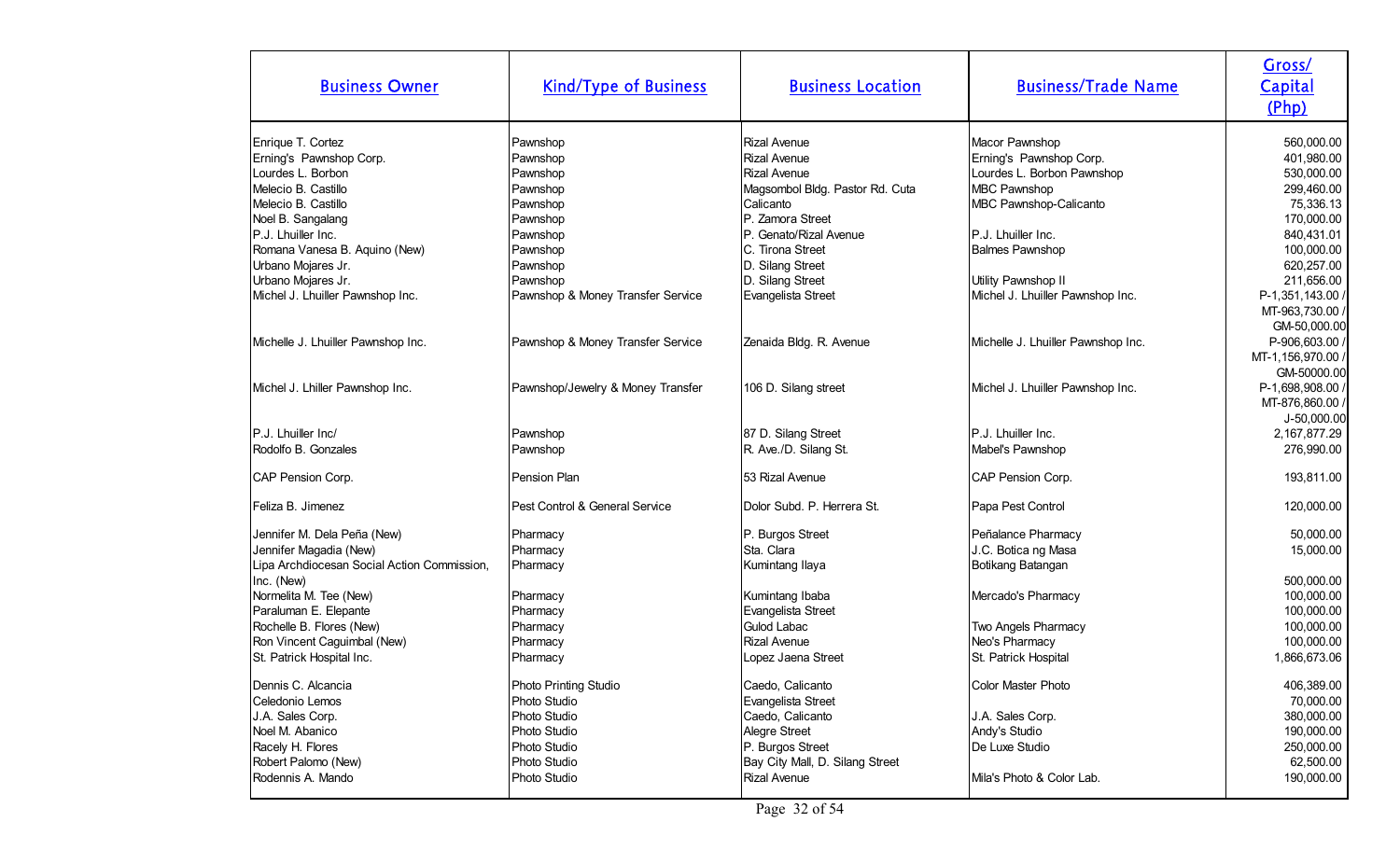| <b>Business Owner</b>                                                                                                                                                                                                                     | <b>Kind/Type of Business</b>                                                                                                                                                                                                        | <b>Business Location</b>                                                                                                                                                          | <b>Business/Trade Name</b>                                                                                                                                                                                                                     | Gross/<br>Capital<br>(Php)                                                                                                |
|-------------------------------------------------------------------------------------------------------------------------------------------------------------------------------------------------------------------------------------------|-------------------------------------------------------------------------------------------------------------------------------------------------------------------------------------------------------------------------------------|-----------------------------------------------------------------------------------------------------------------------------------------------------------------------------------|------------------------------------------------------------------------------------------------------------------------------------------------------------------------------------------------------------------------------------------------|---------------------------------------------------------------------------------------------------------------------------|
| Rosalie M. Miranda (New)<br>V. J. Photoland & Studio Corp.<br>Dennis C. Alcancia                                                                                                                                                          | Photo Studio<br>Photo Studio<br>Photo Supplies & Finishing lab.                                                                                                                                                                     | P. Burgos /Apacible St.<br>B. Luna Street<br><b>Rizal Avenue</b>                                                                                                                  | Amazing U Photography<br>V. J. Photoland & Studio Corp.<br><b>Color Master Photo</b>                                                                                                                                                           | 30,000.00<br>78,938.87<br>441,183.10                                                                                      |
| Carlos Jose M. Pastor (New)                                                                                                                                                                                                               | Physical Therapy Clinic                                                                                                                                                                                                             | <b>IC. Tirona Street</b>                                                                                                                                                          |                                                                                                                                                                                                                                                | 40,000.00                                                                                                                 |
| Emma A. Marasigan (New)<br>Honorata Evangelio (New)<br>Isabina A. Mendoza (New)<br>Julian C. Untalan (New)<br>Leopoldo M. Delica (New)<br>Minerva Lubis Delica (New)<br>Pedro Zaraspe (New)<br>Romulo Benz Perez (New)<br>Nestor Macaraig | Piggery<br>Piggery<br>Piggery<br>Piggery<br>Piggery<br>Piggery<br>Piggery<br>Piggery<br>Piggery & Poultry                                                                                                                           | <b>Bucal Kanluran</b><br>Catandala (TUP)<br>Mahabang Dahilig<br>San Pedro<br>Bilogo<br>Purok 1, Bilogo (TUP)<br>Mahacot Kanluran<br>Tingga Labac<br>Balete                        | Bignay Livestock Farm<br>Mahogany Hog Farm<br><b>PJM Farm</b>                                                                                                                                                                                  | 10,000.00<br>30,000.00<br>600,000.00<br>120,000.00<br>70,000.00<br>700,000.00<br>100,000.00<br>10,000.00<br>200,000.00    |
| Emma A. Marasigan (New)<br>Gemmie A. Asare (New)                                                                                                                                                                                          | Piggery & Poultry Farm<br>Piggery & Poultry Farm                                                                                                                                                                                    | Bucal<br>Sirang Lupa (TUP)                                                                                                                                                        |                                                                                                                                                                                                                                                | 10,000.00<br>100,000.00                                                                                                   |
| Nardo G. Chavez Jr. (New)                                                                                                                                                                                                                 | Piggery (20 Heads)                                                                                                                                                                                                                  | Dumuclay                                                                                                                                                                          |                                                                                                                                                                                                                                                | 80,000.00                                                                                                                 |
| Jocelyn P. Wagan (New)                                                                                                                                                                                                                    | Pizza Parlor                                                                                                                                                                                                                        | Banaba Center                                                                                                                                                                     |                                                                                                                                                                                                                                                | 5,000.00                                                                                                                  |
| Estelita Miguel                                                                                                                                                                                                                           | Poultry Feeds Store                                                                                                                                                                                                                 | Pastor Rd. Cuta                                                                                                                                                                   |                                                                                                                                                                                                                                                | 650,000.00                                                                                                                |
| Oscarlito Guinhawa (New)                                                                                                                                                                                                                  | Poultry Supply                                                                                                                                                                                                                      | <b>Balagtas</b>                                                                                                                                                                   | Guinhawa Poultry Supply                                                                                                                                                                                                                        | 60,000.00                                                                                                                 |
| FGP Corp.                                                                                                                                                                                                                                 | Power Plant                                                                                                                                                                                                                         | Sta. Rita                                                                                                                                                                         | FGP Corp.                                                                                                                                                                                                                                      | 17, 100, 147, 757.89                                                                                                      |
| Sunshine Christian School, Inc. (New)                                                                                                                                                                                                     | Pre-Elementary School                                                                                                                                                                                                               | Tabangao Ambulong                                                                                                                                                                 |                                                                                                                                                                                                                                                | 20,000.00                                                                                                                 |
| CAP Group of Companiies                                                                                                                                                                                                                   | Pre-need Plan                                                                                                                                                                                                                       | 53 Rizal Avenue                                                                                                                                                                   | CAP Group of Companies                                                                                                                                                                                                                         | 143,073.00                                                                                                                |
| Delia Protesta<br>Domingo Araguas<br>Editha M. Santos<br>Ernesto de Chavez<br>Marcelo Cuasay<br>Nelly Rose Macatangay (New)<br>Western Batangas Dev't. corp.<br>Clark M. Buiser Printing Services (New)<br>Donnard Roman R. Atienza (New) | <b>Printing Press</b><br><b>Printing Press</b><br><b>Printing Press</b><br><b>Printing Press</b><br><b>Printing Press</b><br><b>Printing Press</b><br><b>Printing Press</b><br><b>Printing Services</b><br><b>Printing Services</b> | Evangelista/P. Canlapan St.<br>Cuta<br><b>Rizal Avenue</b><br>Evangelista Street<br>93 Evangelista<br>Concepcion<br>M. H. Del Pilar Street<br>Kumintang Ilaya<br>P. Zamora Street | <b>ARB Printing &amp; Enterprises</b><br>Goldmine Printing Press<br><b>MCC Printers &amp; Enterprises</b><br><b>Marnelly Printing Press</b><br><b>WBDC Printing Press</b><br>Big Print Advertising<br><b>DRRA Propaganda Printing Services</b> | 96,500.00<br>140,000.00<br>142,500.00<br>350,000.00<br>1,063,200.00<br>120,000.00<br>849,522.56<br>50,000.00<br>30,000.00 |
| Bats. Presbytarian Church<br>Carmel School of Batangas Inc.<br>Casa del Bambino Emmanuel Montessori Inc.<br>Divine Child Academy of Bats. Inc.                                                                                            | Private School<br>Private School<br>Private School<br>Private School                                                                                                                                                                | Cuta<br>Potenciana Village, Pallocan West<br>Alangilan<br>P. Panganiban Street                                                                                                    | Bats. Presbytarian Church<br>Carmel School of Batangas Inc.<br>Casa del Bambino Emmanuel Montessori Inc.<br>Divine Child Academy of Bats.                                                                                                      | 2,000,000.00<br>4,805,167.24<br>3,500,000.00<br>2,250,700.00                                                              |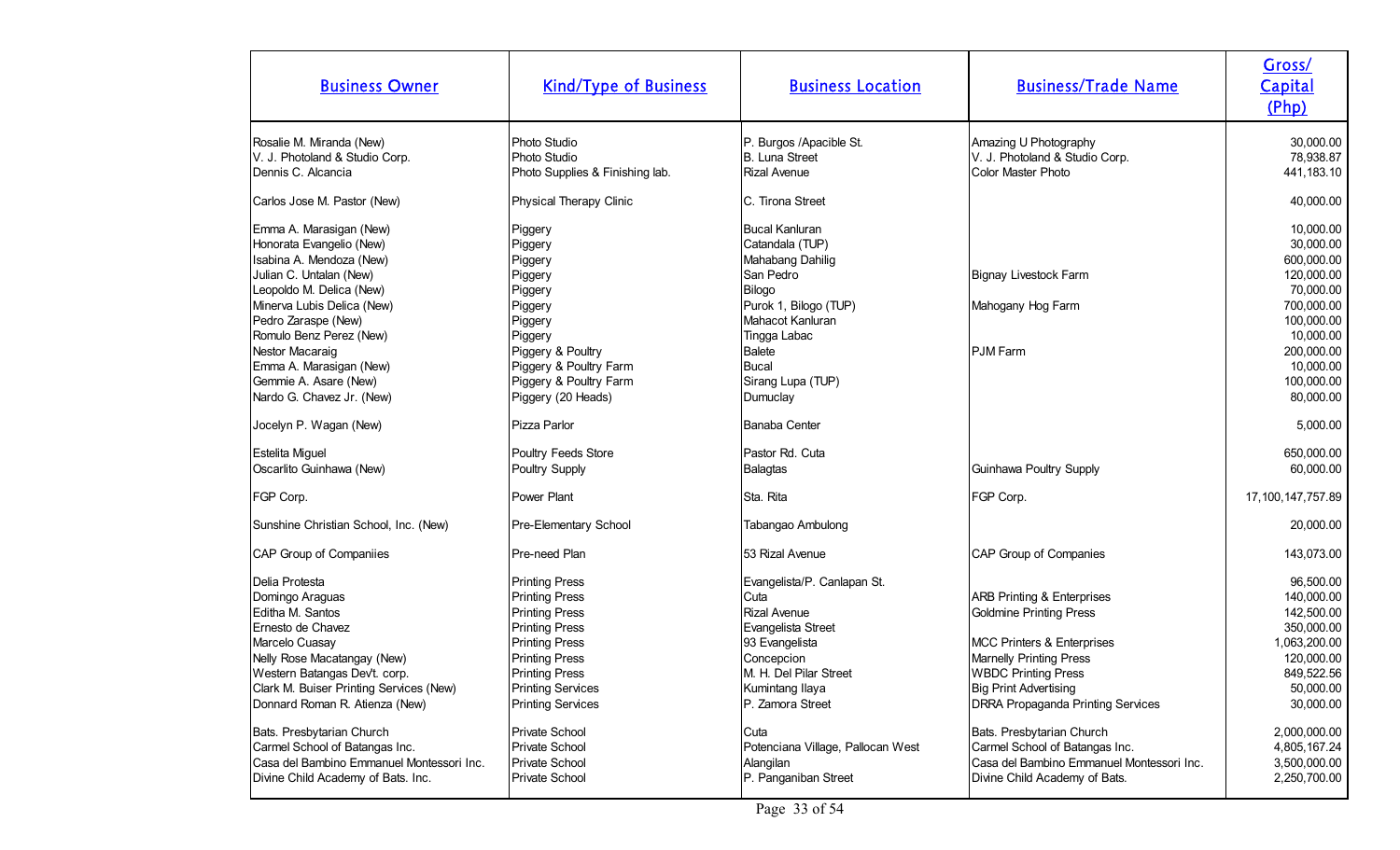| <b>Business Owner</b>                            | <b>Kind/Type of Business</b>              | <b>Business Location</b>           | <b>Business/Trade Name</b>                   | Gross/<br>Capital<br>(Php) |
|--------------------------------------------------|-------------------------------------------|------------------------------------|----------------------------------------------|----------------------------|
| Golden Gate Colleges Inc.                        | <b>Private School</b>                     | P. Prieto Street                   | Golden Gate Colleges                         | 6,500,000.00               |
| Good Shepherd Devt. School Inc.                  | Private School                            | Sta. Rita Karsada                  | Good Shepherd Dev't. School Inc.             | 875,000.00                 |
| Immaculate Heart of Mary Learning Center         | Private School                            | Kumintang Ibaba                    | Immaculate Heart of mary Learning Center     | 3,707,885.93               |
| Marian Learning Center & Science High School     | Private School                            | 41 D. Silang Street                | Marian Learning Center & Science High School |                            |
|                                                  |                                           |                                    |                                              | 4,560,232.38               |
| Pacita Berberabe                                 | <b>Private School</b>                     | Villa Neneng Subd. Kum. Ibaba      | St. Mary Euphrasia Montessori School         | 1,000,000.00               |
| St. Bridget's College Batangas City Inc.         | <b>Private School</b>                     | M.H. del Pilar Street              | <b>SBC</b>                                   | 23,438,642.45              |
| University of Batangas                           | Private School                            | Hilltop, Kumintang Ibaba           | University Of Batangas                       | 27,855,079.44              |
| Information & Industrial Institute of Technology | Private School (Computer Learning Center) | Arce Bldg. Kumintang Ibaba         | <b>IIIT</b>                                  |                            |
| Inc.                                             |                                           |                                    |                                              | 326,895.85                 |
| Regis Benedictine Academy Inc.                   | Private School (Learning Center)          | Tierra del Oro Subd.Sta. Rita Kar. | Regis Benedictine Academy Inc.               | 1,000,000.00               |
|                                                  |                                           |                                    |                                              |                            |
| Bayani G. Malaluan                               | Publication                               | Alangilan                          | <b>Batangas Post</b>                         | 105,000.00                 |
| Raul de Jesus (New)                              | Publication                               | <b>Rizal Avenue</b>                |                                              | 100,000.00                 |
| Sun Star Peoples Courier Inc.                    | Publication                               | D. Silang Street                   | Sun Star Peoples Courier                     | 450,000.00                 |
| St. Bernadette Publishing House Corp. (New)      | Publishing Books & other Undertaking      | Bolbok                             | St. Bernadette Publishing House Corp.        | 250,000.00                 |
| First Philippine Industrial Corp.                | <b>Pumping Station</b>                    | Kumintang Ilaya                    | <b>FPIC</b>                                  | 314,055,932.53             |
| Marylyn V. Villena                               | Radio Repair Shop                         | 5 P. Genato Street                 | <b>Villena's Electronic Center</b>           | 175,000.00                 |
| Radio Bayanihan System (DWAM)                    | Radio Station                             | Basilica Site, M.H. del Pilar St.  | <b>DWAM</b>                                  | 550,000.00                 |
| Beredo Land Inc.                                 | Real Estate Developer                     | Alangilan                          | Beredo Land Inc.                             | 1,426,300.00               |
| CHF Land Realty Dev't. Corp. (New)               | Real Estate Developer                     | 2/f Classic Bldg. Evangelista St.  | CHF Land Realty Dev't. Corp.                 | 312,600.00                 |
| RBK Dev't. Corp.                                 | Real Estate Developer                     | Kumintang Ibaba                    | RBK Devt. Corp                               | 160,000.00                 |
| United Center Plain Ventures Corp. (New)         | Real Estate Developer                     | Hinch Bldg. P. Canlapan St.        | United Center Plain Ventures Corp.           | 500,000.00                 |
| Caedo Comercial Complex Corp.                    | Real Estate Lessor                        | 41. Panganiban Street              |                                              | 2,200,000.00               |
| 1st Crown Diamond & Development Inc. (New)       | Real Estate Lessor                        | Evangelista Street                 | 1st Crown Diamond & Development Inc.         | 1,250,000.00               |
| Aida Alonzo                                      | <b>Real Estate Lessor</b>                 | Calicanto                          | Aida Alonzo Space Rental                     | 200,000.00                 |
| Alicia Fabul Abacan (New)                        | Real Estate Lessor                        | C. Tirona Street                   |                                              | 3,000.00                   |
| Amelia Arceo                                     | Real Estate Lessor                        | D. Silang Street                   |                                              | 60,000.00                  |
| Andrea Oliveros                                  | Real Estate Lessor                        | P. Burgos Street                   |                                              | 15,200.00                  |
| Anita Deleniana                                  | Real Estate Lessor                        | P. Genato Street                   |                                              | 73,000.00                  |
| Annabelle B. Edubala (New)                       | Real Estate Lessor                        | Recto Street, Calicanto            |                                              | 108,000.00                 |
| Antonio M. Melo (New)                            | Real Estate Lessor                        | Alangilan                          |                                              | 10,000.00                  |
| Atty. Antonio Pastor & Celia E. Pastor et. Al.   | <b>Real Estate Lessor</b>                 | P. Burgos Street                   |                                              | 1,194,150.00               |
| Atty. Eugenio T. Mendoza                         | <b>Real Estate Lessor</b>                 | 156 Evangelista Street             |                                              | 290,000.00                 |
| Aurelia Luningning A. Sulit                      | Real Estate Lessor                        | P. Burgos Street                   |                                              | 140,000.00                 |
| Batangas Masonic Asso. Inc.                      | Real Estate Lessor                        | P. Burgos Street                   | Batangas Masonic Asso. Inc.                  | 1,576,050.00               |
| Belen B. Caedo                                   | Real Estate Lessor                        | D. Silang Street                   |                                              | 110,000.00                 |
| Belen Quiñio                                     | Real Estate Lessor                        |                                    |                                              | 180,000.00                 |
| Bienvinido Basco (New)                           | Real Estate Lessor                        | P. Burgos Street                   |                                              | 36,000.00                  |
|                                                  |                                           |                                    |                                              |                            |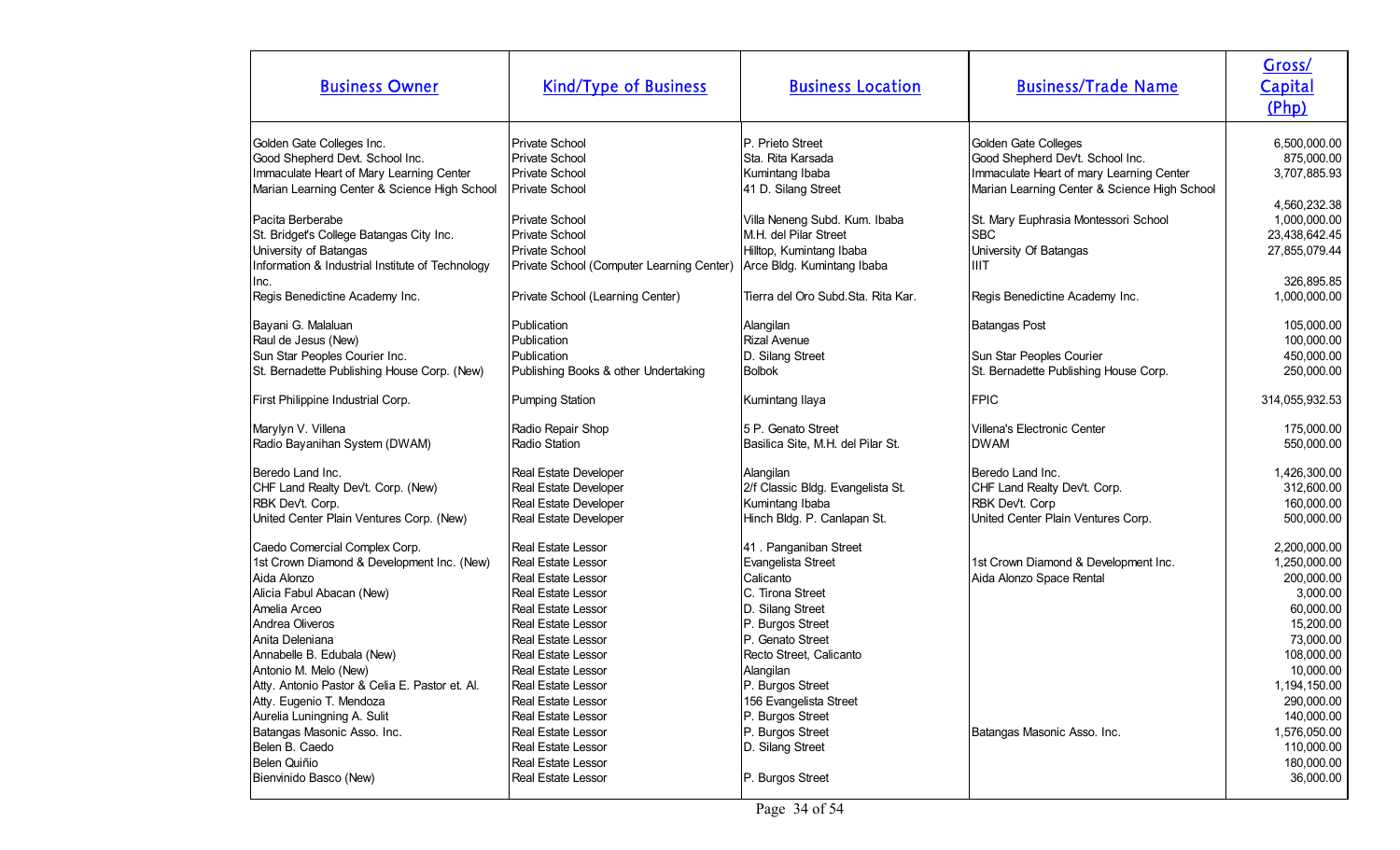| <b>Business Owner</b>                                                                                                                                                                                                                                                                                                                                                                                                                                                                                                                                                                                                                                                                                                                                                                                                                                                                                                                                                       | <b>Kind/Type of Business</b>                                                                                                                                                                                                                                                                                                                                                                                                                                                                                                                                                                                                                                                                                                                                                                                                                                                                                                                                                                                                                       | <b>Business Location</b>                                                                                                                                                                                                                                                                                                                                                                                                                                                                                                                                                                                                                                                                                                                                                                                                                            | <b>Business/Trade Name</b>       | Gross/<br>Capital<br>(Php)                                                                                                                                                                                                                                                                                                                                                                                                                                                                                                                                                 |
|-----------------------------------------------------------------------------------------------------------------------------------------------------------------------------------------------------------------------------------------------------------------------------------------------------------------------------------------------------------------------------------------------------------------------------------------------------------------------------------------------------------------------------------------------------------------------------------------------------------------------------------------------------------------------------------------------------------------------------------------------------------------------------------------------------------------------------------------------------------------------------------------------------------------------------------------------------------------------------|----------------------------------------------------------------------------------------------------------------------------------------------------------------------------------------------------------------------------------------------------------------------------------------------------------------------------------------------------------------------------------------------------------------------------------------------------------------------------------------------------------------------------------------------------------------------------------------------------------------------------------------------------------------------------------------------------------------------------------------------------------------------------------------------------------------------------------------------------------------------------------------------------------------------------------------------------------------------------------------------------------------------------------------------------|-----------------------------------------------------------------------------------------------------------------------------------------------------------------------------------------------------------------------------------------------------------------------------------------------------------------------------------------------------------------------------------------------------------------------------------------------------------------------------------------------------------------------------------------------------------------------------------------------------------------------------------------------------------------------------------------------------------------------------------------------------------------------------------------------------------------------------------------------------|----------------------------------|----------------------------------------------------------------------------------------------------------------------------------------------------------------------------------------------------------------------------------------------------------------------------------------------------------------------------------------------------------------------------------------------------------------------------------------------------------------------------------------------------------------------------------------------------------------------------|
| Brentee Almerino (New)<br>Carlito C. Go<br>Carlito Go (New)<br>Carlo Magno Rayos (New)<br>Carmen Borillo<br>Carmen Manalo<br>Catalina Paradero (New)<br>Catalina Perez<br>Cesar Macatangay<br>Cipriano P. Manalo<br>Clodualdo M. Mortel (New)<br>Consuelo A. gempes<br>Corazon Dimaano (New)<br>Corazon M. Aquino (New)<br>Cristina E. Marasigan (New)<br>Cruzmar Corp.<br>Danilo G. Escano<br>David Tan & Chua Wo<br>Delia V. Lopez/Virginia V. Caedo<br>Demetrio O. Robles<br>Divina Dy<br>Divina Villanueva<br>Dr. Antonio M. Palacios Jr.<br>Dr. Filomeno M. Contreras (New)<br>Dr. Luis Lira<br>Dr. Manuel H. Pastor<br>Dr. Mary Marjorie B. Montalbo<br>Dr. Ursula Ablog<br>Eduardo Beltran<br><b>Efren Catalas</b><br>Eladio V. Ramirez (New)<br>Elena Ferriols<br>Enrique T. Cortez<br>Enrique T. Cortez<br>Erlinda Fajardo<br>Erlinda L. Castillo<br>Erlinda L. Castillo<br>Erlinda L. Castillo<br>Erlinda Macatangay<br>Estanislao Godoy<br>Ester M. Cantos (new) | <b>Real Estate Lessor</b><br><b>Real Estate Lessor</b><br><b>Real Estate Lessor</b><br><b>Real Estate Lessor</b><br>Real Estate Lessor<br>Real Estate Lessor<br>Real Estate Lessor<br><b>Real Estate Lessor</b><br>Real Estate Lessor<br>Real Estate Lessor<br><b>Real Estate Lessor</b><br>Real Estate Lessor<br>Real Estate Lessor<br>Real Estate Lessor<br><b>Real Estate Lessor</b><br><b>Real Estate Lessor</b><br>Real Estate Lessor<br>Real Estate Lessor<br><b>Real Estate Lessor</b><br>Real Estate Lessor<br><b>Real Estate Lessor</b><br><b>Real Estate Lessor</b><br>Real Estate Lessor<br>Real Estate Lessor<br><b>Real Estate Lessor</b><br><b>Real Estate Lessor</b><br><b>Real Estate Lessor</b><br>Real Estate Lessor<br>Real Estate Lessor<br>Real Estate Lessor<br>Real Estate Lessor<br>Real Estate Lessor<br>Real Estate Lessor<br>Real Estate Lessor<br>Real Estate Lessor<br>Real Estate Lessor<br><b>Real Estate Lessor</b><br>Real Estate Lessor<br>Real Estate Lessor<br><b>Real Estate Lessor</b><br>Real Estate Lessor | Evangelista Street<br>Rizal Avenue<br><b>Bay City Mall</b><br>Pallocan West<br>D. Silang Street<br>P.Panganiban Street<br>P. Genato Street<br><b>Bolbok</b><br>D. Silang Street<br>P. Panganiban Street<br>Cuta<br>Rizal Avenue<br>P. Herrera Street<br>D. Silang Street<br>Gulod Labac<br>54 Rizal Avenue<br>P.Burgos/Ps. Phils. St.<br>D. Silang Street<br>P. Burgos Street<br>D. Silang/M.H. del Pilar St.<br>P. Burgos Street<br>P. Burgos Street<br>P. Burgos Street<br>D. Silang Street<br>Rizal Avenue<br>Cuta<br>P. Burgos Street<br>Evangelista Street<br>Hilltop, Kumintang Ibaba<br>C. Tirona/D. Atienza St.<br>R.R. Station, Brgy. 24<br>P. Burgos Street<br>Rizal Avenue<br>Rizal Avenue<br>A. Delas Alas Drive<br>Kumintang Ilaya<br>Kumintang Ibaba<br>M. De Jesus Street<br>P. Burgos Street<br><b>Rizal Avenue</b><br>Rizal Avenue | Cruzmar Corp.<br>Romero Dy Bldg. | 50,000.00<br>800,000.00<br>7,000,000.00<br>50,000.00<br>80,000.00<br>180,000.00<br>60,000.00<br>105,000.00<br>90,000.00<br>31,600.00<br>150,000.00<br>459,000.00<br>91,200.00<br>456,000.00<br>250,000.00<br>462,000.00<br>198,000.00<br>734,078.86<br>1,600,202.00<br>28,500.00<br>323,000.00<br>80,000.00<br>150,000.00<br>90,000.00<br>632,732.46<br>42,000.00<br>260,000.00<br>140,000.00<br>285,028.00<br>74,000.00<br>54,000.00<br>5,000.00<br>464,000.00<br>610,000.00<br>15,000.00<br>180,000.00<br>72,000.00<br>36,000.00<br>243,300.00<br>39,000.00<br>36,000.00 |
| Ethelfredo Arellano (New)<br>Fe C. De Mesa                                                                                                                                                                                                                                                                                                                                                                                                                                                                                                                                                                                                                                                                                                                                                                                                                                                                                                                                  | Real Estate Lessor<br>Real Estate Lessor                                                                                                                                                                                                                                                                                                                                                                                                                                                                                                                                                                                                                                                                                                                                                                                                                                                                                                                                                                                                           | Atienza Street<br>D. Silang Street                                                                                                                                                                                                                                                                                                                                                                                                                                                                                                                                                                                                                                                                                                                                                                                                                  |                                  | 120,000.00<br>60,000.00                                                                                                                                                                                                                                                                                                                                                                                                                                                                                                                                                    |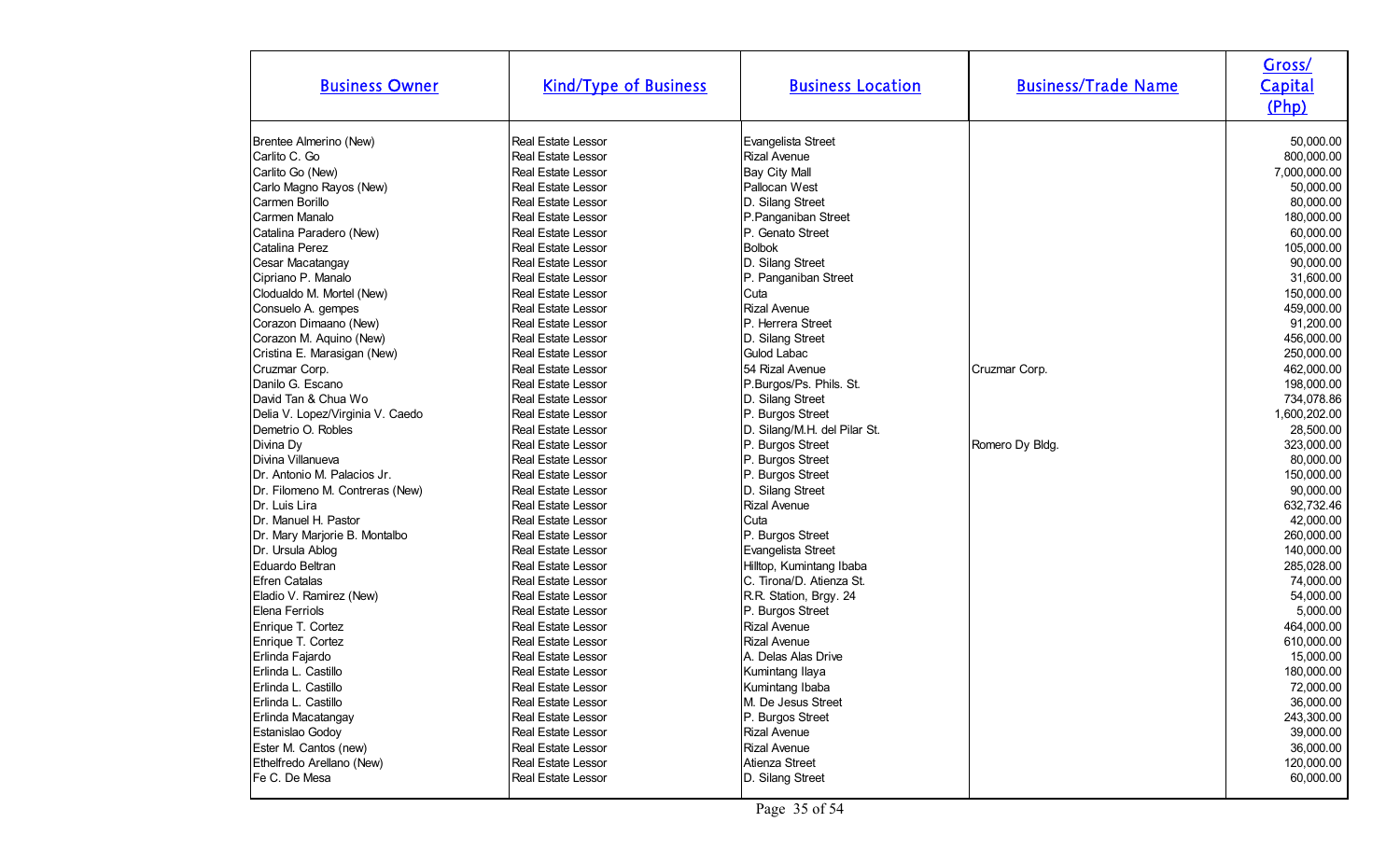| <b>Business Owner</b>           | <b>Kind/Type of Business</b> | <b>Business Location</b>    | <b>Business/Trade Name</b> | Gross/<br>Capital<br>(Php) |
|---------------------------------|------------------------------|-----------------------------|----------------------------|----------------------------|
| Felicidad L. Rilloma            | <b>Real Estate Lessor</b>    | <b>Rizal Avenue</b>         |                            | 240,000.00                 |
| Fidela M. Gualberto             | <b>Real Estate Lessor</b>    | Kumintang Ibaba             |                            | 174,000.00                 |
| Gloria Allvarez (New)           | Real Estate Lessor           | 4 C. Tirona Street          |                            | 100,000.00                 |
| Guillermo C. Lopez              | <b>Real Estate Lessor</b>    | A. Delas Alas Drive         |                            | 15,000.00                  |
| H.C. Tomson Dev't. Corp.        | Real Estate Lessor           | D. Silang Street            | H.C. Tomson Dev't. Corp.   | 2,955,414.64               |
| Hilarion E. Laya (New)          | Real Estate Lessor           | Kumintang Ibaba             |                            | 90,000.00                  |
| Irene A. Sambo                  | Real Estate Lessor           | C. Tirona Street            |                            | 60,000.00                  |
| Jimmy M. Delgado                | <b>Real Estate Lessor</b>    | Evangelista Street          |                            | 28,000.00                  |
| Jose A. Pastor et. Al           | Real Estate Lessor           | P. Burgos Street            |                            | 302,709.30                 |
| Jose Beredo Et Al               | <b>Real Estate Lessor</b>    | 55 P. Burgos Street         |                            | 330,000.00                 |
| Jose Delgado Sr.                | <b>Real Estate Lessor</b>    | R. Avenue/P. Zamora St.     |                            | 660,000.00                 |
| Jose I. Cantos (New)            | Real Estate Lessor           | Sitio 4, Balagtas           |                            | 144,000.00                 |
| Josefa dela Peña                | <b>Real Estate Lessor</b>    | M. H. Del Pilar Street      |                            | 384,000.00                 |
| Juan G. Guinto                  | <b>Real Estate Lessor</b>    | 205 D. Silang Street        |                            | 110,000.00                 |
| Kalmia Luisa Caedo              | Real Estate Lessor           | 42 P. Panganiban Street     |                            | 750,000.00                 |
| Leslie B. Espino (New)          | <b>Real Estate Lessor</b>    | P. Mendoza Street           |                            | 180,000.00                 |
| Lourdes M. Atienza              | Real Estate Lessor           | 35 D. Silang Street         |                            | 139,500.00                 |
| Lucila Ada                      | <b>Real Estate Lessor</b>    | Kumintang Ibaba             |                            | 216,000.00                 |
| Lucio V. Panganiban (New)       | Real Estate Lessor           | 83 J. Caedo Street          |                            | 12,000.00                  |
| Luisa B. Montalbo               | <b>Real Estate Lessor</b>    | D. Silang Street            |                            | 150,000.00                 |
| Lydia Villamater                | <b>Real Estate Lessor</b>    | P. Burgos Street            |                            | 60,000.00                  |
| Ma. Adela C. Francisco (New)    | <b>Real Estate Lessor</b>    | C. Tirona Street            |                            | 50,000.00                  |
| Ma. Crisostoma L. Exconde (New) | Real Estate Lessor           | P. Genato Street            |                            | 50,000.00                  |
| Ma. Rolanda C. Bathan (New)     | <b>Real Estate Lessor</b>    | <b>Balagtas</b>             |                            | 36,000.00                  |
| Manuel M. Lat                   | <b>Real Estate Lessor</b>    | 103 P. Burgos Street        |                            | 110,000.00                 |
| Marcela P. Cañete               | <b>Real Estate Lessor</b>    | P. Prieto Street            |                            | 62,400.00                  |
| Marcelo M. Gonzales             | <b>Real Estate Lessor</b>    | 111 Evangelista Street      |                            | 192,000.00                 |
| Maria Minda Caedo               | Real Estate Lessor           | <b>Rizal Avenue</b>         |                            | 750,000.00                 |
| Mario Cuasay                    | Real Estate Lessor           | P. Panganiban Street        |                            | 124,800.00                 |
| Marissa R. Mendoza              | <b>Real Estate Lessor</b>    | P. Burgos Street            |                            | 35,000.00                  |
| Milagros Arce (New)             | Real Estate Lessor           | Kumintang Ibaba             |                            | 100,000.00                 |
| Myra D. Arceo                   | Real Estate Lessor           | D. Silang Street            |                            | 25,000.00                  |
| Myrna L. Buyao                  | Real Estate Lessor           | 37 P. Canlapan Street       |                            | 60,000.00                  |
| Napolen delos Reyes             | <b>Real Estate Lessor</b>    | M. H. Del Pilar Street      |                            | 90,000.00                  |
| Nemar Realty Corp.              | Real Estate Lessor           | P. Burgos Street            | Nemar Realty Corp.         | 575,000.00                 |
| Nestor S. Manalo                | Real Estate Lessor           | Arrieta Subd.               |                            | 75,000.00                  |
| Nina R. Blabagno                | <b>Real Estate Lessor</b>    | C. Tirona Street            |                            | 430,000.00                 |
| Nora P. Tolentino               | Real Estate Lessor           | D. Silang/D. Atienza St.    | Capitol Building Co.       | 200,000.00                 |
| Norbert M. Magsino (New)        | <b>Real Estate Lessor</b>    | UniverseSt. GCH, Alangilan  |                            | 336,000.00                 |
| Norberto M. Magsino (New)       | <b>Real Estate Lessor</b>    | Universe St. GCH, Alangilan |                            | 336,000.00                 |
| Nydia Christina S. Ambida (New) | Real Estate Lessor           | P. Burgos Street            | NCS Ambida Property Lessor | 190,000.00                 |
| Ofelia G. Hernandez             | Real Estate Lessor           | P. Burgos Street            |                            | 904,316.36                 |
| Ofelia J. Hernandez             | Real Estate Lessor           | Kumintang Ibaba             |                            | 158,000.00                 |
|                                 |                              |                             |                            |                            |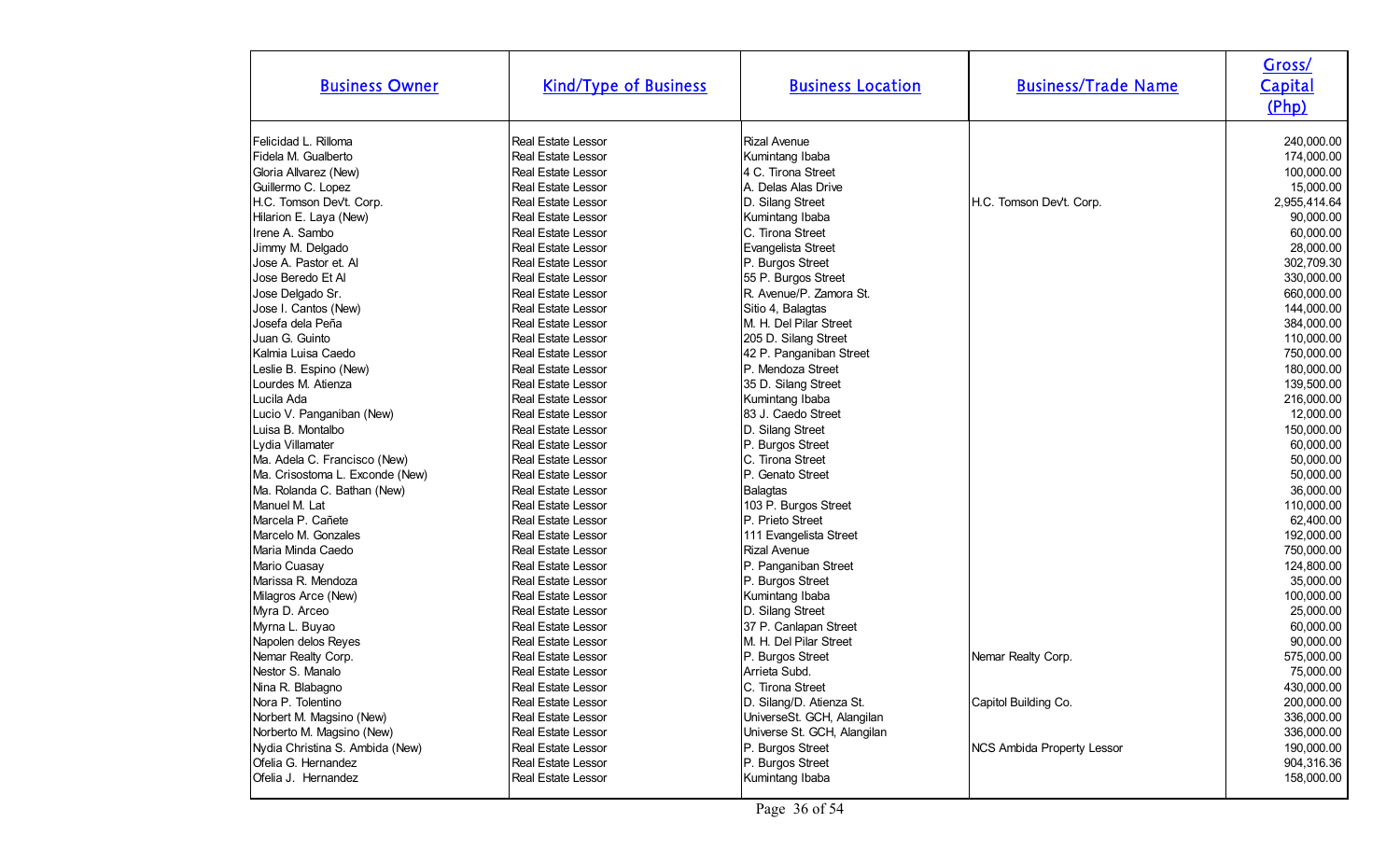| <b>Business Owner</b>                 | <b>Kind/Type of Business</b> | <b>Business Location</b>   | <b>Business/Trade Name</b>            | Gross/<br>Capital<br>(Php) |
|---------------------------------------|------------------------------|----------------------------|---------------------------------------|----------------------------|
| Ofelia J. Hernandez                   | <b>Real Estate Lessor</b>    | Alangilan                  |                                       | 1,061,480.00               |
| Pacita A. Berberabe                   | Real Estate Lessor           | D. Silang/Evangelista St.  |                                       | 540,000.00                 |
| Patrocina D. Dimaano (New)            | <b>Real Estate Lessor</b>    | Kumintang Ibaba            |                                       | 70,000.00                  |
| Pelagia G. Mendoza                    | <b>Real Estate Lessor</b>    | <b>Rizal Avenue</b>        |                                       | 72,000.00                  |
| Pilipinas Shell Petroleum Corp.       | Real Estate Lessor           | Tabangao                   | <b>PSPC</b>                           | 1,083,999.00               |
| Progressive Sales & Dev't. Co.        | Real Estate Lessor           | P. Burgos Street           | Progressive Sales & Dev't. Co.        | 717,429.00                 |
| Rafael Sarmiento                      | Real Estate Lessor           | D. Silang Street           |                                       | 30,000.00                  |
| rafiel Jose Kabatay                   | <b>Real Estate Lessor</b>    | Kumintang Ibaba            | <b>RVK Four Property Mgt.</b>         | 210,000.00                 |
| Ramon D. Bathan III (New)             | Real Estate Lessor           | 20 P. Prieto Street        |                                       | 40,000.00                  |
| Remedios Cabral (New)                 | <b>Real Estate Lessor</b>    | C. Tirona Street           |                                       | 72,000.00                  |
| Remedios Fetalvero                    | Real Estate Lessor           | Arrieta Subd.              |                                       | 60,000.00                  |
| Richmore Realty & Deve't. Corp.       | Real Estate Lessor           | Caedo, Calicanto           | Richmore Realty & Dev't. Corp.        | 11,363,649.00              |
| Rolando Ramirez                       | Real Estate Lessor           | Rizal Avenue               |                                       | 262,000.00                 |
| Romeo Cueto (New)                     | <b>Real Estate Lessor</b>    | San Isidro                 |                                       | 30,000.00                  |
| Ron Vincent Caguimbal (New)           | Real Estate Lessor           | <b>Rizal Avenue</b>        | <b>RV Caguimbal Property Lessor</b>   | 600,000.00                 |
| Ruperta Clarin                        | Real Estate Lessor           | A. Delas Alas Drive        |                                       | 30,000.00                  |
| Sajete Realty & Development Corp.     | <b>Real Estate Lessor</b>    | 10 P. BurgosStreet         | Sajete Realty & Development Corp.     | 2,601,507.18               |
| Simeon Y. Acuzar                      | <b>Real Estate Lessor</b>    | D. Silang Street           |                                       | 113,000.00                 |
| Simeona Armamento (New)               | Real Estate Lessor           | R.R. Station, Brgy. 24     |                                       | 42,000.00                  |
| Socorro I. Ingco                      | <b>Real Estate Lessor</b>    | P. Mendoza                 |                                       | 100,000.00                 |
| Socorro Montalbo                      | Real Estate Lessor           | Rizal Avenue               |                                       | 150,000.00                 |
| Teodoro P. Gomez (New)                | <b>Real Estate Lessor</b>    | Arce Subd. Kumintang Ibaba |                                       | 100,000.00                 |
| Teresita Borbon                       | Real Estate Lessor           | Rizal Avenue               |                                       | 40,000.00                  |
| Travellers Life Ass. Of the Phil Inc. | <b>Real Estate Lessor</b>    | Kumintang Ilaya            | Travellers Life Ass. Of the Phil Inc. | 302,314.88                 |
| Urbano Mojares Jr.                    | Real Estate Lessor           | Alangilan                  |                                       | 240,000.00                 |
| Urbano Mojares Jr.                    | Real Estate Lessor           | D. Silang Street           |                                       | 84,000.00                  |
| Urbano Mojares Jr.                    | <b>Real Estate Lessor</b>    | P. Burgos Street           |                                       | 75,000.00                  |
| <b>Vicente Caballes</b>               | <b>Real Estate Lessor</b>    | D. Silang Street           |                                       | 145,000.00                 |
| Victor Ortega (New)                   | <b>Real Estate Lessor</b>    | Vergara Street             |                                       |                            |
| Vilma Abaya Dimacuha (New)            | Real Estate Lessor           | D. Silang Street           |                                       | 50,000.00                  |
| Virginia M. Gutierrez (New)           | <b>Real Estate Lessor</b>    | Evangelista Street         |                                       | 60,000.00                  |
| Wenseslawa p. Macalinao               | Real Estate Lessor           | 160 Evangelista St.        |                                       | 70,000.00                  |
| Wilson Lee Yu                         | Real Estate Lessor           | <b>Balagtas</b>            |                                       | 365,000.00                 |
| Zenaida I. Mercado                    | Real Estate Lessor           | <b>Rizal Avenue</b>        |                                       | 110,000.00                 |
| Norma B. Garcia (New)                 | <b>Real Estate Lessor</b>    | D. Silang Street           |                                       | 50,000.00                  |
| Virginia A. Tablate (New)             | Real Estate Lessor           | Pallocan West              |                                       | 4,000.00                   |
| Juana de Jesus                        | Real Estate Lessor           | 18 D. Silang Street        |                                       | 95,000.00                  |
| Claudia L. Macalalad                  | Real Estate Lessor           | Calicanto                  |                                       | 35,000.00                  |
| Javier B. Villena                     | Real Estate Lessor           | Sta. Rita Karsada          |                                       | 40,000.00                  |
| Rhona A. Bautista                     | Real Estate Lessor           | Evangelista Street         |                                       | 600,000.00                 |
| Florencio Cabral Jr. (New)            | Real Estate Lessor           | Cuta                       |                                       | 48,000.00                  |
| Teresita V. Spira (New)               | Real Estate Lessor           | D. Silang Street           |                                       | 90,000.00                  |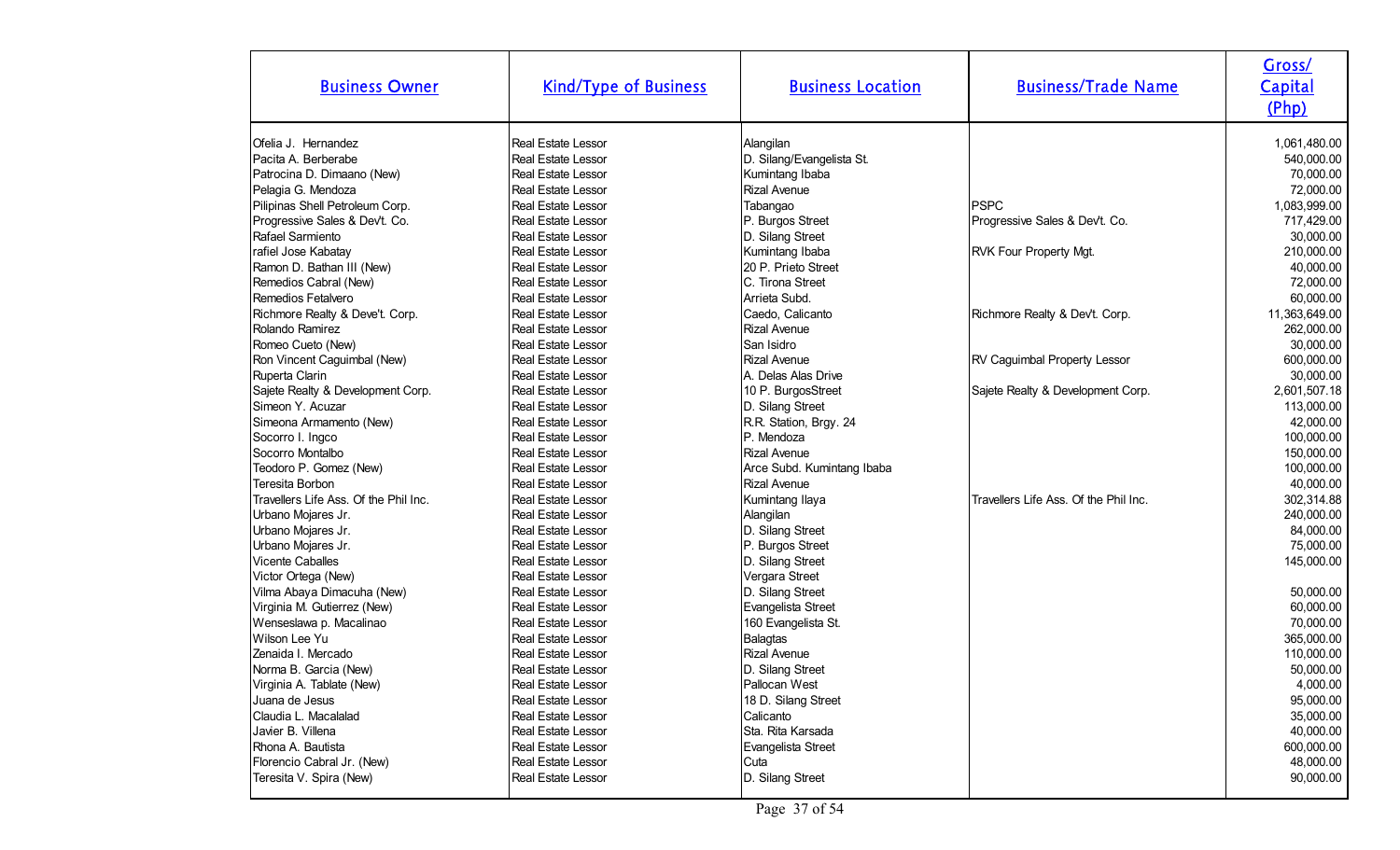| <b>Business Owner</b>                                                                                                                                                                                                                                                   | <b>Kind/Type of Business</b>                                                                                                                           | <b>Business Location</b>                                                                                                                                                                                              | <b>Business/Trade Name</b>                                                                                                                            | Gross/<br>Capital<br>(Php)                                                                                                                           |
|-------------------------------------------------------------------------------------------------------------------------------------------------------------------------------------------------------------------------------------------------------------------------|--------------------------------------------------------------------------------------------------------------------------------------------------------|-----------------------------------------------------------------------------------------------------------------------------------------------------------------------------------------------------------------------|-------------------------------------------------------------------------------------------------------------------------------------------------------|------------------------------------------------------------------------------------------------------------------------------------------------------|
| Pablito Bunquin<br>Vicente Robles (New)<br>Zosima Driz (New)<br>Hugo R. Untalan Jr. (New)                                                                                                                                                                               | Real Estate Lessor (1 door)<br>Real Estate Lessor (3-door apartment)<br>Real Estate Lessor (5-door Apartment)<br>Real Estate Lessor (Boarding House)   | D. Atienza Street<br>Amihan Village, Balagtas<br><b>Rizal Avenue</b><br>Pastor Road, Brgy. 14                                                                                                                         |                                                                                                                                                       | 36,000.00<br>120,000.00<br>40,000.00<br>100,000.00                                                                                                   |
| Winnie B. Bico (New)<br>Buenas Aeris Const. & Development Corp. (New) Realty Office                                                                                                                                                                                     | Realty & General Services                                                                                                                              | Sterling Hieghts, Alangilan<br>2/F Capital Bldg. D. Silang/Atienza St.                                                                                                                                                | W.B. Bico Realty & Gen. Services<br>Buenas Aeris Const. & Development Corp.                                                                           | 50,000.00<br>7,000.00                                                                                                                                |
| Center Plain Realty Corp.<br>F.B. Cueto Realty Corp.<br>First Frontier Realty Ventures Inc. (New)<br>Lamberto Noblefranca I. (New)<br>Regis Benedictine Property Holding Inc,.(New)                                                                                     | Realty Office<br>Realty Office<br>Realty Office<br>Realty Office<br>Realty Office                                                                      | 2/f Dunkin Donut Bldg. P. Burgos St.<br>2/f Dunkin Donut Bldg. P. Burgos Street<br>Evangelista Street<br>2/F Capital Bldg. D. Silang/Atienza St.<br>Sta. Rita Karsada                                                 | F. B. Cueto Realty Office<br>First Frontier Realty Ventures Inc.<br>Regis Benedictine Property Holding Inc,.                                          | 412,000.00<br>112,500.00<br>50,000.00<br>10,000.00<br>187,000.00                                                                                     |
| Rolando D. Caturan (New)                                                                                                                                                                                                                                                | Reception Hall                                                                                                                                         | Kumintang Ibaba                                                                                                                                                                                                       | Ches Aniz Reception hall Services                                                                                                                     | 50,000.00                                                                                                                                            |
| International Job Recruitment Agency Inc. (New)                                                                                                                                                                                                                         | Recruitmeng Agency                                                                                                                                     | M.H. del Pilar St.                                                                                                                                                                                                    | International Job Recruitment Agency Inc.                                                                                                             | 100,000.00                                                                                                                                           |
| Marissa G. Torres                                                                                                                                                                                                                                                       | Ref. & Airconditioning Services                                                                                                                        | Tinga Labac                                                                                                                                                                                                           | Makiling Ref. & Aircon Services                                                                                                                       | 70,000.00                                                                                                                                            |
| Juny Maria R. Perez (New)                                                                                                                                                                                                                                               | Rentals (Gowns & Barong)                                                                                                                               | P. Burgos Street                                                                                                                                                                                                      | J.M. Perez Bridal Shoppe                                                                                                                              | 20,000.00                                                                                                                                            |
| Delia R. Lim                                                                                                                                                                                                                                                            | Repacking/Processing & Selling & Cereals<br>& Sweets                                                                                                   | <b>Rizal Avenue</b>                                                                                                                                                                                                   | Dr. Lim Food Products                                                                                                                                 | 2,000,000.00                                                                                                                                         |
| Edgardo Tanas Montalbo<br>Osmundo V. Umali                                                                                                                                                                                                                              | Repair Shop<br>Repair Shop (Appliances)                                                                                                                | Kumintang Ilaya<br>Alangilan                                                                                                                                                                                          | Jaloma Enterprises                                                                                                                                    | 74,300.00<br>200,000.00                                                                                                                              |
| 125 Resort Corp. (New)                                                                                                                                                                                                                                                  | Resort                                                                                                                                                 | Alangilan                                                                                                                                                                                                             | 125 Resort Corp.                                                                                                                                      | 150,000.00                                                                                                                                           |
| Aniceto de Castro<br>Benedict V. Alolod (New)<br>Citichow Food Corp.<br>Elpidio Noel C. Mac<br>Emely M. Baluya (New)<br>Grace G. Catapang<br>Herminigildo Dimaculangan<br>Isabelina S. Antenor<br>Lema J. Rivera & Albert C. Alimaya (New)<br>Lino R. Lim<br>Luis B. Uy | Restaurant<br>Restaurant<br>Restaurant<br>Restaurant<br>Restaurant<br>Restaurant<br>Restaurant<br>Restaurant<br>Restaurant<br>Restaurant<br>Restaurant | <b>JPMM</b><br>Pallocan West<br><b>Rizal Avenue</b><br>190 Evangelista Street<br><b>Balagtas</b><br>Tinga Labac<br><b>JPMM</b><br><b>JPMM</b><br>Port Area, Sta. Clara<br>R. Ave./P. Canlapan<br>P. Panganiban Street | Stall No. 12<br>El Fediccios Restaurant<br>Chowking<br>Stall No. 06<br>Stall No. 07<br>13 Keno Resto & Coffee Shop<br>Giok's Restaurant<br>Kay's Nook | 110,000.00<br>50,000.00<br>3,874,831.70<br>330.000.00<br>20,000.00<br>200,000.00<br>65,000.00<br>140,000.00<br>40,000.00<br>781,125.65<br>330,000.00 |
| Marcosa P. Generosa<br>Marilou B. Uy                                                                                                                                                                                                                                    | Restaurant<br>Restaurant                                                                                                                               | <b>JPMM</b><br>Kumintang Ibaba                                                                                                                                                                                        | Stal No. 11<br>A & M Village Restaurant                                                                                                               | 82,000.00<br>450,000.00                                                                                                                              |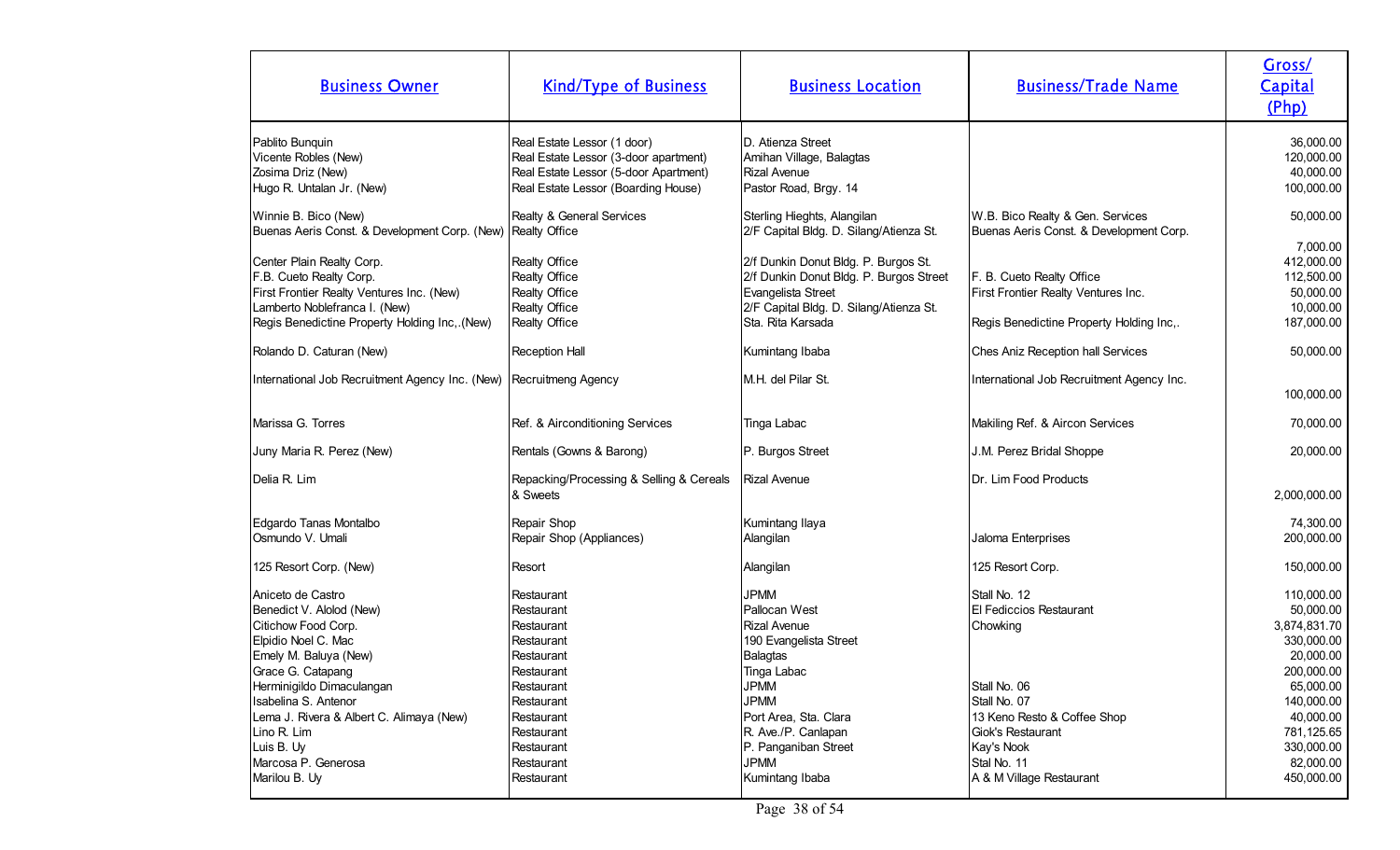| <b>Business Owner</b>                 | <b>Kind/Type of Business</b>             | <b>Business Location</b>             | <b>Business/Trade Name</b>        | Gross/<br>Capital<br>(Php) |
|---------------------------------------|------------------------------------------|--------------------------------------|-----------------------------------|----------------------------|
| Mary Cris M. Caballes (New)           | Restaurant                               | Hilltop, Kumintang Ibaba             | <b>Caballes Resto</b>             | 60,000.00                  |
| Michael R. Mojares (New)              | Restaurant                               | Alangilan                            | <b>MGM Kitchenette Branch III</b> | 20,000.00                  |
| Nenita Uy Perez                       | Restaurant                               | P. Burgos Street                     | Goodish Fastfood                  | 780,000.00                 |
| New Smart Food Corp.                  | Restaurant                               | P. Burgos Street                     |                                   | 989,412.50                 |
| Remedios Magtibay                     | Restaurant                               | <b>JPMM</b>                          | Stall No. 08                      | 110,000.00                 |
| Ricardo Narciso (New)                 | Restaurant                               | <b>Bolbok</b>                        |                                   | 30,000.00                  |
| Rosel Marcaida (New)                  | Restaurant                               | Gulod                                |                                   |                            |
| Simeona Magtibay                      | Restaurant                               | <b>JPMM</b>                          | Stall No. 135                     | 470,000.00                 |
| SMTCDC Food Corp. (New)               | Restaurant                               | D. Silang Street                     |                                   | 400,000.00                 |
| Southside Country Foods corp.         | Restaurant                               | P. Burgos Street                     | Brownies Chicken                  | 2,903,028.50               |
| Taclobo Club Inc.                     | Restaurant                               | tabangao                             | Taclobo Club Inc.                 | 4,067,781.67               |
| Tomas Perez (New)                     | Restaurant                               | <b>JPMM</b>                          | Stall No. 09                      | 10,000.00                  |
| Urbano Mojares Jr.                    | Restaurant                               | Alegre Street                        | MGM Kitchenette                   | 221,249.00                 |
| Eduardo R. Valenzuela                 | Restaurant & Catering Services           | Kumintang Ilaya                      | Wa Nam Kumintang                  | 129,750.00                 |
| Ichiban Laser Karaoke & Pub House Co. | Restaurant & Pub House                   | Kumintang Ibaba                      | Ichiban                           | 570,000.00                 |
| Corazon Cantos Ng                     | Restaurant w/ Ferm Liq.                  | Evangelista Street                   | "Ho Tsai"                         | 370,000.00                 |
| Victoria Bondad                       | <b>Restaurant w/Beer</b>                 | Sta. Clara                           | The Other Place                   | 1,350,000.00               |
| Hamilton G. Blanco (New)              | Restaurant w/ferm & foreign liq. & Poker | <b>Balagtas</b>                      | Ang Dampa sa Balagtas             |                            |
|                                       | Games                                    |                                      |                                   | 50,000.00                  |
| Isaac landicho Jr.                    | Restaurant w/ferm iq.                    | P. Dandan Street                     | Letty's Panciteria                | 400,000.00                 |
| Venancio Seño Jr.                     | Restaurant w/ferm liq & Ret. Tob.        | Kumintang Ibaba                      | Lutong Bahay sa Sawali            | 1,150,000.00               |
| Romana A. Hernandez                   | Restaurant w/ferm liq.                   | 23 Evangelsita Street.               |                                   | 615,000.00                 |
| Bienvinido Uri                        | Restaurant w/Ferm Liq./Dom. Liq. & Ret.  | <b>Bolbok</b>                        | Kainan sa Diversion               |                            |
|                                       | Tobacco                                  |                                      |                                   | 305,000.00                 |
| Ma. Riza Garote                       | Restaurant w/videoke                     | Tinga Labac                          | Ate Vi                            | 180,000.00                 |
| Conrado P. Bondad                     | Restaurant w/Ferm Liq. & For. Liq.       | P. Burgos Street                     | The Only Place                    | 1,500,000.00               |
| Teresita B. Ababao (New)              | Retail (Mc Donalds)                      | PPA Passenger Terminal 3, Sta. Clara | Mc Donalds                        | 100,000.00                 |
| Rosaura M. Lacsamana (New)            | Retailer                                 | Kumintang Ilaya                      |                                   | 100,000.00                 |
| Nor-Aim Ento (New)                    | Retailer (Accessories Shop)              | <b>Rizal Avenue</b>                  |                                   | 5,000.00                   |
| Delia A. Añonuevo (New)               | Retailer (Accessories)                   | D. Silang Street                     | D. Silang Street                  | 100,000.00                 |
| Promark Industries Inc. (New)         | Retailer (Apparel)                       | SM City Batangas                     | Promark Industries Inc.           | 687,500.00                 |
| Hadjie Amira Ali (New)                | Retailer (Assorted Items)                | Evangelista Street                   |                                   | 30,000.00                  |
| Heartstring Ent. Inc. (New)           | Retailer (Bags & Accessories)            | SM City Batangas                     | Heartstring Ent. Inc.             | 100,000.00                 |
| Heartstring Ent. Inc. (New)           | Retailer (Bags & Accessories)            | SM City Batangas                     | Heartstring Ent. Inc.             | 100,000.00                 |
| Aida Fronda (New)                     | Retailer (Bananas)                       | Malitam                              |                                   | 3,000.00                   |
| Maria Alfonso (New)                   | Retailer (Battery)                       | Calicanto                            | A.M. Alfonso Battery Supply       | 40,000.00                  |
| Adelia Gutierrez (New)                | Retailer (Beauty Products)               | P. Burgos Street                     |                                   | 10,000.00                  |
| Hazel D. Macaraig (New)               | Retailer (Beauty Products)               | A. Delas Alas Drive                  |                                   | 50,000.00                  |
| Marites de Castro (New)               | Retailer (Belgian Waffle)                | SBC Canteen, M. H. del Pilar Street  |                                   | 2,000.00                   |
| Agripina Garcia (New)                 | Retailer (Bread & Juice)                 | SBC Canteen, M. H. del Pilar Street  |                                   | 2,000.00                   |
| Lydia B. Pornela (New)                | Retailer (Buko Juice)                    | Sampaguita, Dolor Subd.              |                                   | 36,000.00                  |
| NCF South Ventures Inc. (New)         | Retailer (Cake & Pastries)               | PPA Passenger terminal 3, Sta. Clara | 'Red Ribbon"                      | 15,000.00                  |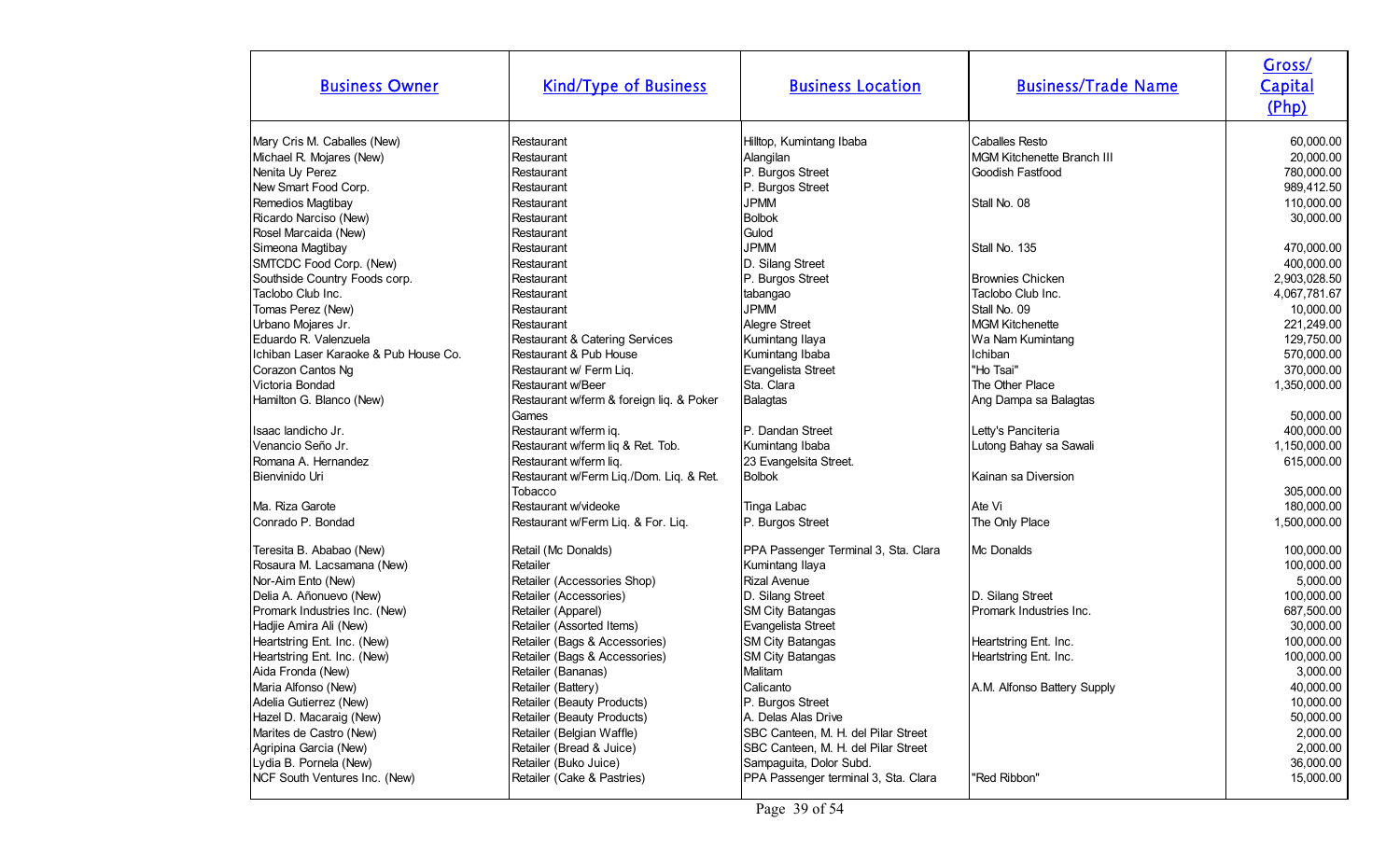| <b>Business Owner</b>                               | <b>Kind/Type of Business</b>                                           | <b>Business Location</b>                      | <b>Business/Trade Name</b>                     | Gross/<br>Capital<br>(Php) |
|-----------------------------------------------------|------------------------------------------------------------------------|-----------------------------------------------|------------------------------------------------|----------------------------|
| Brigido Magtibay (New)                              | Retailer (Candies)                                                     | SBC Canteen, M. H. del Pilar Street           |                                                | 2,000.00                   |
| San Rafael Car Accessories Corp.                    | Retailer (Car Accessories)                                             | Caedo, Calicanto                              | San Rafael Car Accessories Corp.               | 153,208.50                 |
| Adelaida M. Banto (New)                             | Retailer (Cellphone Accessoriess &                                     | Evangelista Street                            |                                                |                            |
|                                                     | Footwear)                                                              |                                               |                                                | 10,000.00                  |
| Asimah B. Manongangsar (New)<br>Comworks Inc. (New) | Retailer (Cellphone Accessoriess)<br>Retailer (Cellphone Accessoriess) | Evangelista Street<br><b>SM City Batangas</b> | Comworks Inc.                                  | 5,000.00                   |
| Mega Cellular Network Inc. (New)                    | Retailer (Cellphones)                                                  | G/f SM City batangas                          | Mega Cellular Networks Inc.                    | 125,000.00<br>175,000.00   |
| Leonilo S. Andaya (New)                             | Retailer (Clay Pot)                                                    | Gulod Labac                                   |                                                | 15,000.00                  |
| Shirley Uy (New)                                    | Retailer (Cooked Food)                                                 | SBC Canteen, M. H. del Pilar Street           |                                                | 2,000.00                   |
| Luvy M. Robles (New)                                | Retailer (Diapers & Other Products)                                    | P. Genato Street                              | Rohjan Charles Diapers & Other Baby Essentials |                            |
|                                                     |                                                                        |                                               |                                                | 10,000.00                  |
| Conrado Bondad (New)                                | Retailer (Donut-Hot Loap)                                              | SBC Canteen, M. H. del Pilar Street           |                                                | 2,000.00                   |
| Bright Alliance Ent. Corp. (New)                    | Retailer (Donuts)                                                      | Citimart Annex, Rizal Avenue                  | Mister Donut                                   | 125,000.00                 |
| Meladie M. Catubay (New)                            | Retailer (Empanada)                                                    | G/f SM City batangas                          | Mitas Empanada                                 | 30,000.00                  |
| Dolores G. Lontoc (New)                             | Retailer (Feeds)                                                       | Pallocan West                                 |                                                | 15,000.00                  |
| Aniceto A. Asi (New)                                | Retailer (Fried Chicken)                                               | Conde Labac                                   | Chito's Fried Chicken                          | 10,000.00                  |
| Karren A. Balina (New)                              | Retailer (Hair Accessories                                             | <b>SM City Batangas</b>                       | Pinkbox Enterprises                            | 50,000.00                  |
| Britmix Inc. (New)                                  | Retailer (Herbal Prod. Food Supplement)                                | <b>SM City Batangas</b>                       |                                                | 100,000.00                 |
| Mylene Plata (New)                                  | Retailer (Hopia)                                                       | Citimart Shop On, Rizal Avenue                | Mye Hopia Cart                                 | 50,000.00                  |
| Florencio E. Castillo (New)                         | Retailer (Ice Cream)                                                   | SM City Batangas                              | FM Supreme Ice Cream                           | 100,000.00                 |
| Lolit Enriquez (New)                                | Retailer (Ice Cream)                                                   | SBC Canteen, M. H. del Pilar Street           |                                                | 2,000.00                   |
| Mayette Geron (New)                                 | Retailer (Ice Cream)                                                   | SBC Canteen, M. H. del Pilar Street           |                                                | 2,000.00                   |
| Wenlyson Inc. (New)                                 | Retailer (Ice Cream)                                                   | Alangilan                                     | Wenlyson Inc.                                  | 20,000.00                  |
| Edlice Food Corp. (New)                             | Retailer (Japanese Cake)                                               | SM City Batangas                              | Edlice Food Corp.                              | 100,000.00                 |
| Hylene V. Duhaylungsod (New)                        | Retailer (Ladies Accessories)                                          | D. Silang Street                              | HDV Ladies Accessories Center                  | 20,000.00                  |
| Baliwag Lechon Manok Inc. (New)                     | Retailer (Lechon Manok)                                                | Pallocan West                                 | baliwag Lechon Manok                           | 125,000.00                 |
| Tristan M. Alcantara                                | Retailer (Lights & Décor)                                              | Leona Bldg. P. Burgos Street                  |                                                | 70,000.00                  |
| Belen Salvador (New)                                | Retailer (Litson Baboy & baka)                                         | P. Herrera Street                             |                                                | 10,000.00                  |
| Merlita P. Valenzuela (New)                         | Retailer (Litson Manok)                                                | M. H. Del Pilar Street                        |                                                | 20,000.00                  |
| Caloocan Gas Corp.                                  | Retailer (LPG)                                                         | <b>Bolbok</b>                                 | Caloocan Gas                                   |                            |
| Amparo Cadorna                                      | Retailer (Medicinal Plants)                                            | <b>JPMM</b>                                   | Stall No. 12                                   | 72,000.00                  |
| Lucrecia Fran (New)                                 | Retailer (Men & Ladies Accessories)                                    | P. Burgos Street                              | Giocelli-GEM Fashion Accessories               | 10,000.00                  |
| Brenda A. Merin (New)                               | Retailer (Metal Trophy)                                                | Dumantay                                      | PJM Metal Trophy Center                        | 200,000.00                 |
| Percival A. Barlos (New)                            | Retailer (Motor Vehicles Parts &                                       | Alangilan                                     | Val's Parts Supply                             |                            |
|                                                     | Accessories)                                                           |                                               |                                                | 384,245.50                 |
| Layer Superior InstrumentsInc.(New)                 | Retailer (Musical Instruments)                                         | SM City Batangas                              | Layer Superior InstrumentsInc.                 | 300,000.00                 |
| Lyric Piano & Organ Corp. (New)                     | Retailer (Musical Instruments)                                         | G/f SM City batangas                          | Lyrics Piano & Organ Corp.                     | 250,000.00                 |
| Pauline Plata (New)                                 | Retailer (Nachos)                                                      | SBC Canteen, M. H. del Pilar Street           |                                                | 2,000.00                   |
| Nenita G. Cantos (New)                              | Retailer (Party Needs)                                                 | 25 P. Burgos Street                           | Nitz Party Needs                               | 5,000.00                   |
| Jumbo Inc. (New)                                    | Retailer (Pasalubong)                                                  | PPA Passenger Terminal 3, Sta. Clara          | Jumbo Inc.                                     | 30,000.00                  |
| Central Affirmative Co. Inc. (New)                  | Retailer (Perfume)                                                     | 4/f Bay City Mall                             | Central Affirmative Co. Inc.                   | 62,500.00                  |
| Central Affirmative Co. Inc. (New)                  | Retailer (Perfume)                                                     | Citi Mart Shop-On, Rizal Avenue               | Central Affirmative Co. Inc.                   | 62,500.00                  |
| Central Affirmative Co. Inc. (New)                  | Retailer (Perfume)                                                     | Citi-Mart Caedo, Calicanto                    | Central Affirmative Co. Inc.                   | 62,500.00                  |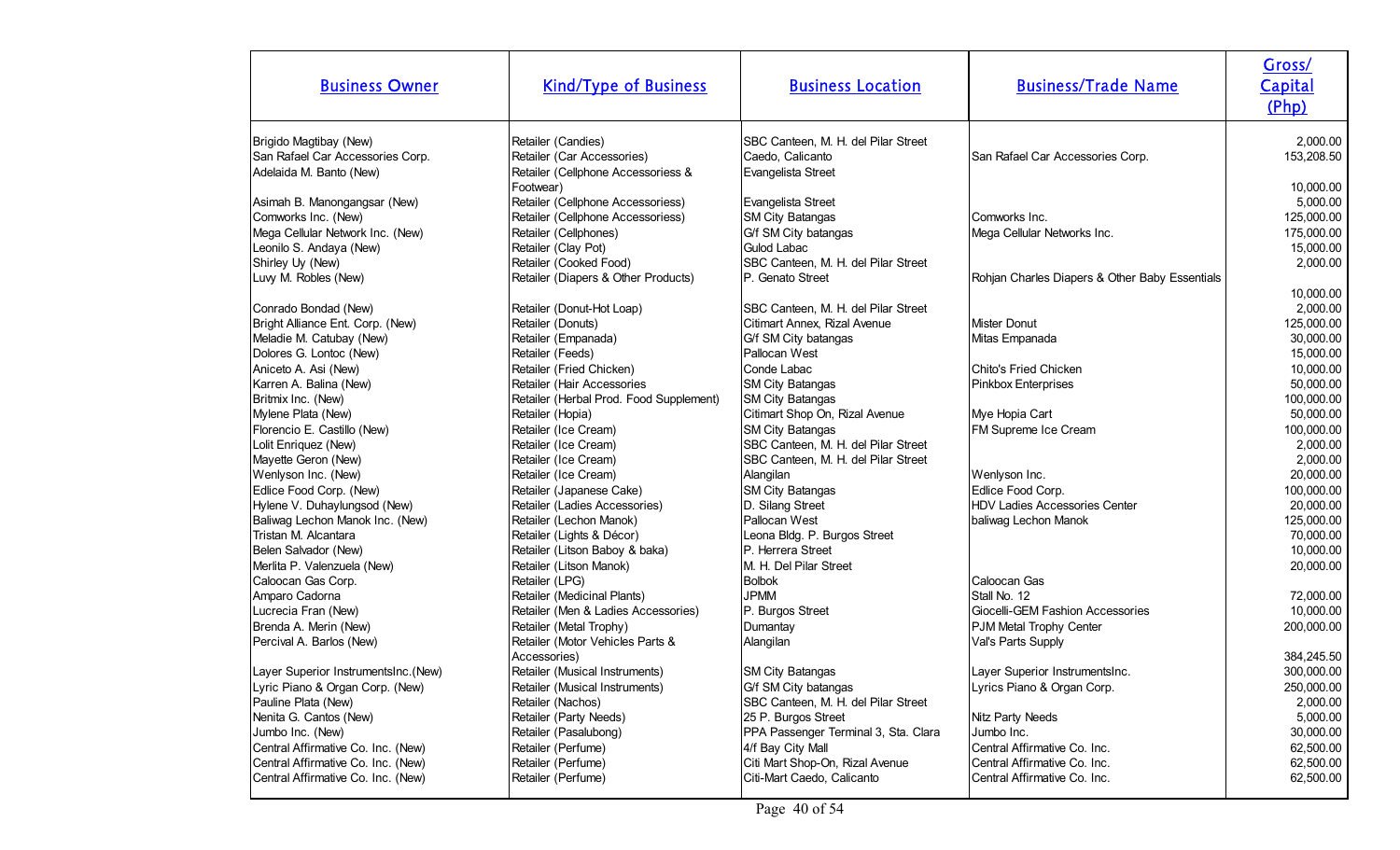| <b>Business Owner</b>                                                                                                                                                                                                                                                                                                                                        | <b>Kind/Type of Business</b>                                                                                                                                                                                                                                                                                                                        | <b>Business Location</b>                                                                                                                                                                                                                                                                                                                                          | <b>Business/Trade Name</b>                                                                                                                        | Gross/<br>Capital<br>(Php)                                                                                                                                                                       |
|--------------------------------------------------------------------------------------------------------------------------------------------------------------------------------------------------------------------------------------------------------------------------------------------------------------------------------------------------------------|-----------------------------------------------------------------------------------------------------------------------------------------------------------------------------------------------------------------------------------------------------------------------------------------------------------------------------------------------------|-------------------------------------------------------------------------------------------------------------------------------------------------------------------------------------------------------------------------------------------------------------------------------------------------------------------------------------------------------------------|---------------------------------------------------------------------------------------------------------------------------------------------------|--------------------------------------------------------------------------------------------------------------------------------------------------------------------------------------------------|
| Andrea Orgiba Chua (New)<br>Southpark Chicken Food Haus Corp. (New)                                                                                                                                                                                                                                                                                          | Retailer (Porcelain)<br>Retailer (Roasted Chicken/Liempo/Grocery)   P. Burgos/C. Tirona St                                                                                                                                                                                                                                                          | 2/f SM City Batangas                                                                                                                                                                                                                                                                                                                                              | China Porcelain Exhibit<br>Andoks Litson Manok                                                                                                    | 150,000.00                                                                                                                                                                                       |
| Southpark Chicken Food Haus Corp. (New)                                                                                                                                                                                                                                                                                                                      | Retailer (Roasted Chicken/Liempo/Grocery) Sta. Clara                                                                                                                                                                                                                                                                                                |                                                                                                                                                                                                                                                                                                                                                                   | <b>Andoks Litson Manok</b>                                                                                                                        | 150,000.00                                                                                                                                                                                       |
| Soccoro Cruz (New)<br>Herminia B. Mananeng (New)<br>Luz Barte (New)<br>Marcela de Leon (New)<br>Rohane A. Collo (New)<br>Cockhouse Corp. (New)<br>Francisco Botigan (New)<br>Teresita C. Marasigan (New)<br>Joy Gool (New)<br>Avelino Cervantes (New)<br>Judith C. Magayano (New)<br>Sonia Celis<br>Marc Ivan Chua Tan (New)<br>Jona Mangscan Aguiking (New) | Retailer (Roasted Pig)<br>Retailer (RTW Ukay-ukay)<br>Retailer (RTW)<br>Retailer (RTW)<br>Retailer (RTW)<br>Retailer (RTW/Footwear)<br>Retailer (RTW/Ukay-ukay)<br>Retailer (RTW-Bargain)<br>Retailer (Sandwich)<br>Retailer (Shoes)<br>Retailer (Silver Accessories)<br>Retailer (Softdrinks)<br>Retailer (Sporting Goods)<br>Retailer (Ukay-ukay) | P. Herrera Street<br>Evangelista Street<br>D. Silang street<br>C. Tirona Street<br>35 P. Zamora Street<br><b>SM City Batangas</b><br>Evangelista Street<br>Pastor Fast Food, D. Silang Street<br>SBC Canteen, M. H. del Pilar Street<br>2/f Bay City Mall, D. Silang St.<br><b>SM City Batangas</b><br>St. Peter Subd. Alangilan<br>Calicanto<br>P. Burgos Street | Anikas Ukay-ukay<br>168 Bats. Marketing<br>Jufran Ukay-ukay<br>Argente's Ladies Accessories Shop<br><b>KMC Enterprises</b><br>Gear-Up Sports Shop | 150,000.00<br>15,000.00<br>100,000.00<br>5,000.00<br>65,000.00<br>50,000.00<br>62,500.00<br>70,000.00<br>5,000.00<br>2,000.00<br>50,000.00<br>50,000.00<br>465,000.00<br>50,000.00<br>200,000.00 |
| Marife A. Barja (New)<br>Virgilio Ting Uy (New)<br>Recto M. Cantos (New)                                                                                                                                                                                                                                                                                     | Retailer (Waffle)<br>Retailer (Watch)<br>Retailer/Wholesale (rice)                                                                                                                                                                                                                                                                                  | g/f Citi-Mart Bldg. Rizal Avenue<br><b>SM City Batangas</b><br>M.H. del Pilar Street                                                                                                                                                                                                                                                                              | Recto-RCJC Blue Ribbon Rice Trading                                                                                                               | 50,000.00<br>1,000,000.00<br>150,000.00                                                                                                                                                          |
| Eusebio P. Cabatay<br>Juliana C. Macatangay<br>Leonilo Macatangay<br>Neila Manalo<br>Dolorosa Andal Almarez (New)<br>Letecia Solis                                                                                                                                                                                                                           | Rice & Corn Store<br>Rice & Corn Store<br>Rice & Corn Store<br>Rice & Corn Store<br><b>Rice Dealer</b><br><b>Rice Retailer</b>                                                                                                                                                                                                                      | <b>JPMM</b><br>Market 1<br>C. Tirona Street<br>Market 1<br>Balagtas<br><b>JPMM</b>                                                                                                                                                                                                                                                                                | Stall No. 335 & 336<br>Stall No. 22<br>Stall No. 17<br>Dolor Almarez Rice Dealer<br>Stall No. 171 & 172                                           | 380,000.00<br>60,000.00<br>820,000.00<br>50,000.00<br>150,000.00<br>150,000.00                                                                                                                   |
| Merlinda D. Agrao<br>Narlito Añonuevo<br>Remedios Macatangay/Ireneo Macatangay<br>Sesinando Arellano (New)<br>Virgilio S. Gayeta<br>Adelaida Espina/Aida Espina Fabellan<br>Aida Villarba (New)<br>Anastacia Delen                                                                                                                                           | <b>Rice Retailer</b><br><b>Rice Retailer</b><br><b>Rice Retailer</b><br><b>Rice Retailer</b><br><b>Rice Retailer</b><br><b>Rice Store</b><br>Rice Store<br><b>Rice Store</b>                                                                                                                                                                        | <b>JPMM</b><br><b>JPMM</b><br><b>JPMM</b><br>Pastor Rd. Cuta<br><b>JPMM</b><br><b>JPMM</b><br>Market 1<br><b>JPMM</b>                                                                                                                                                                                                                                             | Stall No. V-2<br>stall No. 54<br>Stall No. 53<br>Stall No. 94 & 95<br>Stall No. 292<br>Stall No. 18<br>Stall No. 294                              | 100,000.00<br>190,000.00<br>55,000.00<br>30,000.00<br>75,000.00<br>250,000.00<br>5,000.00<br>80,000.00                                                                                           |
| Aniceta Ferriols<br>Calixto Mangilin Sr.<br>Elena Ferriols<br>Elisa D. Gayeta<br>Engracia Panganiban<br>Erlinda Arquillo (New)                                                                                                                                                                                                                               | <b>Rice Store</b><br><b>Rice Store</b><br>Rice Store<br><b>Rice Store</b><br><b>Rice Store</b><br><b>Rice Store</b>                                                                                                                                                                                                                                 | Market 1<br><b>JPMM</b><br>Market 1<br>Calero<br>Market 1<br>Market 1                                                                                                                                                                                                                                                                                             | Stall No. 11 & 12<br>Stall No. 02<br>Stall No. 13<br>Stall No. 28<br>Stall No. 32                                                                 | 115,000.00<br>36,000.00<br>143,000.00<br>150,000.00<br>10,000.00<br>10000                                                                                                                        |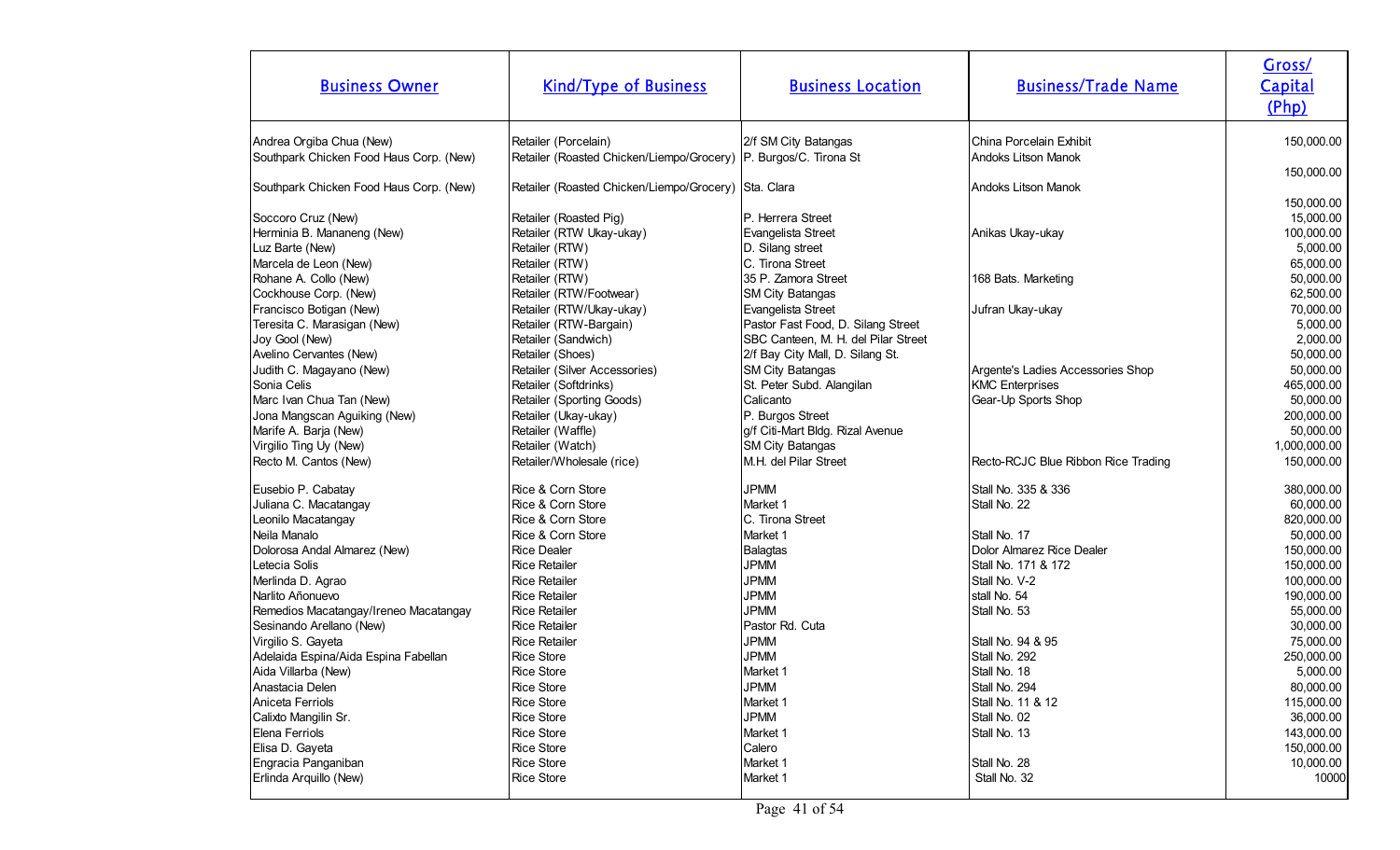| <b>Business Owner</b>       | <b>Kind/Type of Business</b>        | <b>Business Location</b>     | <b>Business/Trade Name</b>    | Gross/<br>Capital<br>(Php) |
|-----------------------------|-------------------------------------|------------------------------|-------------------------------|----------------------------|
| Estelita Katigbak           | <b>Rice Store</b>                   | Market 1                     | Stall No. 14                  | 110,000.00                 |
| FelicitasS. Aguda           | <b>Rice Store</b>                   | Market 1                     | Stall No. 30                  | 35,000.00                  |
| Felomina Dimaandal          | <b>Rice Store</b>                   | Market 1                     | Stall No. 26 & 27             | 12,000.00                  |
| Ignacia Dimaano             | <b>Rice Store</b>                   | Market 1                     | Stall No. 01                  | 150,000.00                 |
| Leonilo Macatangay          | <b>Rice Store</b>                   | Market 1                     | Stall No. 20                  | 50,000.00                  |
| Leticia Lontoc              | <b>Rice Store</b>                   | <b>JPMM</b>                  | Stall No. 315                 | 45,000.00                  |
| Manolo Balandan (New)       | <b>Rice Store</b>                   | Market 1                     | Stall No. 29                  | 10,000.00                  |
| Marianito Banaag            | <b>Rice Store</b>                   | <b>JPMM</b>                  | Stall No. 68 & 69             | 225,600.00                 |
| Marino Gamboa               | <b>Rice Store</b>                   | <b>JPMM</b>                  | Stall No. 110                 | 115,000.00                 |
| Melanio Deriguito           | <b>Rice Store</b>                   | <b>JPMM</b>                  | Stall No. 23                  | 150,000.00                 |
| Milagros de Guzman          | <b>Rice Store</b>                   | Market 1                     | Stall No. 44                  | 130,000.00                 |
| Minerva Balani              | <b>Rice Store</b>                   | Market 1                     | Stall No. 33                  | 40,000.00                  |
| Renato Bernal               | <b>Rice Store</b>                   | Pastor Rd. Cuta              |                               | 3,981,650.00               |
| Simeona B. Ramos            | <b>Rice Store</b>                   | P. Zamora Street             |                               | 310,000.00                 |
| Simeona Ramos (New)         | <b>Rice Store</b>                   | Market 1                     | Stall No. 19                  | 5,000.00                   |
| <b>Tomas Gutierrez</b>      | <b>Rice Store</b>                   | <b>JPMM</b>                  | Stall No. 111 & 112           | 195,000.00                 |
| Cipriana Bool               | <b>RTW</b>                          | Caedo, Calicanto             | Dom Perry's Enterprises       | 150,000.00                 |
| Felicidad P. Capinlac (New) | <b>RTW</b>                          | P. Zamora Street             | Felis Fit N Shop              | 20,000.00                  |
| Gloria Bool                 | <b>RTW</b>                          | <b>Rizal Avenue</b>          |                               | 150,000.00                 |
| Jenifer D. Dalmacio (New)   | <b>RTW</b>                          | Caedo, Calicanto             |                               | 10,000.00                  |
| Merlita Valenzuela          | <b>RTW</b>                          | M. H. Del Pilar Street       |                               | 245,000.00                 |
| Nilda I. de Torres          | <b>RTW</b>                          | Caedo, Calicanto             |                               | 135,724.00                 |
| Nena M. Tolentino (New)     | <b>RTW &amp; Accessories</b>        | 64 Evangelista Street        | <b>ANS Fashion Shop</b>       | 50,000.00                  |
| Joy B. Sindingan (New)      | RTW & General Merchandise           | Evangelista Street           | B. J. RTW Store               | 50,000.00                  |
| Allan B. Recio              | RTW (Kids)                          | P. Canlapan/R. Avenue        | Peter Allen's                 | 350,000.00                 |
| Evelyn Aldover              | RTW (Surplus)                       | <b>NBCPM</b>                 | Stall No. 113                 | 45,000.00                  |
| Nazaria Generoso            | Rubber Slipper Store                | <b>JPMM</b>                  | Stall No. 346                 | 74,000.00                  |
| Emil Macabuag Jr. (New)     | Sales & Services (Oil & Lubricants) | Kumintang Ibaba              |                               | 3,000,000.00               |
| Coca-cola Bottlers Inc.     | Sales Office                        | Div. Road. Banaba South      | Coca-cola Bottlers Phils Inc. | 384, 132, 955.86           |
| Felicita Magtibay           | Salt Store                          | <b>JPMM</b>                  | Stall No. 07                  | 100,000.00                 |
| Maria C. Casas              | Salt Store                          | <b>JPMM</b>                  | Stall No. 07                  | 60,000.00                  |
| Nelly Barola                | Salt Store                          | <b>JPMM</b>                  | Stall No. 05                  | 54,000.00                  |
| Lucila Gutierrez (New)      | Sari-sari Store                     | 18 P. Panganiban Street      |                               | 4,000.00                   |
| Adelaida de Chavez          | Sari-sari Store                     | Market 1                     | Stall No. 205                 | 51,000.00                  |
| Agnes de Torres             | Sari-sari Store                     | <b>JPMM</b>                  | Stall No. 206                 | 25,000.00                  |
| Alberto Bueno               | Sari-sari Store                     | <b>NBCPM</b>                 | Stall No. 20                  | 100,000.00                 |
| Ana Liza A. Teodoro (New)   | Sari-sari Store                     | P. Prieto Street             | Sheigh Variety Store          | 10,000.00                  |
| Army P. Salazar (New)       | Sari-sari Store                     | Tolentino Rd.Kumintang Ibaba |                               | 5,000.00                   |
| Aurora M. Maligaya (New)    | Sari-sari Store                     | Libjo Lamao                  |                               | 150,000.00                 |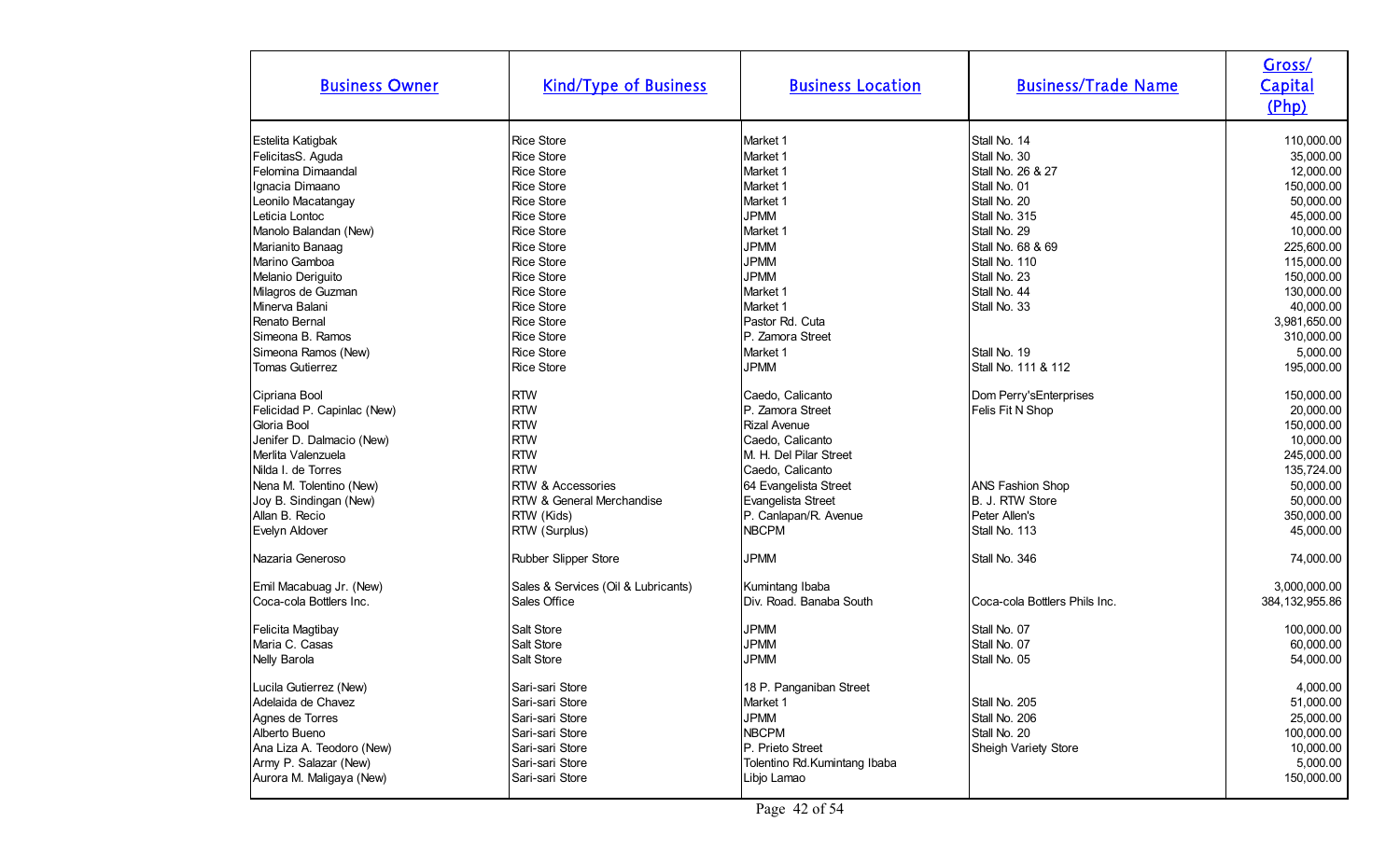| <b>Business Owner</b>           | <b>Kind/Type of Business</b> | <b>Business Location</b>     | <b>Business/Trade Name</b>   | Gross/<br>Capital<br>(Php) |
|---------------------------------|------------------------------|------------------------------|------------------------------|----------------------------|
| Belen B. Caedo                  | Sari-sari Store              | 2 P. Panganiban St.          |                              | 65,000.00                  |
| Carmelo de Joya (New)           | Sari-sari Store              | Gulod Labac                  |                              | 10,000.00                  |
| Catrina del Mundo (New)         | Sari-sari Store              | Calicanto                    |                              | 32,000.00                  |
| Cecilia T. Driz (New)           | Sari-sari Store              | Kumintang Ibaba              |                              | 5,000.00                   |
| Cherry A. Parto                 | Sari-sari Store              | <b>JPMM</b>                  | Stall No. 140                | 90,000.00                  |
| Concepcion J,. Panganiban (New) | Sari-sari Store              | P. Panganiban Street         |                              | 5,000.00                   |
| Consolacion Jalac               | Sari-sari Store              | Macsor Site, Sta. Clara      |                              | 159,289.00                 |
| Delia Parcon (New)              | Sari-sari Store              | Dalig                        |                              | 3,000.00                   |
| Diane Stephannie Pangan (New)   | Sari-sari Store              | Tabangao Aplaya              |                              | 5,000.00                   |
| Edwin B. Escarez (New)          | Sari-sari Store              | Sto. Niño Village, Bolbok    |                              | 5,000.00                   |
| Emilie Pentinio (New)           | Sari-sari Store              | Arrieta Subd.                |                              | 10,000.00                  |
| Emma Macatangay (New)           | Sari-sari Store              | Mahabang Parang              |                              | 3,000.00                   |
| Engelbert Deguito (New)         | Sari-sari Store              | Maselang Street              |                              | 3,000.00                   |
| Enrico Abdon                    | Sari-Sari Store              | Market 1                     | Stall No. 40                 | 20,000.00                  |
| Erwin Abdon                     | Sari-Sari Store              | Market 1                     | Stall No. 39                 | 20,000.00                  |
| Feliza Tio                      | Sari-sari Store              | <b>JPMM</b>                  | Stall No. 62                 | 225,000.00                 |
| Flor de lis C.Clerigo (New)     | Sari-sari Store              | San Isidro Village, Phase II |                              | 6,000.00                   |
| Flora B. Babasa (New)           | Sari-sari Store              | Libjo                        |                              | 25,000.00                  |
| George F. Fajilan (New)         | Sari-sari Store              | Kumintang Ilaya              |                              | 25,000.00                  |
| Gloria Arellano (New)           | Sari-sari Store              | Pallocan West                | <b>PG's Food Stuff Chain</b> | 15,000.00                  |
| Gloria Fandiño                  | Sari-sari Store              | Concepcion                   |                              | 60,000.00                  |
| Gregorio U. Berame (New)        | Sari-sari Store              | Hilltop, Kumintang Ibaba     | <b>GLM Store</b>             | 1,000.00                   |
| Hadjie Amira Ali (New)          | Sari-sari Store              | Evangelista Street           |                              | 23,000.00                  |
| Herminia Escalona (New)         | Sari-sari Store              | Gulod Itaas                  |                              | 12,000.00                  |
| Irenea Cueto                    | Sari-sari Store              | Market 1                     | Stall No. 354                | 18,000.00                  |
| <b>Israel Gonzales</b>          | Sari-sari Store              | Libjo                        |                              | 20,000.00                  |
| Jacinto Duenas (New)            | Sari-sari Store              | Calero/D. Silang Street      |                              | 5,000.00                   |
| Jimme C. Ingco (New)            | Sari-sari Store              | Pallocan West                |                              | 25,000.00                  |
| Jimmie Ingco (New)              | Sari-sari Store              | Pallocan West                | Tindahan Ni Kuya             | 25,000.00                  |
| Jonas Joseph Marayag (New)      | Sari-sari Store              | Delas Alas Drive             |                              | 10,000.00                  |
| Joselito Mendoza (New)          | Sari-sari Store              | Cuta                         |                              | 2,000.00                   |
| Lamberto Feudo Jr. (New)        | Sari-sari Store              | Kumintang Ibaba              |                              | 5,000.00                   |
| Lelit C. Gonzales (New)         | Sari-sari Store              | Hilltop, Kumintang Ibaba     |                              | 5,000.00                   |
| Ligaya & Yolanda Ebora          | Sari-sari Store              | Market 1                     | Stall No. 350                | 100,000.00                 |
| Lilia M. Cabrera (New)          | Sari-sari Store              | 11 P. Gomez St.              |                              | 5,000.00                   |
| Lorenza C. Gloria (New)         | Sari-sari Store              | San Isidro                   |                              | 3,000.00                   |
| Losallie A. Velasquez (New)     | Sari-sari Store              | Earth St. GCH, Alangilan     |                              | 5,000.00                   |
| Lucas Minas                     | Sari-sari Store              | <b>JPMM</b>                  | Stall No. 207                | 167,000.00                 |
| Lucia B. Macatangay (New)       | Sari-sari Store              | Pallocan West                |                              | 3,000.00                   |
| Luisito M. Vergara (New)        | Sari-sari Store              | Kating-as, Pallocan West     |                              | 5,000.00                   |
| Ma. Ana M. Vino (New)           | Sari-sari Store              | Kumintang Ibaba              |                              | 5,000.00                   |
| Ma. Lucia M. Garcia (New)       | Sari-sari Store              | 8 Jasmin St.Dolor Subd.      |                              | 10,000.00                  |
| Marcos Borbon (New)             | Sari-sari Store              | M. H. Del Pilar Street       |                              | 3,000.00                   |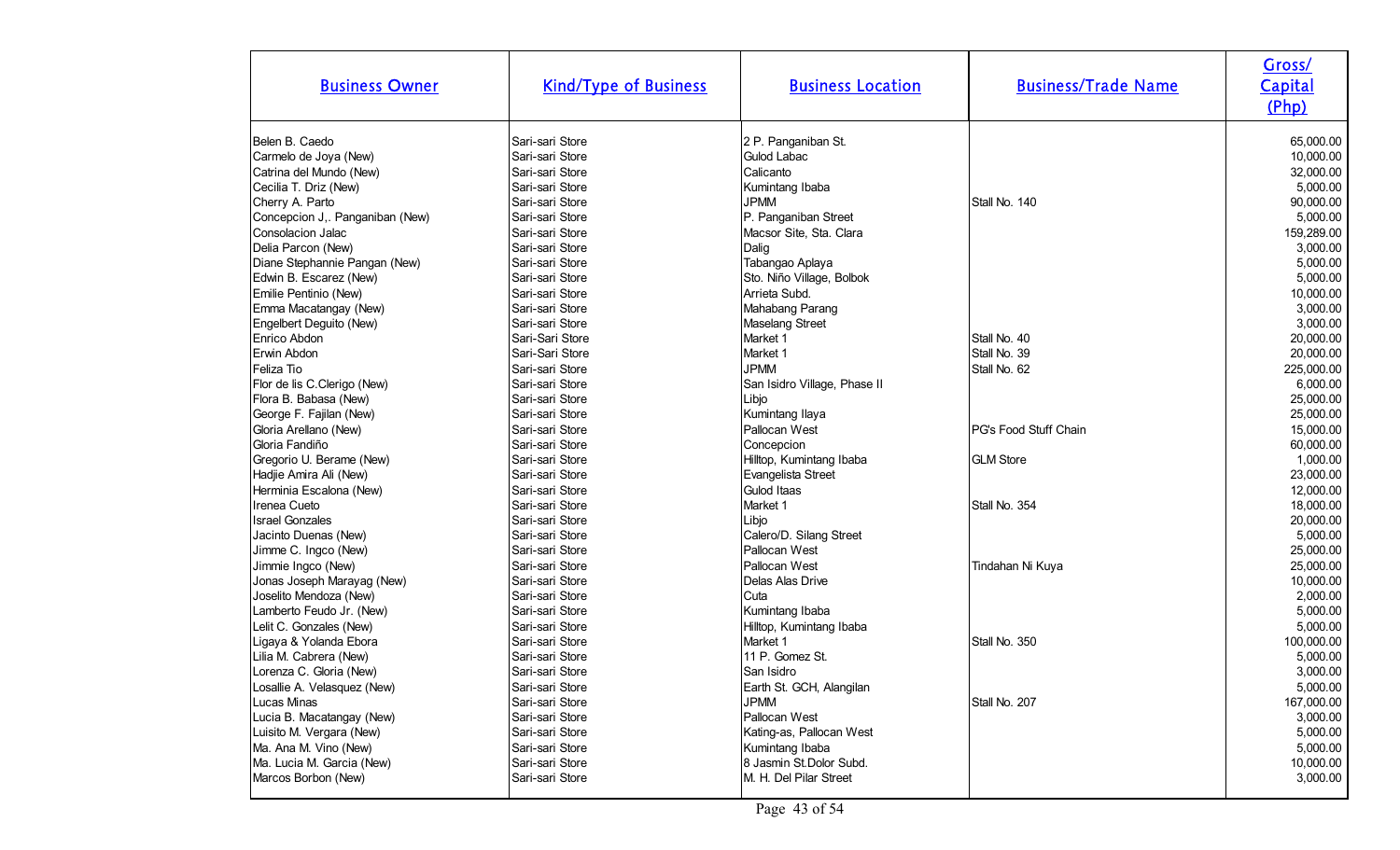| <b>Business Owner</b>           | <b>Kind/Type of Business</b>               | <b>Business Location</b>   | <b>Business/Trade Name</b>       | Gross/<br>Capital<br>(Php) |
|---------------------------------|--------------------------------------------|----------------------------|----------------------------------|----------------------------|
| Maria Aluan Uy                  | Sari-sari Store                            | <b>JPMM</b>                | Stall No. 09                     | 65,000.00                  |
| Maria Leonora Inocencio (New)   | Sari-sari Store                            | Bagong Pook, San Isidro    |                                  | 5,000.00                   |
| Marianito Añonuevo              | Sari-sari Store                            | Market 1                   | Stall No. 474                    | 100,000.00                 |
| Marilou G. Valenzuela (New)     | Sari-sari Store                            | 3 P. Canlapan              | Sairis Sari-sari Store           | 1,000.00                   |
| Marina M. Ladhi (New)           | Sari-sari Store                            | Tabangao Aplaya            |                                  | 5,000.00                   |
| Mariquita Navorra (New)         | Sari-sari Store                            | Vergara Street             |                                  | 10,000.00                  |
| Marissa A. Dimacuha (New)       | Sari-sari Store                            | Pallocan West              |                                  | 5,000.00                   |
| Marites Aguihon (New)           | Sari-sari Store                            | Gulos Itaas                |                                  | 5,000.00                   |
| Marylen L. Almerino (New)       | Sari-sari Store                            | Sta. Rita karsada          |                                  | 5,000.00                   |
| Merlen Custudio                 | Sari-sari Store                            | IM. H. Del Pilar Street    | Mar-Cris Store                   | 320,000.00                 |
| Minerva A. Perez                | Sari-sari Store                            | <b>Bolbok</b>              |                                  | 25,000.00                  |
| Natalia T. Abriza Mercado       | Sari-sari Store                            | Ambulong                   |                                  | 57,000.00                  |
| Necita M. Cantos (New)          | Sari-sari Store                            | Gulod Itaas                |                                  | 5,000.00                   |
| Nellie G. Magadia (New)         | Sari-sari Store                            | P. Panganiban Street       |                                  | 5,000.00                   |
| Nenita Baliwag (New)            | Sari-sari Store                            | Sta. Rita                  |                                  | 10,000.00                  |
| Nenita Beredo (New)             | Sari-sari Store                            | Alangilan                  | Mae Nitz Store                   | 10,000.00                  |
| Nesto Arce                      | Sari-sari Store                            | Pastor Road, Cuta          |                                  | 260,000.00                 |
| Nestor delas Alas               | Sari-sari Store                            | Calero                     |                                  | 42,000.00                  |
| Nilda Macatangay (New)          | Sari-sari Store                            | Sta. Rita Karsada          |                                  | 5,000.00                   |
| Nora C. Tatlonghari (New)       | Sari-sari Store                            | De Joya Comp. Alangilan    |                                  | 54,000.00                  |
| Norma Tolentino (New)           | Sari-sari Store                            | Dolor Subd. P. Herrera St. |                                  | 25,000.00                  |
| Pablo T. Andal (New)            | Sari-sari Store                            | Tabangao Ambulong          |                                  | 3,000.00                   |
| Paulina A. Diamante (New)       | Sari-sari Store                            | Gulod Itaas                |                                  | 30,000.00                  |
| Pedro Malibiran                 | Sari-sari Store                            | Cuta                       |                                  | 150,000.00                 |
| Reynaldo D. Alvarez (New)       | Sari-sari Store                            | Libjo                      |                                  | 25,000.00                  |
| Rogelio F. Balmes (New)         | Sari-sari Store                            | Tabangao                   |                                  | 3,000.00                   |
| Rolando C. Claveria (New)       | Sari-sari Store                            | Tulo west                  |                                  | 25,000.00                  |
| Rosario Pentinio (New)          | Sari-sari Store                            | San Isidro                 |                                  | 62,000.00                  |
| Ruby Aranas                     | Sari-sari store                            | <b>Balagtas</b>            |                                  | 110,000.00                 |
| Sabino P. Bauan                 | Sari-sari Store                            | <b>JPMM</b>                | Stall No. 07                     | 42,000.00                  |
| Sharon C. Culla (New)           | Sari-sari Store                            | <b>Balagtas</b>            |                                  | 8,000.00                   |
| Trucel F. Fadullo (New)         | Sari-sari Store                            | Banaba West0               | Lycurt General Merchandise Rest. | 5,000.00                   |
| Valentino Ng                    | Sari-sari Store                            | Cuta                       |                                  | 260,000.00                 |
| Vicente D. Evangelista (New)    | Sari-sari Store                            | Bolbok (TUP)               |                                  | 10,000.00                  |
| Victorina Aloria                | Sari-sari Store                            | Market 1                   | Stall No. 255                    | 10,000.00                  |
| Vincent Aclan Aguirre (New)     | Sari-sari Store                            | Kumintang Ibaba            |                                  | 5,000.00                   |
| Analiza F. Falqueza             | Sari-sari Store & Bakery                   | Tinga Labac                |                                  | B-35,000.00 /              |
|                                 |                                            |                            |                                  | SS-135,000.00              |
| Bienvinido O. Nimtrel (New)     | Sari-sari Store w/ Eatery                  | Kumintang Ibaba            |                                  | 15,000.00                  |
| Maritess E. Ramirez (New)       | Sari-sari Store w/ Eatery                  | San Isidro                 |                                  | 50,000.00                  |
| Nestor H. Tatlonghari Jr. (New) | Sari-sari Store w/ Eatery                  | Pallocan West              | Zois 3Klags Foods                | 10,000.00                  |
| Salome A. Masilungan (New)      | Sari-sari Store w/ Eatery                  | Alangilan                  |                                  | 30,000.00                  |
| Marife Banaag (New)             | Sari-sari Store w/eatery & Loading Station | Sampaga                    |                                  | 100,000.00                 |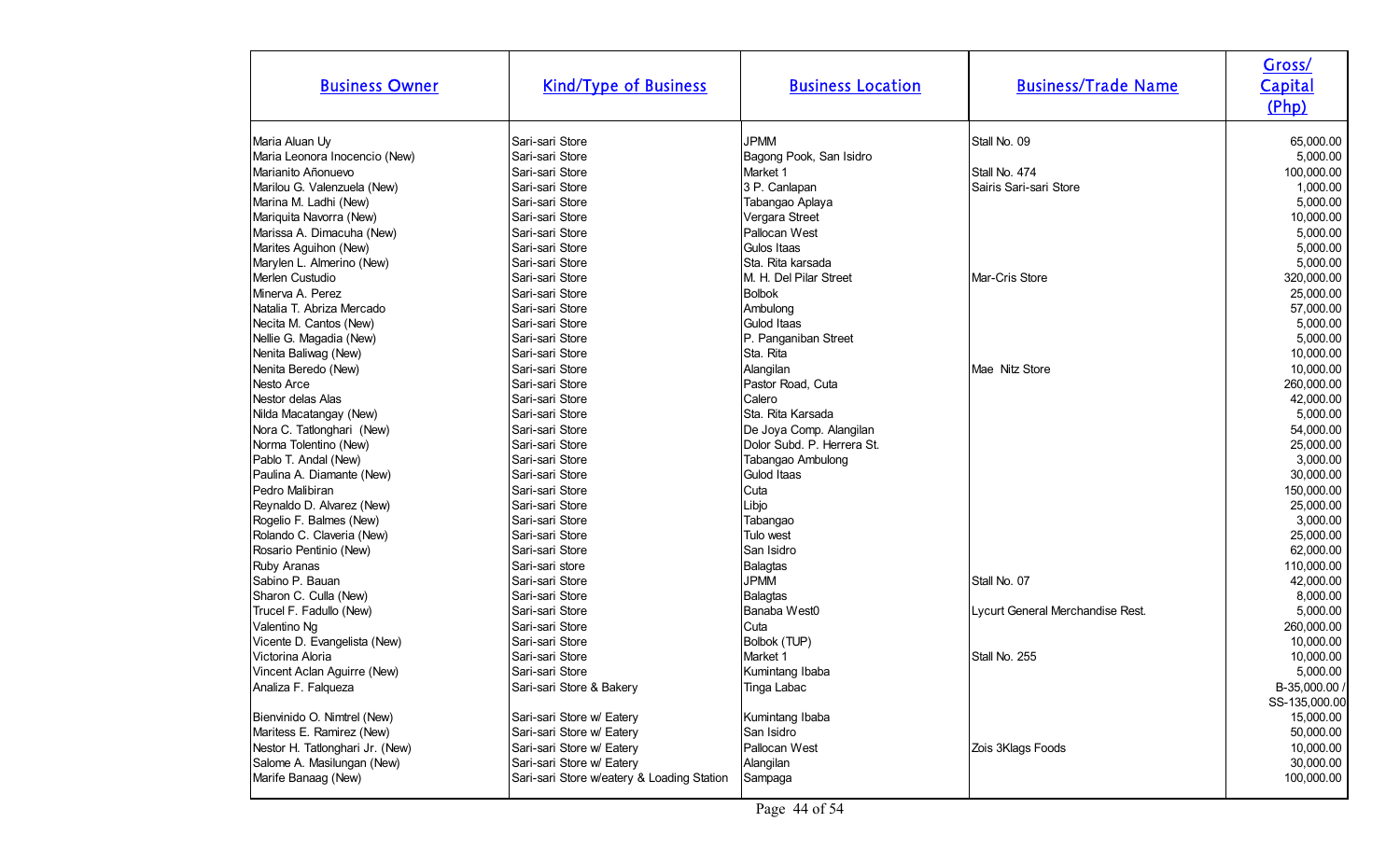| <b>Business Owner</b>                                                                                                                         | <b>Kind/Type of Business</b>                                                                                                                      | <b>Business Location</b>                                                     | <b>Business/Trade Name</b>                                                                                               | Gross/<br>Capital<br>(Php)                |
|-----------------------------------------------------------------------------------------------------------------------------------------------|---------------------------------------------------------------------------------------------------------------------------------------------------|------------------------------------------------------------------------------|--------------------------------------------------------------------------------------------------------------------------|-------------------------------------------|
| Claudia Macalalad                                                                                                                             | Sari-sari Store w/ ferm. & dom. Liq./ret.<br>Tob.                                                                                                 | Calicanto                                                                    |                                                                                                                          | 52,000.00                                 |
| Ligaya Rivera (New)                                                                                                                           | Sari-sari Store w/Ferm. Liq. & Dom. Liq.<br>Ret. Tab.                                                                                             | Calicanto                                                                    |                                                                                                                          | 20,000.00                                 |
| Emily Cantos (New)<br>Estanislao Godoy<br>Josefina H. Perez<br>Normita Mercado                                                                | Sari-sari Store w/Ret. Tab & Ferm. Liq.<br>Sari-sari Store w/ret. Tab.<br>Sari-sari Store w/ret. Tab.<br>Sari-sari store w/ret. Tob & Dom & Ferm. | Evangelista Street<br>10 Rizal Avenue<br>Sta. Rita Karsada<br>B. Luna Street |                                                                                                                          | 10,000.00<br>135,000.00<br>125,000.00     |
| Josefina Salas<br>Filomena M. Baliwag                                                                                                         | Liq & Rice<br>Sari-sari Store w/ret. Tob & Ferm. Liq.<br>Sari-sari Store w/ret. Tob.                                                              | <b>San Isidro</b><br>Bolbok                                                  |                                                                                                                          | 1,210,000.00<br>110,000.00<br>50,000.00   |
| <b>Trinidad Binalo</b><br>Armando A. Baes<br>Christopher G. Borbon                                                                            | Sari-sari Store w/ret. Tob.<br>Sari-sari Store w/rice/ret.tob./ferm Liq.<br>Sari-sari w/ mini bakery                                              | <b>JPMM</b><br>31 B. Luna Street<br>Libjo D'Hope                             | Stall No. 22<br>Villa Sto. Niño Store & Bakery                                                                           | 100,000.00<br>250,000.00<br>210,000.00    |
| Ricardo Gualberto Jr.<br><b>Edith Furto</b><br>Valentina Cantos                                                                               | Sari-sari w/ Ret. Tob. & Ferm. Liq.<br>Sari-sari w/cooked food w/ret. Tob.<br>Sari-sari w/ret. Bread                                              | Alangilan<br>M. H. Del Pilar Street<br>Capitol Site, Kumintang Ibaba         |                                                                                                                          | 65,000.00<br>550,000.00<br>92,000.00      |
| Filomena Dimaandal<br>Julia Buño<br>Milagros C. Clet (New)                                                                                    | Sari-sari w/ret. Tab/ferm & dom. Liq.<br>Sari-sari w/ret. Tobacco<br>Sari-sari w/rice                                                             | Kumintang Ibaba<br>Rizal Avenue<br>Alangilan                                 | Migros sari-sari Store                                                                                                   | 170,000.00<br>65,000.00<br>20,000.00      |
| Catalina Suarez<br><b>Isabelita Morales</b><br>Joseph F. Fabregas                                                                             | Sari-sari w/Small Bakery<br>Sari-sari w/sugar & coffee<br>Sari-sari w/ret. Tab./dom. & Ferm. Liq. &                                               | Alangilan<br>Market 1<br>Calicanto                                           | Stall No. 93                                                                                                             | 130,000.00<br>63,000.00                   |
| Josefa de Torres                                                                                                                              | Ice Cream<br>Sari-sari Store                                                                                                                      | Bolbok                                                                       |                                                                                                                          | 115,852.50<br>100,000.00                  |
| Jameson G. Palayad (New)<br>Ruben I. Rosales                                                                                                  | Sash Factory<br>Sash Factory                                                                                                                      | Gulod Labac (TUP)<br>Bolbok                                                  | Palayad Sash Factory<br>Rosales Sash Factory                                                                             | 50,000.00<br>140,000.00                   |
| Guadalina S. Fernandez<br><b>HOPE Chirstian School</b><br>Westmead Int'l. School Inc. (New)<br>Maranatha Christian Academy of Bats. City Inc. | School<br>School<br>School<br>School (NPK & Grade 1 & 2)                                                                                          | Kumintang Ilaya<br>17 C. Tirona Street<br>Gulod Labac<br>Alangilan           | F.A.S.T.<br><b>HOPEChristian School</b><br>Westmead Int'l. School Inc.<br>Maranatha Christian Academy of Bats. City Inc. | 63,000.00<br>1,035,650.00<br>5,000,000.00 |
| (New)<br>Sunhill Montessori Casa, Inc. (New)                                                                                                  | School (Pre-Elem.-NKP)                                                                                                                            | Sunhill Bldg. Gulod Labac                                                    | Sunhill Montessori Casa Inc.                                                                                             | 100,000.00<br>50,000.00                   |
| Carlito Go (New)<br>Kathryn Grace E. Gatpandan (New)<br>Mechie F. Tatlonghari (New)                                                           | School & Office Supplies<br>School & Office Supplies<br>School & Office Supplies                                                                  | Rizal Avenue<br>10 Buenafe Street<br>P. Canlapan Street                      | SOS-Citi Mart<br>Merry Merchants Schools & Office Supplies                                                               | 100,000.00<br>50,000.00<br>50,000.00      |
| Michael Francis Perez (New)                                                                                                                   | Scuba Diving Equipment Outlet                                                                                                                     | 22 D. Atienza St.                                                            | Dive Ease Center                                                                                                         | 50,000.00                                 |
| Ammro Security Services & Mgt. Specialist Inc.<br>(New)                                                                                       | Security Agency                                                                                                                                   | 77 Noble Street                                                              |                                                                                                                          | 50,000.00                                 |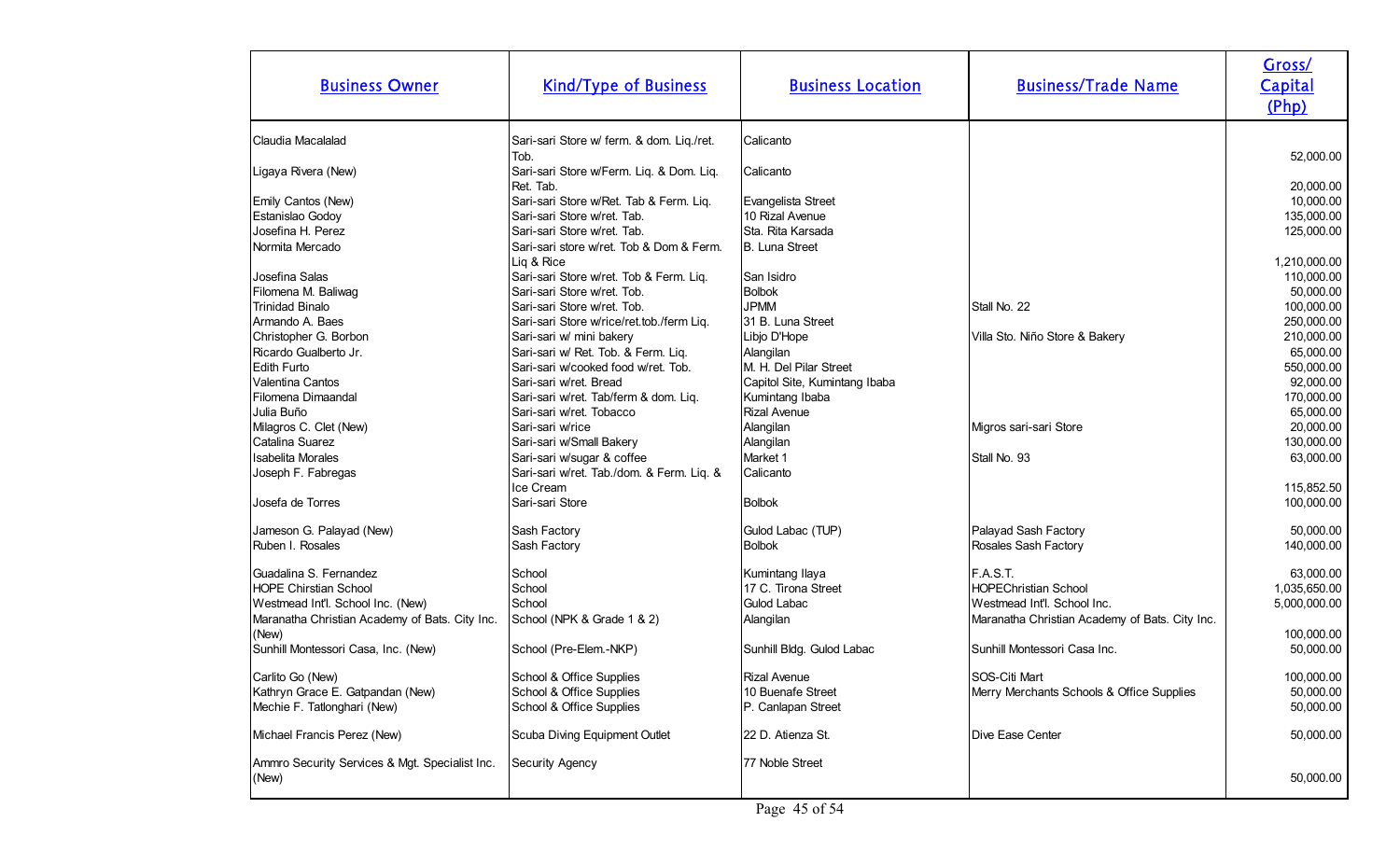| <b>Business Owner</b>                                                 | <b>Kind/Type of Business</b>                  | <b>Business Location</b>                        | <b>Business/Trade Name</b>                                                  | Gross/<br>Capital<br>(Php) |
|-----------------------------------------------------------------------|-----------------------------------------------|-------------------------------------------------|-----------------------------------------------------------------------------|----------------------------|
| Renante F. Sota (New)<br>Blue Tip Security Agency & Services Inc.     | Security Agency<br>Security Agency & Services | Sta. Clara<br>2/f MB Arce Bldg. Kumintang Ibaba | Mega Octagon Risk Mgt. Services<br>Blue Tip Security Agency & Services Inc. | 200,000.00<br>1,293,032.00 |
| Amor A. Parto (New)<br>Motorich World Sales & Services Inc.           | Serives (Copy Center)<br>Services             | Wawa<br>Div. Rd. Bolbok                         |                                                                             | 10,000.00                  |
| Roland Ebite Mangubat (New)                                           | Services (Advertising)                        | 38-A C. Tirona Street                           | Inner Edge Grafix                                                           | 12,000.00                  |
| <b>Shirley Fabie</b>                                                  | Services (Architectural)                      | 55 Diamond St. Beredo Subd. Alangilan           | Farrah Design                                                               | 265,000.00                 |
| ATI-Batangas Inc.                                                     | Services (Aries Arrastre)                     | Sta. Clara                                      | ATI-batangas Inc.                                                           | 131,433,392.37             |
| BPI (New)                                                             | Services (ATM Machine)                        | Sta. Clara                                      | <b>IBPI</b>                                                                 | 500,000.00                 |
| Dermin K. Panganiban (New)                                            | Services (Audio & Video Rentals)              | Bolbok                                          | Dertromix Audio & Video Tranfer                                             | 30,000.00                  |
| Damaso Sanchez (New)                                                  | Services (Auto Paint Shop)                    | Sta. Rita Karsada (TUP)                         | Magic Touch Auto Paint & Accessories                                        | 10,000.00                  |
| Sheila L. Buenafe (New)                                               | Services (Car Body Paint/Fiberworks)          | Balagtas                                        | Color Touch Car Body Paint & Fiberworks                                     | 42,000.00                  |
| Rodelio de Castro Perez (New)                                         | Services (Car Paint Center)                   | Sitio Kanluran, Kumintang Ibaba (TUP)           |                                                                             | 20,000.00                  |
| Dominador T. Perez Jr. (New)                                          | Services (Clucth & Break Bonding)             | Kumintang Ibaba                                 | D' Original Lucky Clucth & Break Bonding                                    | 20,000.00                  |
| Glenn M. Aldover (New)                                                | Services (Computer/Xerox & Fax Machine)       | Kumintang Ibaba                                 | <b>AMPM Bussines Center</b>                                                 |                            |
| Prime Career Dev't. & Management Services Inc. Services (Consultancy) |                                               | M. H. Del Pilar Street                          | Prime Career Dev't. & Management Services Inc.                              | 20,000.00<br>138,525.65    |
| Ligaya Briones (New)                                                  | Services (Copy Center)                        | Apacible Street                                 | Princess JJ Copy Center                                                     | 5,000.00                   |
| Accudata Inc. (New)                                                   | Services (Data Gatherer)                      | National H-way, Kumintang Ibaba                 | Accudata Inc.                                                               | 100,000.00                 |
| I & E Industrial System Services Inc.                                 | Services (Electrical & Industrial)            | 788 Libjo Takad                                 | 8 E Industrial System Services Inc.                                         | 1,023,208.00               |
| Ricardo B. Distura (New)                                              | Services (Electrical)                         | Arrieta Subd.                                   |                                                                             | 5,000.00                   |
| Industrial Inspection Inc.                                            | Services (Engineering & Inspections)          | VGR Comp. Dumantay                              | Industrial Inspection Inc.                                                  | 3,978,075.00               |
| Cruzmar Corp.                                                         | Services (Funeral Parlor/Morgue)              | Hilltop, Kumintang Ibaba                        |                                                                             | 550,000.00                 |
| Lorena/Michael de Torres (New)                                        | Services (Hauling Garbage)                    | San Isidro                                      |                                                                             | 10,000.00                  |
| Michael Joel P. Guevarra (New)                                        | Services (Heavy Equipment Rental)             | Arce Subd. Kumintang Ibaba                      |                                                                             | 100,000.00                 |
| Usa Industries Phil. Inc. (New)                                       | Services (Industrial)                         | D. Silang/Atienza Street                        | Usa Industries Phil. Inc.                                                   | 500,000.00                 |
| Lucia de Chavez Lacerna (New)                                         | Services (Laundry)                            | tanguile St. Nueva Villa Subd. Alangilan        | Lacerna's Lines & Laundry Services                                          | 100,000.00                 |
| Rufina P. Nanquil (New)                                               | Services (Loan Center)                        | National H-way, Kumintang Ibaba                 | <b>IFSB Loans Services</b>                                                  | 150,000.00                 |
| Mary Jane A. Beredo (New)                                             | Services (Logistics)                          | Alangilan                                       | <b>EMJ Logistics Services</b>                                               | 50,000.00                  |
| Lipa Public Bank Inc. (New)                                           | Services (Micro-Finance)                      | Pallocan West                                   | Lipa Public Bank Inc.                                                       | 10,000.00                  |
| Petnest Inc. (New)                                                    | Services (Money Remittance)                   | C. Tirona/P. Burgos St.                         | <b>Petnest</b>                                                              | 5,000.00                   |
| Gregorio A. Aldover (New)                                             | Services (Motorworks)                         | Banaba South                                    | <b>GRJ Motorworks</b>                                                       | 85,000.00                  |
| Premier Southern Corp. (New)                                          | Services (Parking Space)                      | <b>SM City Batangas</b>                         | Premier Southern Corp.                                                      | 200,000.00                 |
| Edgardo A. Alano (New)                                                | Services (Pilotage)                           | Rizal Avenue                                    |                                                                             | 100,000.00                 |
| Juan Manalo                                                           | Services (Ref. & Aircon Repair Shop)          |                                                 |                                                                             |                            |
| Arnold G. Reyes (New)                                                 | Services (rental-grass cutter & Repair)       | Diversion Rd. Bolbok                            | Reyes Trading & Services                                                    | 5,000.00                   |
| Rosalina Perez (New)                                                  | Services (Rentals of Catering Equipment)      | Tulo                                            | Ariel & Allen Catering Services                                             | 20,000.00                  |
| Adrian C. David (New)                                                 | Services (Research Database Solutions)        | Naty Sangalang Bldg. 7 A. C. Tirona St.         | Batangas Resource Network                                                   | 500,000.00                 |
| Ernesto Rubio (New)                                                   | Services (Shoes & Bag Repair)                 | C. Tirona Street                                |                                                                             | 2,000.00                   |
| Society Glass & Gabriel Builders Inc. (New)                           | Services (Showroon/Display Center)            | P. Burgos Street                                |                                                                             | 30,000.00                  |
| Chanda P. Atienza (New)                                               | Services (Skin & Facial)                      | Romero Dy Bldg. P. Burgos St.                   | Dermaline                                                                   | 100,000.00                 |
| Oroware Inc. (New)                                                    | Services (Software Provider)                  | P. Canlapan Street                              | Oroware Inc.                                                                | 500,000.00                 |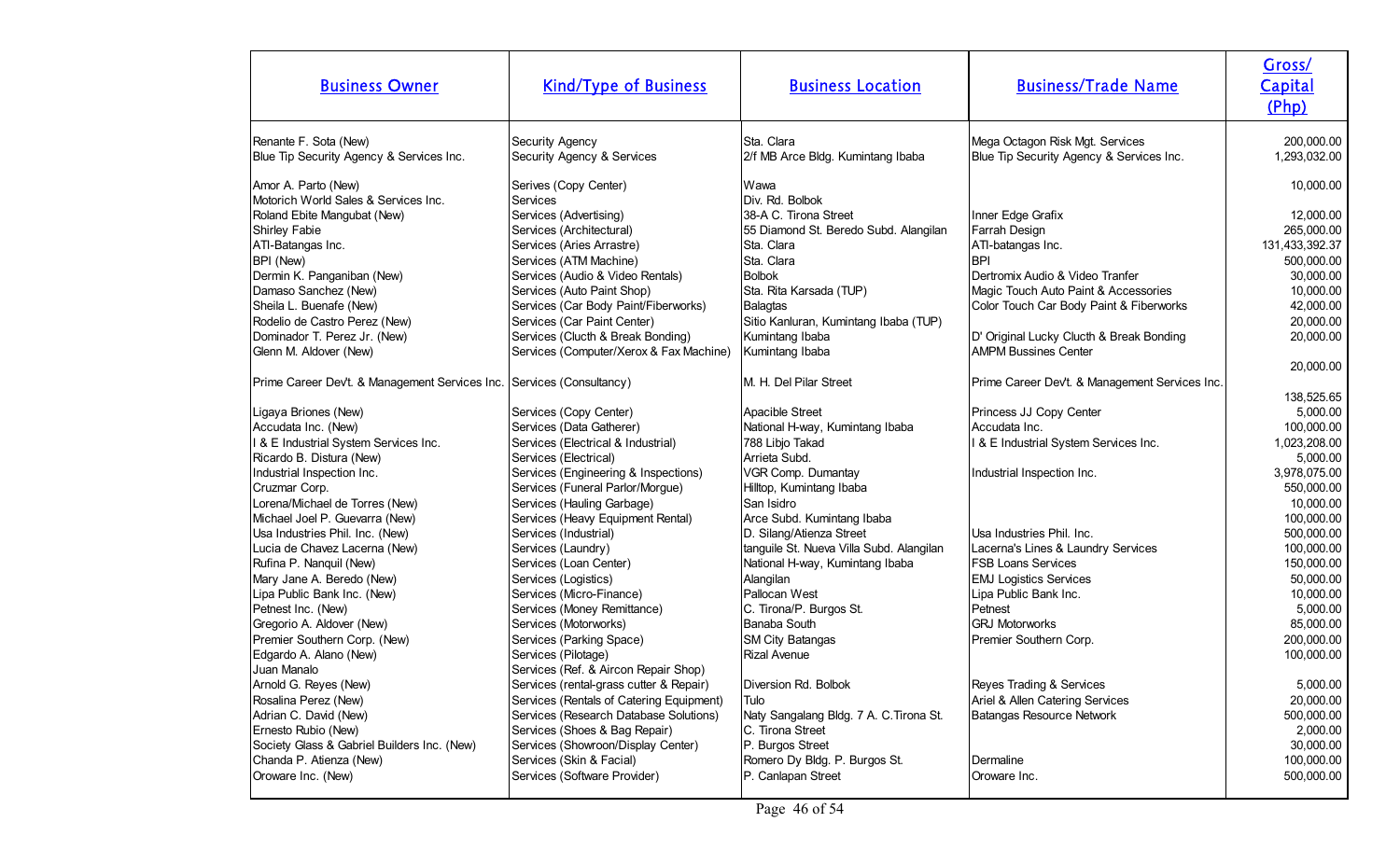| <b>Business Owner</b>                                                                                                                                                                                                     | <b>Kind/Type of Business</b>                                                                                                                                                                                                                                                                 | <b>Business Location</b>                                                                                                                                                                  | <b>Business/Trade Name</b>                                                                                                         | Gross/<br>Capital<br>(Php)                                                                                            |
|---------------------------------------------------------------------------------------------------------------------------------------------------------------------------------------------------------------------------|----------------------------------------------------------------------------------------------------------------------------------------------------------------------------------------------------------------------------------------------------------------------------------------------|-------------------------------------------------------------------------------------------------------------------------------------------------------------------------------------------|------------------------------------------------------------------------------------------------------------------------------------|-----------------------------------------------------------------------------------------------------------------------|
| Edbert A. Mercado (New)<br>Louie Villamater<br>Mari Jane Beredo (New)<br>Ana Macalalad (New)<br>Angelina B. Linguist (New)<br>Natalia W. Gotana (New)<br>Anicia E. Lorenzo<br>Fortunato Gamboa<br>Andrew C. tan           | Services (Sound & Light System)<br>Services (Surveying Office)<br>Services (Ticketing Agency)<br>Services (Tour & Travel)<br>Services (Travel & Immigration)<br>Services (Truck & Equipment Rental)<br>Services (T-Shirt Printing)<br>Services (Vehicle Repair Shop)<br>Services (Warehouse) | Calicanto<br>P. Burgos Street<br>Alangila<br>Sta. Clara<br>Noble/P. Canlapan Street<br>112 D. Silang Street<br>Kumintang Ibaba<br>Kumintang Ibaba<br>D. Silang Street                     | Vertec Sounds & Lights Services<br><b>ASM Travel &amp; Tour Services</b><br>Max Sab Ent.<br>Good Works Repair Shop & Gen. Services | 80,000.00<br>300,000.00<br>20,000.00<br>84,000.00<br>50,000.00<br>100,000.00<br>30,000.00<br>150,000.00<br>128,200.00 |
| Lorna M. Babao                                                                                                                                                                                                            | Ship Chandling                                                                                                                                                                                                                                                                               | De Joya Bay View, Cuta                                                                                                                                                                    |                                                                                                                                    | 405,000.00                                                                                                            |
| Montenegro Shipping Lines Inc.                                                                                                                                                                                            | Shipping Lines                                                                                                                                                                                                                                                                               | Abacan Subd. Calicanto                                                                                                                                                                    | Montenegro Shipping Lines                                                                                                          | 12,228,637.70                                                                                                         |
| Islas Tankers Shipping Corp.                                                                                                                                                                                              | Shipping Operations                                                                                                                                                                                                                                                                          | Kumintang Ibaba                                                                                                                                                                           | Islas Tankers Shipping Corp.                                                                                                       | 60,000.00                                                                                                             |
| All Seasons Shoe Distributors Inc. (New)                                                                                                                                                                                  | Shoe Store                                                                                                                                                                                                                                                                                   | 2/f Bay City Mall, D. Silang St.                                                                                                                                                          | All Seasons Shoe Distributors Inc.                                                                                                 | 125,000.00                                                                                                            |
| C.C. Dilao Inc.                                                                                                                                                                                                           | Shopping Center                                                                                                                                                                                                                                                                              | Evangelista Street                                                                                                                                                                        | Dilao Shopping Center                                                                                                              | 1,750,000.00                                                                                                          |
| Joel Samonte                                                                                                                                                                                                              | Silk Screen Printing                                                                                                                                                                                                                                                                         | Alangilan                                                                                                                                                                                 |                                                                                                                                    | 70,000.00                                                                                                             |
| Michelle Florene Dula Asense (New)                                                                                                                                                                                        | Skin Care Products & Scents Shop                                                                                                                                                                                                                                                             | <b>SM City Batangas</b>                                                                                                                                                                   |                                                                                                                                    | 150,000.00                                                                                                            |
| Maria Coritha I. Padua (New)<br>Berlita Macalalad<br>Josie P. Lubis<br>Lourdes S. Lumanglas<br>Marita Pentinio (New)<br>Rosie E. Malaluan (New)<br>Senildo Villena<br>Susan V. Virtucio (New)<br>Farly Villena            | Small Canteen<br>Small Carinderia<br>Small Carinderia<br>Small Carinderia<br>Small Carinderia<br>Small Carinderia<br>Small Carinderia<br>Small Carinderia<br>Small Carinderia w/ret. Tob. & Ferm. Liq.                                                                                       | Kumintang Ibaba<br><b>JPMM</b><br><b>JPMM</b><br><b>JPMM</b><br>San Isidro<br>Apacible Street<br><b>JPMM</b><br>Alegre Street<br>C. Tirona Street                                         | Stall No. 344 & 338<br>Stall No. 347 & 348<br>Stall No. 345<br><b>Stall #341</b><br>My Joy Carienderia                             | 20,000.00<br>190,000.00<br>10,000.00<br>91,000.00<br>3,000.00<br>1,000.00<br>75,000.00<br>1,000.00<br>80,000.00       |
| Ana M. de Castro<br>Aniceta Gainza (New)<br>Annabelle G. Albofera (New)<br>Basilia P. Alea (New)<br>Gleen p. Sanchez (New)<br>Helen B. de Castro (New)<br>Joy D. Perez<br>Romelin F. Alza (New)<br>Rosalinda Balmes (New) | Small Eatery<br>Small Eatery<br>Small Eatery<br>Small Eatery<br>Small Eatery<br>Small Eatery<br>Small Eatery<br>Small Eatery<br>Small Eatery                                                                                                                                                 | <b>Balagtas</b><br>Gulod Labac<br>Evangelista Street<br>70 M. H. del Pilar Street<br>UB Hilltop, Kumintang Ibaba<br>Hilltop, Kumintang Ibaba<br>Dolor Subd.<br>Kumintang Ibaba<br>Sampaga | Nevin's Eatery                                                                                                                     | 110,000.00<br>2,000.00<br>3,000.00<br>10,000.00<br>5,000.00<br>2,000.00<br>50,000.00<br>3,000.00<br>3,000.00          |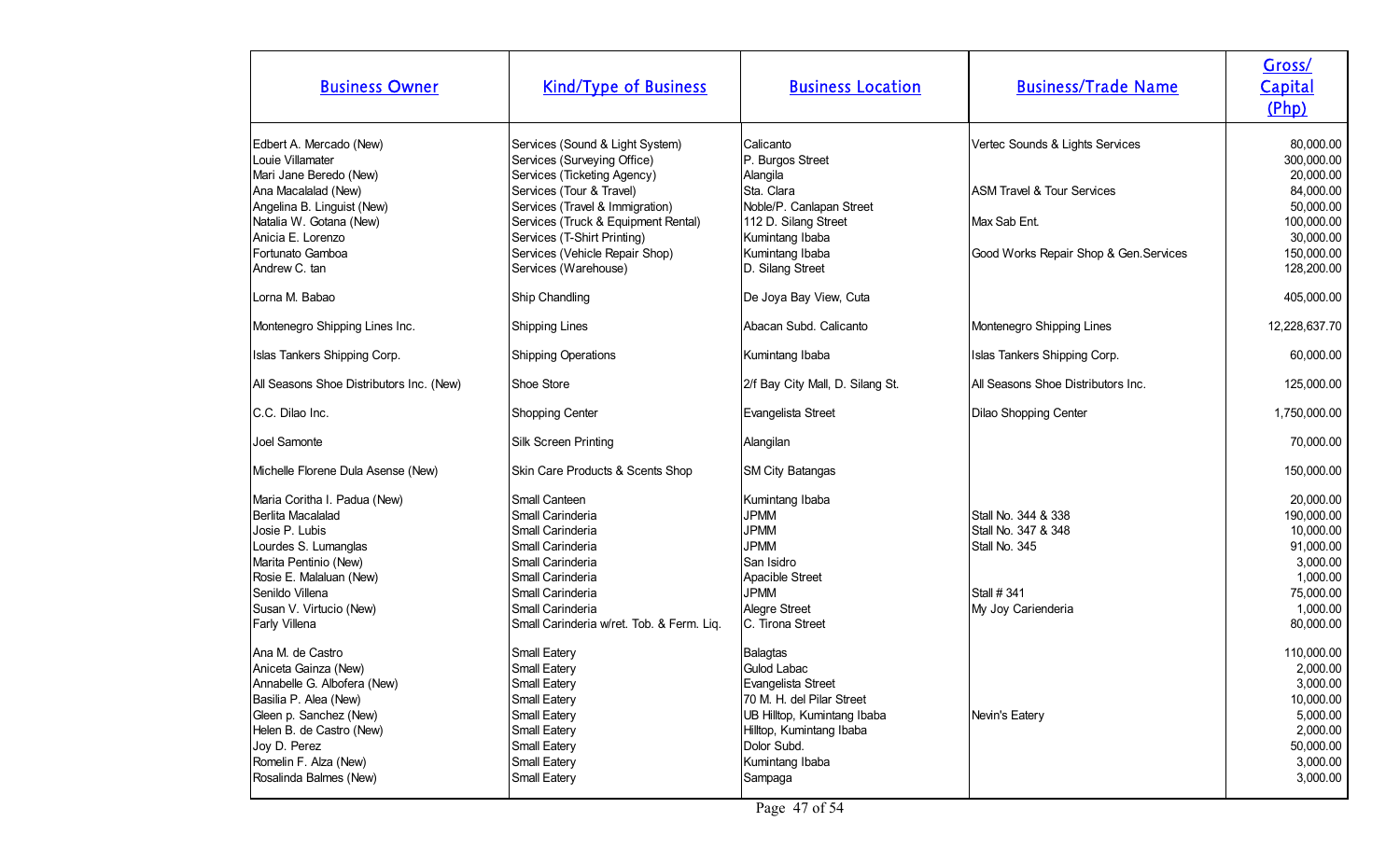| <b>Business Owner</b>               | <b>Kind/Type of Business</b>   | <b>Business Location</b>    | <b>Business/Trade Name</b> | Gross/<br>Capital<br>(Php) |
|-------------------------------------|--------------------------------|-----------------------------|----------------------------|----------------------------|
| Yolanda U. Castillo (New)           | Small Eatery                   | Kumintang Ilaya             |                            | 3,000.00                   |
| Ma. Teresa O. Beredo (New)          | Small Eatery w/sari-sari Store | Alangilan                   |                            | 15,000.00                  |
| Consolacion Casa (New)              | Small Sari-sari Store          | Gerason Subd. Cuta          | <b>HDV Refreshment</b>     | 10,000.00                  |
| Maura Espina (New)                  | Small Sari-sari Store          | Gulod Labac                 |                            | 2,000.00                   |
| Petra L. Silang (New)               | Small Sari-sari Store          | C. Tirona Street            |                            | 3,000.00                   |
| Rodrigo Lontok                      | Small Sari-sari w/ret. Tobacco | Calicanto                   |                            | 36,000.00                  |
| Abstenencia B. Remo (New)           | Small Store                    | Gulod Itaas                 |                            | 3,000.00                   |
| Amelia A. Gainza                    | Small Store                    | <b>Bolbok</b>               |                            | 35,000.00                  |
| Anastacia F. Dangal (New)           | Small Store                    | D. Atienza Street           |                            | 27,000.00                  |
| Belinda Gotana (New)                | Small Store                    | IP. Mendoza Street          |                            | 2,000.00                   |
| Carmen Mendoza (New)                | Small Store                    | Kumintang Ibaba             |                            | 35,000.00                  |
| Cristian P. Dipasupil (New)         | Small Store                    | Sta. Rita Karsada           |                            | 5,000.00                   |
| Elenita G. Marasigan (New)          | Small Store                    | Libjo Central               |                            | 5,000.00                   |
| Elmer A. Guadez (New)               | Small Store                    | Calicanto                   |                            | 2,000.00                   |
| <b>Emerson Delos Reyes</b>          | Small Store                    | Kumintang Ibaba             |                            | 100,000.00                 |
| Epitacio D. Claveria (New)          | Small Store                    | Conde Labac II              |                            | 1,000.00                   |
| Erna Macatangay (New)               | Small Store                    | 72 B. Balagtas              |                            | 5,000.00                   |
| Evelyn L. de Castro (New)           | Small Store                    | 102 NOBLE Street            |                            | 25,000.00                  |
| Exequil Montalbo (New)              | Small Store                    | Vergara Street              |                            | 5,000.00                   |
| Francisco Jessie M. Macalalad (New) | Small Store                    | Villa Lorena Subd. Balagtas |                            | 8,000.00                   |
| Guillerma P. Culla (New)            | Small Store                    | 26 Rizal Avenue             |                            | 2,000.00                   |
| Hylene V. Duhaylungsod (New)        | Small Store                    | D. Silang Street            |                            | 5,000.00                   |
| Jocelyn M. Alcantara (New)          | Small Store                    | <b>Bolbok</b>               |                            | 5,000.00                   |
| Jose Delgado (New)                  | Small Store                    | Sta. Rita Karsada           |                            | 7,000.00                   |
| Juliana Gabo (New)                  | Small Store                    | Libjo Central               |                            | 2,000.00                   |
| Lourdes Obejera (New)               | Small Store                    | Kumintang Ibaba             |                            | 45,000.00                  |
| Maria O. Oliveros                   | Small Store                    | P. Burgos Street            |                            | 28,000.00                  |
| Marichu M. Dumas (New)              | Small Store                    | Tabangao Hilltop            |                            | 2,000.00                   |
| Marilou Soriano (New)               | Small Store                    | Libjo Lamao                 |                            | 18,000.00                  |
| Marites C. Cantos (New)             | Small Store                    | D. Silang Street            |                            | 3,000.00                   |
| Mirabelle P. Plata (New)            | Small Store                    | Mahabang Parang             |                            | 5,000.00                   |
| Natividad Liboon                    | Small Store                    | Sampaguita Street           |                            | 72,000.00                  |
| Nilda Javier (new)                  | Small Store                    | Tabangao Hilltop            |                            | 2,000.00                   |
| Norma D. Mendoza (New)              | Small Store                    | Kumintang Ibaba             |                            | 1,000.00                   |
| Norma Pagcaliwagan (New)            | Small Store                    | Masonic Bldg. P. Burgos St. |                            | 100,000.00                 |
| Palerma B. Marquez (New)            | Small Store                    | 35 Vergara Street           |                            | 20,000.00                  |
| Reynaldo E. Paniza (New)            | Small Store                    | Sta. Rita Karsada           |                            | 5,000.00                   |
| Rodrigo E. Garcia (New)             | Small Store                    | <b>Bolbok</b>               |                            | 55,000.00                  |
| Rosario Mandigma                    | Small Store                    | Noble Street                |                            | 45,000.00                  |
| Rosima Manipis (New)                | Small Store                    | 114 D. Silang Street        |                            | 3,600.00                   |
| Teresita Baril                      | Small Store                    | Gulod Labac                 |                            | 37,000.00                  |
| Teresita Borbon (New)               | Small Store                    | C. Tirona Street            |                            | 3,500.00                   |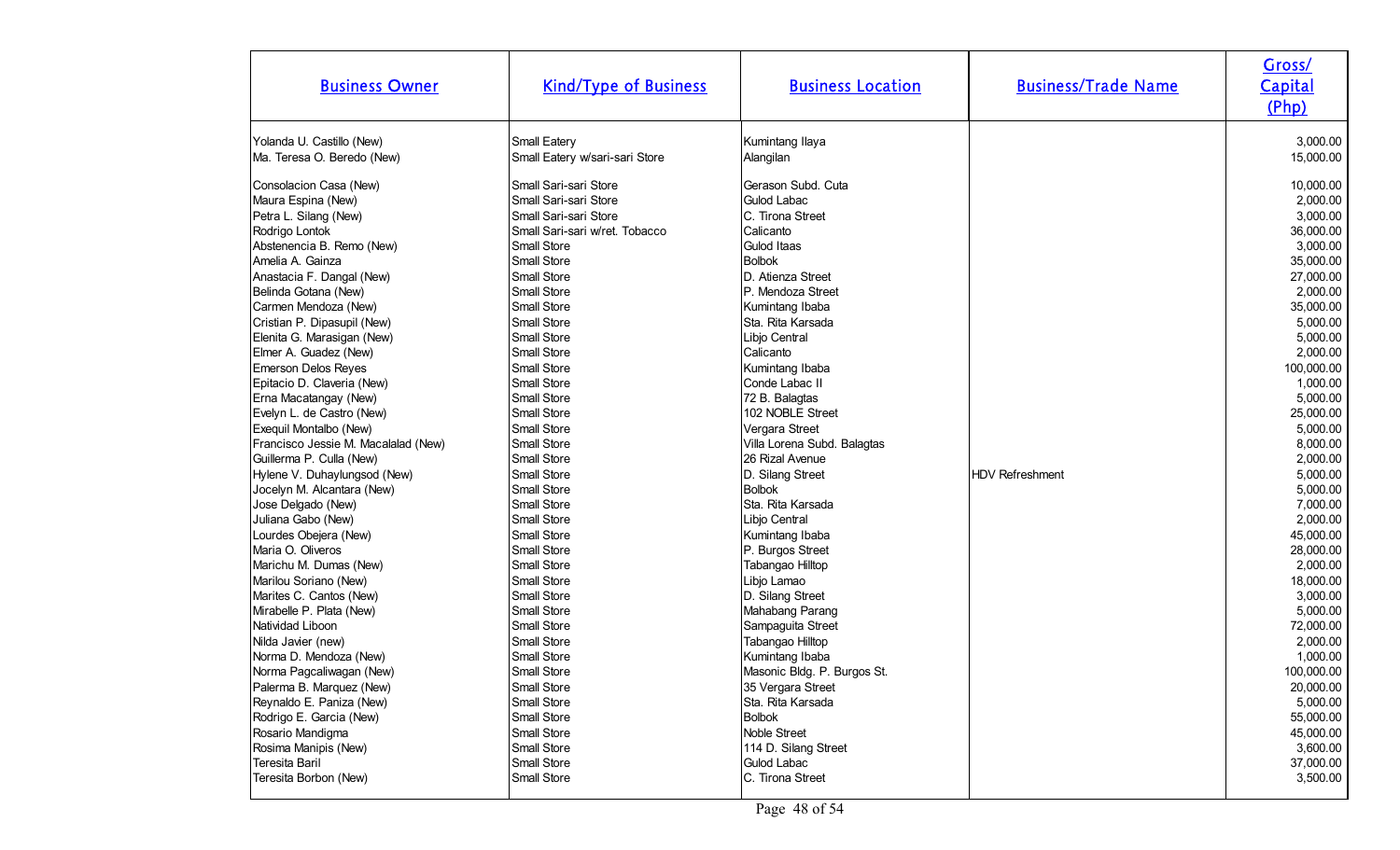| <b>Business Owner</b>                                                                                                                                                                                    | <b>Kind/Type of Business</b>                                                                                                                                                                                                               | <b>Business Location</b>                                                                                                                                               | <b>Business/Trade Name</b>                                                                                                                                                                                 | Gross/<br>Capital<br>(Php)                                                                                                                                                          |
|----------------------------------------------------------------------------------------------------------------------------------------------------------------------------------------------------------|--------------------------------------------------------------------------------------------------------------------------------------------------------------------------------------------------------------------------------------------|------------------------------------------------------------------------------------------------------------------------------------------------------------------------|------------------------------------------------------------------------------------------------------------------------------------------------------------------------------------------------------------|-------------------------------------------------------------------------------------------------------------------------------------------------------------------------------------|
| Victoria Doce<br>Evelyn P. Veneracion (New)<br>Paulina Ibon<br>Bibiana Manalo<br>Reynaldo F. Magadia (New)<br>Pacencia Cueto<br>Ronald Abaya Isoreta<br>Nympha P. Delos Reyes (New)                      | Small Store<br>Small Store w/ Eatery<br>Small Store w/ eatery<br>Small store w/ Ret. Tob.<br>Small Store w/cooked food<br>Small Store w/ret. Tob. & Ferm. Liq.<br>Small Store w/Ret.tob./Dom. Liq.<br>Small Stotre<br>Small w/Ret. Tobacco | D. Silang street<br><b>Bolbok</b><br>P. Canlapan Street<br>Sampaguita St. Dolor Subd.<br>Gulod Itaas<br>Atienza Street<br>23 P. Mendoza Street<br>Alegre Street        |                                                                                                                                                                                                            | 75,000.00<br>5,000.00<br>200,000.00<br>95,000.00<br>3,000.00<br>120,000.00<br>20,000.00<br>3,000.00                                                                                 |
| Lolita Rigor (New)                                                                                                                                                                                       |                                                                                                                                                                                                                                            | D. Silang Street                                                                                                                                                       |                                                                                                                                                                                                            | 3,000.00                                                                                                                                                                            |
| Joselyn Patricia D. Gutierrez (New)                                                                                                                                                                      | Snack Booth                                                                                                                                                                                                                                | <b>BSU Compound, Rizal Avenue</b>                                                                                                                                      | Shany Bread                                                                                                                                                                                                | 200,000.00                                                                                                                                                                          |
| Melecio A. Doce<br>Jose G. Manongsong                                                                                                                                                                    | Sporting Goods<br>Sportwear Store                                                                                                                                                                                                          | M. H. Del Pilar Street<br>Caedo, Calicanto                                                                                                                             | Jaeger Sporting Supply<br>Lady Lou's Sportwear                                                                                                                                                             | 280,000.00<br>28,500.00                                                                                                                                                             |
| Abegel B. Catapang (New)<br>Teofilo A. Sanchez                                                                                                                                                           | <b>Steel Fabrication</b><br><b>Steel Works</b>                                                                                                                                                                                             | Dumuclay (TUP)<br>Libjo Lamao                                                                                                                                          | Sanchez Iron Works                                                                                                                                                                                         | 20,000.00<br>110,000.00                                                                                                                                                             |
| Cristina T. Lan                                                                                                                                                                                          | Studio Laboratory                                                                                                                                                                                                                          | P. Burgos Street                                                                                                                                                       | Color Photo Express                                                                                                                                                                                        | 2,106,388.90                                                                                                                                                                        |
| Corazon C. Panganiban<br>Letecia Nuevo<br>Nenita S. Suarez<br>Conrada C. faltado<br>Florendo Macatangay (New)<br>Maximo M. Hernandez (New)                                                               | Sub-Contractor (Embroidery)<br>Sub-Contractor (Embroidery)<br>Sub-Contractor (Embroidery)<br>Sub-Contractor (Garments)<br>Sub-Contractor (Knitting)<br>Sub-Contractor (Repairing of Museleo &<br>Digging of Nich)                          | <b>Talumpok East</b><br><b>Talumpok</b><br>Talumpok West<br><b>Balete</b><br>Balagtas<br><b>Balagtas</b>                                                               |                                                                                                                                                                                                            | 25,000.00<br>35,000.00<br>30,000.00<br>5,000.00<br>50,000.00                                                                                                                        |
| Avida Land Corp.                                                                                                                                                                                         | <b>Subdivision Developer</b>                                                                                                                                                                                                               | San Isidro                                                                                                                                                             | Avida Land Corp.                                                                                                                                                                                           | 3,037,391.24                                                                                                                                                                        |
| Cesar Solis<br>Cesar Solis<br>Damiana Fadullo<br>Melinda Lim<br>Nilo H. Hernandez<br>Rogelio A. Solis<br>Serafin Llaga<br>Teodoro Lim<br>Teodoro Lim<br>Elpidio Banaag<br><b>Excel Tom's Supermarket</b> | Sugar & Coffee<br>Sugar & Coffee<br>Sugar & Coffee<br>Sugar & Coffee<br>Sugar & Coffee<br>Sugar & Coffee<br>Sugar & Coffee<br>Sugar & Coffee<br>Sugar & Coffee<br>Sugar & Coffee / Sari-sari Store<br>Supermarket                          | <b>JPMM</b><br><b>JPMM</b><br><b>JPMM</b><br><b>JPMM</b><br><b>JPMM</b><br><b>JPMM</b><br><b>JPMM</b><br><b>JPMM</b><br><b>JPMM</b><br><b>JPMM</b><br>D. Silang Street | Stall No. 182<br>Stall No. 181<br>Stall No. 186 & 187<br>Stall No. 189<br>Stall No. 178 & 179<br>Stall No. 173 & 174<br>Stall No. 176 & 177<br>Stall No. 184 & 185<br>Stall No. 229 & 230<br>Stall No. 233 | 125,000.00<br>125,000.00<br>170,000.00<br>130,000.00<br>170,000.00<br>30,000.00<br>185,000.00<br>200,000.00<br>50,000.00<br>12,000.00<br>WS-41,167,805.10 /<br>Retail-17,893,172.31 |
| Medal Mktg. Inc.                                                                                                                                                                                         | Supermarket                                                                                                                                                                                                                                | Kumintang Ilaya                                                                                                                                                        | Pic 'N' Save Supermarket                                                                                                                                                                                   | 20,449,694.52                                                                                                                                                                       |
|                                                                                                                                                                                                          |                                                                                                                                                                                                                                            |                                                                                                                                                                        |                                                                                                                                                                                                            |                                                                                                                                                                                     |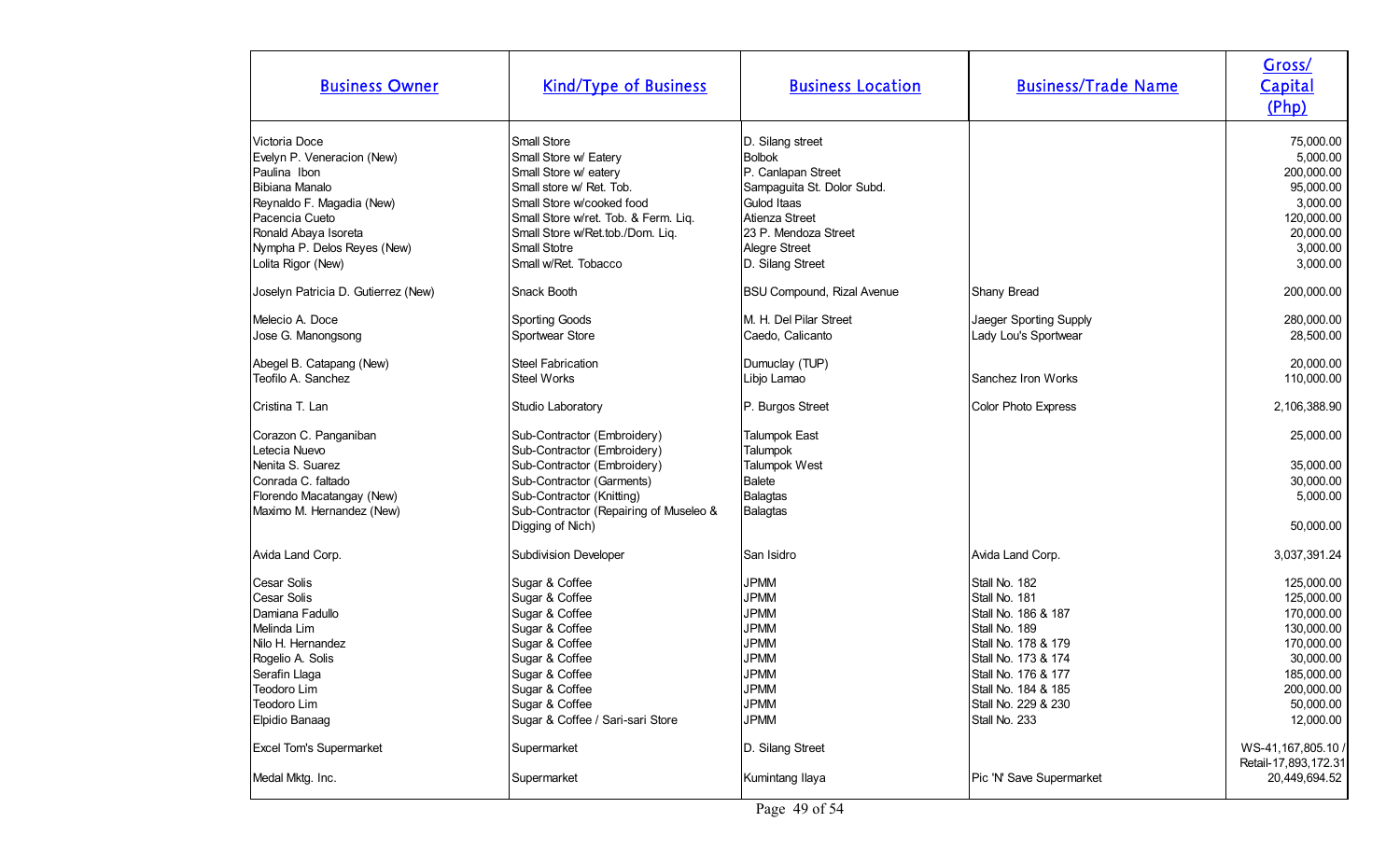| <b>Business Owner</b>                                                                                                                                                                                                              | <b>Kind/Type of Business</b>                                                                                                                                                                                                    | <b>Business Location</b>                                                                                                                            | <b>Business/Trade Name</b>                                                                                                                                                              | Gross/<br>Capital<br>(Php)                                                                                                                               |
|------------------------------------------------------------------------------------------------------------------------------------------------------------------------------------------------------------------------------------|---------------------------------------------------------------------------------------------------------------------------------------------------------------------------------------------------------------------------------|-----------------------------------------------------------------------------------------------------------------------------------------------------|-----------------------------------------------------------------------------------------------------------------------------------------------------------------------------------------|----------------------------------------------------------------------------------------------------------------------------------------------------------|
| TJ MarcSales Corp.                                                                                                                                                                                                                 | Supermarket                                                                                                                                                                                                                     | Caedo, Calicanto                                                                                                                                    | TJ Marc Sales Corp.                                                                                                                                                                     | 16,000,000.00                                                                                                                                            |
| Rustico C. Inocencio (New)                                                                                                                                                                                                         | Supplier (Hand Gloves)                                                                                                                                                                                                          | San Isidro                                                                                                                                          | High Top Builders & Supply                                                                                                                                                              | 20,000.00                                                                                                                                                |
| Alexander Panaligan (New)<br>Felicisimo P. Comia<br>Froilan de Villa<br>Luisa A. Serrano<br>Miguel Calpito<br>Nora Yason                                                                                                           | Tailoring<br>Tailoring<br>Tailoring<br>Tailoring<br>Tailoring<br>Tailoring                                                                                                                                                      | P. Genato Street<br>P. Burgos Street<br>126 Evangelista Street<br>P. Genato Street<br><b>Rizal Avenue</b><br>P. Genato Street                       | F. Simons Tailoring<br>La Jolla Tailoring<br>Calpito's Tailoring                                                                                                                        | 95,000.00<br>650,000.00<br>127,000.00<br>220,000.00<br>866,091.75<br>100,000.00                                                                          |
| Gen. Jose M. Aquino                                                                                                                                                                                                                | <b>Target Range</b>                                                                                                                                                                                                             | Gulod Itaas                                                                                                                                         | <b>JMA Target Range</b>                                                                                                                                                                 | 6,900.00                                                                                                                                                 |
| Sammy G. Gayoma (New)                                                                                                                                                                                                              | Tattoo Shop                                                                                                                                                                                                                     | <b>SM City Batangas</b>                                                                                                                             | Rising Sun Tattoo                                                                                                                                                                       | 36,000.00                                                                                                                                                |
| Athena School for Technical Vocational<br>Advancement Inc. (New)                                                                                                                                                                   | <b>Technical &amp; Vocational School</b>                                                                                                                                                                                        | Alangilan                                                                                                                                           |                                                                                                                                                                                         | 5,000.00                                                                                                                                                 |
| Smart Communications Inc.<br>Bayaltel (ICC)<br>Pilipino Telephone Corp. - PILTEL (New)<br><b>PLDT</b>                                                                                                                              | Telecomm Trading/Retailer<br>Telecommunication<br>Telecommunication<br>Telecommunication                                                                                                                                        | SM City Batangas<br>3/f Sangalang Bldg. C. Tirona Street<br><b>SM City Batangas</b><br>Noble Street                                                 | Smart Communications Inc.<br>Bayantel<br>PILTEL<br>PLDT                                                                                                                                 | 10,691,306.90<br>239,000.00<br>21,091,657.00<br>62,641,853.80                                                                                            |
| Hans Christian S. Sih (New)<br>Siona Fulhouse Ceramics Inc. (New)<br>Adrian C. Panganiban (New)                                                                                                                                    | <b>Tile Center</b><br>Tile Center<br><b>Tiles Center</b>                                                                                                                                                                        | <b>Bolbok</b><br>National Rd. Bolbok<br>Pallocan West                                                                                               | TLC Tiles Lights Center<br>Siona Fulhouse Ceramics Inc.<br><b>JCAP Home Tiles Center</b>                                                                                                | 50,000.00<br>125,000.00<br>50,000.00                                                                                                                     |
| Francisca V. Dy                                                                                                                                                                                                                    | <b>Tinsmith Shop</b>                                                                                                                                                                                                            | 166 D. Silang Street                                                                                                                                |                                                                                                                                                                                         | 2,850,000.00                                                                                                                                             |
| Romeo Hernandez<br>George M. Bayot (New)                                                                                                                                                                                           | Tire Services & General Merchandise<br><b>Tire Supply</b>                                                                                                                                                                       | <b>Bolbok</b><br>Starville Subd. Gulod Itaas                                                                                                        | Mark Jeld Tire Center                                                                                                                                                                   | 1,783,317.50<br>50,000.00                                                                                                                                |
| Licia M. Claveria (New)<br>Amelia Paterno<br>Fausta Ilagan<br>Eligia Acosta<br>Digna Ebron (New)<br>Filipina Panganiban<br>Mariano Clanor<br>Maribel Calalo<br>Osmundo Calalo<br>Alex M. Gonda<br>Felix Ceradoy<br>Florida Marquez | <b>Toy Balloons</b><br>Toy Store<br>Toys<br>Toys & Bags<br>Toys & Bags Store<br>Toys & Give Aways<br>Toys & Give Aways<br>Toys & Give Aways<br>Toys & Give Aways<br><b>Toys Store</b><br><b>Toys Store</b><br><b>Toys Store</b> | Kumintang Ilaya<br>Market 1<br>Market 1<br>Market 1<br>Market 1<br>Market 1<br>Market 1<br>Market 1<br>Market 1<br>Market 1<br>Market 1<br>Market 1 | Stall No. 359<br>Stall No. 363<br>Stall No. 371<br>Stall No. 392<br>Stall No. 398<br>Stall No. 347<br>Stall No. 355<br>Stall No. 357<br>Stall No. 346<br>Stall No. 369<br>Stall No. 351 | 10,000.00<br>50,000.00<br>12,500.00<br>90,000.00<br>10,000.00<br>42,000.00<br>30,000.00<br>10,000.00<br>25,000.00<br>28,000.00<br>50,000.00<br>12,000.00 |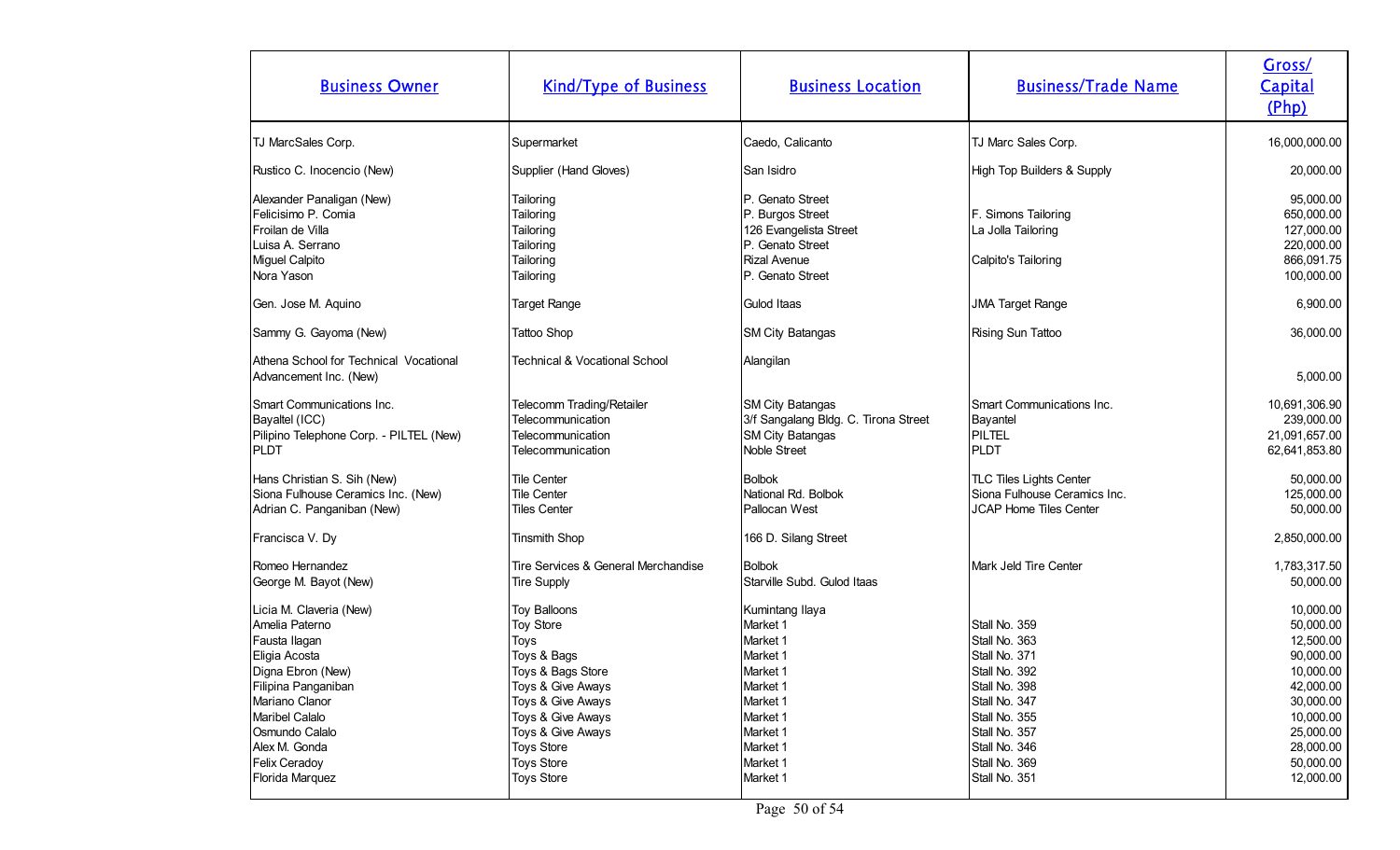| <b>Business Owner</b>                            | <b>Kind/Type of Business</b>                     | <b>Business Location</b>                              | <b>Business/Trade Name</b>                     | Gross/<br>Capital<br>(Php) |
|--------------------------------------------------|--------------------------------------------------|-------------------------------------------------------|------------------------------------------------|----------------------------|
| Himlayang Pilipino Life Plan Inc.                | <b>Toys Store</b>                                | Market 1                                              | Stall No. 358                                  | 88,000.00                  |
| Leona Cardona                                    | <b>Toys Store</b>                                | Market 1                                              | Stall No. 356                                  | 88,000.00                  |
| Merlita E. Monserrat (New)                       | <b>Toys Store</b>                                | Market 1                                              | Stall # 368                                    | 5,000.00                   |
| Atty. Wilfred N. Cristal (New)                   | Trading                                          | PPA New Admin Bldg. Calicanto                         | Vinc Vita Trading                              | 1,000,000.00               |
| Dheru Ram Trading & General Merchandise<br>(New) | Trading                                          | de Joya Capitol Village, Kumintang Ilaya              | Dheru Ram Trading & General Merchandise        | 30,000.00                  |
| Llora Motors Inc.                                | Trading                                          | Kumintang Ibaba                                       | LMI                                            |                            |
| Village Star Trading Corp.                       | Trading                                          |                                                       | Village Star Trading Corp.                     |                            |
| Worldneed Equipment & system Tech. Inc.          | Trading                                          | Lopez Jaena /D. Atienza                               | Worldneed Equipment & System Tech. Inc.        | 180,000.00                 |
| Mario C. Andal                                   | Trading                                          | Sampaga                                               |                                                | 15,000.00                  |
| Jose Aquino Jr.                                  | Trading & Services                               | Gulod Itaas                                           |                                                | 110,000.00                 |
| Justo Canuel                                     | Trading & Services                               | Kumintang Ilaya                                       | Le Nikko Ref. & Aircon Services                | 3,666,788.70               |
| Genson Trade Corp. (New)                         | Trading & Services (Automotive)                  | 29 A P. Zanmora Street                                |                                                | 50,000.00                  |
| Cynthia G. Aranas (New)                          | Trading & Services (Tires)                       | Sta. Rita Karsada                                     |                                                | 50,000.00                  |
| Enrique C. Guda (New)                            | Trading & Services (Tires)                       | Alangilan                                             | IGolden Guda Tire haus                         | 50,000.00                  |
| Victorio Francis B. Castillo (New)               | Trading & Transport Services (Petroleum          | Villa Celia Village, Kumintang Ilaya                  | <b>Tiptop Trading &amp; Transport Services</b> |                            |
|                                                  | Products)                                        |                                                       |                                                | 100,000.00                 |
| Carmela M. Gonzales                              | Trading (3M Products)                            | Noble Street                                          |                                                | 300,000.00                 |
| Elmar Agdamag (New)                              | Trading (Aircon Spare Parts)                     | 103 P. Burgos Street                                  |                                                | 20,000.00                  |
| Carlos S. Tiangco                                | Trading (Auto Supply)                            | <b>Bolbok</b>                                         |                                                | 700,000.00                 |
| Marcela Tan                                      | Trading (Candles)                                | P. Genato Street                                      |                                                | 100,000.00                 |
| Allan Sarip (New)                                | Trading (Cellphone Accessories)                  | Evangelista Street                                    |                                                | 5,000.00                   |
| Wilma Matangcap (New)                            | Trading (Cellphone Accessories)                  | Bay City Mall, D. Silang Street                       |                                                | 10,000.00                  |
| Ildefonso B. Macaraig                            | Trading (Chairs)                                 | Paharang West                                         | Crown IBM Trading                              | 450,000.00                 |
| Angel Michael Encarnacion Jr. (New)              | Trading (Computers)                              | 96 Emerald Lane Mt. View Park Subd. Cuta AMTE Trading |                                                |                            |
|                                                  |                                                  |                                                       |                                                | 100,000.00                 |
| New Top Steel Builders Center Inc.               | Trading (Construction Supplies & Materials)      | Evangelista Street                                    | New Top Steel Builders Center Inc.             |                            |
|                                                  |                                                  |                                                       |                                                | 16,000.00                  |
| Fidela M. Gualberto                              | <b>Trading (Construction Supplies)</b>           | Libjo D'Hope                                          |                                                | 300,000.00                 |
| Wilson Lee Yu                                    | <b>Trading (Construction Supplies)</b>           | Alangilan                                             |                                                | 1,000,000.00               |
| Andison Industrial Sales Inc.                    | <b>Trading (Electrical Supplies)</b>             | P. Zamora Street                                      |                                                | 5,227,647.07               |
| Bonifacio A. Villano (New)                       | Trading (Electronics)                            | Cuta Central                                          |                                                | 100,000.00                 |
| JLMC Bro. Inc. (New)                             | Trading (Food Products)                          | Wawa                                                  | JL MCBRO Inc.                                  | 62,500.00                  |
| Marina D.Dimaano (New)                           | Trading (Footwesr)                               | Tingga Itaas                                          | Ninay's Footwear Trading                       | 5,000.00                   |
| Rodolfo R. Sarinas (New)                         | Trading (Hardware)                               | Nueva Villa Subd. Alangilan                           |                                                | 20,000.00                  |
| Shell Chemical Phils. Inc. (New)                 | Trading (Industrial Chemical)                    | Tabangao                                              | Shell Chemical Phils. Inc.                     | 1,000,000.00               |
| Marlon M. Calayan (new)                          | Trading (Industrial Supplies)                    | Lot 10, Phase 2, San Isidro                           | Marjan Trading                                 | 25,000.00                  |
| Josephine Minoza                                 | Trading (Jeweries & Mobile Phone<br>Accessories) | <b>Rizal Avenue</b>                                   | Pyramid Jewelry Store                          | 491,622.00                 |
| Josephine Miñoza                                 | Trading (Jeweries & Mobile Phone                 | Caedo, Calicanto                                      |                                                |                            |
|                                                  | Accessories)                                     |                                                       |                                                | 427,700.00                 |
| Gian Carlo B. de Mesa (New)                      | Trading (Laboratory Supplies)                    | 4/f Star of David Bldg. 53 Evangelista St.            |                                                | 40,000.00                  |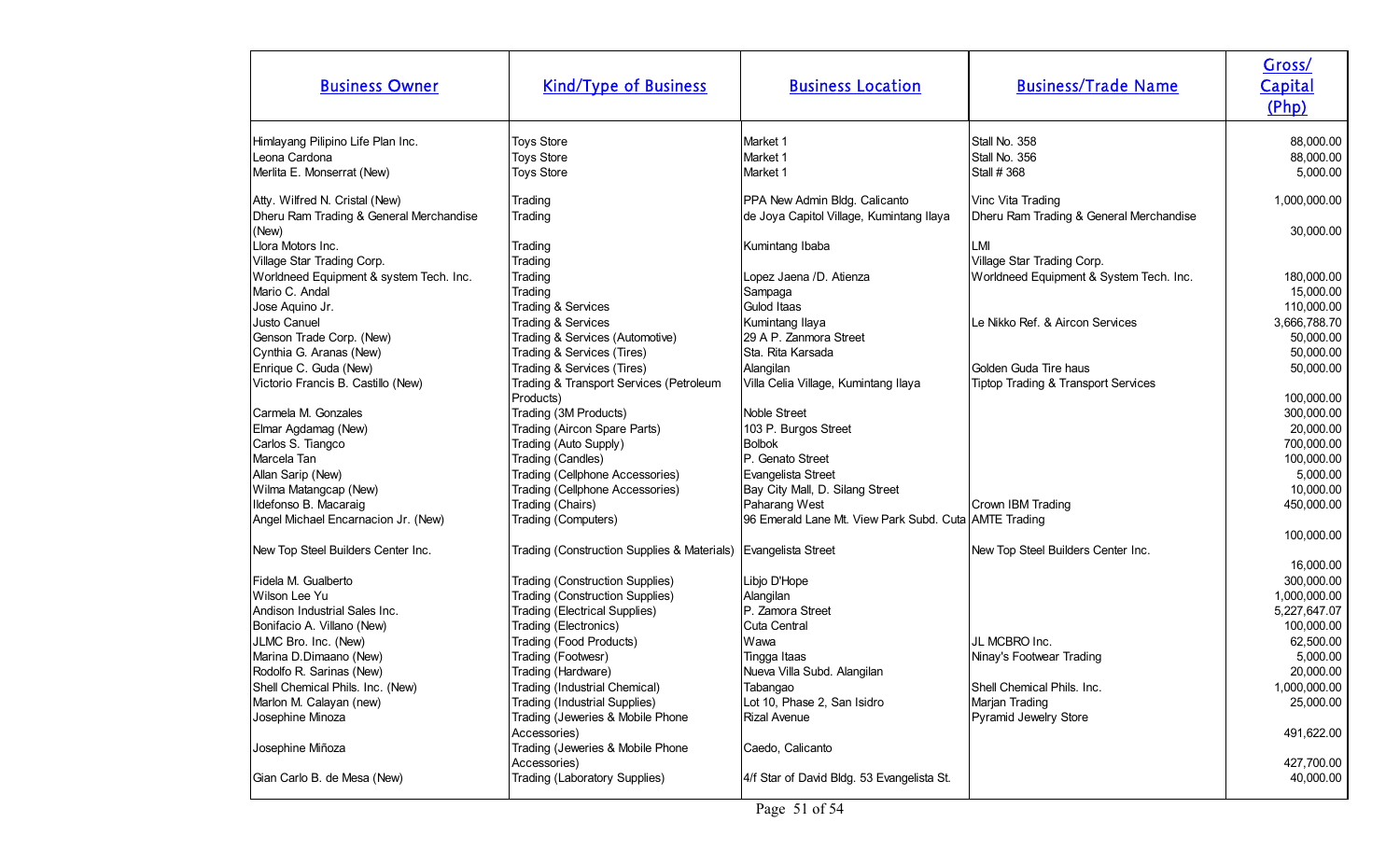| <b>Business Owner</b>                                                                                                                                                                                                              | <b>Kind/Type of Business</b>                                                                                                                                                                                                                      | <b>Business Location</b>                                                                                                                                      | <b>Business/Trade Name</b>                                                                                                                                             | Gross/<br>Capital<br>(Php)                                                                                          |
|------------------------------------------------------------------------------------------------------------------------------------------------------------------------------------------------------------------------------------|---------------------------------------------------------------------------------------------------------------------------------------------------------------------------------------------------------------------------------------------------|---------------------------------------------------------------------------------------------------------------------------------------------------------------|------------------------------------------------------------------------------------------------------------------------------------------------------------------------|---------------------------------------------------------------------------------------------------------------------|
| Alberto M. Ebron Trading (LPG & Appliances)<br>Gaudencio E. Velasquez<br>Cherie Lyn H. Beron (New)<br>Delia Protesta<br>Edjoson Paul N. Macandili (New)<br>Dedyen N. Baliber (New)<br>Ferdinand M. Abaya (New)                     | Trading (LPG & Appliances)<br><b>Trading (Medical Supplies)</b><br>Trading (Motorcycle Accessories)<br>Trading (Office Supplies)<br>Trading (Office)<br>Trading (Plastic Wares)<br>Trading (Poultry Supplies)                                     | <b>Rizal Avenue</b><br>Kumintang Ibaba<br>Purok 4, Sta. Rita<br>Evangelista/P. Canlapan St.<br>Sta. Rita Karsada<br>P. Burgos Street<br>Pallocan West         | <b>Ebron Trading</b><br><b>ECIA Trading</b><br><b>ENM</b><br>7-RG Abram Trading                                                                                        | 101,952.00<br>240,000.00<br>50,000.00<br>230,000.00<br>50,000.00<br>50,000.00<br>20,000.00                          |
| Derrick Carlo M. Castillo (New)<br>Josephine M. Caaway (New)<br>Nelson J. Chavez (New)<br>Persia Trading Inc.<br>Sang R. Lee (New)<br>Rowena C. Maranan (New)<br>Apolinario Guda (New)<br>Teresita S. Lumanag<br>Sang Re Lee (New) | Trading (Safety Shoes/Helmet Etc.)<br>Trading (School & Office Supplies)<br>Trading (Scrap Materials)<br>Trading (Surplus Auto Parts)<br>Trading (Surplus TV)<br>Trading (Tarpulin)<br>Trading (Tires)<br>Trading (Tires)<br>Trading (TV Surplus) | 1 P. Hilario Street<br>Tabangao Aplaya<br>Libjo D'Hope<br>Kumintang Ilaya<br>D. Silang Street<br>47 Rizal Avenue<br>Mahabang Parang<br>Alangilan<br>Calicanto | Gafrianne Industrial Trading<br>Upmost Trading<br>NJ Chavez Trading<br>Persia Trading Inc.<br>Robonat Trading & Advertising Services<br>Glory Comet Trading & Services | 20,000.00<br>100,000.00<br>20,000.00<br>600,000.00<br>10,000.00<br>10,000.00<br>50,000.00<br>95,500.00<br>10,000.00 |
| Samuel C. Bautista (New)<br>Jecelyn P. Beraña (New)<br>Laily F. Genita (New)<br>Concept Institute for Career Enhancement Inc.<br>(New)<br>SEPP Marketing Inc. (New)                                                                | Trading (Ube Yam Powder)<br>Trading (Uniform & T-shirt Printing)<br>Trading (Wrist Watch/air freshner<br><b>Training Center</b><br><b>Training Center</b>                                                                                         | Sampaguita Homes, Gulod Itaas<br>Cuta<br><b>Rizal Avenue</b><br>Balagtas<br>Dela Cruz Bldg. Rizal Avenue                                                      | D'Great Trading<br>RJ Trading<br>Concept Institute for Career Enhancement Inc.<br>SEPP Marketing Inc.                                                                  | 100,000.00<br>80,000.00<br>50,000.00<br>62,500.00<br>30,000.00                                                      |
| Batangas Star Express Corp. (New)<br>Eden C. Baraquel (New)<br>Rolly A. Enriquez                                                                                                                                                   | <b>Transport Services</b><br><b>Transport Services</b><br><b>Transport Services</b>                                                                                                                                                               | Sta. Clara<br>Simlong<br>Tierra Verde, Pallocan West                                                                                                          | Batangas Star Express Corp.                                                                                                                                            | 3,750,000.00<br>250,000.00<br>60,000.00                                                                             |
| Armando de Castro (New)<br>Edison D. Sison (New)<br>Angelica Joy A. Balina (New)<br>Benilda C. Mertola (New)<br>Dominic R. Amayun (New)                                                                                            | Travel & Tours<br>Travel & Tours<br><b>Travel Agency</b><br><b>Travel Agency</b><br><b>Travel Agency</b>                                                                                                                                          | IM.H. del Pilar Street<br>Acacia St. Nueva Villa Subd. Alangilan<br>Kumintang Ibaba<br>P. Burgos Street<br>250 p. Burgos Street                               | Arde Tour & Travel<br>L & GL Travel Services<br>J8 Integrated Tracel Services Center for<br><b>Educational Tour Solutions</b>                                          | 5,000.00<br>10,000.00<br>5,000.00<br>50,000.00<br>30,000.00                                                         |
| Ecotravel & Tours Corp. (New)<br>Harold G. Lipa (New)<br>Irwin San Pedro Macatangay (New)<br>Kapamilya Travel & Tours Inc. (New)                                                                                                   | <b>Travel Agency</b><br><b>Travel Agency</b><br><b>Travel Agency</b><br><b>Travel Agency</b>                                                                                                                                                      | Kumintang Ibaba<br>P.Burgos Street<br>2/f TPI Bldg. Rizal Avenue<br>39 Rizal Avenue                                                                           | Ecotravel & Tours Corp.<br>Dreamsaver Travel & Tour<br>Unitas Travel Services<br>Kapamilya Travel & Tours Inc.                                                         | 184,600.00<br>10,000.00<br>100,000.00<br>50,000.00                                                                  |
| Cesar Mario Hernandez (New)<br>Dr. Ursula Ablog<br>Marcelita T. Ramirez (New)<br>Roderick M. Comia (New)                                                                                                                           | <b>Trucking Services</b><br><b>Trucking Services</b><br><b>Trucking Services</b><br><b>Trucking Services</b>                                                                                                                                      | Sta. Rita Karsada<br>100 Evangelista Street<br>Eastern Libjo<br>Libjo Lamao                                                                                   | <b>CMH Trucking Services</b>                                                                                                                                           | 90,000.00<br>250,000.00<br>100,000.00<br>100,000.00                                                                 |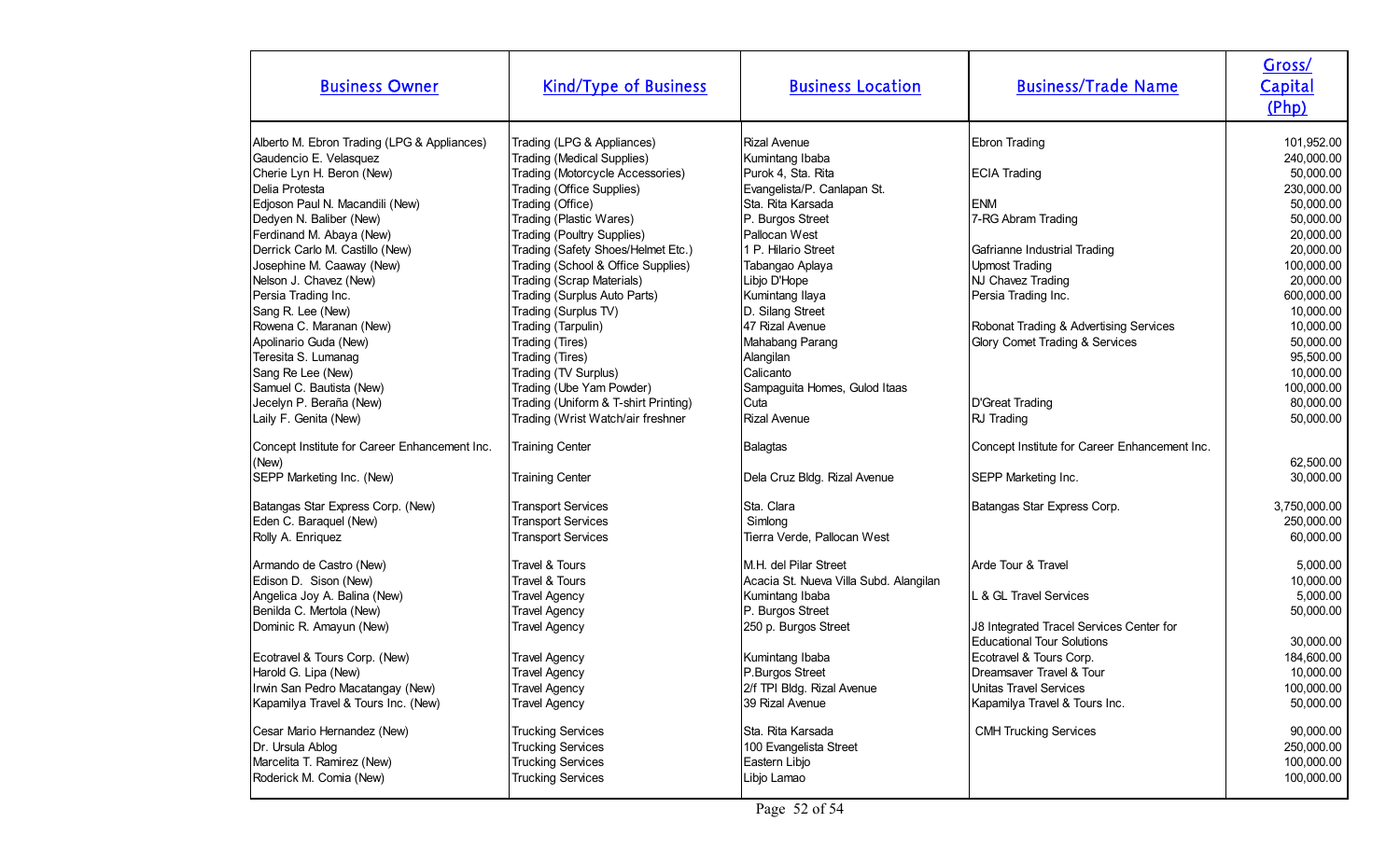| <b>Business Owner</b>                                                                                                                                                                                                                                                                                                                                                                                                 | <b>Kind/Type of Business</b>                                                                                                                                                                                                                                                                                          | <b>Business Location</b>                                                                                                                                                                                            | <b>Business/Trade Name</b>                                                                                                                                                                                                         | Gross/<br>Capital<br>(Php)                                                                                                                                                                                    |
|-----------------------------------------------------------------------------------------------------------------------------------------------------------------------------------------------------------------------------------------------------------------------------------------------------------------------------------------------------------------------------------------------------------------------|-----------------------------------------------------------------------------------------------------------------------------------------------------------------------------------------------------------------------------------------------------------------------------------------------------------------------|---------------------------------------------------------------------------------------------------------------------------------------------------------------------------------------------------------------------|------------------------------------------------------------------------------------------------------------------------------------------------------------------------------------------------------------------------------------|---------------------------------------------------------------------------------------------------------------------------------------------------------------------------------------------------------------|
| Rodolfo P. Lubis                                                                                                                                                                                                                                                                                                                                                                                                      | Trucking/Hauling                                                                                                                                                                                                                                                                                                      | <b>Bolbok</b>                                                                                                                                                                                                       |                                                                                                                                                                                                                                    | 395,000.00                                                                                                                                                                                                    |
| Aprilen M. Torres (New)<br>Flordeliza S. Panganiban (New)<br>Mickel M. Borigas (New)<br>Nerissa J. Inguin (New)<br>Teresa B. Hiwatig (New)                                                                                                                                                                                                                                                                            | <b>Tutorial Center</b><br><b>Tutorial Center</b><br><b>Tutorial Center</b><br><b>Tutorial Center</b><br><b>Tutorial Services</b>                                                                                                                                                                                      | Pallocan West<br>169 D. Silang Street<br>2/f Beredo Bldg. P. Burgos Street<br>P. Canlapan Street<br>1072 Sitio Takad, Libjo                                                                                         | Kidz Haven Tutorial Center                                                                                                                                                                                                         | 10,000.00<br>10,000.00<br>10,000.00<br>30,000.00<br>5,000.00                                                                                                                                                  |
| Rodolfo A. Moreno                                                                                                                                                                                                                                                                                                                                                                                                     | Upholstery & Supplies                                                                                                                                                                                                                                                                                                 | <b>Bolbok</b>                                                                                                                                                                                                       |                                                                                                                                                                                                                                    | 145,000.00                                                                                                                                                                                                    |
| Robert D. Cuenca (New)                                                                                                                                                                                                                                                                                                                                                                                                | <b>Upholstery Shop</b>                                                                                                                                                                                                                                                                                                | Kumintanbg Ilaya                                                                                                                                                                                                    | <b>Kumintang Upholstery</b>                                                                                                                                                                                                        | 10,000.00                                                                                                                                                                                                     |
| Desiree Castillo (New)<br>Adelaida Villena (New)<br>Alily F. Fadriqulla (New)<br>Concepcion de Chavez (New)<br>Cristeta Alvarez (New)<br>Feliza C. Ramirez (New)<br>Germiano de Sagum (New)<br>Hilda de Sagum (New)<br>Imelda Antenor (New)<br>Isabelita Fajardo (New)<br>Lorna R. Manalo (New)<br>Macaria Matira (New)<br>Nestor de Sagum (New)<br>Norie Fajiculay (New)<br>Rosa Magtibay (New)<br>Romeo M. Ballogan | Vegatable Store<br>Vegetable Store<br>Vegetable Store<br>Vegetable Store<br>Vegetable Store<br>Vegetable Store<br>Vegetable Store<br>Vegetable Store<br>Vegetable Store<br>Vegetable Store<br>Vegetable Store<br>Vegetable Store<br>Vegetable Store<br>Vegetable Store<br>Vegetable Store<br>Veterinary & Agri Supply | Market 1<br>Market 1<br>Market 1<br>Market 1<br>Market 1<br>Market 1<br>Market 1<br>Market 1<br>Market 1<br>Market 1<br>Market 1<br>Market 1<br>Market 1<br>Market 1<br>Market 1<br>Magsombol Bldg. Pastor Rd. Cuta | Stall No. 22<br>Stall No. 19<br>Stall No. 16<br>Stall No. 41<br>Stall No. 83<br>Stall No. 75<br>Stall No. 1<br>Stall No. 20<br>Stall No. 10<br>Stall No. 15<br>Stall No. 09<br>Stall No. 11<br>Stall No. 39<br>RMB Agri Vet Supply | 60,000.00<br>10,000.00<br>5,000.00<br>35,000.00<br>16,000.00<br>114,000.00<br>28,000.00<br>10,000.00<br>75,000.00<br>60,000.00<br>1,500.00<br>2,000.00<br>102,000.00<br>5,000.00<br>85,000.00<br>1,800,000.00 |
| Romeo M. Ballogan                                                                                                                                                                                                                                                                                                                                                                                                     | Veterinary & Agri Supply & Gen.<br>Merchandise                                                                                                                                                                                                                                                                        | D. Silang Street                                                                                                                                                                                                    |                                                                                                                                                                                                                                    | GM-808,548.95 /<br>Agri-Vet-6,616,151.80                                                                                                                                                                      |
| Ma. Glyn I. Bautista                                                                                                                                                                                                                                                                                                                                                                                                  | Veterinary Clinic                                                                                                                                                                                                                                                                                                     | Kumintang Ilaya                                                                                                                                                                                                     | <b>JCC Veterinary Clinic Poultry</b>                                                                                                                                                                                               | 695,000.00                                                                                                                                                                                                    |
| Ariel M. Reyes (New)<br>Emmanuel M. Pagcaliwagan (New)<br>Francisca C. Barte<br>Jessie M. Ramos (New)<br>Pelagio Talag (New)<br>Rodolfo Gaan<br>Rommel A. Hernandez                                                                                                                                                                                                                                                   | <b>Vulcanizing Shop</b><br><b>Vulcanizing Shop</b><br><b>Vulcanizing Shop</b><br><b>Vulcanizing Shop</b><br><b>Vulcanizing Shop</b><br><b>Vulcanizing Shop</b><br><b>Vulcanizing Shop</b>                                                                                                                             | Balagtas (TUP)<br>Soro-soro Karsada<br>Alangilan (TUP)<br>Carpio Rd. Kumintang Ibaba<br>Bolbok (TUP)<br>D.Silang Street (TUP)<br><b>Balagtas</b>                                                                    | L.F. Tire & Vulcanizing Shop                                                                                                                                                                                                       | 20,000.00<br>10,000.00<br>1,345,150.00<br>40,000.00<br>7,000.00<br>85,000.00<br>70,000.00                                                                                                                     |
| Cosmos Bottling Corp.<br>Aniceta M. Ferriols (New)<br>Greenkey Warehousing Inc. (New)                                                                                                                                                                                                                                                                                                                                 | Warehouse (Cosmos Products)<br>Warehouse (Rice)<br><b>Warehousing Contractor</b>                                                                                                                                                                                                                                      | Kumintang Ilaya<br>Kamias St. Dolor Subd. P. Herrera St.<br>SMFI, Tabangao                                                                                                                                          | Cosmos Bottling Corp.<br>Greenkey Warehousing Inc.                                                                                                                                                                                 | 148,898,898.04<br>8,000.00<br>5,000,000.00                                                                                                                                                                    |